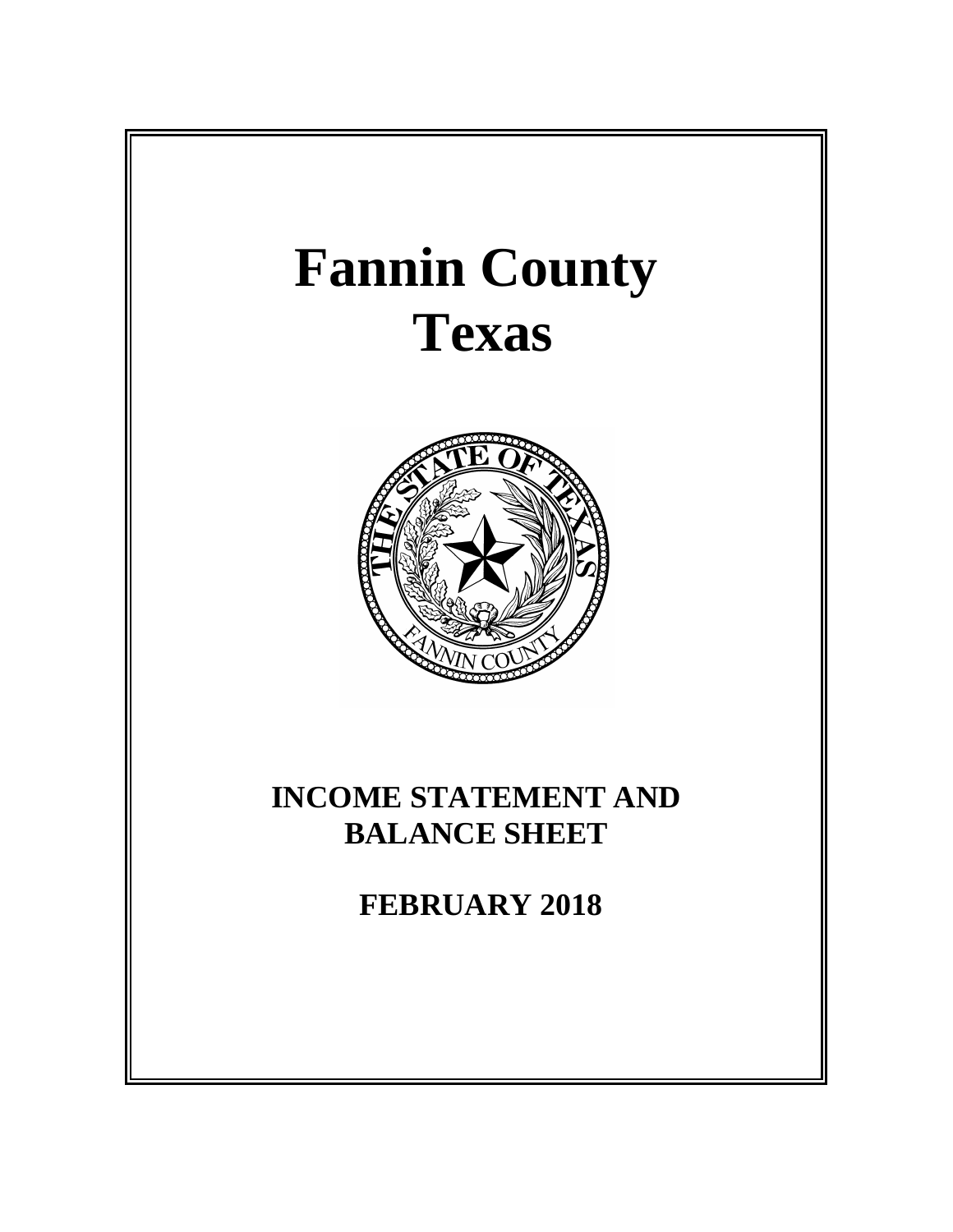| $03 - 01 - 2018$ | TIME: 07:49 AM - FOR MONTH ENDING 2-28-18                                                                                            | INCOME STATEMENT |                     |                        | PAGE<br>1<br>PREPARER: 0004 |
|------------------|--------------------------------------------------------------------------------------------------------------------------------------|------------------|---------------------|------------------------|-----------------------------|
|                  | FANNIN COUNTY<br>101 E. SAM RAYBURN DRIVE SUITE 303                                                                                  |                  | BONHAM, TEXAS 75418 |                        |                             |
|                  |                                                                                                                                      |                  |                     |                        |                             |
|                  |                                                                                                                                      |                  |                     |                        |                             |
|                  | ***** INCOME ACCOUNTS *****                                                                                                          |                  |                     |                        |                             |
|                  | 10-300-110 UNENCUMBERED FUND BALANCE                                                                                                 |                  |                     | 0.00                   |                             |
|                  |                                                                                                                                      |                  |                     |                        |                             |
|                  | 10-310-110 CURRENT TAXES                                                                                                             |                  | 6,914,658.59        |                        |                             |
|                  |                                                                                                                                      |                  |                     |                        |                             |
|                  |                                                                                                                                      |                  |                     |                        |                             |
|                  |                                                                                                                                      |                  |                     |                        |                             |
|                  | 10-318-120 PAY N LIEU TAX/GRASSLAND 0.00<br>10-318-121 PAY N LIEU TAX/UPPER TRINITY 14,592.80                                        |                  |                     |                        |                             |
|                  | 10-318-130 COURT COSTS/ARREST FEES                                                                                                   |                  | 81,284.83           |                        |                             |
|                  | 10-318-132 ATTORNEYS & DOCTORS                                                                                                       |                  |                     | 6,248.20               |                             |
|                  | 10-318-140 TAX ON MIXED DRINKS<br>10-318-160 SALES TAX REVENUES                                                                      |                  |                     | 8,168.36<br>359,094.36 |                             |
|                  |                                                                                                                                      |                  |                     |                        |                             |
|                  |                                                                                                                                      |                  |                     |                        |                             |
|                  | 10-319-420 JAIL PAY PHONE COMMISSION                                                                                                 |                  |                     | 139,491.84             |                             |
|                  | 10-319-429 SCHOLARSHIP FUNDS<br>10-319-551 ANNUAL PAYMENT                                                                            |                  |                     | 0.00<br>0.00           |                             |
|                  | 10-319-552 MONTHLY MONITORING PAYMEN                                                                                                 |                  |                     | 0.00                   |                             |
|                  | 10-319-553 ADMINISTRATIVE FEE                                                                                                        |                  | 102,447.50          |                        |                             |
|                  |                                                                                                                                      |                  |                     |                        |                             |
|                  |                                                                                                                                      |                  |                     |                        |                             |
|                  | 10-320-200 ALCOHLIC BEVERAGE LICENSE                                                                                                 |                  |                     | 453.50                 |                             |
|                  | 10-320-300 SEWAGE PERMITS/INSPECTIONS                                                                                                |                  | 40,600.20           |                        |                             |
|                  | 10-320-545 FOOD SERV.PERMITS/CLASSES<br>10-320-545 FOOD SERV.PERMITS/CLASSES<br>10-320-546 \$5 COUNTY FEE/FOOD HANDLERS CLASS 6 0.00 |                  |                     | 0.00                   |                             |
|                  |                                                                                                                                      |                  |                     |                        |                             |
|                  |                                                                                                                                      |                  |                     |                        |                             |
|                  | 10-321-200 COMMISSIONS ON CAR REGIST                                                                                                 |                  |                     | 40,433.24              |                             |
|                  | 10-321-250 COMMISSION ON CAR TITLES                                                                                                  |                  |                     | 17,190.00              |                             |
|                  | 10-321-251 COMM.ON SALES TAX COLLECTIONS                                                                                             |                  |                     | 0.00                   |                             |
|                  | 10-321-901 TAX CERTIFICATES                                                                                                          |                  | 3,099.26            |                        |                             |
|                  |                                                                                                                                      |                  |                     |                        |                             |
|                  |                                                                                                                                      |                  |                     |                        |                             |
|                  |                                                                                                                                      |                  |                     |                        |                             |
|                  |                                                                                                                                      |                  |                     |                        |                             |
|                  | 10-340-135 FAMILY PROTECTION FEE                                                                                                     |                  |                     | 700.35                 |                             |
|                  | 10-340-400 COUNTY JUDGE FEES                                                                                                         |                  |                     | 103.22                 |                             |
|                  | 10-340-403 COUNTY CLERK FEES                                                                                                         |                  |                     | 73,864.92              |                             |
|                  | 10-340-450 DISTRICT CLERK FEES<br>10-340-455 J. P. #1 FEES                                                                           |                  |                     | 31,092.84<br>6,332.04  |                             |
|                  | 10-340-456 J. P. #2 FEES                                                                                                             |                  |                     | 3,215.71               |                             |
|                  | 10-340-457 J. P. #3 FEES                                                                                                             |                  |                     | 3,423.30               |                             |
|                  | 10-340-475 DISTRICT ATTORNEY FEES                                                                                                    |                  |                     | 2,083.07               |                             |
|                  | 10-340-480 BOND APPLICATION FEE                                                                                                      |                  |                     | 0.00                   |                             |
|                  | 10-340-484 ELECTION REIMBURSEMENTS                                                                                                   |                  |                     | 166.40                 |                             |
|                  | 10-340-551 CONSTABLE PCT. 1 FEES<br>10-340-552 CONSTABLE PCT. 2 FEES                                                                 |                  |                     | 4,509.76<br>1,085.00   |                             |
|                  | 10-340-553 CONSTABLE PCT. 3 FEES                                                                                                     |                  |                     | 985.00                 |                             |
|                  | 10-340-560 SHERIFF FEES                                                                                                              |                  |                     | 17,777.71              |                             |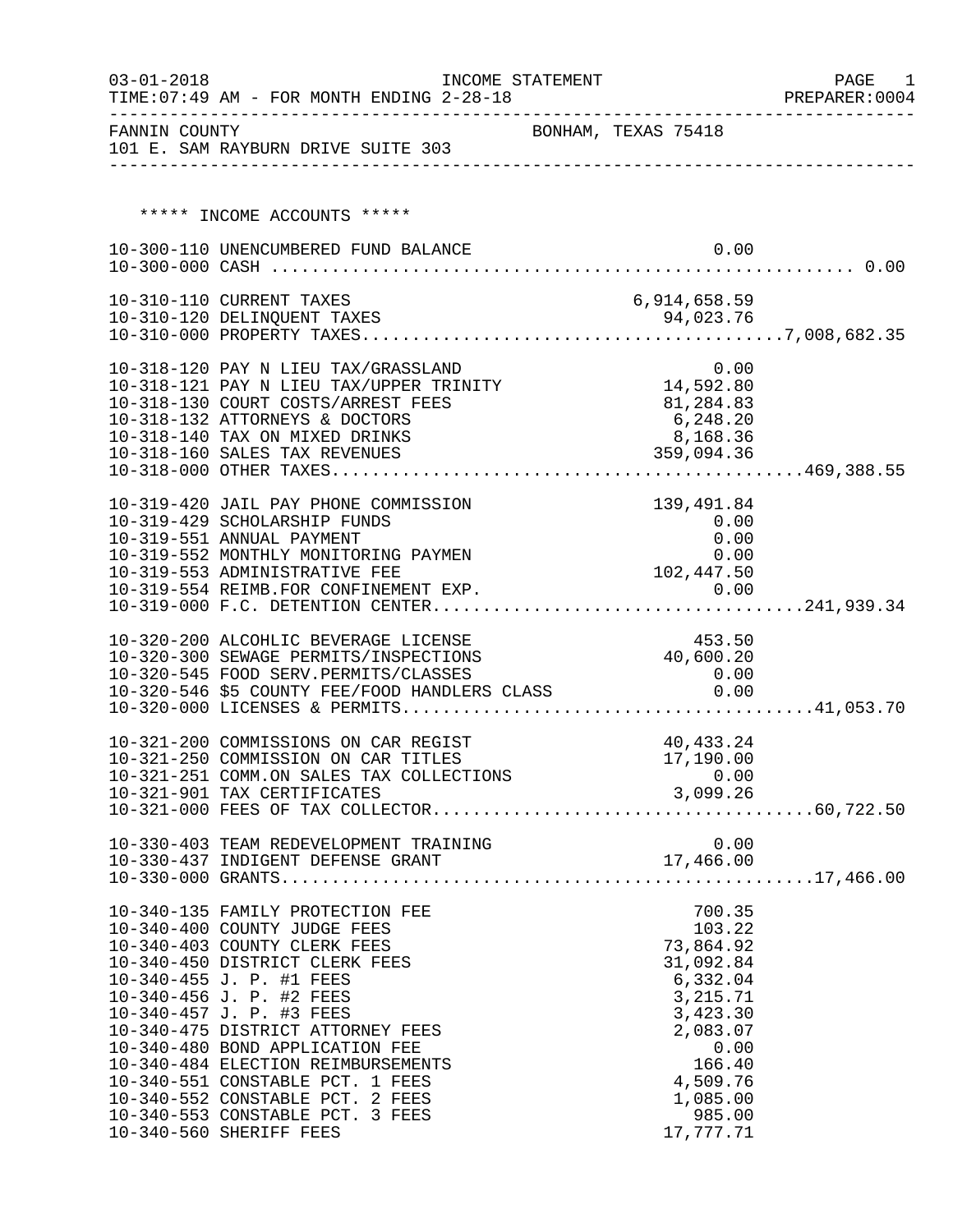| $03 - 01 - 2018$ | INCOME STATEMENT<br>TIME: 07:49 AM - FOR MONTH ENDING 2-28-18                                                                                                                                                                                                                                                                                                                                                                                                                                                                                                                                                                                                                                                                                                                                                                                                                                                                                                                                                                                                                                                                                                                                                                                                                                         |                                                                                                                       | $\overline{\phantom{0}}$ 2<br>PREPARER: 0004 |
|------------------|-------------------------------------------------------------------------------------------------------------------------------------------------------------------------------------------------------------------------------------------------------------------------------------------------------------------------------------------------------------------------------------------------------------------------------------------------------------------------------------------------------------------------------------------------------------------------------------------------------------------------------------------------------------------------------------------------------------------------------------------------------------------------------------------------------------------------------------------------------------------------------------------------------------------------------------------------------------------------------------------------------------------------------------------------------------------------------------------------------------------------------------------------------------------------------------------------------------------------------------------------------------------------------------------------------|-----------------------------------------------------------------------------------------------------------------------|----------------------------------------------|
| FANNIN COUNTY    | BONHAM, TEXAS 75418<br>101 E. SAM RAYBURN DRIVE SUITE 303                                                                                                                                                                                                                                                                                                                                                                                                                                                                                                                                                                                                                                                                                                                                                                                                                                                                                                                                                                                                                                                                                                                                                                                                                                             |                                                                                                                       |                                              |
|                  | 10-340-573 BOND SUPERVISION FEES<br>10-340-600 D.C.6TH COURT OF APPEALS FEE 563.59<br>10-340-601 C.C.6TH COURT OF APPEALS FEE 563.59<br>10-340-652 SUBDIVISION FEES 665.00<br>10-340-652 SUBDIVISION FEES 665.00<br>10-340-652 SUBDIVISI                                                                                                                                                                                                                                                                                                                                                                                                                                                                                                                                                                                                                                                                                                                                                                                                                                                                                                                                                                                                                                                              |                                                                                                                       |                                              |
|                  | 10-350-455 J. P. #1 FINES<br>10-350-456 J. P. #2 FINES                                                                                                                                                                                                                                                                                                                                                                                                                                                                                                                                                                                                                                                                                                                                                                                                                                                                                                                                                                                                                                                                                                                                                                                                                                                | 2,182.70<br>134.10                                                                                                    |                                              |
|                  |                                                                                                                                                                                                                                                                                                                                                                                                                                                                                                                                                                                                                                                                                                                                                                                                                                                                                                                                                                                                                                                                                                                                                                                                                                                                                                       |                                                                                                                       |                                              |
|                  |                                                                                                                                                                                                                                                                                                                                                                                                                                                                                                                                                                                                                                                                                                                                                                                                                                                                                                                                                                                                                                                                                                                                                                                                                                                                                                       |                                                                                                                       |                                              |
|                  |                                                                                                                                                                                                                                                                                                                                                                                                                                                                                                                                                                                                                                                                                                                                                                                                                                                                                                                                                                                                                                                                                                                                                                                                                                                                                                       |                                                                                                                       |                                              |
|                  | 10-370-100 KFYN-RADIO TOWER RENT<br>10-370-112 TOBACCO SETTLEMENT<br>$\begin{tabular}{lllllllllllllllllllll} & & & & & & 0.00 \\ 10-370-115 & RENT- VERTZON TOWER && 6,248.80 \\ 10-370-120 & CONTREBUTION IHC TRUST && 6,248.80 \\ 10-370-125 & IHC STATE REIMBURSEMENT && 0.00 \\ 10-370-130 REFUNDS & MISCELLLANEOUS && 9,789.24 \\ 10-370-131 & AUTOMOBILE INSURANCE LOSS PAYMENTS && 0.00 \\ 10-370-132 PROPERTIES INSURANCE LOSS PAYMENTS && 0.00 \\ 10-37$<br>10-370-139 STATE JUROR REIMB.FEE<br>10-370-143 D.A.SALARY REIMB.<br>10-370-143 D.A.SALARY REIMB.<br>10-370-144 CO. JUDGE COURT FEES SALARY REIMB.<br>10-370-147 UTILITIES REIMBURSEMENT<br>10-370-151 ASST. DA LONGEVITY PAY<br>2,760.00<br>10-370-162 COURT REPORTER SERVICE FEE<br>1,799.05<br>10-370-163 ADM.OF COURT JUSTICE 10% SB 1417<br>10-370-164 TIME PAYMENT FEE 40% SB 1417<br>10-370-166 JUDICIAL SUPP.FEE(60 CENTS)<br>10-370-167 JUROR REIMB.FEE<br>1,991.31<br><br>10-370-410 CO CT AT LAW SUPPLEMENT<br>10-370-450 DIST. CLK. PASSPORT PHOTO<br>10-370-453 REIMB.CEC ODYSSEY SAAS<br>10-370-509 CANDY MACHINE COMMISSION<br>10-370-510 DR. PEPPER COMMISSION 10-370-553 DONATION CONST.3 RADIO EQUIP. (101.00)<br>10-370-553 DONATION CONST.3 RADIO EQUIP. (10-370-562 STATE REIMB.OFFENDER TRANSPORT 2,698.40) | 1,000.00<br>0.00<br>13,362.00<br>9,166.66<br>0.00<br>7,678.63<br>2,760.00<br>21,000.00<br>0.00<br>10,796.50<br>115.18 |                                              |
|                  |                                                                                                                                                                                                                                                                                                                                                                                                                                                                                                                                                                                                                                                                                                                                                                                                                                                                                                                                                                                                                                                                                                                                                                                                                                                                                                       |                                                                                                                       |                                              |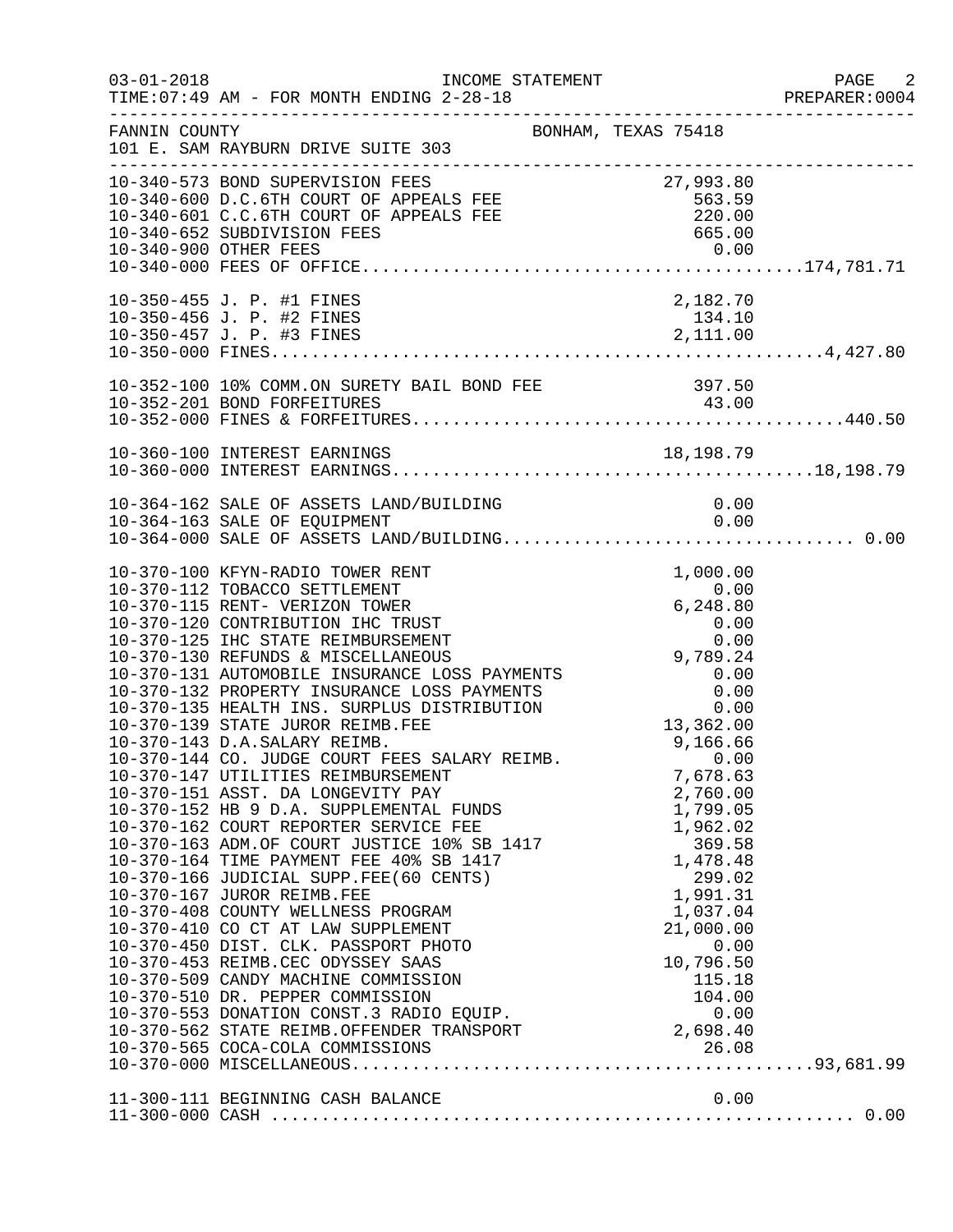| $03 - 01 - 2018$ | TIME: 07:49 AM - FOR MONTH ENDING 2-28-18                                                          | INCOME STATEMENT |                     |                                  | PAGE 3<br>PREPARER:0004 |
|------------------|----------------------------------------------------------------------------------------------------|------------------|---------------------|----------------------------------|-------------------------|
| FANNIN COUNTY    | 101 E. SAM RAYBURN DRIVE SUITE 303                                                                 |                  | BONHAM, TEXAS 75418 |                                  |                         |
|                  | 11-340-600 COUNTY CLERK FEES<br>11-340-650 DISTRICT CLERK FEES<br>11-340-651 JUSTICE OF PEACE FEES |                  |                     | 2,969.08<br>1,047.23<br>1,077.54 |                         |
|                  | 11-360-100 INTEREST EARNINGS                                                                       |                  |                     | 37.44                            |                         |
|                  | 12-300-112 BEGINNING CASH BALANCE                                                                  |                  |                     | 0.00                             |                         |
|                  | 12-360-100 INTEREST EARNINGS                                                                       |                  |                     | 2.23                             |                         |
|                  | 12-370-134 CO.CLK.VITAL STAT.FEE                                                                   |                  |                     | 280.00                           |                         |
|                  | 13-300-113 BEGINNING CASH BALANCE                                                                  |                  |                     | 0.00                             |                         |
|                  | 13-345-113 SURETY BAIL BOND FEE                                                                    |                  |                     | 2,910.00                         |                         |
|                  | 13-370-130 REFUNDS & MISCELLANEOUS<br>13-370-132 TEMPORARY BOND SECURITY                           |                  |                     | 0.00<br>0.00                     |                         |
|                  | 14-300-114 BEGINNING CASH                                                                          |                  |                     | 0.00                             |                         |
|                  | 14-370-455 JP1 SECURITY FEE<br>14-370-456 JP2 SECURITY FEE<br>14-370-457 JP3 SECURITY FEE          |                  |                     | 156.88<br>94.66<br>102.66        |                         |
|                  |                                                                                                    |                  |                     | 0.00                             |                         |
|                  | 16-370-149 CO. JUDGE EXCESS SUPP.                                                                  |                  |                     | 246.29                           |                         |
|                  | 17-300-117 BEGINNING CASH BALANCE                                                                  |                  |                     | 0.00                             |                         |
|                  | 17-340-131 PROBATE JUDGES EDUCATION                                                                |                  |                     | 130.25                           |                         |
|                  | 17-370-130 REFUNDS & MISCELLANEOUS                                                                 |                  |                     | 0.00                             |                         |
|                  | 18-300-118 BEGINNING CASH BALANCE                                                                  |                  |                     | 0.00                             |                         |
|                  | 18-360-100 INTEREST EARNINGS                                                                       |                  |                     | 14.91                            |                         |
|                  | 18-370-130 REFUNDS & MISCELLANEOUS                                                                 |                  |                     | 0.00                             |                         |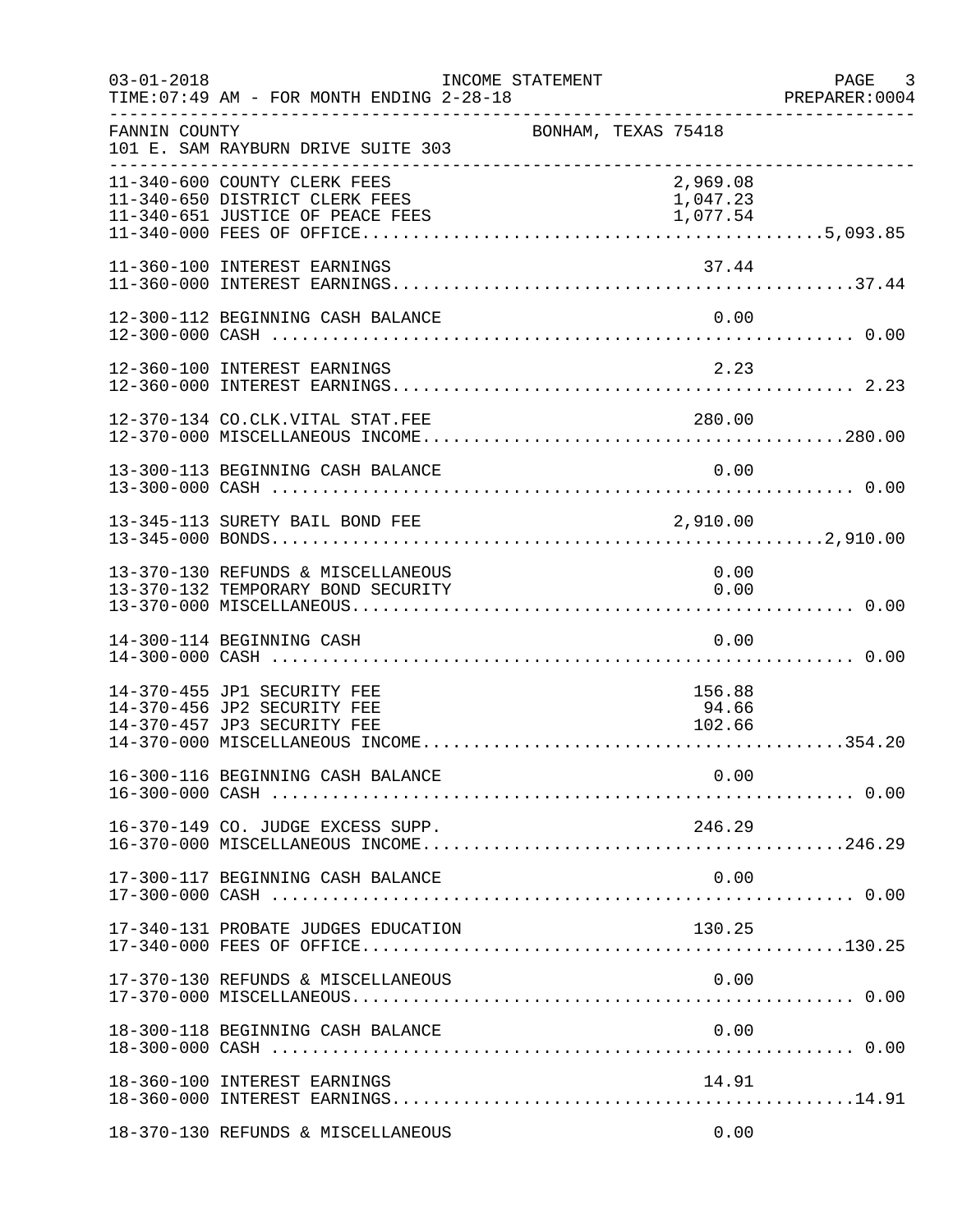| $03 - 01 - 2018$<br>________________ | TIME: 07:49 AM - FOR MONTH ENDING 2-28-18                                                                                                               | INCOME STATEMENT |                                                          | PAGE 4<br>PREPARER: 0004 |
|--------------------------------------|---------------------------------------------------------------------------------------------------------------------------------------------------------|------------------|----------------------------------------------------------|--------------------------|
| FANNIN COUNTY                        | 101 E. SAM RAYBURN DRIVE SUITE 303                                                                                                                      |                  | BONHAM, TEXAS 75418                                      |                          |
|                                      |                                                                                                                                                         |                  |                                                          |                          |
|                                      | 19-300-119 BEGINNING CASH BALANCE                                                                                                                       |                  | 0.00                                                     |                          |
|                                      | 19-360-100 INTEREST EARNINGS                                                                                                                            |                  | 2.77                                                     |                          |
|                                      |                                                                                                                                                         |                  |                                                          |                          |
|                                      | 20-300-120 BEGINNING CASH BALANCE                                                                                                                       |                  | 0.00                                                     |                          |
|                                      | 20-360-100 INTEREST EARNINGS                                                                                                                            |                  | 12.96                                                    |                          |
|                                      | 20-370-135 CO.OFFICE REC.MNGMT.FEE                                                                                                                      |                  | 4,368.53                                                 |                          |
|                                      | 21-300-121 BEGINNING CASH BALANCE                                                                                                                       |                  | 0.00                                                     |                          |
|                                      | 21-310-110 CURRENT TAXES<br>21-310-120 DELINQUENT TAXES                                                                                                 |                  | 397,469.70<br>5,403.35                                   |                          |
|                                      | 21-318-120 PAY N LIEU TAX/GRASSLAND<br>21-318-121 PAY N LIEU TAX/UPPER TRINITY<br>21-318-160 SALES TAX REVENUES                                         | INITY<br>INITY   | 0.00<br>884.17<br>20,137.29                              |                          |
|                                      | 21-321-200 CAR REGISTRATION/SALES TAX<br>21-321-300 COUNTY'S ADDITIONAL \$10                                                                            |                  | 49,615.55<br>25,083.75                                   |                          |
|                                      | 21-330-200 FEMA GRANT                                                                                                                                   |                  | 0.00                                                     |                          |
|                                      | 21-350-403 COUNTY CLERK FINES<br>21-350-450 DISTRICT CLERK FINES<br>21-350-455 J. P. #1 FINES<br>21-350-456 J. P. #2 FINES<br>21-350-457 J. P. #3 FINES |                  | 2,945.16<br>2,965.34<br>1,650.41<br>1,356.35<br>1,016.83 |                          |
|                                      | 21-360-100 INTEREST EARNINGS                                                                                                                            |                  | 132.56                                                   |                          |
|                                      | 21-364-162 LAND/BUILDING<br>21-364-163 SALE OF EQUIPMENT                                                                                                |                  | 0.00<br>0.00                                             |                          |
|                                      | 21-370-100 PROPERTY LEASE<br>21-370-120 STATE LATERAL ROAD<br>21-370-125 TDT. WEIGHT FEES                                                               |                  | 0.00<br>8,484.17<br>11,254.66                            |                          |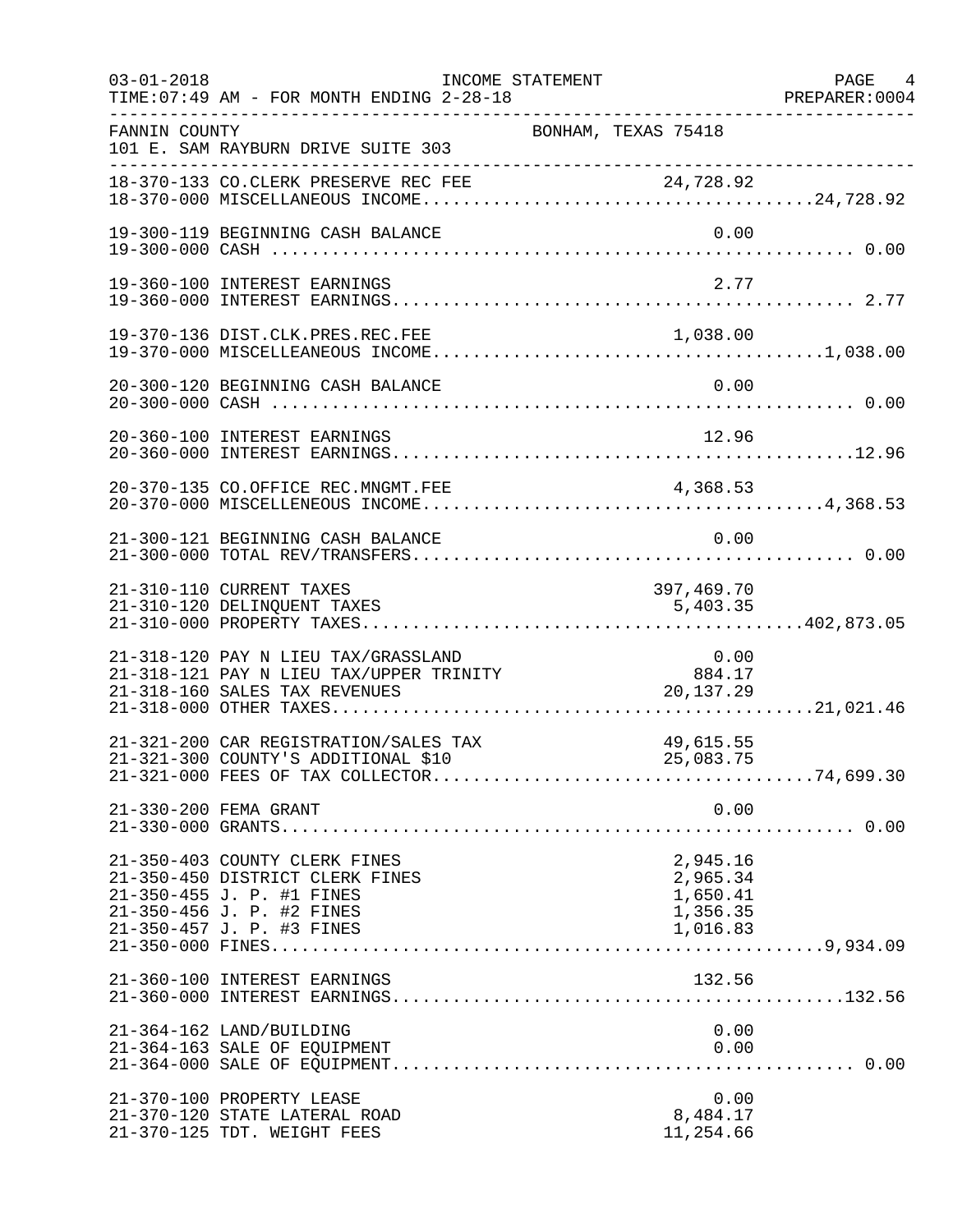| $03 - 01 - 2018$ | INCOME STATEMENT<br>TIME: 07:49 AM - FOR MONTH ENDING 2-28-18                                                                                                                                                                                                                              |                                                          | PAGE 5<br>PREPARER:0004 |
|------------------|--------------------------------------------------------------------------------------------------------------------------------------------------------------------------------------------------------------------------------------------------------------------------------------------|----------------------------------------------------------|-------------------------|
| FANNIN COUNTY    | 101 E. SAM RAYBURN DRIVE SUITE 303                                                                                                                                                                                                                                                         | BONHAM, TEXAS 75418                                      |                         |
|                  | 21-370-130 REFUNDS & MISCELLANEOUS<br>21-370-140 PROCEEDS OF LOAN                                                                                                                                                                                                                          | 853.20<br>0.00                                           |                         |
|                  | 22-300-122 BEGINNING CASH BALANCE                                                                                                                                                                                                                                                          | 0.00                                                     |                         |
|                  | 22-310-110 CURRENT TAXES                                                                                                                                                                                                                                                                   | 462,999.56                                               |                         |
|                  | 22-318-120 PAY N LIEU TAX/GRASSLAND<br>$22-318-121$ PAY N LIEU TAX/UPPER TRINITY<br>22-318-160 SALES TAX REVENUES                                                                                                                                                                          | $0.00$<br>$1,029.94$<br>23, 457. 26                      |                         |
|                  | 22-321-200 CAR REGISTRATION/SALES TAX<br>22-321-300 COUNTY'S ADDITIONAL \$10<br>22-321-300 COUNTY'S ADDITIONAL \$10                                                                                                                                                                        | 57,795.54<br>29,219.16                                   |                         |
|                  | 22-330-200 FEMA GRANT                                                                                                                                                                                                                                                                      | 0.00                                                     |                         |
|                  | 22-350-403 COUNTY CLERK FINES<br>22-350-450 DISTRICT CLERK FINES<br>22-350-455 J. P. #1 FINES<br>22-350-456 J. P. #2 FINES<br>22-350-457 J. P. #3 FINES                                                                                                                                    | 3,430.71<br>3,454.22<br>1,922.51<br>1,579.98<br>1,184.47 |                         |
|                  | 22-360-100 INTEREST EARNINGS                                                                                                                                                                                                                                                               | 1,857.98                                                 |                         |
|                  | 22-364-163 SALE OF EQUIPMENT                                                                                                                                                                                                                                                               | 0.00                                                     |                         |
|                  | 22-370-120 STATE LATERAL ROAD<br>22-370-125 TDT WEIGHT FEES<br>22-370-130 REFUNDS & MISCELLANEOUS<br>22-370-131 AUTOMOBILE INSURANCE LOSS PAYMENT<br>22-370-140 PROCEEDS OF LOAN<br>22-370-145 REIMBURSEMENT OF MATERIALS 3,420.88<br>22-370-150 TRENTON HIGH MEADOWS SUBDIVISION 4,200.00 | 9,882.94<br>13,110.19<br>0.00<br>29,871.00<br>0.00       |                         |
|                  | 23-300-123 BEGINNING CASH BALANCE                                                                                                                                                                                                                                                          | 0.00                                                     |                         |
|                  | 23-310-110 CURRENT TAXES<br>23-310-120 DELINQUENT TAXES                                                                                                                                                                                                                                    | 694,499.30                                               |                         |
|                  | 23-318-120 PAY N LIEU TAX/GRASSLAND<br>23-318-121 PAY N LIEU TAX/UPPER TRINITY<br>23-318-160 SALES TAX REVENUES                                                                                                                                                                            | 0.00<br>1,544.90<br>35,185.90                            |                         |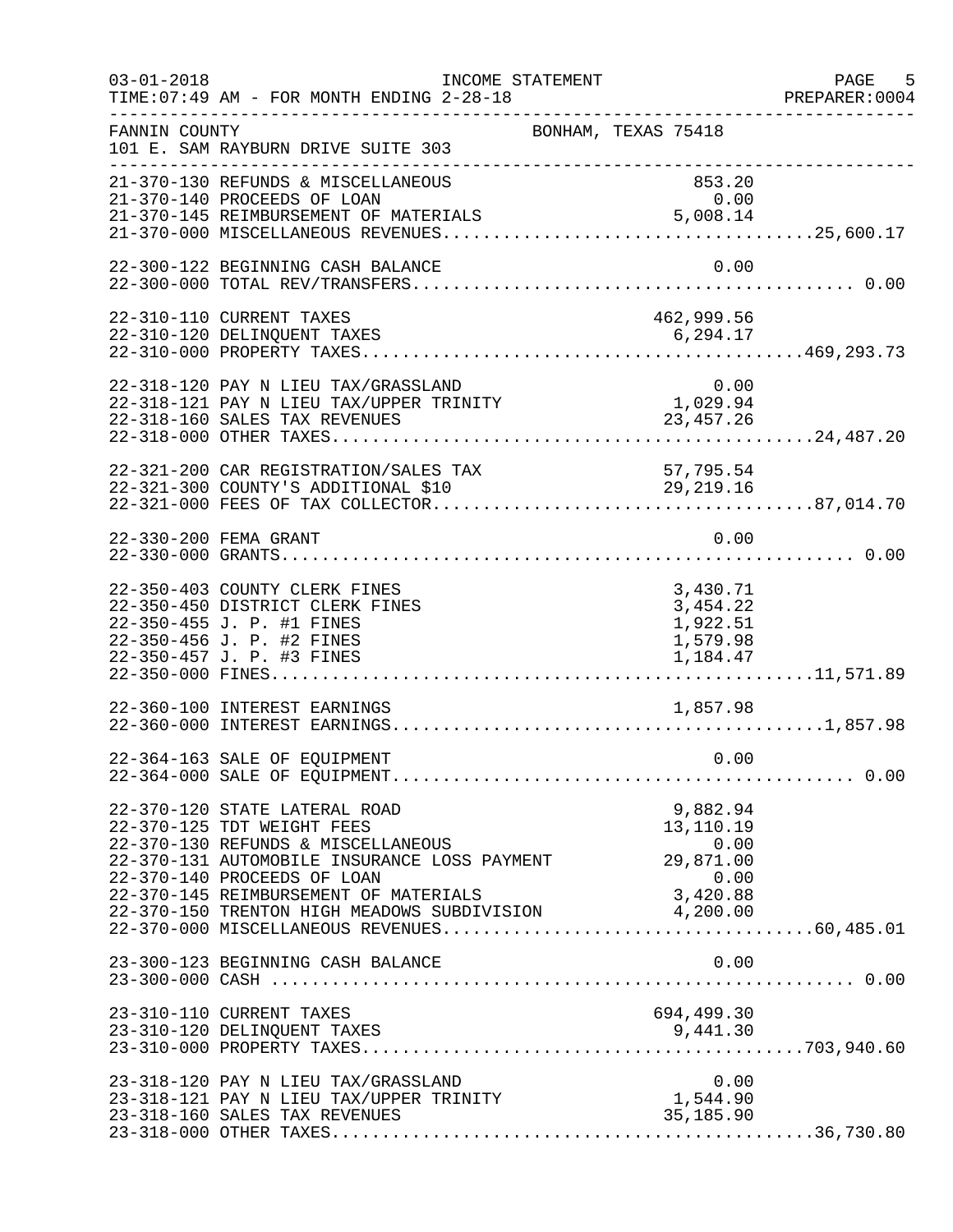| $03 - 01 - 2018$ | INCOME STATEMENT<br>TIME: 07:49 AM - FOR MONTH ENDING 2-28-18                                                                                                                                        |  |                                                             |              | PAGE 6<br>PREPARER: 0004 |
|------------------|------------------------------------------------------------------------------------------------------------------------------------------------------------------------------------------------------|--|-------------------------------------------------------------|--------------|--------------------------|
| FANNIN COUNTY    | 101 E. SAM RAYBURN DRIVE SUITE 303                                                                                                                                                                   |  | ------------------------------------<br>BONHAM, TEXAS 75418 |              |                          |
|                  | 23-321-200 CAR REGISTRATION/SALES TAX<br>23-321-300 COUNTY'S ADDITIONAL \$10                                                                                                                         |  | 86,693.30                                                   |              |                          |
|                  | 23-330-200 FEMA GRANT                                                                                                                                                                                |  |                                                             | 0.00         |                          |
|                  | 23-350-403 COUNTY CLERK FINES<br>23-350-450 DISTRICT CLERK FINES<br>23-350-455 J. P. #1 FINES<br>23-350-456 J. P. #2 FINES                                                                           |  | 5,146.08<br>5,181.33<br>2,883.72<br>2,369.93                |              |                          |
|                  | 23-360-100 INTEREST EARNINGS                                                                                                                                                                         |  |                                                             |              |                          |
|                  | 23-364-162 LAND/BUILDING<br>23-364-163 SALE OF EQUIPMENT                                                                                                                                             |  |                                                             | 0.00<br>0.00 |                          |
|                  | 23-370-120 STATE LATERAL ROAD<br>23-370-125 TDT WEIGHT FEES<br>23-370-130 REFUNDS & MISCELLANEOUS<br>23-370-139 RESTITUTION<br>23-370-140 PROCEEDS OF LOANS<br>23-370-145 REIMBURSEMENT OF MATERIALS |  | 14,824.40<br>19,665.28<br>2,605.42<br>0.00<br>0.00          |              |                          |
|                  | 24-300-124 BEGINNING CASH BALANCE<br>24-300-999 TOTAL TRANSFERS                                                                                                                                      |  |                                                             | 0.00         | 0.00                     |
|                  | 24-310-110 CURRENT TAXES<br>24-310-120 DELINQUENT TAXES                                                                                                                                              |  | 395, 324.38<br>5,374.19                                     |              |                          |
|                  | 24-318-120 PAY N LIEU TAX/GRASSLAND<br>0.00 0.00<br>24-318-121 PAY N LIEU TAX/UPPER TRINITY 879.39<br>24-318-160 SALES TAX REVENUES                                                                  |  | 20,028.58                                                   | 0.00         |                          |
|                  | 24-321-200 CAR REGISTRATION/SALES TAX                                                                                                                                                                |  | 49, 347. 75                                                 |              |                          |
|                  | 24-330-200 FEMA GRANT                                                                                                                                                                                |  |                                                             | 0.00         |                          |
|                  | 24-350-403 COUNTY CLERK FINES<br>24-350-450 DISTRICT CLERK FINES<br>24-350-455 J. P. #1 FINES<br>24-350-456 J. P. #2 FINES<br>24-350-457 J. P. #3 FINES                                              |  | 2,929.25<br>2,949.33<br>1,641.48<br>1,349.04<br>1,011.35    |              |                          |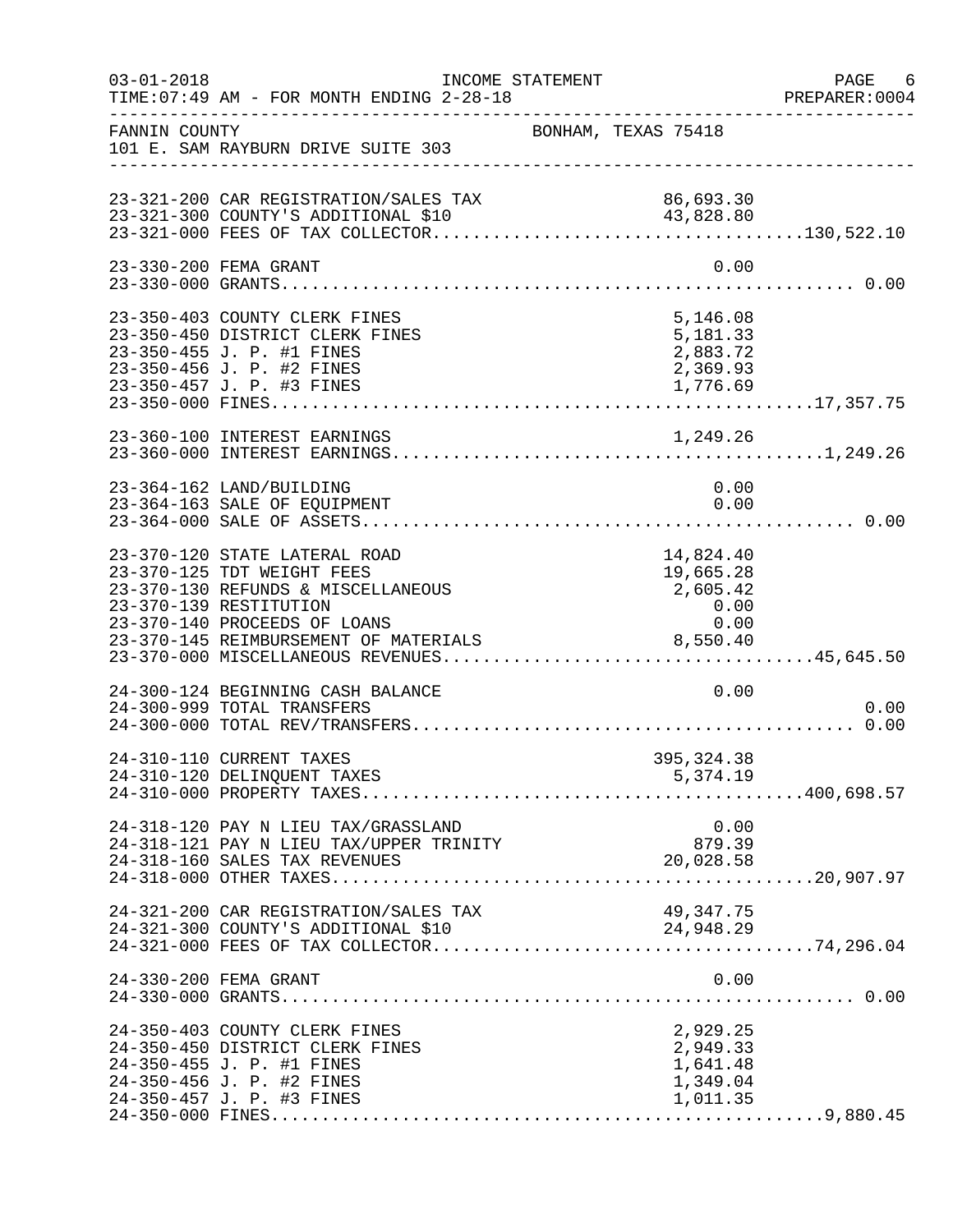| $03 - 01 - 2018$     | INCOME STATEMENT<br>TIME: 07:49 AM - FOR MONTH ENDING 2-28-18                                                                                                                                                                                                                   |                                                                                | PAGE 7<br>PREPARER:0004 |
|----------------------|---------------------------------------------------------------------------------------------------------------------------------------------------------------------------------------------------------------------------------------------------------------------------------|--------------------------------------------------------------------------------|-------------------------|
| FANNIN COUNTY        | 101 E. SAM RAYBURN DRIVE SUITE 303                                                                                                                                                                                                                                              | BONHAM, TEXAS 75418                                                            |                         |
|                      | 716.46   716.46   716.46   716.46   716.46   716.46   716.46   716.46   716.46   716.46   716.46   716.46   7                                                                                                                                                                   |                                                                                |                         |
|                      | 24-364-162 LAND/BUILDING<br>24-364-163 SALE OF EQUIPMENT                                                                                                                                                                                                                        | 0.00<br>0.00                                                                   |                         |
|                      | 24-370-120 STATE LATERAL ROAD<br>24-370-125 TDT WEIGHT FEES<br>24-370-130 REFUNDS & MISCELLANEOUS<br>24-370-138 SALE OF SCRAP IRON<br>24-370-140 PROCEEDS OF LOAN<br>24-370-145 REIMBURSEMENT OF MATERIALS<br>24-370-146 SALE OF RECYCLED MATERIALS<br>24-370-147 OFFICE RENTAL | 8,438.38<br>11,193.91<br>1,117.12<br>0.00<br>0.00<br>11,109.76<br>0.00<br>0.00 |                         |
|                      | 25-300-125 BEGINNING CASH BALANCE                                                                                                                                                                                                                                               | 0.00                                                                           |                         |
| 25-370-625 DONATIONS | 25-370-138 SALE OF SCRAP IRON                                                                                                                                                                                                                                                   | 0.00<br>0.00                                                                   |                         |
|                      | 26-300-126 BEGINNING CASH BALANCE                                                                                                                                                                                                                                               | 0.00                                                                           |                         |
|                      | 26-360-100 INTEREST EARNINGS                                                                                                                                                                                                                                                    | 14.57                                                                          |                         |
|                      | 26-370-455 J.P.#1 TECHNOLOGY FEES                                                                                                                                                                                                                                               | 643.52                                                                         |                         |
|                      | 27-300-127 BEGINNING CASH BALANCE                                                                                                                                                                                                                                               | 0.00                                                                           |                         |
|                      | 27-360-100 INTEREST EARNINGS                                                                                                                                                                                                                                                    | 3.27                                                                           |                         |
|                      | 27-370-456 J.P.#2 TECHNOLOGY FEES                                                                                                                                                                                                                                               | 382.58                                                                         |                         |
|                      | 28-300-128 BEGINNING CASH                                                                                                                                                                                                                                                       | 0.00                                                                           |                         |
|                      | 28-360-100 INTEREST EARNINGS                                                                                                                                                                                                                                                    | 1.44                                                                           |                         |
|                      | 28-370-456 J.P.#3 TECHNOLOGY FEES                                                                                                                                                                                                                                               | 410.56                                                                         |                         |
|                      | 30-360-100 INTEREST EARNINGS                                                                                                                                                                                                                                                    | 0.00                                                                           |                         |
|                      | 30-370-569 SHERIFF WORK RELEASE                                                                                                                                                                                                                                                 | 0.00                                                                           |                         |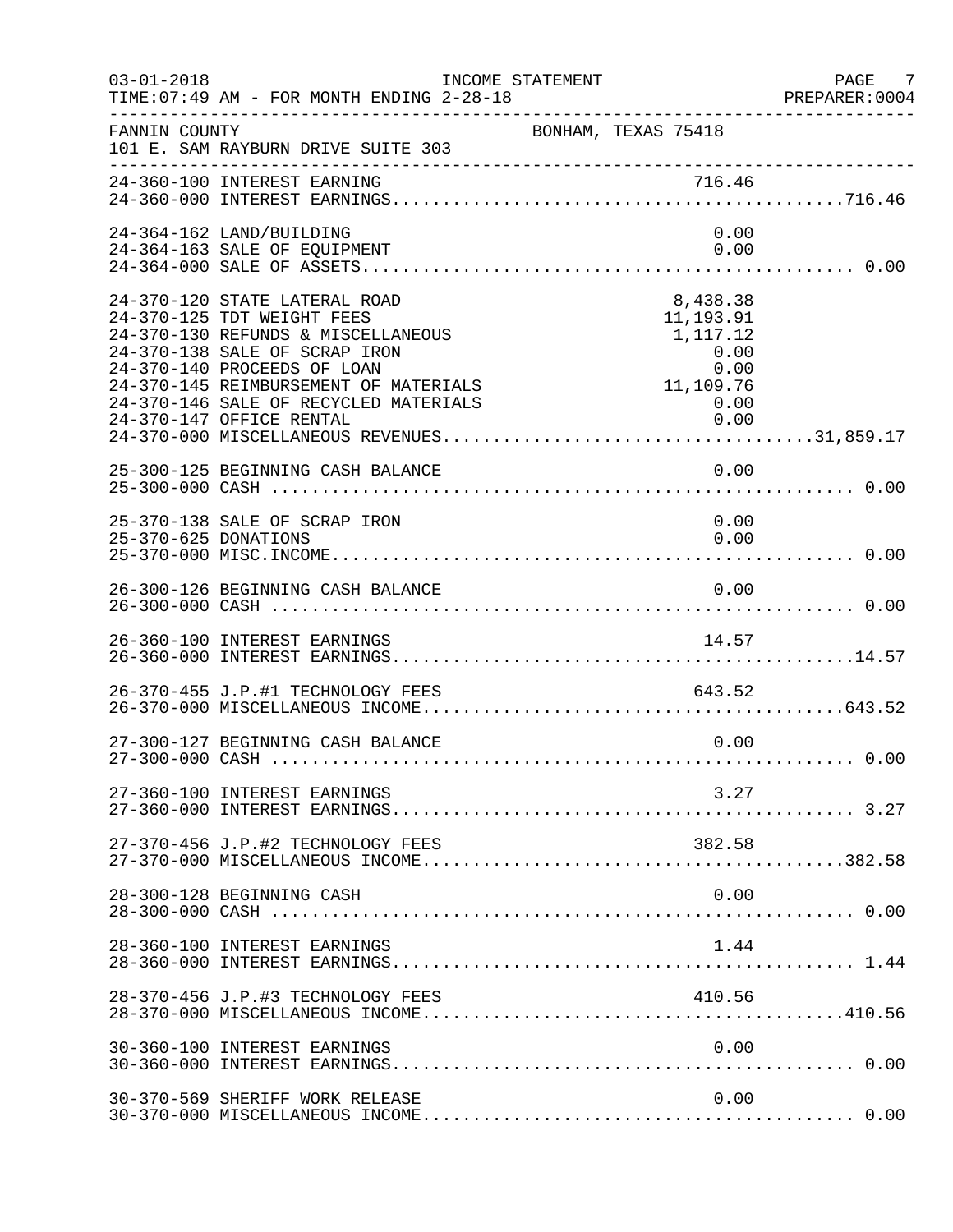| $03 - 01 - 2018$ | TIME: 07:49 AM - FOR MONTH ENDING 2-28-18                                          | INCOME STATEMENT |                      | PAGE 8<br>PREPARER: 0004 |
|------------------|------------------------------------------------------------------------------------|------------------|----------------------|--------------------------|
| FANNIN COUNTY    | 101 E. SAM RAYBURN DRIVE SUITE 303                                                 |                  | BONHAM, TEXAS 75418  |                          |
|                  |                                                                                    |                  |                      |                          |
|                  | 31-330-510 COURTHOUSE RESTORATION                                                  |                  | 0.00                 |                          |
|                  | 31-360-100 INTEREST INCOME                                                         |                  | 0.00                 |                          |
|                  | 31-370-131 RESTORATION DONATIONS                                                   |                  | 0.00                 |                          |
|                  | 33-300-133 BEGINNING CASH BALANCE                                                  |                  | 0.00                 |                          |
|                  | 33-340-480 APPLICATION FEE                                                         |                  | 0.00                 |                          |
|                  | 34-300-134 BEGINNING CASH BALANCE                                                  |                  | 0.00                 |                          |
|                  | 34-360-100 INTEREST INCOME                                                         |                  | 7.52                 |                          |
|                  | 34-370-450 DISTRICT CT.RECORDS ARCHIVE FEE                                         |                  | 1,774.61             |                          |
|                  | 35-340-403 COUNTY CLERK FEES<br>35-340-450 DISTRICT CLERK FEES                     |                  | 1,542.94<br>3,945.12 |                          |
|                  | 35-360-100 INTEREST EARNINGS                                                       |                  | 46.33                |                          |
|                  | 36-300-136 BEGINNING CASH BALANCE-D.A.FEE                                          |                  | 0.00                 |                          |
|                  | 36-340-475 DISTRICT ATTORNEY FEES                                                  |                  | 828.19               |                          |
|                  | 36-352-200 CONTRABAND FORFEITURE<br>36-352-300 D.A. SEIZURE FUND                   |                  | 221.24<br>0.00       |                          |
|                  | 36-360-100 INTEREST EARNINGS-D.A. FEE<br>36-360-236 INTEREST EARNINGS-SEIZURE FUND |                  | 0.33<br>0.64         |                          |
|                  | 36-370-130 REFUNDS & MISCELLANEOUS<br>36-370-319 RESTITUTION                       |                  | 578.68<br>0.00       |                          |
|                  | 37-360-100 INTEREST EARNINGS                                                       |                  | 0.23                 |                          |
|                  | 37-370-130 REFUNDS & MISCELLANEOUS                                                 |                  | 0.00                 |                          |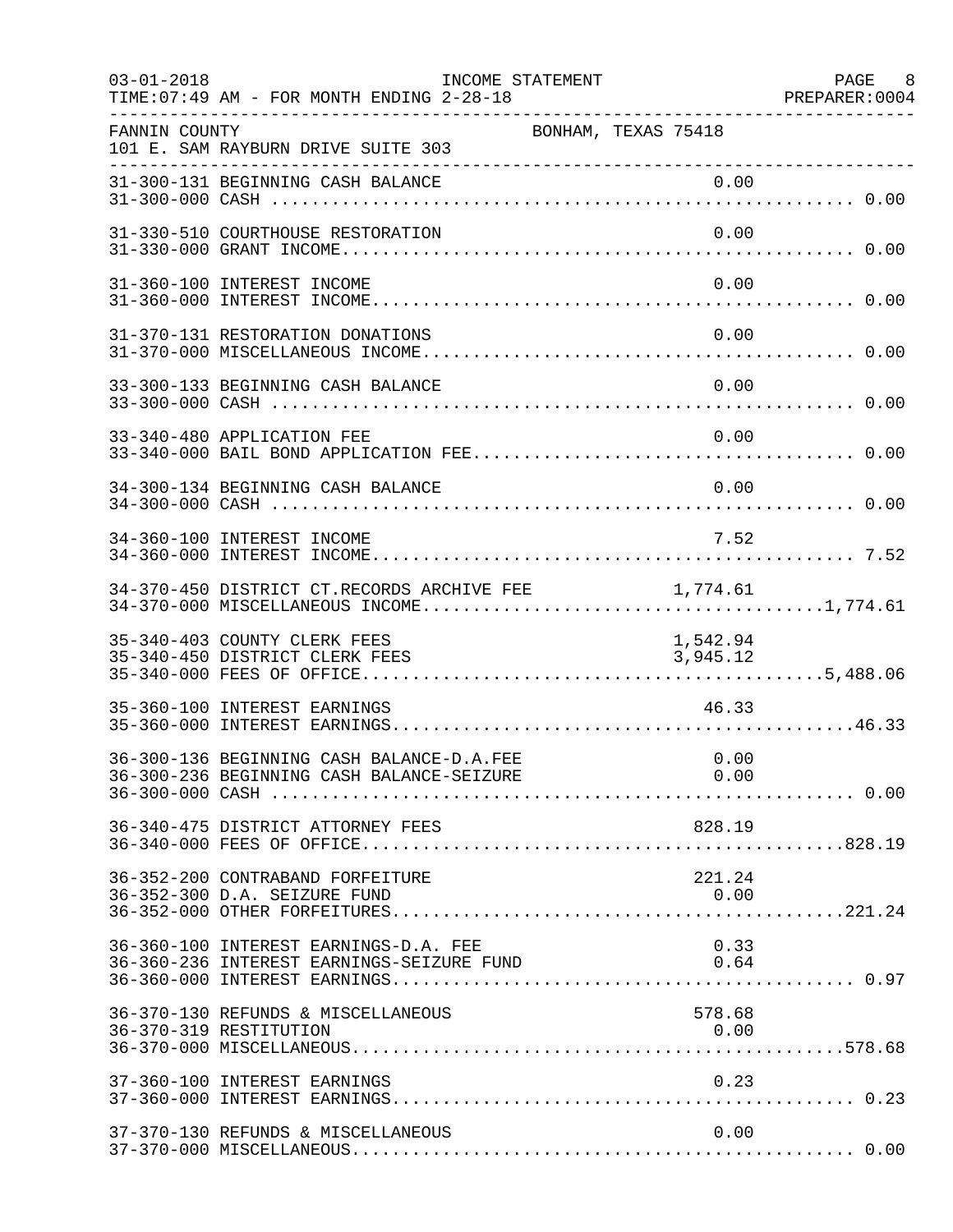| $03 - 01 - 2018$     | TIME: 07:49 AM - FOR MONTH ENDING 2-28-18                                                                         | INCOME STATEMENT    |                          | PAGE 9<br>PREPARER: 0004 |
|----------------------|-------------------------------------------------------------------------------------------------------------------|---------------------|--------------------------|--------------------------|
| FANNIN COUNTY        | 101 E. SAM RAYBURN DRIVE SUITE 303                                                                                | BONHAM, TEXAS 75418 |                          |                          |
|                      | 38-360-100 INTEREST EARNINGS                                                                                      |                     | 86.00                    |                          |
|                      | 39-360-100 INTEREST EARNINGS                                                                                      |                     | 31.65                    |                          |
|                      | 39-370-150 BONNIE RUTH COOPER TRUST                                                                               |                     | 0.00                     |                          |
|                      | 40-300-110 UNENCUMBERED FUND BALANCE                                                                              |                     | 0.00                     |                          |
|                      | 40-330-410 NAACHO GRANT INCOME                                                                                    |                     | 0.00                     |                          |
| 41-370-406 DONATIONS |                                                                                                                   |                     | 300.00                   |                          |
|                      | 42-330-477 HAZARD MITIGATION DR-1999                                                                              |                     | 0.00                     |                          |
|                      | 44-330-423 2016 HOMELAND SECURITY                                                                                 |                     | 0.00                     |                          |
|                      | 45-330-403 CHAPTER 19 FUNDS                                                                                       |                     | 4,630.50                 |                          |
|                      | 46-300-146 BEGINNING CASH BALANCE                                                                                 |                     | 0.00                     |                          |
|                      | 46-330-475 SAFE ROOM REIMBURSEMENT DR-4029 35,234.73<br>46-330-476 ADMINISTRATIVE FEE                             |                     | 1,200.00                 |                          |
|                      | 48-300-148 BEGINNING CASH BALANCE                                                                                 |                     | 0.00                     |                          |
|                      | 48-340-130 REFUNDS & MISCELLANEOUS<br>48-340-403 CONTRACT ADMINISTRATIVE FEE<br>48-340-484 ELECTION REIMBURSEMENT |                     | 0.00<br>112.50<br>855.00 |                          |
|                      | 49-300-149 BEGINNING CASH BALANCE                                                                                 |                     | 0.00                     |                          |
|                      | 49-330-475 INVESTIGATOR/LEOSE GRANT                                                                               |                     | 619.89                   |                          |
|                      | 51-370-440 CO.CLK.CO.& DIST.CT.TECHNOLOGY FEE 278.56                                                              |                     |                          |                          |
|                      | 52-360-100 INTEREST EARNINGS                                                                                      |                     | 3.88                     |                          |
|                      | 52-370-133 CO.CLK.COURT RECORDS PRESERVATION F 40.00<br>52-370-000 CO.CLK.MISCELLANEOUS INCOME440.00              |                     |                          |                          |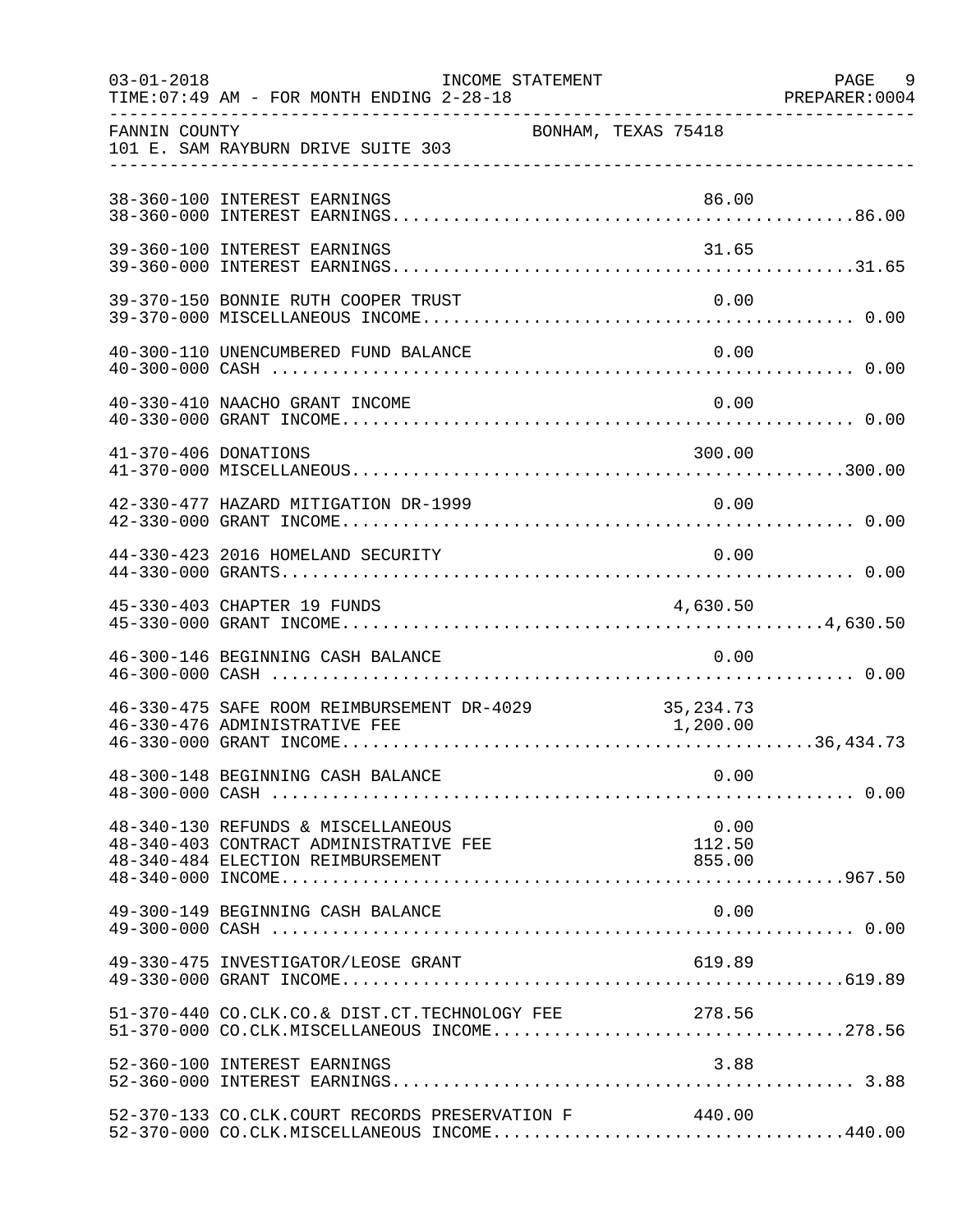| $03 - 01 - 2018$ | INCOME STATEMENT<br>TIME: 07:49 AM - FOR MONTH ENDING 2-28-18                                     |                     | PAGE 10<br>PREPARER: 0004 |
|------------------|---------------------------------------------------------------------------------------------------|---------------------|---------------------------|
| FANNIN COUNTY    | 101 E. SAM RAYBURN DRIVE SUITE 303                                                                | BONHAM, TEXAS 75418 |                           |
|                  | 53-300-153 BEGINNING CASH BALANCE                                                                 | 0.00                |                           |
|                  | 53-370-133 CO.CLERK RECORDS ARCHIVE FEE 24,950.00                                                 |                     |                           |
|                  | 55-300-156 BEGINNING CASH BALANCE                                                                 | 0.00                |                           |
|                  | 55-360-100 INTEREST EARNINGS                                                                      | 0.03                |                           |
|                  | 55-370-130 REFUNDS & MISCELLANEOUS                                                                |                     |                           |
|                  | 56-300-156 BEGINNING CASH BALANCE                                                                 | 0.00                |                           |
|                  | 56-330-560 BULLETPROOF VEST PARTNERSHIP                                                           | 0.00                |                           |
|                  | 56-352-200 CONTRABAND FOREITURE<br>56-352-300 PLEA BARGAIN AGREEMENT                              | 26, 298.45<br>0.00  |                           |
|                  | 56-355-560 FEDERAL FORFEITURE FUNDS 2018<br>56-355-000 FEDERAL FORFEITURE FUNDS 2018428,333.82    | 428,333.82          |                           |
|                  | 56-360-100 INTEREST EARNINGS-SO FORFEITURE<br>56-360-159 INTEREST EARNINGS-FEDERAL FORF 2018 0.00 |                     |                           |
|                  | 56-370-108 FEDERAL OT REIMBURSEMENT                                                               | 0.00                |                           |
|                  | 56-390-140 TRANSFERS IN                                                                           | 0.00                |                           |
|                  | 57-300-157 BEGINNING CASH BALANCE                                                                 | 0.00                |                           |
|                  | 57-360-100 INTEREST EARNINGS                                                                      | 0.00                |                           |
|                  | 57-370-560 SHERIFF K-9 UNIT                                                                       | 0.00                |                           |
|                  | 59-300-159 BEGINNING CASH BALANCE                                                                 | 0.00                |                           |
|                  | 59-360-100 INTEREST EARNINGS                                                                      | 10.56               |                           |
|                  | 59-370-425 DRUG COURT FEE                                                                         | 1,966.17            |                           |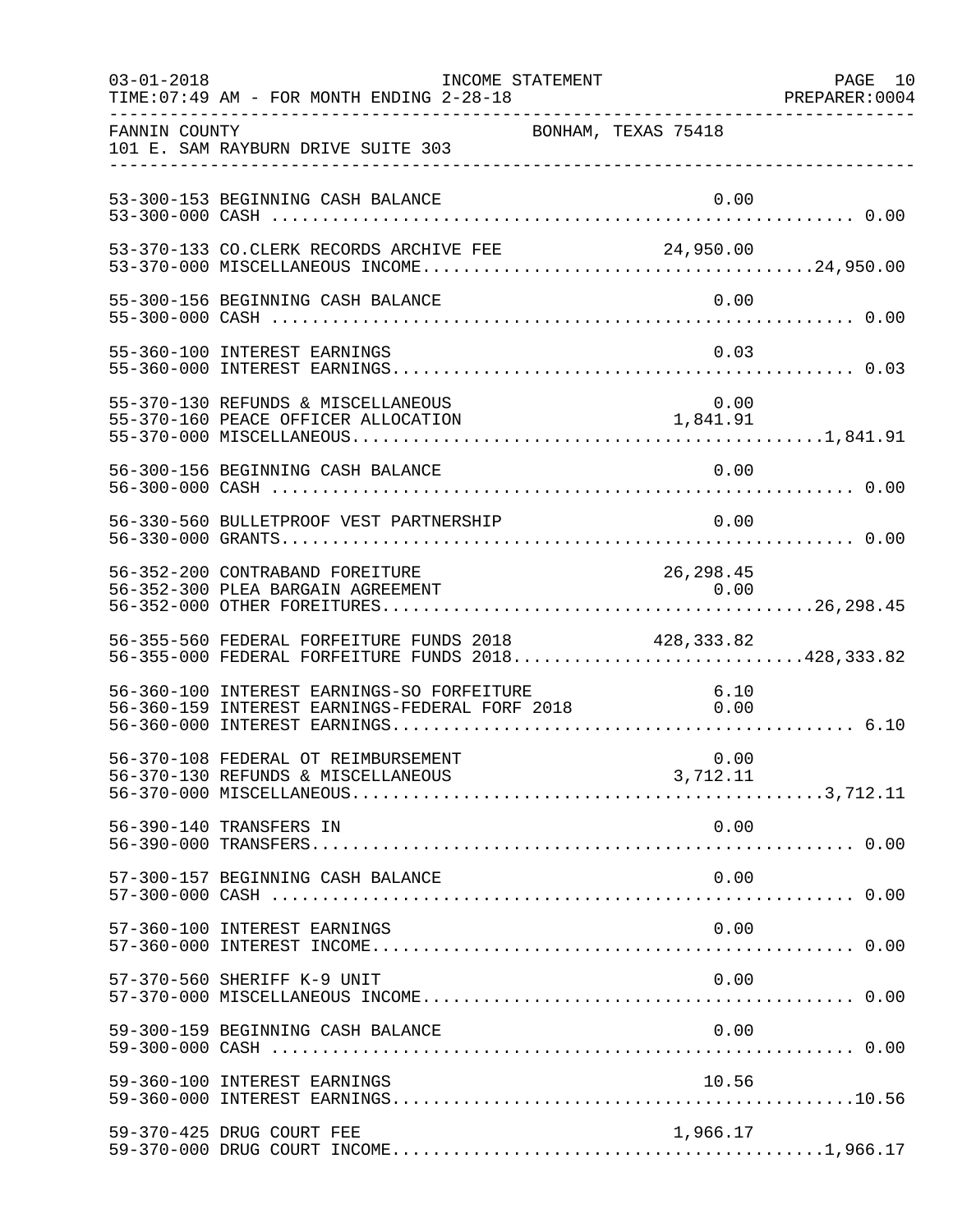| $03 - 01 - 2018$ | INCOME STATEMENT<br>TIME: 07:49 AM - FOR MONTH ENDING 2-28-18                                                                            |                                      | PAGE 11<br>PREPARER: 0004 |
|------------------|------------------------------------------------------------------------------------------------------------------------------------------|--------------------------------------|---------------------------|
| FANNIN COUNTY    | BONHAM, TEXAS 75418<br>101 E. SAM RAYBURN DRIVE SUITE 303                                                                                |                                      |                           |
|                  | 60-300-110 BEGINNING CASH BALANCE                                                                                                        | 0.00                                 |                           |
|                  | 60-310-110 CURRENT TAXES<br>60-310-120 DELINQUENT TAXES<br>60-310-260 CURRENT TAXES SERIES '98<br>60-310-262 DELINQUENT TAXES SERIES '98 | 379,416.88<br>450.01<br>0.00<br>0.00 |                           |
|                  | 60-318-120 PAY N LIEU TAX/GRASSLAND 0.00<br>60-318-121 PAY N LIEU TAX/UPPER TRINITY 788.80                                               |                                      |                           |
|                  | 60-360-100 INTEREST EARNINGS<br>60-360-200 INTEREST, 2017 GO BONDS                                                                       | 0.00<br>0.00                         |                           |
|                  | 60-370-130 REFUNDS & MISCELLANEOUS                                                                                                       | 0.00                                 |                           |
|                  | 61-370-440 DIST.CLK.CO.& DIST.CT.TECHNOLOGY FE 268.09<br>61-370-000 DIST.CLK.MISCELLANEOUS INCOME268.09                                  |                                      |                           |
|                  | 62-360-100 INTEREST EARNINGS                                                                                                             | 5.76                                 |                           |
|                  | 62-370-133 DIST.CLK.COURT RECORDS PRESERVATION 1,290.28<br>62-370-000 DIST.CLK.COURT MISCELLAEOUS INCOME1,290.28                         |                                      |                           |
|                  | 63-300-151 BEGINNING CASH BALANCE                                                                                                        | 0.00                                 |                           |
|                  | 63-370-130 REFUNDS & MISCELLANEOUS<br>63-370-160 PEACE OFFICER ALLOCATION                                                                | 0.00<br>678.30                       |                           |
|                  | 64-300-152 BEGINNING CASH BALANCE                                                                                                        | 0.00                                 |                           |
|                  | 64-370-130 REFUNDS & MISCELLANEOUS<br>64-370-160 PEACE OFFICER ALLOCATION                                                                | 0.00<br>678.48                       |                           |
|                  |                                                                                                                                          |                                      |                           |
|                  | 65-370-130 REFUNDS & MISCELLANEOUS<br>65-370-160 PEACE OFFICER ALLOCATION                                                                | 0.00<br>678.30                       |                           |
|                  | 66-300-166 BEGINNING CASH BALANCE                                                                                                        | 0.00                                 |                           |
|                  | 66-360-100 INTEREST EARNINGS LEGEND BANK<br>66-360-166 INTEREST EARNINGS ICS                                                             | 0.00<br>14,835.63                    |                           |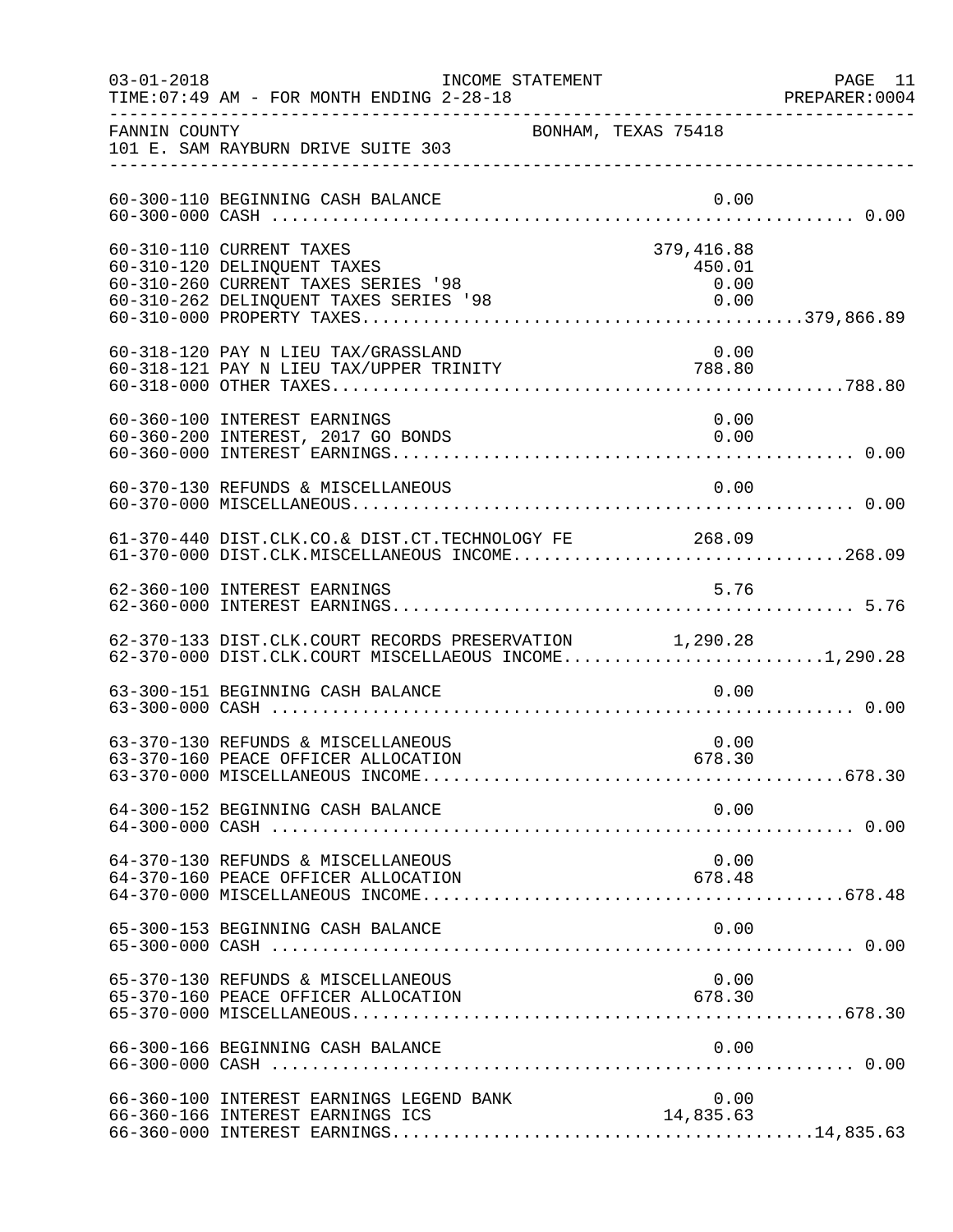| $03 - 01 - 2018$ | INCOME STATEMENT<br>TIME: 07:49 AM - FOR MONTH ENDING 2-28-18                                                                                                                                                                                                                                                                                                                                 |                                                                                                  | PAGE 12 |
|------------------|-----------------------------------------------------------------------------------------------------------------------------------------------------------------------------------------------------------------------------------------------------------------------------------------------------------------------------------------------------------------------------------------------|--------------------------------------------------------------------------------------------------|---------|
| FANNIN COUNTY    | 101 E. SAM RAYBURN DRIVE SUITE 303                                                                                                                                                                                                                                                                                                                                                            | BONHAM, TEXAS 75418                                                                              |         |
|                  | 66-370-130 REFUNDS & MISCELLANEOUS                                                                                                                                                                                                                                                                                                                                                            | 0.00                                                                                             |         |
|                  | 67-300-110 UNENCUMBERED FUND BALANCE                                                                                                                                                                                                                                                                                                                                                          | 0.00                                                                                             |         |
|                  | 67-319-551 ANNUAL PAYMENT                                                                                                                                                                                                                                                                                                                                                                     | 0.00                                                                                             |         |
|                  | 70-360-100 INTEREST EARNINGS                                                                                                                                                                                                                                                                                                                                                                  | 384.02                                                                                           |         |
|                  |                                                                                                                                                                                                                                                                                                                                                                                               |                                                                                                  |         |
|                  | 72-330-560 INVESTIGATOR CRIMES AGAINST CHILDRE 7,977.48                                                                                                                                                                                                                                                                                                                                       |                                                                                                  |         |
|                  | 87-340-575 JUVENILE PROBATION FEES<br>87-340-576 JUVENILE PROBATION RESTITUTION 1,914.00<br>87-340-577 JUVENILE PROBATION COURT COSTS 40.00<br>87-340-578 FEES RECEIVED FOR OTHER COUNTIES 0.00                                                                                                                                                                                               | 1,010.00                                                                                         |         |
|                  | 88-367-100 HOSPITAL QUARTERLY PAYMENT                                                                                                                                                                                                                                                                                                                                                         | 0.00                                                                                             |         |
|                  | 89-300-110 UNENCUMBERED FUND BALANCE                                                                                                                                                                                                                                                                                                                                                          | 0.00                                                                                             |         |
|                  | 89-330-901 TJJD-A-14-074 GRANT<br>89-330-906 TJJD-N-14-074 GRANT<br>89-330-908 STRUCTURAL FAM.THER.GRANT OOG<br>89-330-913 TJJD-C-14-074 GRANT<br>89-330-915 BASIC PROBATION SUPERVISION<br>89-330-916 COMMUNITY PROGRAMS<br>89-330-917 PRE/POST ADJUDICATION<br>89-330-918 COMMITMENT DIVERSION<br>89-330-919 MENTAL HEALTH SERVICES<br>89-330-920 REGIONAL DIVERSIONS ALTERNATIVES 9,286.00 | 0.00<br>0.00<br>0.00<br>12,500.00<br>58, 226.00<br>40,000.00<br>6,000.00<br>6,000.00<br>7,516.00 |         |
|                  | 89-360-189 INTEREST INCOME                                                                                                                                                                                                                                                                                                                                                                    | 4.99                                                                                             |         |
|                  | 89-370-130 REFUNDS & MISCELLANEOUS                                                                                                                                                                                                                                                                                                                                                            | 0.00                                                                                             |         |
|                  | 92-360-100 INTEREST EARNINGS<br>92-360-350 GOV. COMMODITY PROG. ASCS                                                                                                                                                                                                                                                                                                                          | 186.11<br>0.00                                                                                   |         |
| 92-370-100 RENT  | 92-370-130 REFUNDS & MISCELLANEOUS                                                                                                                                                                                                                                                                                                                                                            | 0.00<br>0.00                                                                                     |         |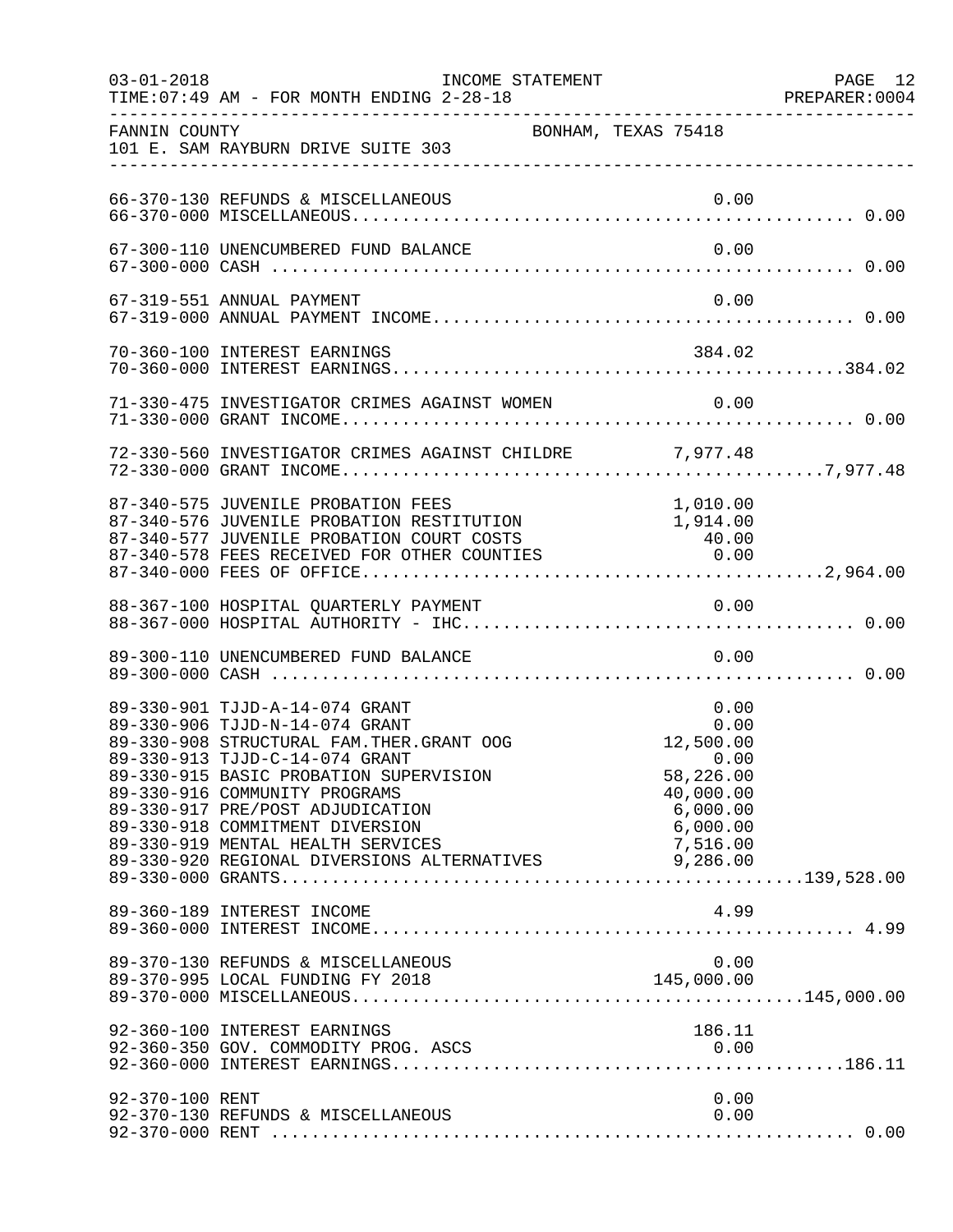| $03 - 01 - 2018$                                           | INCOME STATEMENT<br>TIME: 07:49 AM - FOR MONTH ENDING 2-28-18                                                                                                                                                                                                                                                                                                                                                                                                                                                                                                                       |                     |                                                                                                                                                                                                                                                 | PAGE 13<br>PREPARER: 0004 |
|------------------------------------------------------------|-------------------------------------------------------------------------------------------------------------------------------------------------------------------------------------------------------------------------------------------------------------------------------------------------------------------------------------------------------------------------------------------------------------------------------------------------------------------------------------------------------------------------------------------------------------------------------------|---------------------|-------------------------------------------------------------------------------------------------------------------------------------------------------------------------------------------------------------------------------------------------|---------------------------|
|                                                            | FANNIN COUNTY<br>101 E. SAM RAYBURN DRIVE SUITE 303                                                                                                                                                                                                                                                                                                                                                                                                                                                                                                                                 | BONHAM, TEXAS 75418 |                                                                                                                                                                                                                                                 |                           |
|                                                            | 93-330-909 GRANT #713169 RANDOLPH                                                                                                                                                                                                                                                                                                                                                                                                                                                                                                                                                   |                     |                                                                                                                                                                                                                                                 |                           |
|                                                            | 93-370-130 REFUNDS & MISCELLANEOUS                                                                                                                                                                                                                                                                                                                                                                                                                                                                                                                                                  |                     | 0.00                                                                                                                                                                                                                                            |                           |
|                                                            | 95-360-100 INTEREST EARNINGS                                                                                                                                                                                                                                                                                                                                                                                                                                                                                                                                                        |                     | 0.00                                                                                                                                                                                                                                            |                           |
|                                                            | 95-370-125 AFLAC FSA CLEARING<br>95-370-130 REFUNDS & MISCELLANEOUS                                                                                                                                                                                                                                                                                                                                                                                                                                                                                                                 |                     | 0.00<br>0.00                                                                                                                                                                                                                                    |                           |
|                                                            |                                                                                                                                                                                                                                                                                                                                                                                                                                                                                                                                                                                     |                     |                                                                                                                                                                                                                                                 |                           |
|                                                            | ***** EXPENSE ACCOUNTS *****                                                                                                                                                                                                                                                                                                                                                                                                                                                                                                                                                        |                     |                                                                                                                                                                                                                                                 |                           |
| 10-400-435 PRINTING<br>10-400-480 BOND<br>10-400-590 BOOKS | 10-400-101 SALARY ELECTED OFFICIAL<br>10-400-104 STATE PROBATE SALARY SUPPLEMENT<br>10-400-105 SALARY SECRETARY<br>10-400-201 SOCIAL SECURITY TAXES<br>10-400-202 GROUP HEALTH & DENTAL INSURANCE<br>10-400-203 RETIREMENT<br>10-400-204 WORKERS' COMPENSATION<br>10-400-205 MEDICARE TAX<br>10-400-225 TRAVEL ALLOWANCE<br>10-400-310 OFFICE SUPPLIES<br>10-400-311 POSTAL EXPENSES<br>10-400-427 OUT OF COUNTY TRAVEL<br>10-400-431 LOCAL TRAVEL<br>10-400-437 COURT REPORTER EXPENSE<br>10-400-468 JUVENILE BOARD SALARY<br>10-400-572 OFFICE EQUIPMENT<br>10-400-574 TECHNOLOGY |                     | 27,380.21<br>$\frac{27}{15,801.15}$<br>2,486.14<br>7,613.83<br>4,952.17<br>176.25<br>581.40<br>1,500.00<br>431.44<br>$\begin{array}{c} 1/1.5 \\ 2,721.57 \\ 0.00 \end{array}$<br>58.50<br>0.00<br>1,000.00<br>247.00<br>37.59<br>0.00<br>161.00 |                           |
|                                                            | 10-401-403 TCOG RURAL ADDRESSING                                                                                                                                                                                                                                                                                                                                                                                                                                                                                                                                                    |                     | 23,000.00                                                                                                                                                                                                                                       |                           |
|                                                            | 10-403-101 SALARY ELECTED OFFICIAL<br>10-403-104 SALARY DEPUTIES<br>10-403-107 REGULAR-TEMP. PART-TIME<br>10-403-201 SOCIAL SECURITY TAXES<br>10-403-202 GROUP HEALTH & DENTAL INSURANCE<br>10-403-203 RETIREMENT<br>10-403-204 WORKERS COMPENSATION<br>10-403-205 MEDICARE TAX<br>10-403-310 OFFICE SUPPLIES<br>10-403-311 POSTAL EXPENSES<br>10-403-420 UTILITIES TELEPHONE<br>10-403-427 OUT OF COUNTY TRAVEL                                                                                                                                                                    |                     | 23,921.48<br>71,479.34<br>0.00<br>5,206.41<br>30,609.56<br>10,691.63<br>434.14<br>1,217.72<br>2,160.77<br>232.02<br>0.00<br>455.32                                                                                                              |                           |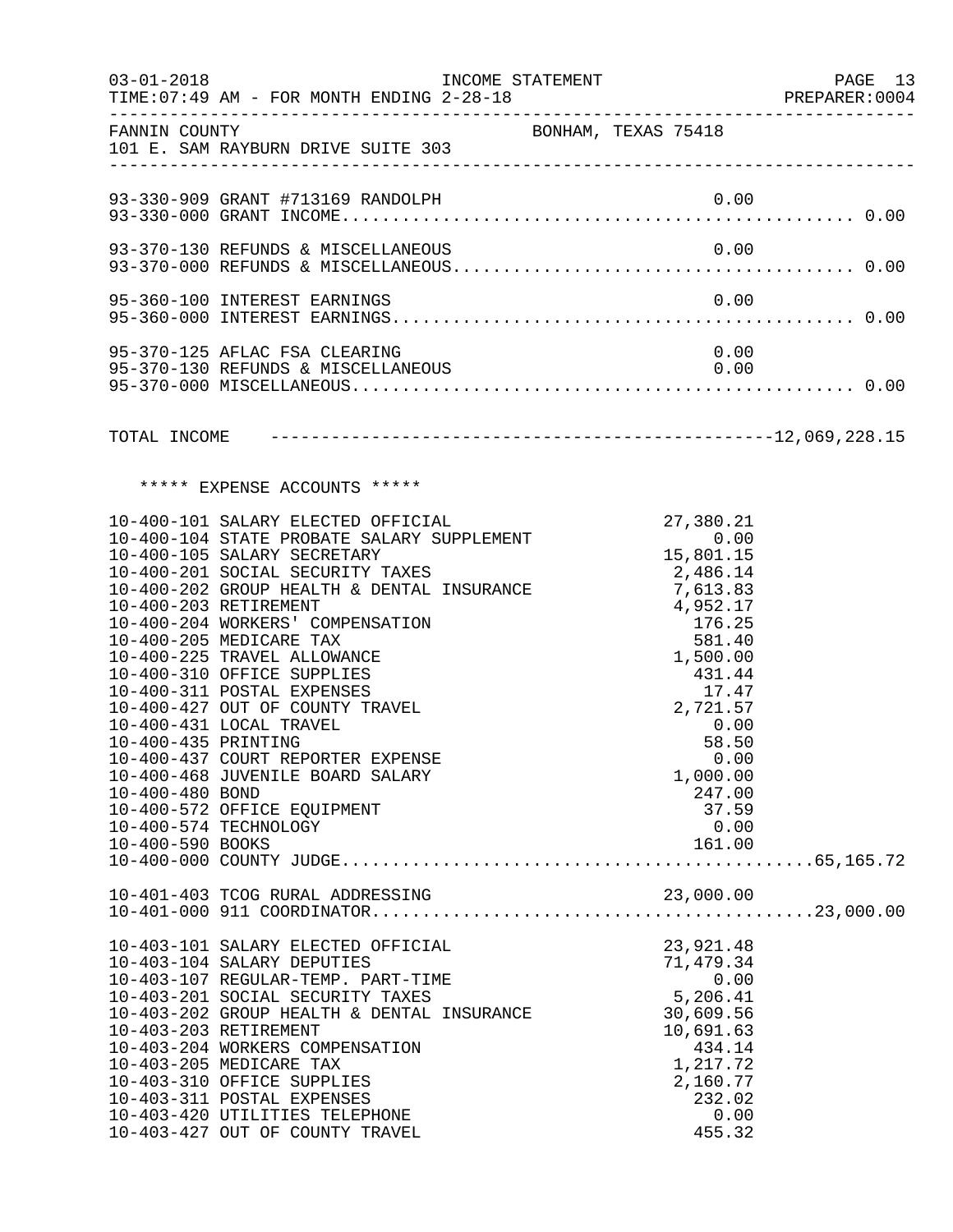|                                                                  |                                                                                                                                                                                                                                                                                                                                                                                                                                                                                                                          |  |                                                                                                                                                                                                         | PAGE 14<br>PREPARER: 0004 |
|------------------------------------------------------------------|--------------------------------------------------------------------------------------------------------------------------------------------------------------------------------------------------------------------------------------------------------------------------------------------------------------------------------------------------------------------------------------------------------------------------------------------------------------------------------------------------------------------------|--|---------------------------------------------------------------------------------------------------------------------------------------------------------------------------------------------------------|---------------------------|
|                                                                  | FANNIN COUNTY<br>101 E. SAM RAYBURN DRIVE SUITE 303                                                                                                                                                                                                                                                                                                                                                                                                                                                                      |  |                                                                                                                                                                                                         |                           |
| 10-403-435 PRINTING<br>10-403-480 BOND<br>10-403-481 DUES        | 10-403-431 LOCAL TRAVEL<br>10-403-437 IMAGING/INDEXING                                                                                                                                                                                                                                                                                                                                                                                                                                                                   |  | 0.00<br>198.40<br>3, 314.87<br>150.00<br>0.00                                                                                                                                                           |                           |
| 10-404-109 SALARY<br>10-404-311 POSTAGE                          | 10-404-201 SOCIAL SECURITY TAXES<br>10-404-203 RETIREMENT<br>10-404-205 MEDICARE TAX<br>10-404-310 ELECTION SUPPLIES<br>10-404-423 CELL PHONE<br>10-404-427 ELECTION TRAVEL<br>10-404-428 EMPLOYEE TRAINING<br>10-404-429 DPS BACKGROUND CHECK 0.00<br>10-404-430 BIDS AND NOTICES 367.59<br>10-404-442 PROFESSIONAL SERVICE/TRANSLATOR 100.00<br>10-404-483 VOTER REGISTRATION 1,374.48<br>10-404-485 ELECTION MAINT. AGREEMENT 14,231.00                                                                               |  | 7,339.80<br>0.00<br>0.00<br>$\begin{array}{c} 0.00 \\ 2,118.07 \end{array}$<br>5,897.49<br>100.00<br>$\begin{array}{r} 43.34 \\ 43.34 \\ 0.00 \\ 0.00 \\ 367.59 \end{array}$<br>1, 374.48<br>14, 231.00 |                           |
| 10-405-435 PRINTING                                              | 10-405-102 SALARY APPOINTED OFFICIAL<br>972.62<br>10-405-202 GROUP HEALTH & DENTAL INSURANCE 4,372.80<br>10-405-203 RETIREMENT<br>10-405-204 WORKERS' COMPENSATION<br>10-405-205 MEDICARE TAX<br>10-405-310 OFFICE SUPPLIES<br>10-405-311 POSTAL EXPENSES<br>10-405-427 OUT OF COUNTY TRAVEL<br>10-405-428 TRAINING/TUITION                                                                                                                                                                                              |  | 15,687.76<br>1,758.19<br>65.07<br>227.48<br>78.84<br>49.00<br>0.00<br>0.00<br>0.00                                                                                                                      |                           |
| 10-406-103 SALARY<br>10-406-422 R&M RADIO<br>10-406-454 R&M AUTO | 10-406-107 SALARY TEMP./EXTRA<br>10-406-201 SOCIAL SECURITY TAXES<br>10-406-202 GROUP HEALTH & DENTAL INS<br>10-406-203 RETIREMENT<br>10-406-204 WORKERS' COMPENSATION<br>10-406-205 MEDICARE TAX<br>10-406-225 TRAVEL ALLOWANCE<br>10-406-310 OFFICE SUPPLIES<br>10-406-311 POSTAL EXPENSE<br>10-406-330 AUTO EXPENSE-GAS & OIL<br>10-406-423 CELL PHONE ALLOWANCE<br>10-406-427 OUT OF COUNTY TRAVEL<br>10-406-428 TRAINING & TUITION<br>10-406-487 TRAILER/AUTO INSURANCE<br>10-406-489 CODE RED EARLY WARNING SYSTEM |  | 17,339.19<br>0.00<br>1,073.13<br>4,372.80<br>1,943.22<br>71.92<br>250.96<br>70.00<br>0.00<br>0.00<br>266.75<br>0.00<br>200.00<br>13.91<br>0.00<br>151.39<br>657.00<br>12,768.00                         |                           |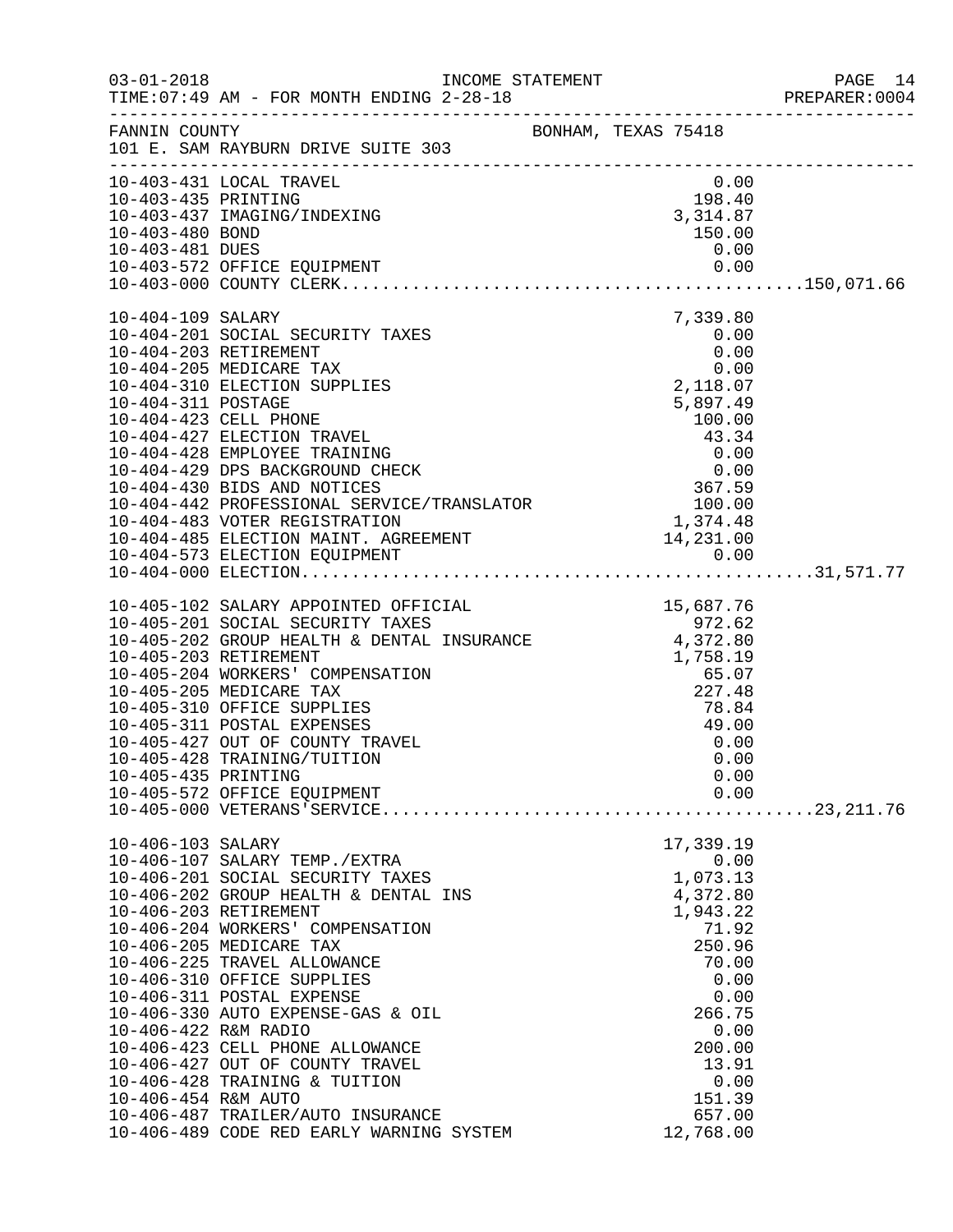| $03 - 01 - 2018$                                                                        | TIME: 07:49 AM - FOR MONTH ENDING 2-28-18                                                                                                                                                                                                                                                                                                                                                                                                                                                                                                                                                                                                    |  |                                                                                                                                                                                                   |                                              | PAGE 15 |
|-----------------------------------------------------------------------------------------|----------------------------------------------------------------------------------------------------------------------------------------------------------------------------------------------------------------------------------------------------------------------------------------------------------------------------------------------------------------------------------------------------------------------------------------------------------------------------------------------------------------------------------------------------------------------------------------------------------------------------------------------|--|---------------------------------------------------------------------------------------------------------------------------------------------------------------------------------------------------|----------------------------------------------|---------|
|                                                                                         | FANNIN COUNTY BONHAM, TEXAS 75418<br>101 E. SAM RAYBURN DRIVE SUITE 303                                                                                                                                                                                                                                                                                                                                                                                                                                                                                                                                                                      |  |                                                                                                                                                                                                   |                                              |         |
|                                                                                         | 10-406-490 911 RADIO TOWER BUILDING                                                                                                                                                                                                                                                                                                                                                                                                                                                                                                                                                                                                          |  |                                                                                                                                                                                                   | 0.00                                         |         |
|                                                                                         | 10-409-100 COMPENSATION PAY<br>10-409-201 SOCIAL SECURITY TAXES<br>10-409-203 RETIREMENT<br>10-409-204 WORKERS' COMPENSATION<br>10-409-205 MEDICARE TAX<br>10-409-206 UNEMPLOYMENT EXPENSE<br>10-409-395 ERRORS AND OMISSIONS<br>10-409-399 CLAIMS SETTLEMENTS                                                                                                                                                                                                                                                                                                                                                                               |  | 0.00<br>475.45<br>$0.00$<br>0.00<br>0.00<br>0.00<br>3,550.86                                                                                                                                      | 0.00<br>0.00                                 |         |
| 10-410-130 BAILIFF<br>10-410-311 POSTAGE<br>10-410-420 TELEPHONE<br>10-410-435 PRINTING | 10-410-101 SALARY ELECTED OFFICIAL<br>10-410-103 SALARY COURT COORDINATOR<br>10-410-110 SALARY COURT REPORTER<br>10-410-201 SOCIAL SECURITY TAXES<br>10-410-202 GROUP HEALTH & DENTAL INS<br>10-410-203 RETIREMENT<br>10-410-204 WORKERS COMPENSATION<br>10-410-205 MEDICARE TAX<br>10-410-310 OFFICE SUPPLIES<br>10-410-315 COPIER RENTAL<br>10-410-395 BAILIFF UNIFORMS<br>10-410-421 DSL INTERNET<br>10-410-424 INDIGENT ATTORNEY FEES<br>10-410-425 PROFESSIONAL SERVICES<br>10-410-427 OUT OF COUNTY TRAVEL<br>10-410-437 COURT REPORTER EXPENSE<br>10-410-439 WITNESS EXPENSE<br>10-410-453 R&M EQUIPMENT<br>10-410-467 VISITING JUDGE |  | 59,230.82<br>12,697.90<br>23,565.43<br>16,146.02<br>6,572.80<br>15,490.60<br>12,624.96<br>482.45<br>1,631.38<br>157.48<br>486.86<br>169.34<br>974.50<br>18,049.61<br>300.00<br>3,550.00<br>682.28 | 0.00<br>0.00<br>0.00<br>0.00<br>0.00<br>0.00 |         |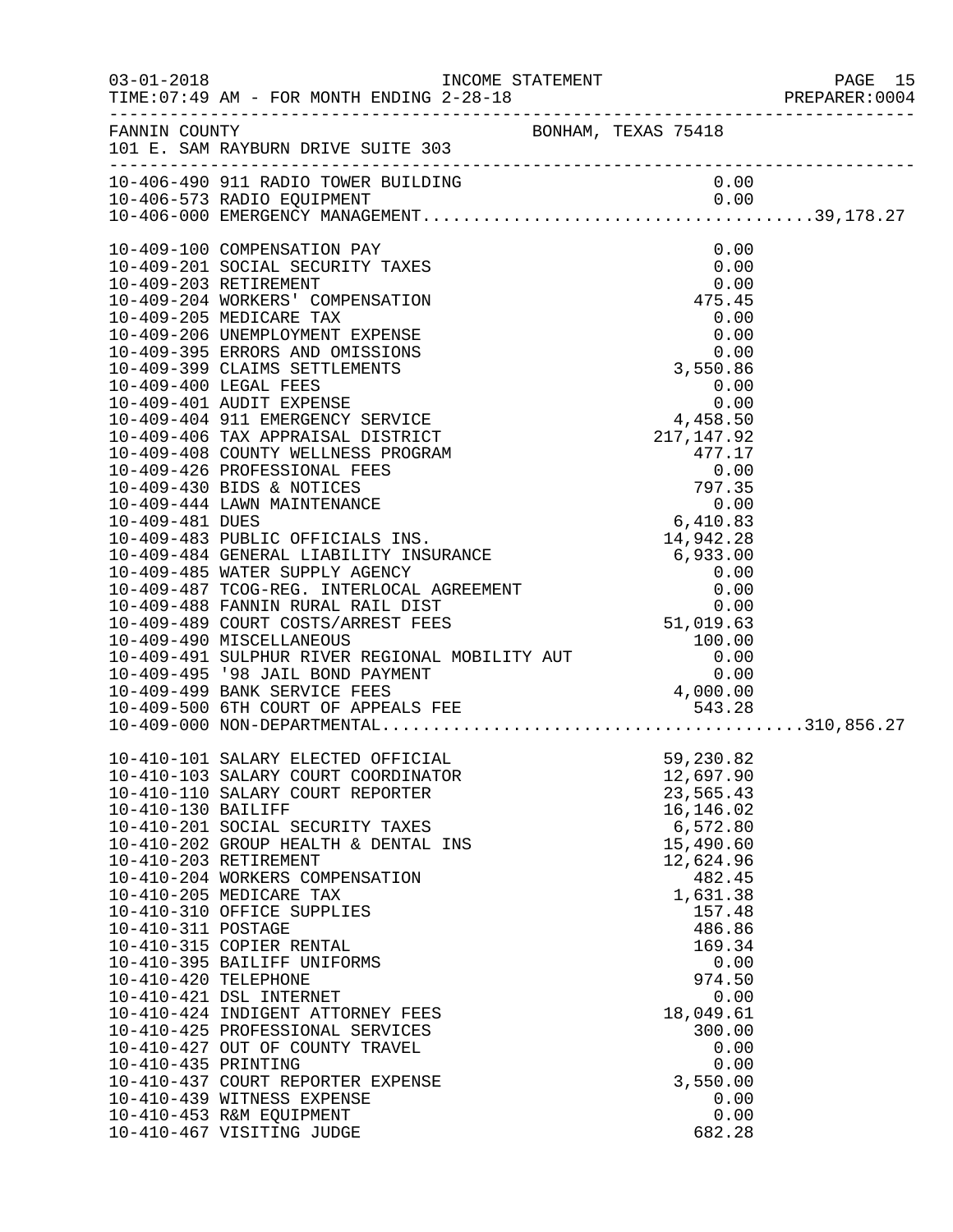|                                                             |                                                                                                                                                                                                                                                                                                                                                                                                                                                                                                                                                                                                                                                                                                                                                                                                                                                                                                                                                    |                     |                                                                                                                                                                                                                                                                                                           | PREPARER: 0004 |
|-------------------------------------------------------------|----------------------------------------------------------------------------------------------------------------------------------------------------------------------------------------------------------------------------------------------------------------------------------------------------------------------------------------------------------------------------------------------------------------------------------------------------------------------------------------------------------------------------------------------------------------------------------------------------------------------------------------------------------------------------------------------------------------------------------------------------------------------------------------------------------------------------------------------------------------------------------------------------------------------------------------------------|---------------------|-----------------------------------------------------------------------------------------------------------------------------------------------------------------------------------------------------------------------------------------------------------------------------------------------------------|----------------|
|                                                             | FANNIN COUNTY<br>101 E. SAM RAYBURN DRIVE SUITE 303                                                                                                                                                                                                                                                                                                                                                                                                                                                                                                                                                                                                                                                                                                                                                                                                                                                                                                | BONHAM, TEXAS 75418 |                                                                                                                                                                                                                                                                                                           |                |
|                                                             |                                                                                                                                                                                                                                                                                                                                                                                                                                                                                                                                                                                                                                                                                                                                                                                                                                                                                                                                                    |                     |                                                                                                                                                                                                                                                                                                           |                |
|                                                             | 10-425-201 SOCIAL SECURITY<br>10-425-205 MEDICARE TAX<br>10-425-311 JURY POSTAGE<br>10-425-312 DISTRICT JURY SUPPLIES<br>10-425-313 GRAND JURY EXPENSE<br>10-425-314 PETIT JURY EXPENSE<br>10-425-316 COUNTY COURT JURY EXP.<br>10-425-317 COURT REPORTER SUPPLIES<br>10-425-318 J.P. JURY EXPENSE<br>10-425-319 CO.CT.@LAW JURY EXPENSE<br>10-425-313 CO.CI. SIAN USIN INFERE PROGRAM 18,056.00<br>10-425-424 CO.CT. ATTORNEY FEES<br>1,600.00<br>10-425-425 CO.CT. PROFESSIONAL SERVICES<br>1,600.00<br>10-425-426 COUNTY COURT SUPPLIES<br>10-425-435 PRINTING<br>10-425-465 PHYSICAL EVID. ANALYSES<br>2,014.19                                                                                                                                                                                                                                                                                                                                |                     | 77.74<br>Y<br>The contract of the MSE<br>SUPPLIES<br>ENSE<br>ENSE<br>ENSE<br>URY EXP.<br>SUPPLIES<br>O .00<br>NSE<br>NSE<br>NSE<br>PRINGE<br>PRINGE<br>PRINGE<br>PRINGE<br>PRINGE<br>PRINGE<br>PRINGE<br>PRINGE<br>PRINGE<br>PRINGE<br>PRINGE<br>PRINGE<br>PRINGE<br>PRINGE<br>PRINGE<br>PRIN<br>1,098.50 |                |
| 10-435-205 MEDICARE<br>10-435-427 TRAVEL<br>10-435-481 DUES | 10-435-103 SALARY COURT COORDINATOR<br>10-435-110 SALARY COURT REPORTER<br>10-435-130 BAILIFF<br>10-435-201 SOCIAL SECURITY<br>10-435-202 GROUP HEALTH INSURANCE<br>10-435-202 GROUP HEALTH INSURANCE<br>13,118.40<br>13,118.40<br>10-435-203 RETIREMENT<br>10-435-204 WORKERS COMPENSATION<br>10-435-310 OFFICE SUPPLIES<br>10-435-311 DISTRICT JUDGE POSTAGE<br>10-435-352 GPS/SCRAM MONITORS<br>10-435-395 BAILIFF UNIFORMS<br>10-435-421 LEXIS NEXIS ONLINE LEGAL<br>10-435-428 TRAINING/TUITION<br>10-435-432 ATTORNEY FEES JUVENILE<br>10-435-433 ATTORNEY FEES DRUG CT<br>10-435-434 APPEAL COURT TRANSCRIPTS<br>10-435-435 ATTORNEYS FEES APPEALS CT<br>10-435-436 ATTORNEY FEES- CPS CASES<br>10-435-437 ATTORNEY FEES<br>10-435-438 COURT REPORTER EXPENSE<br>10-435-439 INVESTIGATOR EXPENSE<br>10-435-440 PHYSICIANS EXPENSE<br>10-435-442 OTHER PROFESSIONAL SERV.<br>10-435-468 JUVENILE BOARD SALARY<br>10-435-572 OFFICE EQUIPMENT |                     | 7,218.57<br>261.28<br>873.18<br>998.34<br>50.44<br>0.00<br>0.00<br>256.00<br>378.69<br>750.00<br>3,013.50<br>0.00<br>23,452.00<br>6,415.50<br>166,602.67<br>69,642.50<br>9,037.00<br>3,384.69<br>0.00<br>7,749.00<br>1,500.00<br>110.00<br>445.98                                                         |                |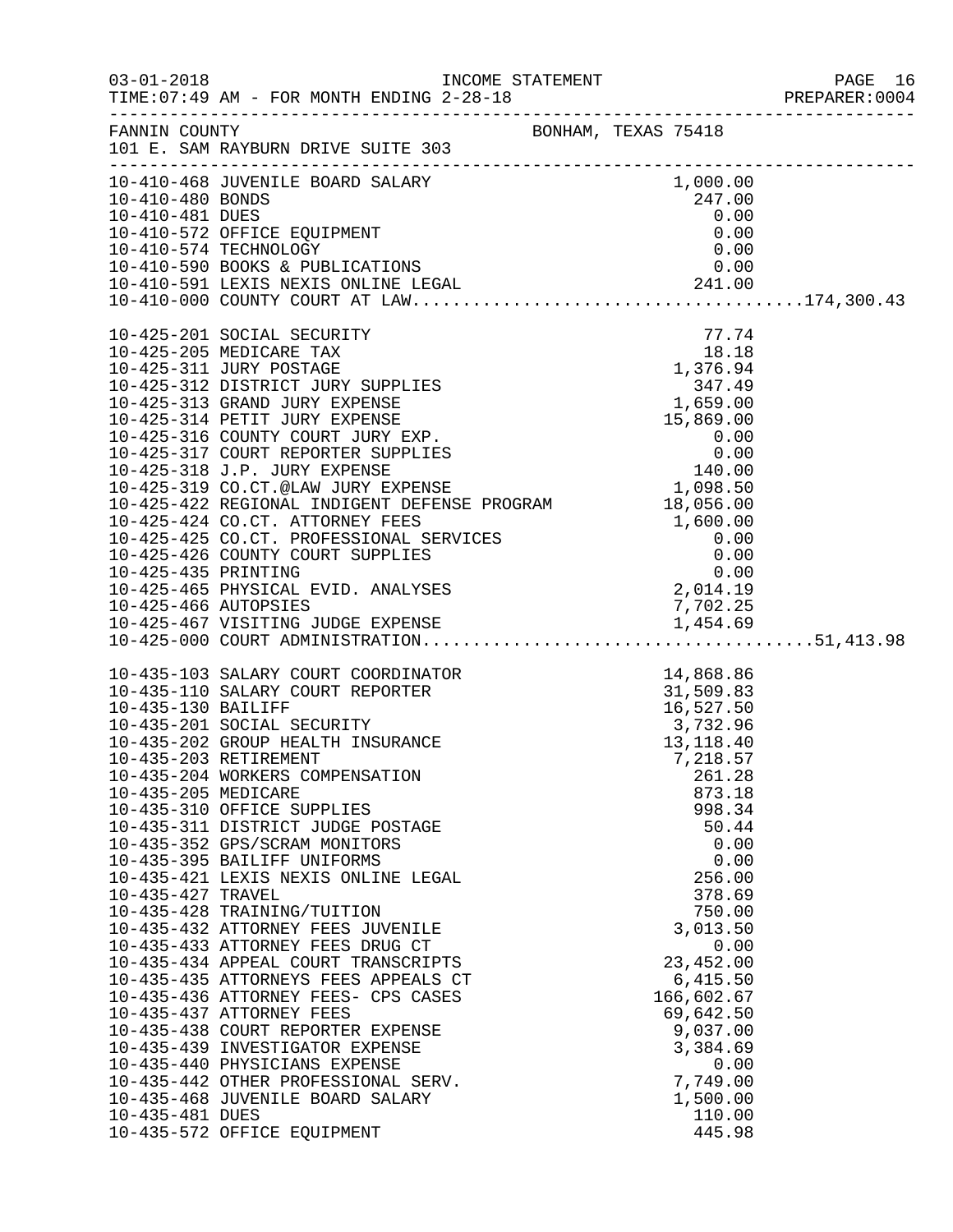| $03 - 01 - 2018$                                          | TIME: 07:49 AM - FOR MONTH ENDING 2-28-18<br>----------------------------------                                                                                                                                                                                                                                                                                                                                                                                                                                                                                 |  |                                                                                                                         |  |
|-----------------------------------------------------------|-----------------------------------------------------------------------------------------------------------------------------------------------------------------------------------------------------------------------------------------------------------------------------------------------------------------------------------------------------------------------------------------------------------------------------------------------------------------------------------------------------------------------------------------------------------------|--|-------------------------------------------------------------------------------------------------------------------------|--|
| FANNIN COUNTY                                             | 101 E. SAM RAYBURN DRIVE SUITE 303                                                                                                                                                                                                                                                                                                                                                                                                                                                                                                                              |  | BONHAM, TEXAS 75418                                                                                                     |  |
|                                                           | 10-435-574 TECHNOLOGY                                                                                                                                                                                                                                                                                                                                                                                                                                                                                                                                           |  | 0.00                                                                                                                    |  |
| 10-450-481 DUES                                           | 10-450-572 OFFICE EQUIPMENT                                                                                                                                                                                                                                                                                                                                                                                                                                                                                                                                     |  | 0.00                                                                                                                    |  |
| 10-455-435 PRINTING<br>10-455-480 BOND<br>10-455-481 DUES | 10-455-101 SALARY ELECTED OFFICIAL<br>10-455-103 SALARY ASSISTANTS<br>10-455-201 SOCIAL SECURITY TAXES<br>10-455-202 GROUP HEALTH & DENTAL INSURANCE<br>10-455-203 RETIREMENT<br>10-455-203 RETIREMENT<br>10-455-203 RETIREMENT<br>10-455-20<br>10-455-225 TRAVEL ALLOWANCE<br>10-455-310 OFFICE SUPPLIES<br>10-455-311 POSTAL EXPENSES<br>10-455-420 UTILITIES TELEPHONE<br>10-455-422 R & M RADIO<br>10-455-423 CELL PHONE ALLOWANCE<br>10-455-427 OUT OF COUNTY TRAVEL<br>10-455-572 OFFICE EQUIPMENT<br>10-455-573 RADIO EQUIPMENT<br>10-455-574 TECHNOLOGY |  | 1,000.00<br>306.13<br>101.15<br>578.53<br>0.00<br>100.00<br>900.71<br>86.75<br>0.00<br>135.00<br>127.99<br>0.00<br>0.00 |  |
|                                                           | 10-456-101 SALARY ELECTED OFFICIAL<br>10-456-104 SALARY DEPUTY<br>10-456-201 SOCIAL SECURITY TAXES<br>10-456-202 GROUP HEALTH & DENTAL INSURANCE<br>10-456-203 RETIREMENT<br>10-456-204 WORKERS' COMPENSATION<br>10-456-205 MEDICARE TAX                                                                                                                                                                                                                                                                                                                        |  | 0.00<br>16, 235. 12<br>1,006.61<br>4,372.79<br>1,819.50<br>143.12<br>235.40                                             |  |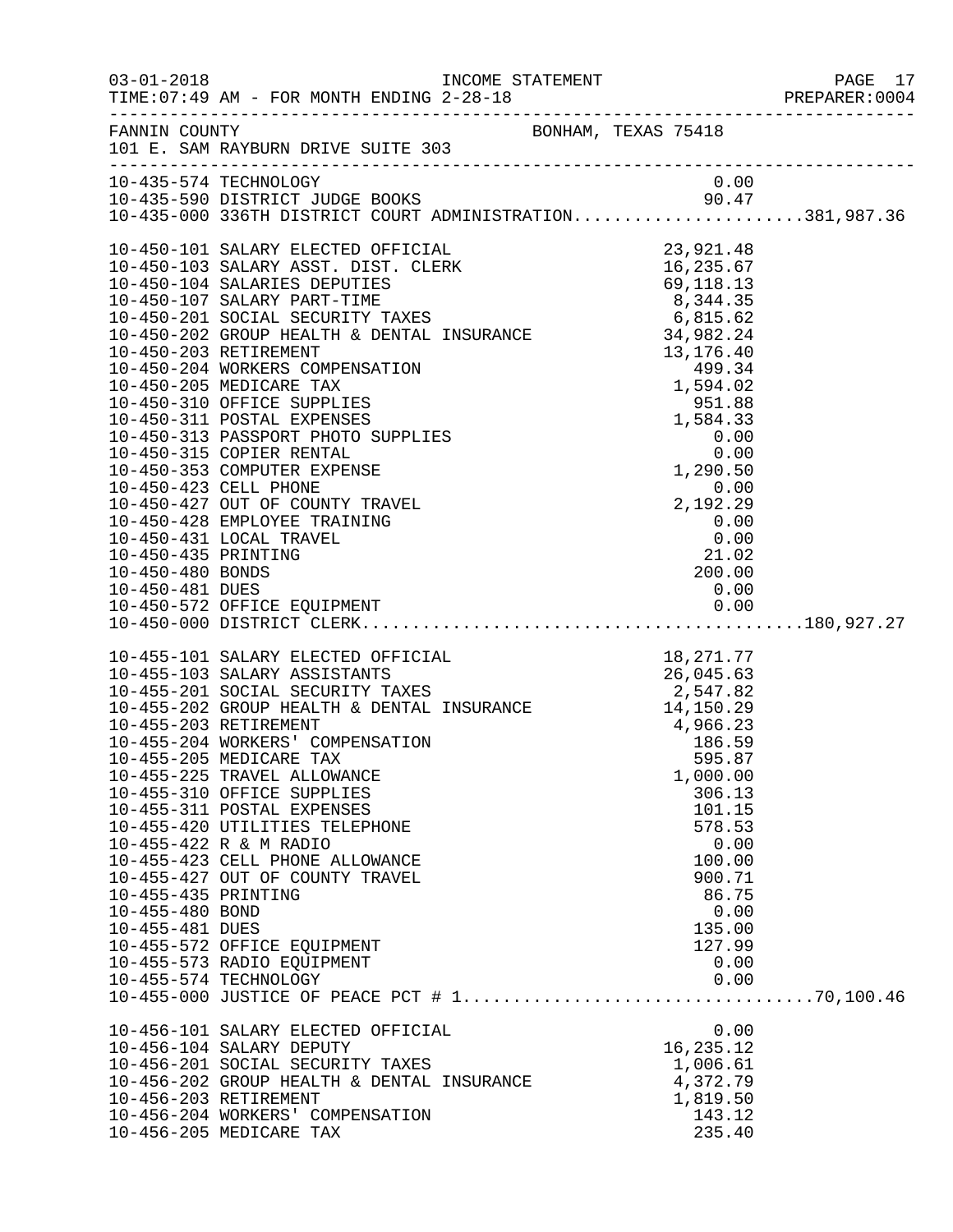|                                    |                                                                                                                                                                                                                                                                                                                                                                                                                                                                                                                                                                                                                                                                                    |                                                                             |                                                                                                                                                                                                                           | PREPARER: 0004 |
|------------------------------------|------------------------------------------------------------------------------------------------------------------------------------------------------------------------------------------------------------------------------------------------------------------------------------------------------------------------------------------------------------------------------------------------------------------------------------------------------------------------------------------------------------------------------------------------------------------------------------------------------------------------------------------------------------------------------------|-----------------------------------------------------------------------------|---------------------------------------------------------------------------------------------------------------------------------------------------------------------------------------------------------------------------|----------------|
|                                    | FANNIN COUNTY<br>101 E. SAM RAYBURN DRIVE SUITE 303                                                                                                                                                                                                                                                                                                                                                                                                                                                                                                                                                                                                                                | BONHAM, TEXAS 75418                                                         |                                                                                                                                                                                                                           |                |
| 10-456-480 BOND<br>10-456-481 DUES | 10-456-225 TRAVEL ALLOWANCE<br>0.00<br>10-456-310 OFFICE SUPPLIES<br>10-456-311 POSTAL EXPENSES<br>10-456-420 UTILITIES TELEPHONE<br>10-456-421 DSL LINE<br>10-456-422 R & M RADIO<br>10-456-423 CELL PHONE ALLOWANCE<br>10-456-427 OUT OF COUNTY TRAVEL<br>10-456-435 PRINTI<br>10-456-460 OFFICE RENTAL<br>10-456-572 OFFICE EQUIPMENT<br>10-456-573 RADIO EQUIPMENT                                                                                                                                                                                                                                                                                                             | $1,750.00$<br>0.00<br>100.00<br>100.00<br>35.00<br>864.50<br>864.50<br>0.00 | 0.00                                                                                                                                                                                                                      |                |
| 10-457-480 BOND<br>10-457-481 DUES | $10-457-101\,\,\mathrm{SALARY\,\,LSCTFD\,\,OF\,\,COMPERD\,\,SFLR-103\,\,\mathrm{SLARY\,\,ASSISTANT}\,\,SISTANT\,\,S10,864.65\,\,10-457-201\,\,\mathrm{SOCIAL\,\,SECURITY\,\,TAKES}\,\,1,874.70\,\,10-457-202\,\,\mathrm{GROUP\,\,HEALTH\,\,&\,\,DENTAL\,\,INSURANCE\,\,10-457-203\,\,RETIREMENT\,\,10-457-206\,\,WORENSETIAN\,\,10-457-20$<br>10-457-460 OFFICE RENTAL<br>10-457-572 OFFICE EQUIPMENT<br>10-457-574 TECHNOLOGY                                                                                                                                                                                                                                                     |                                                                             | 1,249.98<br>149.00<br>60.00<br>0.00<br>0.00                                                                                                                                                                               |                |
|                                    | 10-475-101 DA. SALARY SUPPLEMENT<br>10-475-102 HB 9 D.A. SUPPLEMENTAL FUNDS<br>10-475-103 SALARY ASSISTANT D.A.<br>10-475-104 ASST. DA LONGEVITY PAY<br>10-475-105 SALARIES SECRETARIES<br>10-475-106 DA SALARY REIMB. GC CH 46<br>10-475-107 SALARY TEMP./EXTRA<br>10-475-108 INVESTIGATOR CRIMES AGAINST WOMEN<br>10-475-109 INVESTIGATOR<br>10-475-201 SOCIAL SECURITY TAXES<br>10-475-202 GROUP HEALTH INSURANCE<br>10-475-203 RETIREMENT<br>10-475-204 WORKERS' COMPENSATION<br>10-475-205 MEDICARE TAX<br>10-475-310 OFFICE SUPPLIES<br>10-475-311 POSTAL EXPENSES<br>10-475-315 COPIER EXPENSE<br>10-475-421 INTERNET/ONLINE LEGAL RE<br>10-475-422 INVESTIGATOR CELL PHONE |                                                                             | 2, 115.41<br>1,540.00<br>124,976.42<br>2,000.00<br>75,937.62<br>10,280.07<br>0.00<br>0.00<br>24,811.05<br>14,239.36<br>40,229.58<br>27,060.05<br>719.68<br>3,330.24<br>4,867.91<br>779.05<br>430.90<br>2,674.64<br>150.00 |                |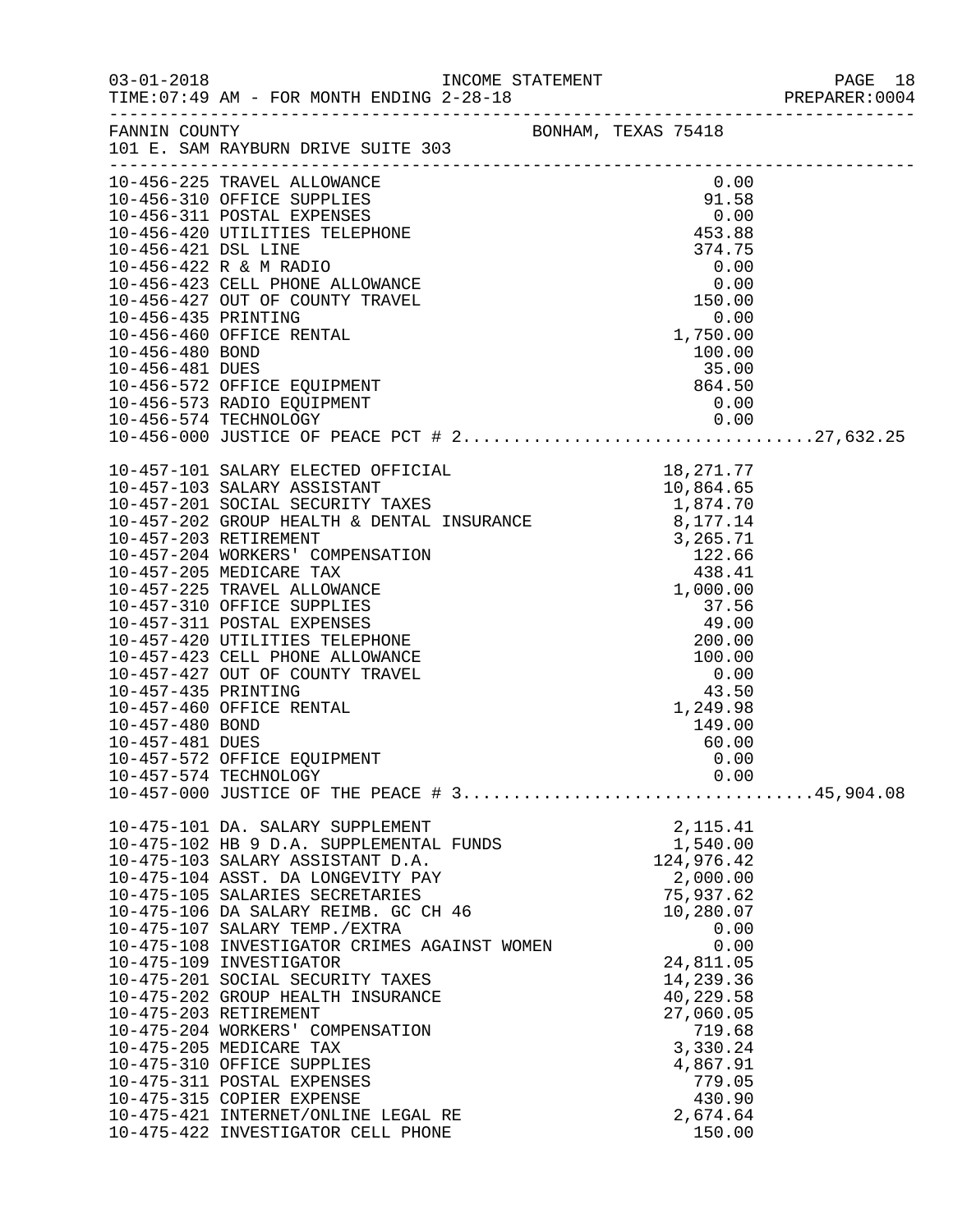|                                    |                                                                                                                                                                                                                                                                                                                                                                       |                     |  |                                                |                      | PREPARER: 0004 |
|------------------------------------|-----------------------------------------------------------------------------------------------------------------------------------------------------------------------------------------------------------------------------------------------------------------------------------------------------------------------------------------------------------------------|---------------------|--|------------------------------------------------|----------------------|----------------|
|                                    | FANNIN COUNTY<br>101 E. SAM RAYBURN DRIVE SUITE 303                                                                                                                                                                                                                                                                                                                   | BONHAM, TEXAS 75418 |  |                                                |                      |                |
|                                    | 10-475-427 OUT OF COUNTY TRAVEL<br>10-475-428 TRAINING/TUITION 151.55<br>10-475-431 LOCAL TRAVEL 0.00<br>10-475-435 PRINTING 0.00<br>10-475-438 CT.REPORTER-TRANSCRIPTS 2,468.00<br>10-475-438 CT.REPORTER-TRANSCRIPTS 2,468.00                                                                                                                                       |                     |  |                                                |                      |                |
|                                    |                                                                                                                                                                                                                                                                                                                                                                       |                     |  |                                                |                      |                |
|                                    | 10-475-439 WITNESS EXPENSE<br>10-475-465 PHYS.EVIDENCE ANALYSIS<br>10-475-469 DPS TESTING                                                                                                                                                                                                                                                                             |                     |  | 96.05<br>0.00<br>0.00                          |                      |                |
| 10-475-480 BOND<br>10-475-481 DUES |                                                                                                                                                                                                                                                                                                                                                                       |                     |  | 0.00<br>60.00                                  |                      |                |
|                                    | 10-475-572 OFFICE EQUIPMENT<br>10-475-574 TECHNOLOGY                                                                                                                                                                                                                                                                                                                  |                     |  | 302.49<br>0.00                                 |                      |                |
|                                    |                                                                                                                                                                                                                                                                                                                                                                       |                     |  |                                                |                      |                |
|                                    | $\begin{tabular}{lllllllllllllllllllllll} 10-495-102 \text{ SALARY APPOINTER OFFICIAL} & 29,918.68\\ 10-495-103 SALARIES ASSISTANTS & 50,865.10\\ 10-495-201 \text{ SOCIAL SECURITY TAXES} & 4,632.32\\ 10-495-202 \text{ GROUP HELATH & DENTAL INSURANCE} & 17,487.10\\ 10-495-203 RETIREMENT & 9,053.67\\ 10-495-204 \text{ WORKERS COMPENSATION} & 335.22\\ 10-49$ |                     |  |                                                |                      |                |
|                                    |                                                                                                                                                                                                                                                                                                                                                                       |                     |  |                                                |                      |                |
| 10-495-435 PRINTING                | 10-495-431 LOCAL TRAVEL                                                                                                                                                                                                                                                                                                                                               |                     |  | 0.00<br>$0.00$<br>53.90                        |                      |                |
| 10-495-480 BOND<br>10-495-481 DUES | 10-495-452 R & M EQUIPMENT                                                                                                                                                                                                                                                                                                                                            |                     |  | 100.00<br>340.00                               |                      |                |
|                                    | 10-496-103 SALARY PURCHASING AGENT                                                                                                                                                                                                                                                                                                                                    |                     |  | 18,435.63                                      |                      |                |
|                                    | 10-496-201 SOCIAL SECURITY TAXES<br>10-496-202 GROUP HEALTH INSURANCE<br>10-496-203 RETIREMENT<br>10-496-204 WORKERS' COMPENSATION                                                                                                                                                                                                                                    |                     |  | 1,148.56<br>1,311.81<br>2,049.65<br>99.79      |                      |                |
|                                    | 10-496-205 MEDICARE TAX<br>10-496-310 OFFICE SUPPLIES<br>10-496-353 COMPUTER SOFTWARE MAINTENANCE<br>10-496-421 CELL PHONE                                                                                                                                                                                                                                            |                     |  | 268.61<br>350.00<br>90.00                      | 9.98                 |                |
| 10-496-435 PRINTING                | 10-496-427 OUT OF COUNTY TRAVEL<br>10-496-431 LOCAL TRAVEL<br>10-496-452 R & M EQUIPMENT                                                                                                                                                                                                                                                                              |                     |  | 44.94                                          | 0.00<br>0.00<br>0.00 |                |
| 10-496-480 BOND<br>10-496-481 DUES | 10-496-572 OFFICE EQUIPMENT                                                                                                                                                                                                                                                                                                                                           |                     |  | 39.00                                          | 0.00<br>0.00         |                |
|                                    | 10-497-101 SALARY ELECTED OFFICIAL<br>10-497-103 SALARY ASSISTANT<br>10-497-201 SOCIAL SECURITY TAXES<br>10-497-202 GROUP HEALTH & DENTAL INSURANCE                                                                                                                                                                                                                   |                     |  | 23,921.48<br>18,434.57<br>2,047.30<br>8,745.40 |                      |                |
|                                    | 10-497-203 RETIREMENT<br>10-497-204 WORKERS' COMPENSATION                                                                                                                                                                                                                                                                                                             |                     |  | 4,746.98<br>175.68                             |                      |                |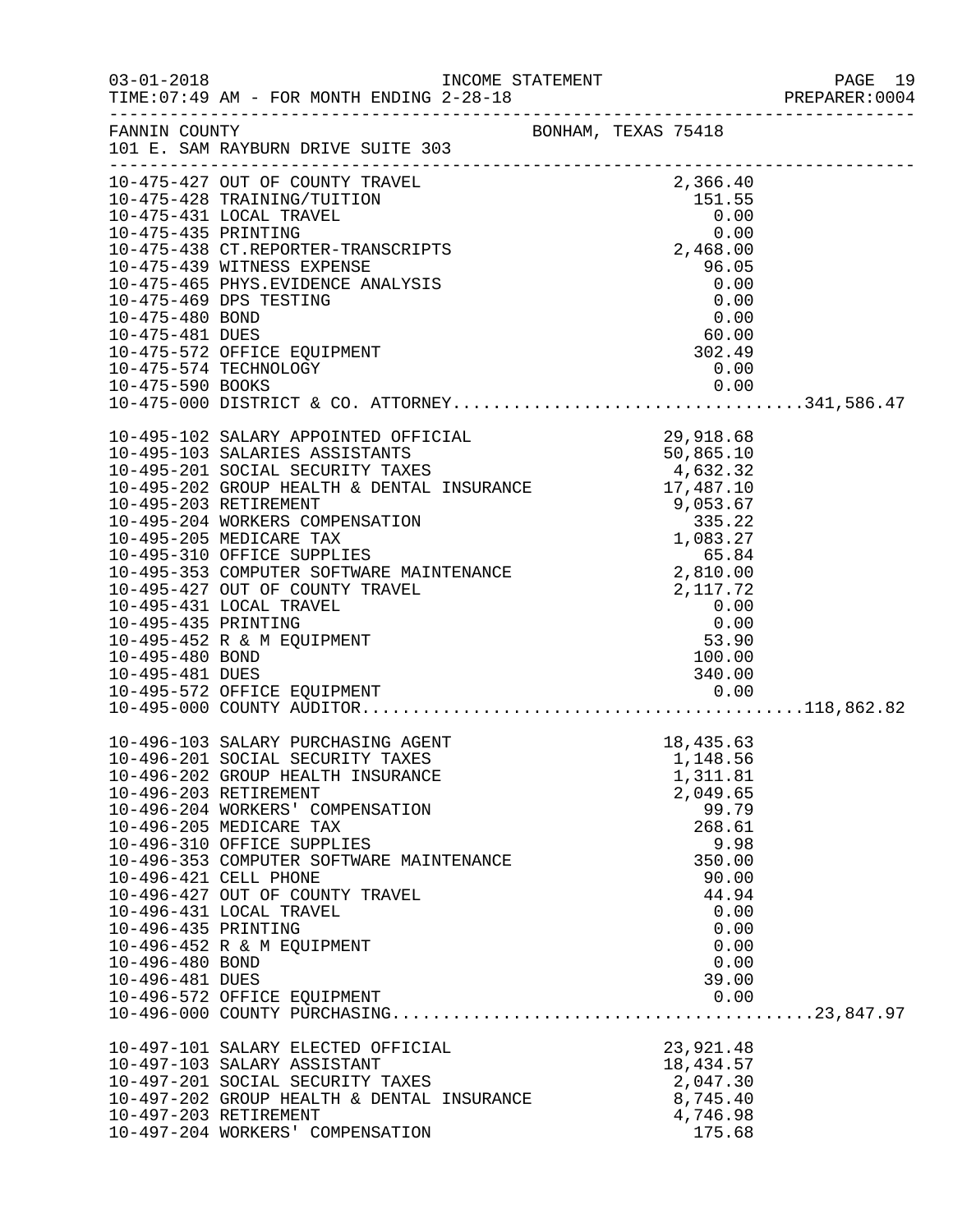|                     |                                                          |                    | PAGE 20<br>PREPARER:0004 |
|---------------------|----------------------------------------------------------|--------------------|--------------------------|
|                     | FANNIN COUNTY<br>101 E. SAM RAYBURN DRIVE SUITE 303      |                    |                          |
|                     |                                                          |                    |                          |
|                     |                                                          |                    |                          |
|                     |                                                          |                    |                          |
|                     |                                                          |                    |                          |
|                     |                                                          |                    |                          |
|                     |                                                          |                    |                          |
|                     |                                                          |                    |                          |
|                     |                                                          |                    |                          |
|                     |                                                          |                    |                          |
|                     |                                                          |                    |                          |
|                     |                                                          |                    |                          |
|                     |                                                          |                    |                          |
|                     |                                                          |                    |                          |
|                     |                                                          |                    |                          |
|                     |                                                          |                    |                          |
|                     |                                                          |                    |                          |
|                     |                                                          |                    |                          |
|                     |                                                          |                    |                          |
|                     |                                                          |                    |                          |
|                     |                                                          |                    |                          |
|                     |                                                          |                    |                          |
|                     |                                                          |                    |                          |
|                     |                                                          |                    |                          |
|                     |                                                          |                    |                          |
|                     |                                                          |                    |                          |
| 10-499-435 PRINTING |                                                          | 42.69              |                          |
|                     | 10-499-460 LEONARD OFFICE RENT                           | 500.00             |                          |
| 10-499-480 BOND     |                                                          | 0.00               |                          |
| 10-499-481 DUES     |                                                          | 125.00             |                          |
|                     | 10-499-572 OFFICE EQUIPMENT<br>10-499-574 TECHNOLOGY     | 55.28<br>0.00      |                          |
|                     |                                                          |                    |                          |
|                     | 10-503-103 SALARY-TECHNICIAN                             | 16,946.49          |                          |
|                     | 10-503-107 PART TIME TECHNICIAN                          | 7,574.44           |                          |
|                     | 10-503-201 SOCIAL SECURITY                               | 1,439.91           |                          |
|                     | 10-503-202 GROUP HEALTH INSURANCE                        | 4,372.70           |                          |
|                     | 10-503-203 RETIREMENT<br>10-503-204 WORKERS COMPENSATION | 2,748.05<br>114.41 |                          |
|                     | 10-503-205 MEDICARE TAX                                  | 336.72             |                          |
|                     | 10-503-225 TRAVEL ALLOWANCE                              | 345.00             |                          |
|                     | 10-503-310 OFFICE SUPPLIES                               | 0.00               |                          |
|                     | 10-503-421 CELL PHONE ALLOWANCE                          | 172.50             |                          |
|                     | 10-503-427 OUT OF COUNTY TRAVEL                          | 0.00               |                          |
| 10-503-435 PRINTING |                                                          | 0.00               |                          |
|                     | 10-503-453 R&M COMPUTER/TRAINING                         | 0.00               |                          |
|                     | 10-503-572 OFFICE EQUIPMENT                              | 1,825.15           |                          |
|                     | 10-503-574 COMPUTER/WEB SOFTWARE                         | 172.39             |                          |
|                     |                                                          |                    |                          |
|                     | 10-509-475 CONTINGENCY                                   | 0.00               |                          |
|                     |                                                          |                    |                          |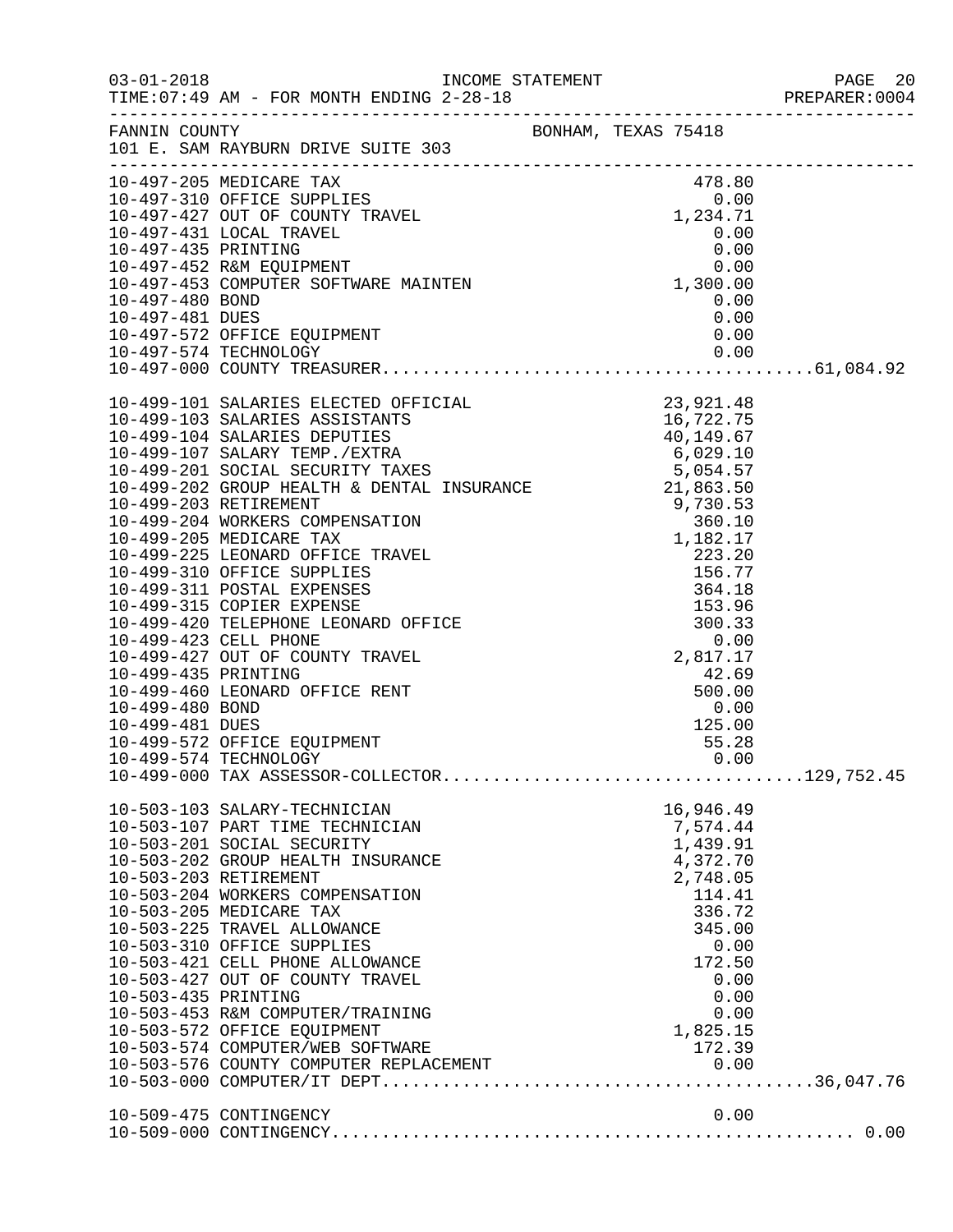| FANNIN COUNTY BONHAM, TEXAS 75418<br>101 E. SAM RAYBURN DRIVE SUITE 303                                                                                                                                                                                                                                                                                                                                                                                             |                                                                                                                                                |  |
|---------------------------------------------------------------------------------------------------------------------------------------------------------------------------------------------------------------------------------------------------------------------------------------------------------------------------------------------------------------------------------------------------------------------------------------------------------------------|------------------------------------------------------------------------------------------------------------------------------------------------|--|
| $\begin{tabular}{l c c c c} \hline \multicolumn{4}{c}{\textbf{10-510-107} \begin{tabular}{l c c} \multicolumn{4}{c}{\textbf{11-510-107} \begin{tabular}{l c} \multicolumn{4}{c}{\textbf{12-510-107} \begin{tabular}{l c} \multicolumn{4}{c}{\textbf{13-510-108} \begin{tabular}{l c} \multicolumn{4}{c}{\textbf{14-510-108} \begin{tabular}{l c} \multicolumn{4}{c}{\textbf{15-510-108} \begin{tabular$                                                             |                                                                                                                                                |  |
| 10-511-115 SALARY JANITOR<br>10-511-201 SOCIAL SECURITY TAXES<br>10-511-203 RETIREMENT<br>10-511-204 WORKER' COMPENSATION<br>10-511-205 MEDICARE TAX<br>10-511-225 JANITOR TRAVEL<br>10-511-332 JANITOR SUPPLIES<br>10-511-440 UTILITIES ELECTRICITY<br>10-511-441 UTILITIES GAS<br>10-511-442 UTILITIES WATER<br>10-511-443 TRASH PICK-UP SERVICE<br>10-511-444 LAWN MAINTENANCE<br>10-511-450 R & M BUILDING<br>10-511-482 FIRE INSURANCE<br>10-511-535 BUILDINGS | 1,739.94<br>107.87<br>194.99<br>55.11<br>25.25<br>40.56<br>77.42<br>1,443.45<br>357.87<br>269.09<br>159.58<br>0.00<br>1,249.71<br>0.00<br>0.00 |  |
| 10-512-332 JANITOR SUPPLIES<br>10-512-440 UTILITIES ELECTRICITY<br>10-512-442 UTILITIES WATER                                                                                                                                                                                                                                                                                                                                                                       | 206.92<br>2,122.52<br>225.27                                                                                                                   |  |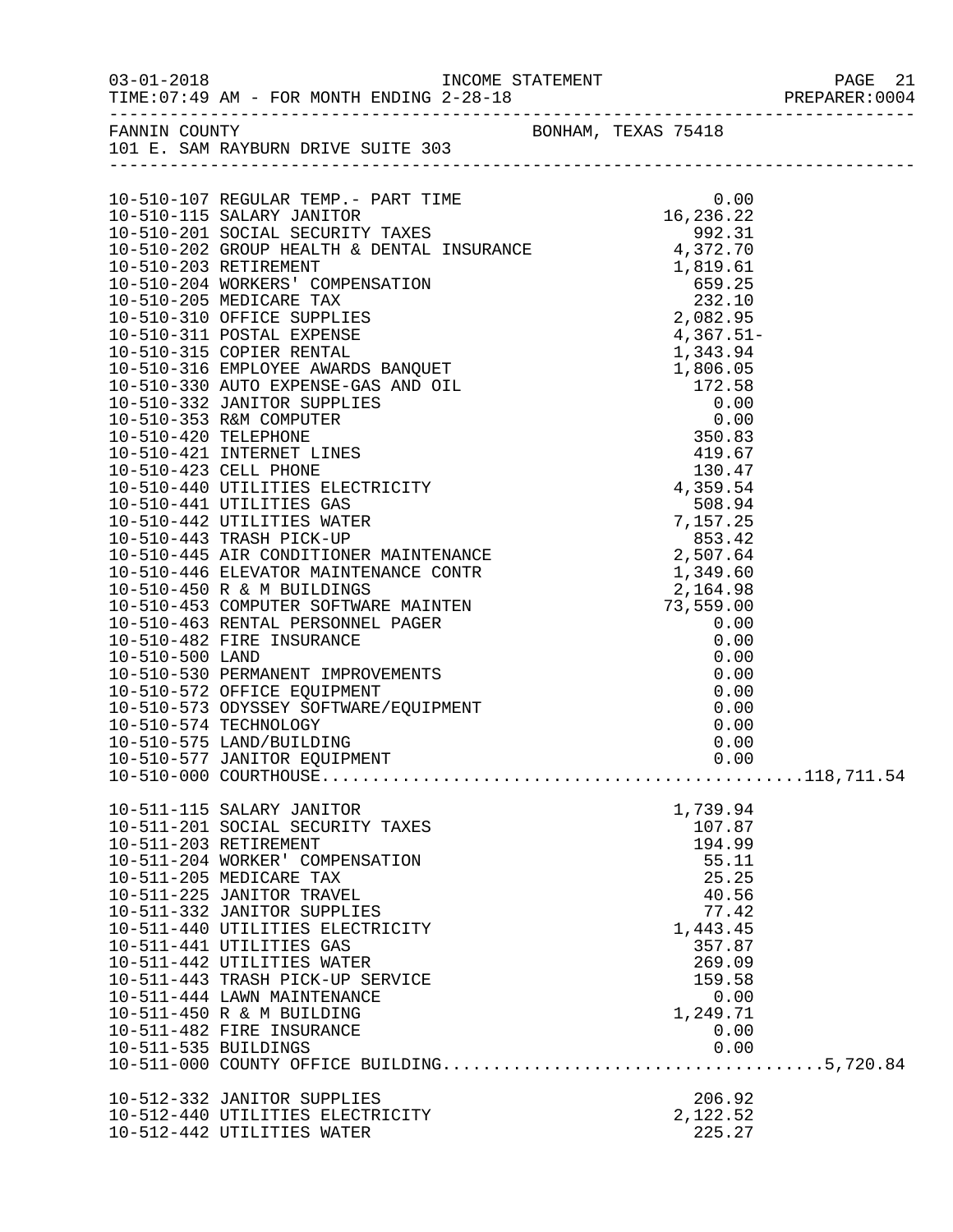| $03 - 01 - 2018$                                                | TIME: 07:49 AM - FOR MONTH ENDING 2-28-18                                                                                                                                                                                                                                                                                                                                                                                                                                                                                                                                                          |                                                                                                                |                                                             |                                                                                              |                                                      | PAGE 22<br>PREPARER: 0004 |
|-----------------------------------------------------------------|----------------------------------------------------------------------------------------------------------------------------------------------------------------------------------------------------------------------------------------------------------------------------------------------------------------------------------------------------------------------------------------------------------------------------------------------------------------------------------------------------------------------------------------------------------------------------------------------------|----------------------------------------------------------------------------------------------------------------|-------------------------------------------------------------|----------------------------------------------------------------------------------------------|------------------------------------------------------|---------------------------|
|                                                                 | FANNIN COUNTY<br>101 E. SAM RAYBURN DRIVE SUITE 303                                                                                                                                                                                                                                                                                                                                                                                                                                                                                                                                                | BONHAM, TEXAS 75418                                                                                            |                                                             |                                                                                              |                                                      |                           |
|                                                                 | 10-512-450 R&M BUILDING<br>10-512-482 FIRE INSURANCE                                                                                                                                                                                                                                                                                                                                                                                                                                                                                                                                               |                                                                                                                |                                                             | 176.00<br>0.00                                                                               |                                                      |                           |
| 10-513-420 TELEPHONE<br>10-513-421 INTERNET<br>10-513-531 ANNEX | 10-513-115 SALARY JANITOR<br>10-513-201 SOCIAL SECURITY TAXES<br>10-513-203 RETIREMENT<br>10-513-204 WORKERS' COMPENSATION<br>10-513-205 MEDICARE TAX<br>10-513-315 COPIER RENTAL<br>10-513-332 JANITOR SUPPLIES<br>10-513-440 UTILITIES ELECTRICITY<br>10-513-441 UTILITIES GAS<br>10-513-442 UTILITIES WATER<br>10-513-443 TRASH PICKUP SERVICE<br>10-513-444 LAWN MAINTENANCE<br>10-513-450 R&M BUILDING<br>10-513-455 PARKING LOT<br>10-513-482 FIRE INSURANCE                                                                                                                                 | $\begin{array}{r} 72.48 \\ 428.31 \\ 335.29 \\ 2,159.24 \end{array}$<br>$3 + 0.00$<br>651.40<br>651.40<br>0.00 | 220.30                                                      | 4,997.70<br>309.85<br>560.07<br>2,159.24<br>509.90<br>1,604.44                               | 0.00                                                 |                           |
|                                                                 |                                                                                                                                                                                                                                                                                                                                                                                                                                                                                                                                                                                                    |                                                                                                                |                                                             |                                                                                              |                                                      |                           |
|                                                                 | 10-515-440 UTILITIES ELECTRICITY<br>10-515-441 UTILITIES GAS<br>10-515-442 UTILITIES WATER<br>10-515-444 LAWN MAINTENANCE<br>10-515-450 R&M BUILDING<br>10-515-482 FIRE INSURANCE<br>10-515-501 PEST CONTROL                                                                                                                                                                                                                                                                                                                                                                                       |                                                                                                                | $\begin{array}{c} 0\, .\, 0\, 0\ 0\, .\, 0\, 0 \end{array}$ | 178.82<br>280.08<br>0.00<br>225.00                                                           | 0.00<br>0.00                                         |                           |
| 10-516-420 TELEPHONE                                            | 10-516-115 SALARY JANITOR<br>10-516-201 SOCIAL SECURITY TAXES<br>10-516-203 RETIREMENT<br>10-516-204 WORKERS' COMPENSATION<br>10-516-205 MEDICARE TAX<br>10-516-225 JANITOR TRAVEL<br>10-516-332 JANITOR SUPPLIES<br>10-516-440 UTILITIES ELECTRICITY<br>10-516-441 UTILITIES GAS<br>10-516-442 UTILITIES WATER<br>10-516-443 TRASH PICKUP SERVICE<br>10-516-444 LAWN MAINTENANCE<br>10-516-450 R&M BUILDING<br>10-516-482 FIRE INSURANCE<br>10-516-530 BUILDING REMODEL<br>10-516-535 BUILDING CONSTRUCTION<br>10-516-572 OFFICE EQUIPMENT 0.00<br>10-516-000 AGRILIFE EXTENSION BUILDING3,417.54 |                                                                                                                |                                                             | 802.10<br>49.73<br>89.80<br>44.08<br>11.60<br>64.52<br>70.07<br>1,825.80<br>205.84<br>254.00 | 0.00<br>0.00<br>0.00<br>0.00<br>0.00<br>0.00<br>0.00 |                           |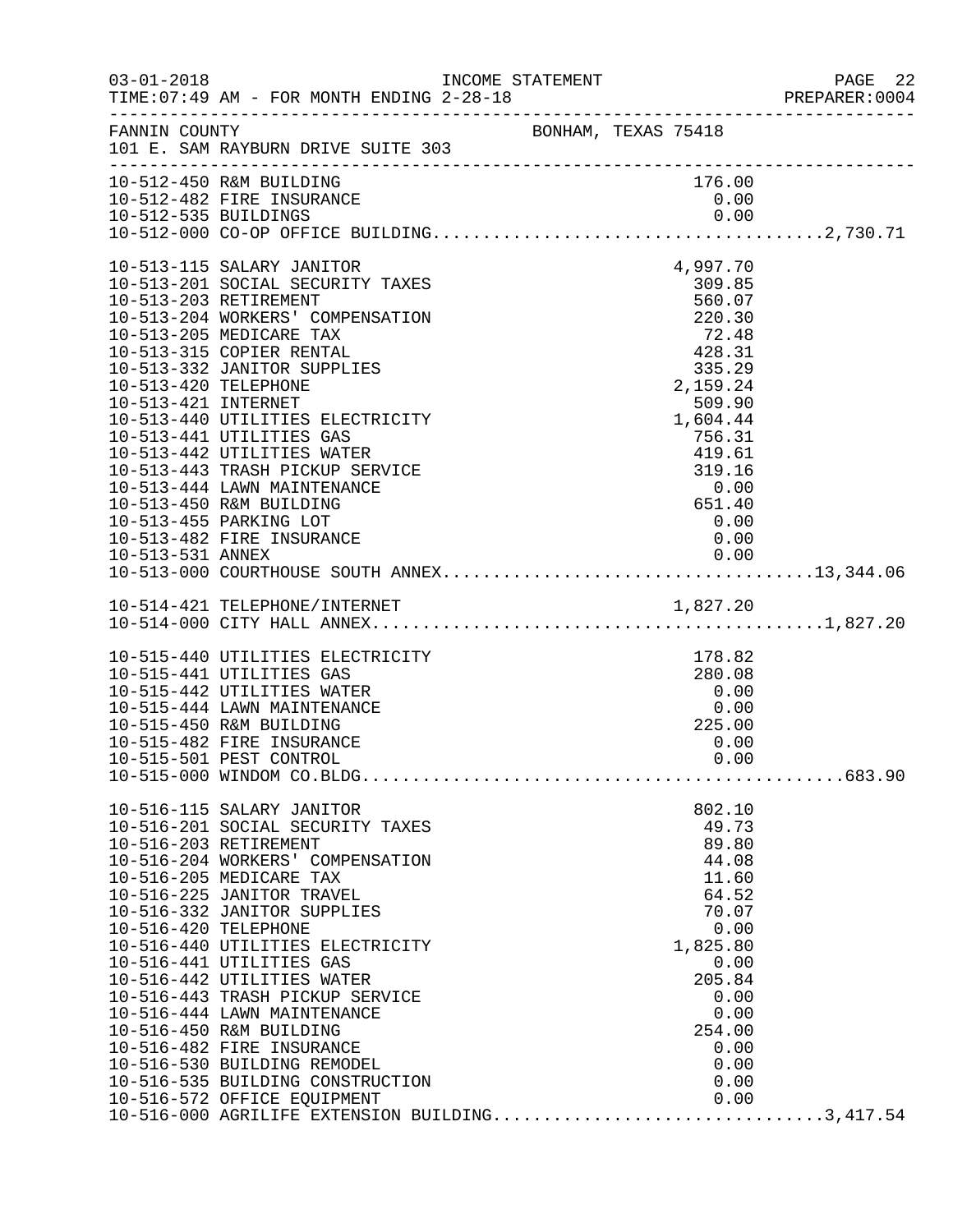| $03 - 01 - 2018$                                               | TIME: 07:49 AM - FOR MONTH ENDING 2-28-18                                                                                                                                                                                                                                                                                                                                                                                                                                                                                                                                       | INCOME STATEMENT    |                                                                                              |                                              | PAGE 23<br>PREPARER: 0004 |
|----------------------------------------------------------------|---------------------------------------------------------------------------------------------------------------------------------------------------------------------------------------------------------------------------------------------------------------------------------------------------------------------------------------------------------------------------------------------------------------------------------------------------------------------------------------------------------------------------------------------------------------------------------|---------------------|----------------------------------------------------------------------------------------------|----------------------------------------------|---------------------------|
| FANNIN COUNTY                                                  | 101 E. SAM RAYBURN DRIVE SUITE 303                                                                                                                                                                                                                                                                                                                                                                                                                                                                                                                                              | BONHAM, TEXAS 75418 |                                                                                              |                                              |                           |
|                                                                |                                                                                                                                                                                                                                                                                                                                                                                                                                                                                                                                                                                 |                     |                                                                                              |                                              |                           |
|                                                                | 10-518-311 POSTAL EXPENSES<br>10-518-332 JANITOR SUPPLIES<br>10-518-420 UTILITIES TELEPHONE<br>10-518-421 INTERNET SERVICES<br>10-518-440 UTILITIES ELECTRICITY<br>10-518-441 UTILITIES GAS<br>10-518-442 UTILITIES WATER                                                                                                                                                                                                                                                                                                                                                       |                     | 344.00<br>1,111.53<br>7,200.60<br>5,654.35<br>5,901.70<br>1,573.01<br>972.68                 |                                              |                           |
|                                                                | 10-518-443 TRASH PICKUP SERVICE<br>10-518-450 R & M BUILDING<br>10-518-460 MOVING EXPENSES<br>10-518-470 OFFICE SPACE LEASE<br>10-518-483 ALARM MONITORING<br>10-518-484 CLEANING SERVICES                                                                                                                                                                                                                                                                                                                                                                                      |                     | $972.68$<br>503.32<br>4,628.62<br>0.00<br>0.00<br>44,425.00<br>885.60<br>0.00                |                                              |                           |
|                                                                | 10-519-165 CONSTRUCTION                                                                                                                                                                                                                                                                                                                                                                                                                                                                                                                                                         |                     |                                                                                              | 0.00                                         |                           |
|                                                                |                                                                                                                                                                                                                                                                                                                                                                                                                                                                                                                                                                                 |                     |                                                                                              |                                              |                           |
|                                                                | 10-543-416 FIRE PROTECTION SERVICE<br>10-543-422 R&M RADIO/TOWER<br>10-543-440 UTILITIES ELECTRICITY<br>10-543-447 REPEATER SERVICE CONTRACT<br>10-543-490 FCC PADIO LIGENCE<br>10-543-490 FCC RADIO LICENSE                                                                                                                                                                                                                                                                                                                                                                    |                     | 42,000.00<br>0.00<br>8,235.80<br>0.00                                                        | 0.00                                         |                           |
| 10-551-435 PRINTING<br>10-551-480 BOND<br>10-551-572 EQUIPMENT | 10-551-101 SALARY ELECTED OFFICIAL<br>10-551-101 SALARY ELECTED OFFICIAL 10-551-101 SALARY ELECTED OFFICIAL 10-551-201 502.65<br>10-551-201 SOCIAL SECURITY TAXES 10-551-202 GROUP HEALTH & DENTAL INSURANCE 2,000.60<br>10-551-203 RETIREMENT<br>10-551-204 WORKERS' COMPENSATION<br>10-551-205 MEDICARE TAX<br>10-551-310 OFFICE SUPPLIES<br>10-551-311 POSTAL EXPENSES<br>10-551-330 AUTO EXPENSE-GAS AND OIL<br>10-551-421 ONLINE RESEARCH/ACCURINT<br>10-551-422 R & M RADIO<br>10-551-427 TRAVEL EXPENSE<br>10-551-488 LAW ENFORCEMENT PROF. INS<br>10-551-574 TECHNOLOGY |                     | 13,618.44<br>1,526.13<br>327.02<br>204.05<br>36.35<br>349.37<br>200.00<br>1,000.00<br>482.00 | 0.00<br>0.00<br>0.00<br>0.00<br>0.00<br>0.00 |                           |
|                                                                | 10-552-101 SALARY ELECTED OFFICIAL<br>10-552-201 SOCIAL SECURITY TAXES<br>10-552-202 GROUP HEALTH & DENTAL INSURANCE<br>10-552-203 RETIREMENT<br>10-552-204 WORKERS' COMPENSATION<br>10-552-205 MEDICARE TAX                                                                                                                                                                                                                                                                                                                                                                    |                     | 6,612.76<br>471.97<br>4,372.70<br>741.11<br>158.79<br>110.42                                 |                                              |                           |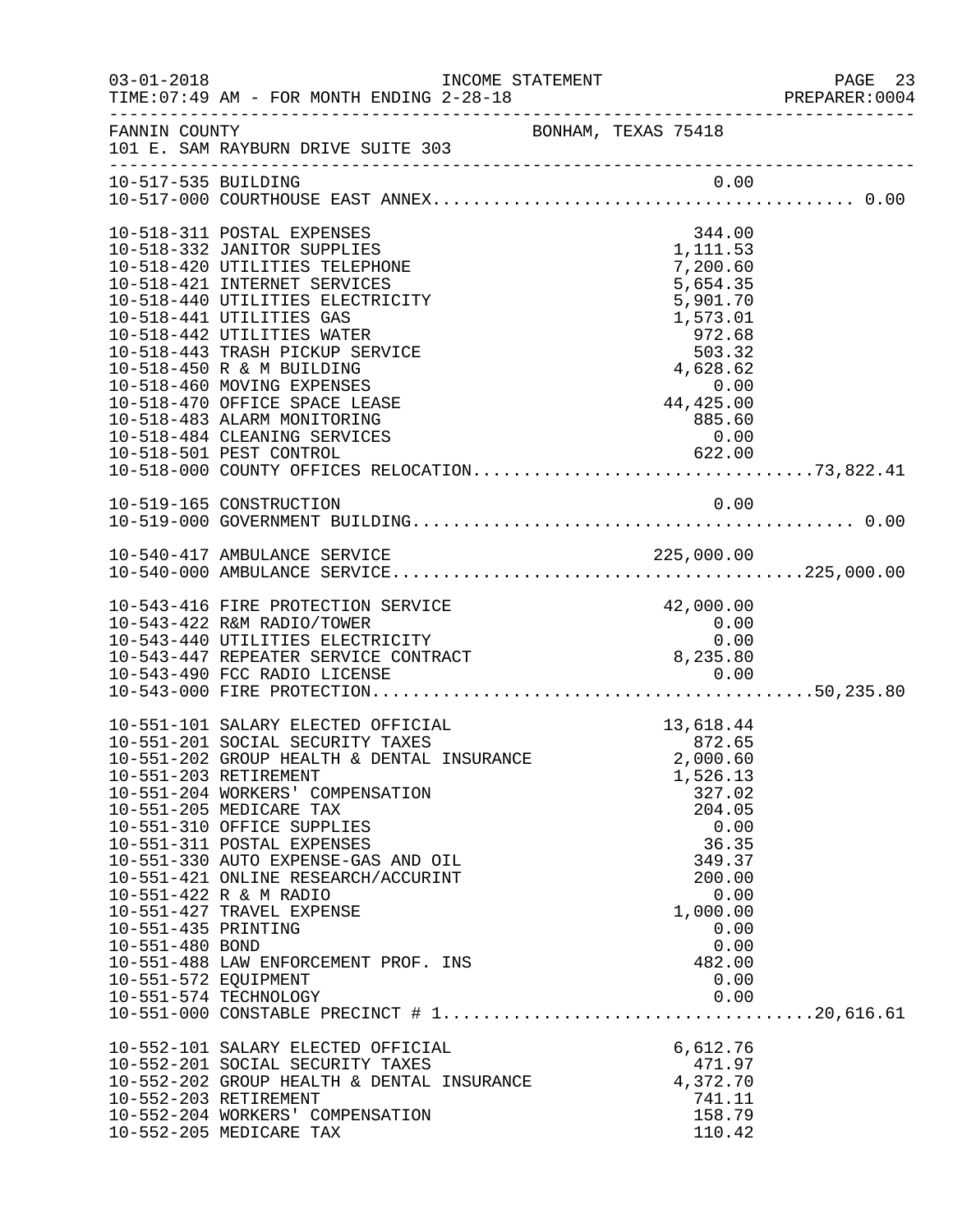|                                        | INCOME STATEMENT                                                                                                                                                |  |                                                                                                               | PREPARER: 0004 |
|----------------------------------------|-----------------------------------------------------------------------------------------------------------------------------------------------------------------|--|---------------------------------------------------------------------------------------------------------------|----------------|
| FANNIN COUNTY                          | BONHAM, TEXAS 75418<br>101 E. SAM RAYBURN DRIVE SUITE 303                                                                                                       |  |                                                                                                               |                |
|                                        | 10-552-310 OFFICE SUPPLIES<br>10-552-311 POSTAL EXPENSES<br>10-552-330 AUTO EXPENSE-GAS AND OIL                                                                 |  | 0.00<br>$\begin{array}{c} 0.00 \\ 20.04 \end{array}$                                                          |                |
|                                        | 10-552-422 R & M RADIO<br>10-552-427 TRAVEL EXPENSE<br>10-552-428 TRAINING/TUITION/TRAVEL                                                                       |  | 0.00<br>1,000.00<br>0.00                                                                                      |                |
| 10-552-435 PRINTING<br>10-552-480 BOND | 10-552-488 LAW ENFOREMENT PROF. INS.<br>10-552-573 RADIO EQUIPMENT                                                                                              |  | 0.00<br>$0.00$<br>482.00<br>0.00                                                                              |                |
|                                        |                                                                                                                                                                 |  |                                                                                                               |                |
|                                        | 10-553-101 SALARY ELECTED OFFICIAL<br>10-553-202 GROUP HEALTH & DENTAL INSURANCE 47 372.70<br>10-553-203 RETIREMENT                                             |  | 5,878.18                                                                                                      |                |
|                                        | 10-553-204 WORKERS' COMPENSATION<br>10-553-205 MEDICARE TAX<br>10-553-310 OFFICE SUPPLIES<br>10-553-311 POSTAL EXPENSES                                         |  | $\begin{array}{r} 141.15 \\ 99.75 \\ 0.00 \\ 0.00 \\ 0.00 \\ 0.00 \\ 1,000.00 \\ 0.00 \\ 0.00 \\ \end{array}$ |                |
| 10-553-435 PRINTING<br>10-553-480 BOND | 10-553-330 AUTO EXPENSE-GAS AND OIL<br>10-553-427 TRAVEL EXPENSE                                                                                                |  | 0.00                                                                                                          |                |
|                                        | 0.00 10-553-480 BOND<br>10-553-488 LAW ENFORCEMENT PROF. INS 482.00                                                                                             |  |                                                                                                               |                |
|                                        | 10-555-441 ANIMAL CONTROL OFFICER/SERVICES 1,419.90                                                                                                             |  |                                                                                                               |                |
|                                        | 10-560-101 SALARY ELECTED OFFICIAL<br>10-560-102 ADMINISTRATIVE SECRETARY<br>10-560-102 GUIEE DEDUTY<br>10-560-103 CHIEF DEPUTY<br>10-560-104 SALARIES DEPUTIES |  | 24,642.75<br>17,225.23<br>19,015.15<br>250,940.01                                                             |                |
|                                        | 10-560-107 PT RECORDS/EVIDENCE CLERKS<br>10-560-108 COMPENSATION PAY<br>10-560-110 JAIL ADMINISTRATOR<br>10-560-111 LIEUTENANT                                  |  | 4,155.62<br>0.00<br>14,714.59<br>17,286.50                                                                    |                |
|                                        | 10-560-113 TRANSPORT OFFICER<br>10-560-114 PROF. STANDARDS OFFICER<br>10-560-120 SALARY DISPATCHER<br>10-560-201 SOCIAL SECURITY TAXES                          |  | 14,714.59<br>0.00<br>84, 213.69<br>27,033.22                                                                  |                |
|                                        | 10-560-202 GROUP HEALTH INSURANCE<br>10-560-203 RETIREMENT<br>10-560-204 WORKERS' COMPENSATION                                                                  |  | 129,839.29<br>50,088.06<br>8,322.71                                                                           |                |
|                                        | 10-560-205 MEDICARE TAX<br>10-560-206 UNEMPLOYMENT EXPENSE<br>10-560-250 EMPLOYEE PHYSICALS<br>10-560-310 OFFICE SUPPLIES                                       |  | 6,322.29<br>1,855.00<br>0.00<br>5,140.34                                                                      |                |
|                                        | 10-560-311 POSTAL EXPENSES<br>10-560-315 SHERIFF COPIER RENTAL<br>10-560-330 AUTO EXPENSE GAS & OIL<br>10-560-332 SHERIFF JANITOR SUPPLIES                      |  | 634.36<br>0.00<br>19,672.60<br>846.82                                                                         |                |
|                                        | 10-560-395 UNIFORMS/OTHER<br>10-560-419 SHERIFF CELL PHONE                                                                                                      |  | 4,012.92<br>200.00                                                                                            |                |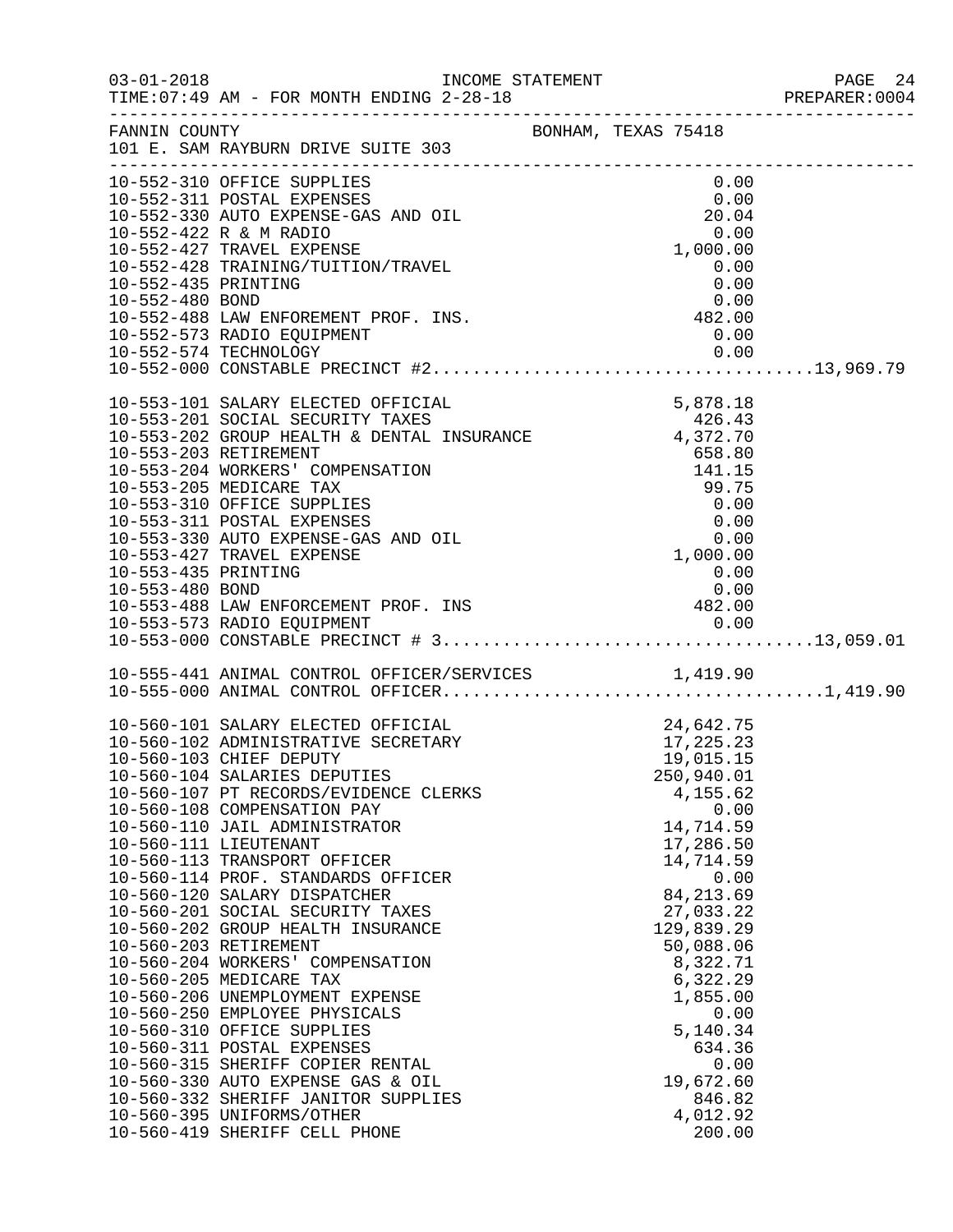|                      |                                                                         |  |                 | PREPARER: 0004 |
|----------------------|-------------------------------------------------------------------------|--|-----------------|----------------|
|                      | FANNIN COUNTY BONHAM, TEXAS 75418<br>101 E. SAM RAYBURN DRIVE SUITE 303 |  |                 |                |
|                      |                                                                         |  |                 |                |
| 10-560-420 TELEPHONE |                                                                         |  | 5,283.73        |                |
|                      |                                                                         |  |                 |                |
|                      |                                                                         |  |                 |                |
|                      |                                                                         |  |                 |                |
|                      |                                                                         |  |                 |                |
|                      |                                                                         |  |                 |                |
|                      |                                                                         |  |                 |                |
|                      |                                                                         |  |                 |                |
|                      |                                                                         |  |                 |                |
|                      |                                                                         |  |                 |                |
|                      |                                                                         |  |                 |                |
|                      |                                                                         |  |                 |                |
|                      |                                                                         |  |                 |                |
|                      |                                                                         |  |                 |                |
|                      |                                                                         |  |                 |                |
|                      |                                                                         |  |                 |                |
|                      |                                                                         |  |                 |                |
|                      |                                                                         |  |                 |                |
|                      |                                                                         |  |                 |                |
|                      |                                                                         |  |                 |                |
|                      |                                                                         |  |                 |                |
|                      |                                                                         |  |                 |                |
|                      |                                                                         |  |                 |                |
|                      |                                                                         |  |                 |                |
|                      |                                                                         |  |                 |                |
|                      |                                                                         |  |                 |                |
|                      | 10-562-396 BODY ARMOR                                                   |  | 0.00            |                |
|                      |                                                                         |  |                 |                |
|                      | 10-565-380 PRISONER HOUSING                                             |  | 570,747.50      |                |
|                      | 10-565-400 PRISONER TRANSPORT/GUARD                                     |  | 4,491.78        |                |
|                      | 10-565-405 PRISONER MEDICAL                                             |  | 13,925.63       |                |
|                      | 10-565-429 SCHOLARSHIP AWARDS<br>10-565-442 CR4200 UTILITY WATER        |  | 0.00<br>0.00    |                |
|                      | 10-565-450 R&M BUILDING                                                 |  | 0.00            |                |
|                      | 10-565-482 FIRE INSURANCE                                               |  | 0.00            |                |
|                      | 10-565-491 JUSTICE ASSISTANCE GRANT                                     |  | 0.00            |                |
| 10-565-500 LAND      |                                                                         |  | 0.00            |                |
| 10-565-532 JAIL      |                                                                         |  | 0.00            |                |
|                      |                                                                         |  |                 |                |
| 10-570-420 TELEPHONE |                                                                         |  | 1,004.76        |                |
|                      | 10-570-421 TELEPHONE SYSTEM INSTALLATION                                |  | 0.00            |                |
|                      |                                                                         |  |                 |                |
|                      | 10-573-103 SALARY-BOND SUPERVISOR                                       |  | 16,781.82       |                |
|                      | 10-573-201 SOCIAL SECURITY TAXES                                        |  | 1,040.49        |                |
|                      | 10-573-202 GROUP HEALTH INSURANCE                                       |  | 4,372.70        |                |
|                      | 10-573-203 RETIREMENT                                                   |  | 1,880.81        |                |
|                      | 10-573-204 WORKERS' COMPENSATION                                        |  | 69.61           |                |
|                      | 10-573-205 MEDICARE TAX<br>10-573-310 OFFICE SUPPLIES                   |  | 243.32<br>80.11 |                |
|                      | 10-573-311 POSTAL EXPENSES                                              |  | 0.00            |                |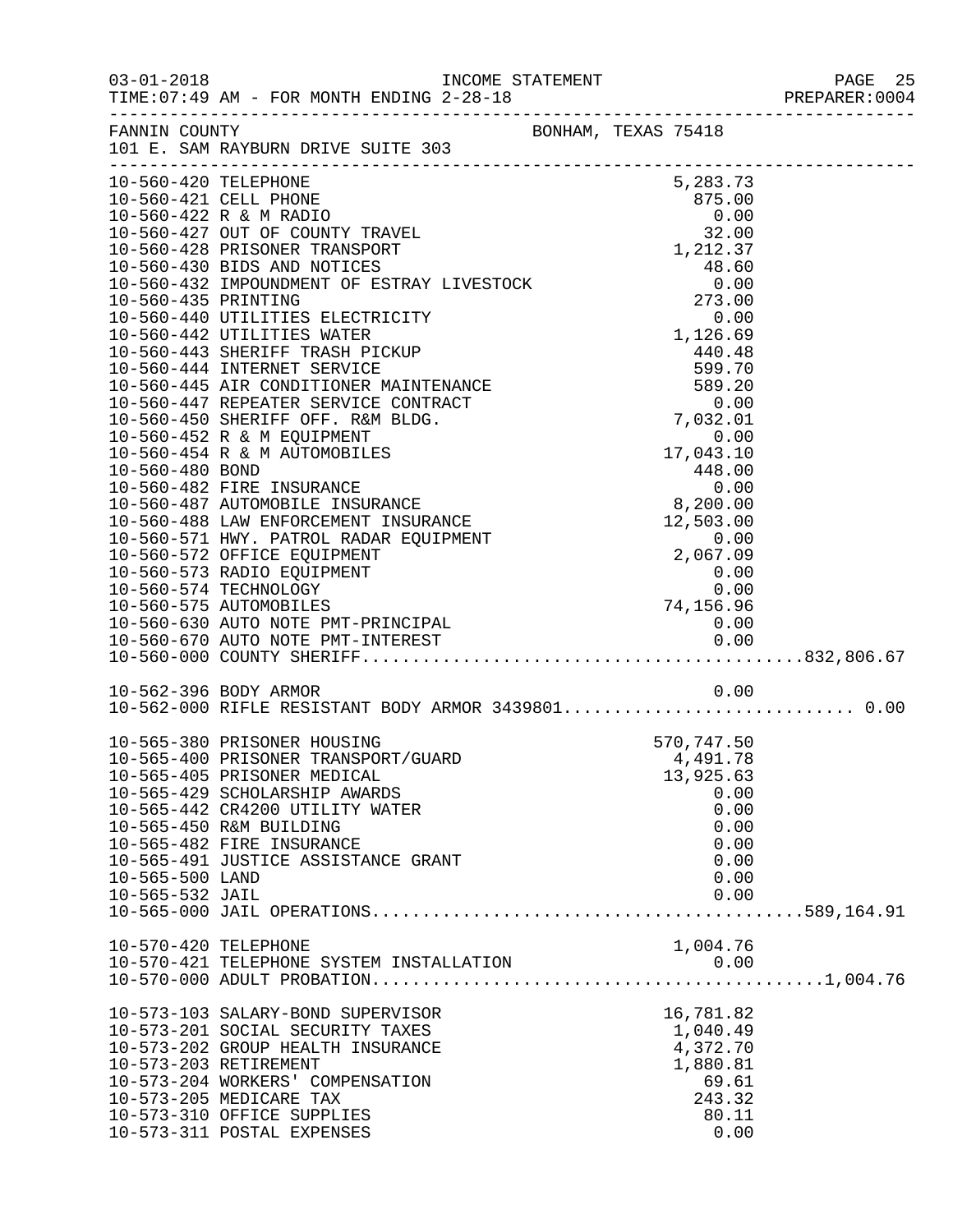|                                                                                  |                                                                                                                                                                                                                                                                                                                                                                                                                                                                                                                                                                           |                                                                                                                                                   | PREPARER:0004 |
|----------------------------------------------------------------------------------|---------------------------------------------------------------------------------------------------------------------------------------------------------------------------------------------------------------------------------------------------------------------------------------------------------------------------------------------------------------------------------------------------------------------------------------------------------------------------------------------------------------------------------------------------------------------------|---------------------------------------------------------------------------------------------------------------------------------------------------|---------------|
|                                                                                  | FANNIN COUNTY<br>101 E. SAM RAYBURN DRIVE SUITE 303                                                                                                                                                                                                                                                                                                                                                                                                                                                                                                                       |                                                                                                                                                   |               |
|                                                                                  | 10-573-313 DRUG TESTING SUPPLIES<br>10-573-340 EVALUATIONS<br>10-573-353 COMPUTER EXPENSE<br>10-573-420 TELEPHONE<br>10-573-453 COMPUTER SOFTWARE<br>10-573-453 COMPUTER SOFTWARE<br>10-573-000 BOND SUPERVISION                                                                                                                                                                                                                                                                                                                                                          |                                                                                                                                                   |               |
|                                                                                  |                                                                                                                                                                                                                                                                                                                                                                                                                                                                                                                                                                           |                                                                                                                                                   |               |
| 10-575-311 POSTAGE                                                               | 10-575-408 DETENTION OPERATING COST<br>10-575-408 DETENTION OPERATING COST<br>10-575-415 RESIDENTIAL PLACEMENT<br>10-575-416 COUNSELING SERVICES<br>10-575-420 TELEPHONE<br>10-575-427 TRAVEL & TRAINING<br>10-575-995 JUVENILE PROBATION                                                                                                                                                                                                                                                                                                                                 | 0.00                                                                                                                                              |               |
| 10-590-435 PRINTING<br>10-590-454 R&M AUTO<br>10-590-480 BOND<br>10-590-481 DUES | 10-590-453 SOFTWARE MAINTENANCE SAFE<br>10-590-467 VISITING HEALTH INSPECTOR<br>10-590-487 AUTOMOBILE INSURANCE<br>10-590-572 OFFICE EQUIPMENT<br>10-590-574 TECHNOLOGY<br>10-590-575 AUTOMOBILE/PICKUP                                                                                                                                                                                                                                                                                                                                                                   | $79.27$<br>$400.00$<br>535.24<br>102.08<br>0.00<br>0.00<br>208.00<br>252.70<br>0.00<br>0.00                                                       |               |
|                                                                                  |                                                                                                                                                                                                                                                                                                                                                                                                                                                                                                                                                                           |                                                                                                                                                   |               |
|                                                                                  | 10-640-410 FANNIN CO. CHILDRENS CTR<br>10-640-411 FANNIN CO. WELFARE BOARD<br>10-040-412 FANNIN CO. HISTORICAL SOC<br>10-640-413 TEXOMA COMMUNITY CENTER(M.H.M.R.)<br>10-640-414 FANNIN COUNTY CELESS SESSE<br>10-640-414 FANNIN COUNTY CRISIS CENTER<br>10-640-415 TAPS PUBLIC TRANSIT<br>10-640-416 TRI-COUNTY SNAP<br>10-640-440 UTILITIES ELECTRICITY<br>10-640-441 UTILITIES GAS<br>10-640-442 UTILITIES WATER<br>10-640-443 TRASH PICK-UP<br>10-640-450 R & M BUILDINGS (TDHS)<br>10-640-482 FIRE INSURANCE<br>10-640-493 DHS PARKING LOT<br>10-640-575 LAKE FANNIN | 7,000.00<br>6,000.00<br>0.00<br>22,500.00<br>0.00<br>5,000.00<br>0.00<br>2,539.08<br>901.47<br>1,123.88<br>159.58<br>0.00<br>0.00<br>0.00<br>0.00 |               |
|                                                                                  |                                                                                                                                                                                                                                                                                                                                                                                                                                                                                                                                                                           |                                                                                                                                                   |               |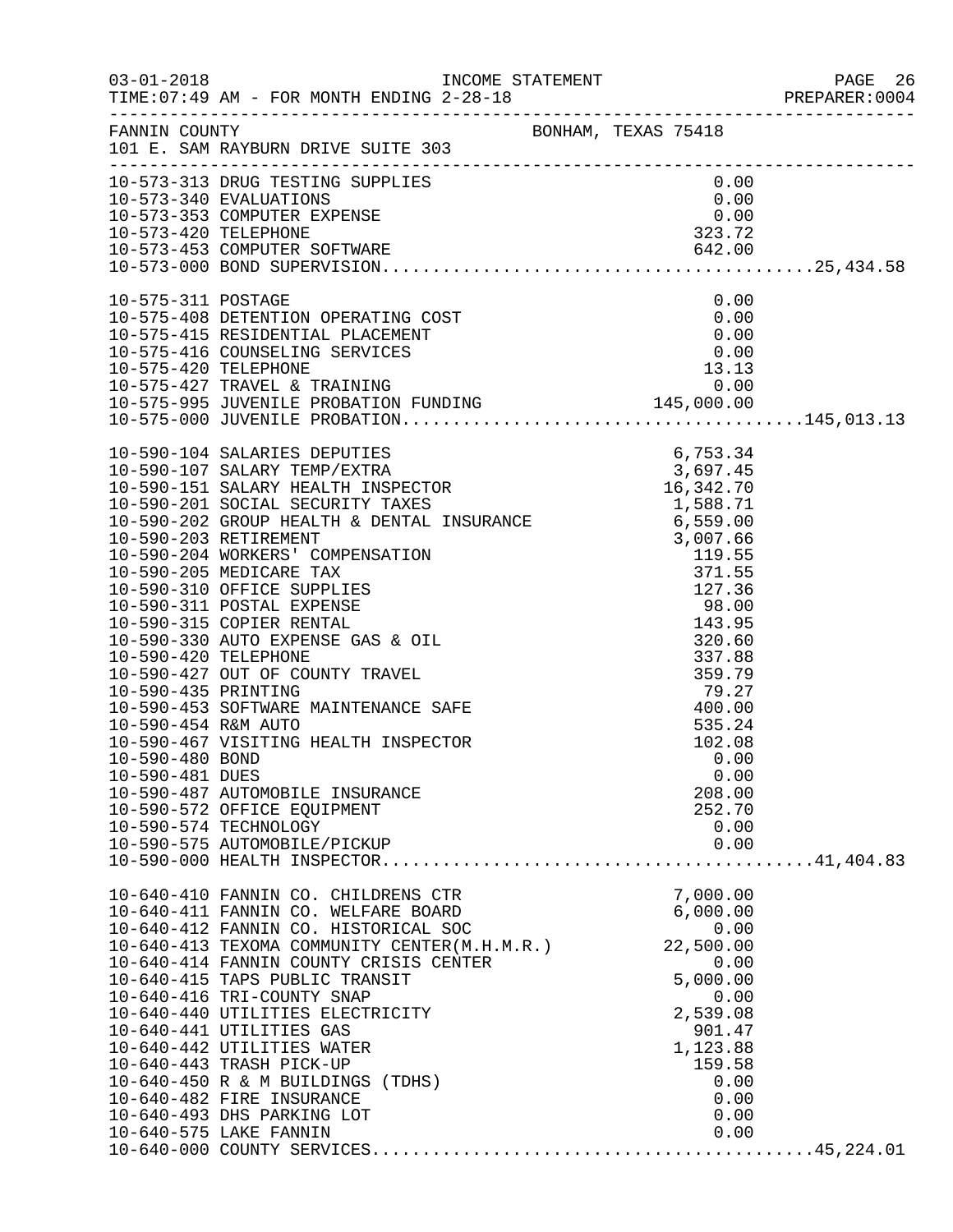| $03 - 01 - 2018$    | INCOME STATEMENT                                                               |                   | PAGE 27<br>PREPARER: 0004 |
|---------------------|--------------------------------------------------------------------------------|-------------------|---------------------------|
|                     | FANNIN COUNTY COUNTY BONHAM, TEXAS 75418<br>101 E. SAM RAYBURN DRIVE SUITE 303 |                   |                           |
|                     |                                                                                |                   |                           |
|                     | 10-645-102 SALARY IHC DIRECTOR                                                 | 16,833.85         |                           |
|                     | 10-645-107 SALARY ASSISTANT                                                    | 6,753.34          |                           |
|                     | 10-645-201 SOCIAL SECURITY TAX                                                 | 1,418.09          |                           |
|                     | 10-645-202 GROUP HEALTH INSURANCE                                              | 6,559.10          |                           |
|                     | 10-645-203 RETIREMENT                                                          | 2,643.51          |                           |
|                     | 10-645-204 WORKER'S COMP                                                       | $-7.83$<br>331.67 |                           |
|                     | 10-645-205 MEDICARE TAX                                                        |                   |                           |
|                     | 10-645-210 TOTAL SALARY & BENEFITS                                             |                   | 34,637.39                 |
|                     | 10-645-310 OFFICE SUPPLIES                                                     | 0.71              |                           |
|                     | 10-645-311 POSTAL EXPENSE                                                      | 0.00              |                           |
|                     | 10-645-330 BIDS & NOTICES                                                      | 0.00              |                           |
|                     | 10-645-353 COMPUTER EXPENSE<br>10-645-390 SUBSCRIPTIONS                        | 6, 354.00<br>0.00 |                           |
|                     | 10-645-399 SUBTOTAL OFFICE EXPENSE                                             |                   | 6,354.71                  |
|                     | 10-645-404 COBRA/INSURANCE                                                     | 0.00              |                           |
|                     | 10-645-407 INELIGIBLE IHC EXPENSE                                              | 0.00              |                           |
|                     | 10-645-409 DIABETIC SUPPLIES                                                   | 628.84            |                           |
|                     | 10-645-410 CERT. REG. NURSE ANES.                                              | 0.00              |                           |
|                     | 10-645-411 PHYSICIAN, NON-EMERGENCY                                            | 0.00              |                           |
|                     | 10-645-412 PRESCRIPTIONS, DRUGS                                                | 2,733.99          |                           |
|                     | 10-645-413 HOSPITAL, INPATIENT                                                 | 0.00              |                           |
|                     | 10-645-414 HOSPITAL, OUTPATIENT                                                | 0.00              |                           |
|                     | 10-645-415 LABORATORY/ X-RAY                                                   | 0.00              |                           |
|                     | 10-645-416 SKILLED NURSING FACILITY                                            | 0.00              |                           |
|                     | 10-645-417 FAMILY PLANNING                                                     | 0.00              |                           |
|                     | 10-645-418 FED. QUALIFIED HEALTH CENTER                                        | 0.00              |                           |
|                     | 10-645-419 COUNSELING SERVICE                                                  | 0.00              |                           |
|                     | 10-645-420 RURAL HEALTH CLINIC                                                 | 0.00              |                           |
|                     | 10-645-421 STATE HOSPITAL CONTRACTS<br>10-645-422 AMBULATORY SURGICAL CENTE    | 0.00              |                           |
|                     | 10-645-423 MEDICAL EOUIP. PURCHASE                                             | 0.00<br>0.00      |                           |
|                     | 10-645-425 TOTAL MEDICAL/IHC                                                   |                   | 3,362.83                  |
|                     | 10-645-427 OUT OF COUNTY TRAVEL                                                | 0.00              |                           |
| 10-645-435 PRINTING |                                                                                | 0.00              |                           |
|                     | 10-645-440 TELEPHONE                                                           | 578.46            |                           |
| 10-645-441 DSL LINE |                                                                                | 295.98            |                           |
|                     | 10-645-499 SERVICES & OTHER CHARGES                                            |                   | 874.44                    |
|                     | 10-645-574 TECHNOLOGY                                                          | 0.00              |                           |
|                     | 10-645-599 CAPITAL OUTLAY                                                      |                   | 0.00                      |
|                     |                                                                                |                   |                           |
|                     | 10-665-105 SALARY SECRETARY                                                    | 10,982.29         |                           |
|                     | 10-665-107 REGULAR-TEMP. PART-TIME                                             | 0.00              |                           |
|                     | 10-665-150 CO. AGENTS SALARIES                                                 | 11,752.40         |                           |
|                     | 10-665-201 SOCIAL SECURITY TAXES                                               | 1,186.84          |                           |
|                     | 10-665-202 GROUP HEALTH & DENTAL INSURANCE                                     | 4,372.70          |                           |
|                     | 10-665-203 RETIREMENT                                                          | 1,230.78          |                           |
|                     | 10-665-204 WORKERS' COMPENSATION                                               | 45.55             |                           |
|                     | 10-665-205 MEDICARE TAX                                                        | 277.57            |                           |
|                     | 10-665-310 OFFICE SUPPLIES                                                     | 207.73            |                           |
|                     | 10-665-311 POSTAL EXPENSE                                                      | 49.00             |                           |
|                     | 10-665-315 COPIER RENTAL                                                       | 466.95            |                           |
|                     | 10-665-335 PROGRAM SUPPLIES                                                    | 0.00              |                           |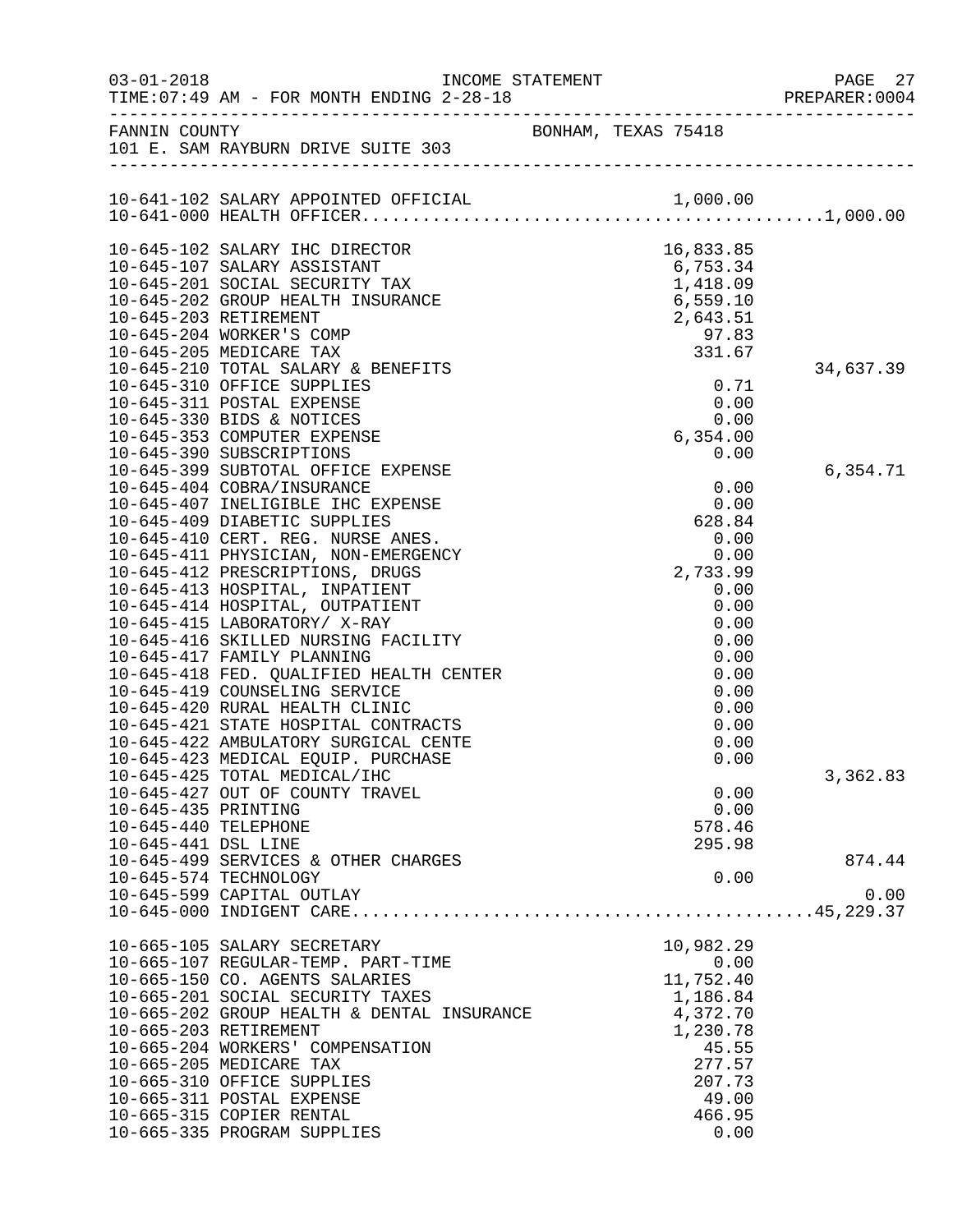| $03 - 01 - 2018$      | INCOME STATEMENT<br>TIME: 07:49 AM - FOR MONTH ENDING 2-28-18                                                                                                                                                                    |                     |                                                                          | PAGE 28<br>PREPARER:0004 |
|-----------------------|----------------------------------------------------------------------------------------------------------------------------------------------------------------------------------------------------------------------------------|---------------------|--------------------------------------------------------------------------|--------------------------|
| FANNIN COUNTY         | 101 E. SAM RAYBURN DRIVE SUITE 303                                                                                                                                                                                               | BONHAM, TEXAS 75418 |                                                                          |                          |
| 10-665-420 TELEPHONE  | 10-665-421 CELL PHONE ALLOWANCE<br>10-665-422 CABLE INTERNET<br>10-665-427 IN/OUT CO.TRAVEL-AG.<br>10-665-428 IN/OUT CO.TRAVEL-F.C.S.<br>10-665-429 IN/OUT CO.TRAVEL-4-H<br>10-665-572 OFFICE EQUIPMENT<br>10-665-574 TECHNOLOGY |                     | 720.60<br>500.00<br>280.00<br>527.67<br>1,125.14<br>0.00<br>0.00<br>0.00 |                          |
|                       | 10-696-491 SOIL & WATER CONSERVATION<br>10-696-492 INDIGENT BURIAL                                                                                                                                                               |                     | 0.00<br>1,000.00                                                         |                          |
| 11-435-107 PART TIME  |                                                                                                                                                                                                                                  |                     | 0.00                                                                     |                          |
| 11-510-571 EQUIPMENT  |                                                                                                                                                                                                                                  |                     | 2,386.00                                                                 |                          |
| 11-560-205 MEDICARE   | 11-560-130 SALARY/BAILIFF<br>11-560-201 SOCIAL SECURITY<br>11-560-203 RETIREMENT<br>11-560-204 WORKER'S COMPENSATION<br>11-560-427 BAILIFF CONT.ED./OUT OF COUNTY                                                                |                     | 0.00<br>0.00<br>0.00<br>0.00<br>0.00<br>0.00                             |                          |
|                       | 12-403-310 OFFICE SUPPLIES<br>12-403-427 OUT OF COUNTY TRAVEL<br>12-403-574 COMPUTER EQUIPMENT                                                                                                                                   |                     | 1,919.00<br>0.00<br>0.00                                                 |                          |
|                       | 13-498-489 10% TO STATE COMPTROLLER                                                                                                                                                                                              |                     | 3,975.00                                                                 |                          |
|                       | 14-435-320 JP1 SECURITY EXPENSE<br>14-435-321 JP2 SECURITY EXPENSE<br>14-435-322 JP3 SECURITY EXPENSE                                                                                                                            |                     | 0.00<br>0.00<br>0.00                                                     |                          |
|                       | 16-400-310 OFFICE SUPPLIES<br>16-400-427 OUT OF COUNTY TRAVEL<br>16-400-572 OFFICE EQUIPMENT<br>16-400-590 COUNTY JUDGE BOOKS                                                                                                    |                     | 0.00<br>0.00<br>0.00<br>113.00                                           |                          |
|                       | 17-400-427 OUT OF COUNTY TRAVEL                                                                                                                                                                                                  |                     | 0.00                                                                     |                          |
| 18-402-203 RETIREMENT | 18-402-103 SALARY ASSISTANT<br>18-402-107 SALARY TEMP/EXTRA<br>18-402-201 SOCIAL SECURITY TAXES<br>18-402-202 GROUP HEALTH INSURANCE<br>18-402-204 WORKERS COMPENSATION                                                          |                     | 8,528.22<br>0.00<br>457.95<br>3,755.47<br>952.83<br>51.27                |                          |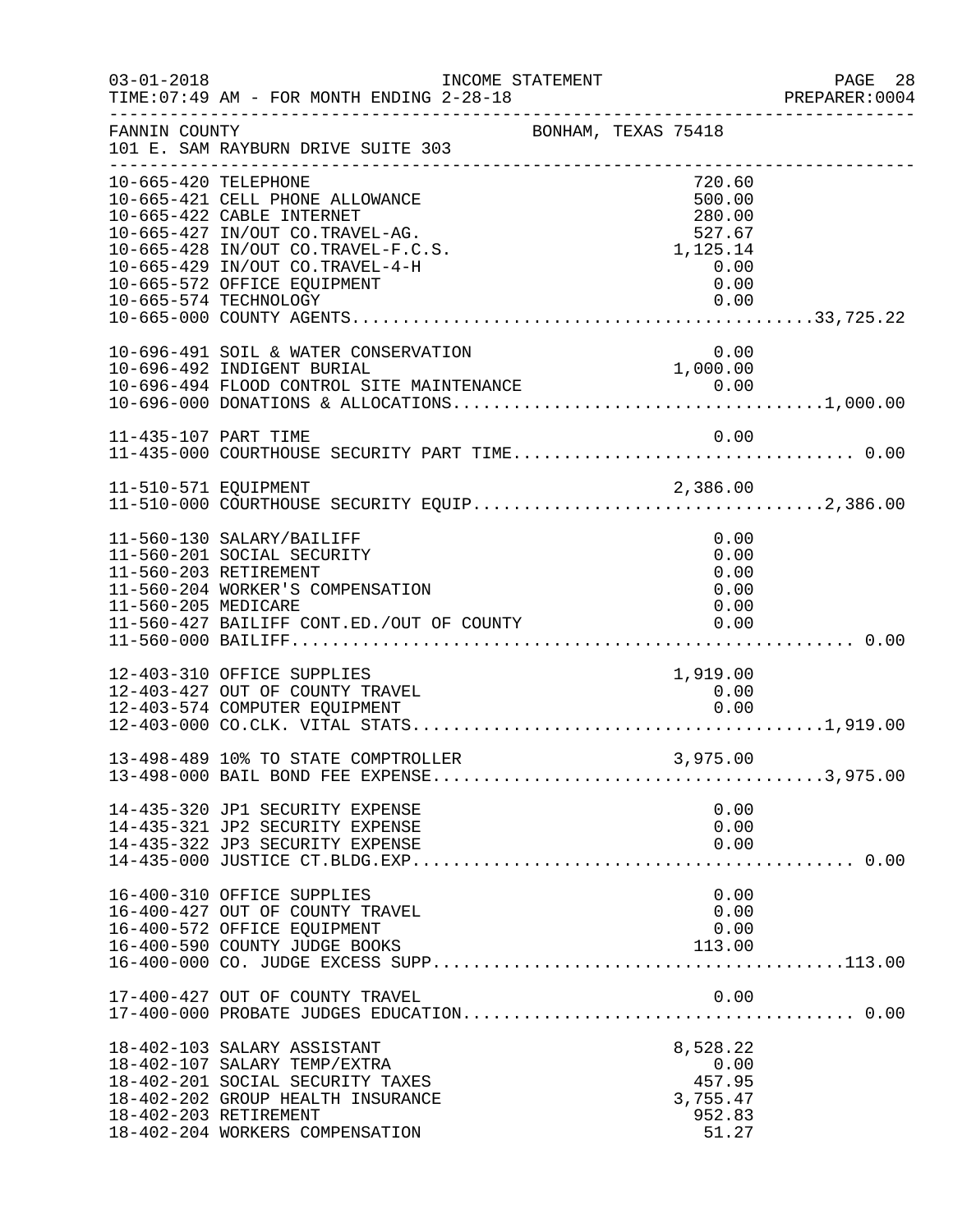| $03 - 01 - 2018$ |                                                                                                                                                                                                                                              |  |                              | PAGE 29<br>PREPARER:0004 |
|------------------|----------------------------------------------------------------------------------------------------------------------------------------------------------------------------------------------------------------------------------------------|--|------------------------------|--------------------------|
|                  | TIME: 07:49 AM - FOR MONTH ENDING 2-28-18                                                                                                                                                                                                    |  |                              |                          |
|                  | FANNIN COUNTY BONHAM, TEXAS 75418<br>101 E. SAM RAYBURN DRIVE SUITE 303                                                                                                                                                                      |  |                              |                          |
|                  |                                                                                                                                                                                                                                              |  |                              |                          |
|                  | 18-402-205 MEDICARE TAX                                                                                                                                                                                                                      |  | $107.11$<br>0.00<br>6,900.00 |                          |
|                  |                                                                                                                                                                                                                                              |  |                              |                          |
|                  |                                                                                                                                                                                                                                              |  |                              |                          |
|                  |                                                                                                                                                                                                                                              |  |                              |                          |
|                  |                                                                                                                                                                                                                                              |  |                              |                          |
|                  |                                                                                                                                                                                                                                              |  |                              |                          |
|                  |                                                                                                                                                                                                                                              |  |                              |                          |
|                  |                                                                                                                                                                                                                                              |  |                              |                          |
|                  | 18-402-205 MEDICARE TAX<br>18-402-310 OFFICE SUPPLIES<br>18-402-312 IMAGING SYSTEM<br>18-402-315 COPIER MAINTENANCE<br>18-402-315 COPIER MAINTENANCE<br>18-402-420 TELEPHONE<br>18-402-437 DIGITAL IMAGING OF MICROFILM<br>18-402-433 COMPUT |  |                              |                          |
|                  |                                                                                                                                                                                                                                              |  |                              |                          |
|                  | 19-450-107 SALARY TEMP/EXTRA<br>19-450-201 SOCIAL SECURITY TAXES<br>19-450-203 RETIREMENT<br>19-450-203 RETIREMENT<br>19-450-205 MEDICARE TAX<br>19-450-205 MEDICARE TAXES<br>19-450-310 OFFICE SUPPLIES<br>19-450-400 RECORDS STORAGE SHELV |  |                              |                          |
|                  |                                                                                                                                                                                                                                              |  |                              |                          |
|                  |                                                                                                                                                                                                                                              |  |                              |                          |
|                  |                                                                                                                                                                                                                                              |  |                              |                          |
|                  |                                                                                                                                                                                                                                              |  |                              |                          |
|                  |                                                                                                                                                                                                                                              |  |                              |                          |
|                  |                                                                                                                                                                                                                                              |  |                              |                          |
|                  |                                                                                                                                                                                                                                              |  |                              |                          |
|                  |                                                                                                                                                                                                                                              |  |                              |                          |
|                  |                                                                                                                                                                                                                                              |  |                              |                          |
|                  |                                                                                                                                                                                                                                              |  |                              |                          |
|                  |                                                                                                                                                                                                                                              |  |                              |                          |
|                  |                                                                                                                                                                                                                                              |  |                              |                          |
|                  |                                                                                                                                                                                                                                              |  |                              |                          |
|                  |                                                                                                                                                                                                                                              |  |                              |                          |
|                  |                                                                                                                                                                                                                                              |  |                              |                          |
|                  |                                                                                                                                                                                                                                              |  |                              |                          |
|                  |                                                                                                                                                                                                                                              |  |                              |                          |
|                  |                                                                                                                                                                                                                                              |  |                              |                          |
|                  |                                                                                                                                                                                                                                              |  |                              |                          |
|                  |                                                                                                                                                                                                                                              |  |                              |                          |
|                  | 20-449-574 COMPUTER EQUIPMENT                                                                                                                                                                                                                |  | 0.00                         |                          |
|                  |                                                                                                                                                                                                                                              |  |                              |                          |
|                  | 21-509-475 CONTINGENCY                                                                                                                                                                                                                       |  | 0.00                         |                          |
|                  |                                                                                                                                                                                                                                              |  |                              |                          |
|                  |                                                                                                                                                                                                                                              |  |                              |                          |
|                  | 21-621-100 COMPENSATION PAY                                                                                                                                                                                                                  |  | 0.00                         |                          |
|                  | 21-621-101 SALARY ELECTED OFFICIAL                                                                                                                                                                                                           |  | 25,762.99                    |                          |
|                  | 21-621-105 SALARY SECRETARY                                                                                                                                                                                                                  |  | 0.00                         |                          |
|                  | 21-621-106 SALARY PRECINCT EMPLOYEES<br>21-621-107 REGULAR-TEMP. PART-TIME                                                                                                                                                                   |  | 76,104.13                    |                          |
|                  | 21-621-108 SALARY-FOREMAN                                                                                                                                                                                                                    |  | 0.00<br>18,395.30            |                          |
|                  | 21-621-199 TOTAL SALARIES                                                                                                                                                                                                                    |  |                              | 120, 262. 42             |
|                  | 21-621-201 SOCIAL SECURITY TAXES                                                                                                                                                                                                             |  | 7,286.22                     |                          |
|                  | 21-621-202 GROUP HEALTH INSURANCE                                                                                                                                                                                                            |  | 30,460.15                    |                          |
|                  | 21-621-203 RETIREMENT                                                                                                                                                                                                                        |  | 13,479.30                    |                          |
|                  | 21-621-204 WORKERS' COMPENSATION                                                                                                                                                                                                             |  | 3,825.07                     |                          |
|                  | 21-621-205 MEDICARE TAX                                                                                                                                                                                                                      |  | 1,703.96                     |                          |
|                  | 21-621-206 UNEMPLOYMENT EXPENSE                                                                                                                                                                                                              |  | 0.00                         |                          |
|                  | 21-621-299 TOTAL EMPLOYEE BENEFITS                                                                                                                                                                                                           |  |                              | 56,754.70                |
|                  | 21-621-314 EMPLOYEE PHYSICALS/DOT TESTING                                                                                                                                                                                                    |  | 40.00                        |                          |
|                  | 21-621-340 SHOP SUPPLIES<br>21-621-341 R & B MAT. ROCK & GRAVEL                                                                                                                                                                              |  | 592.32<br>41,105.07          |                          |
|                  |                                                                                                                                                                                                                                              |  |                              |                          |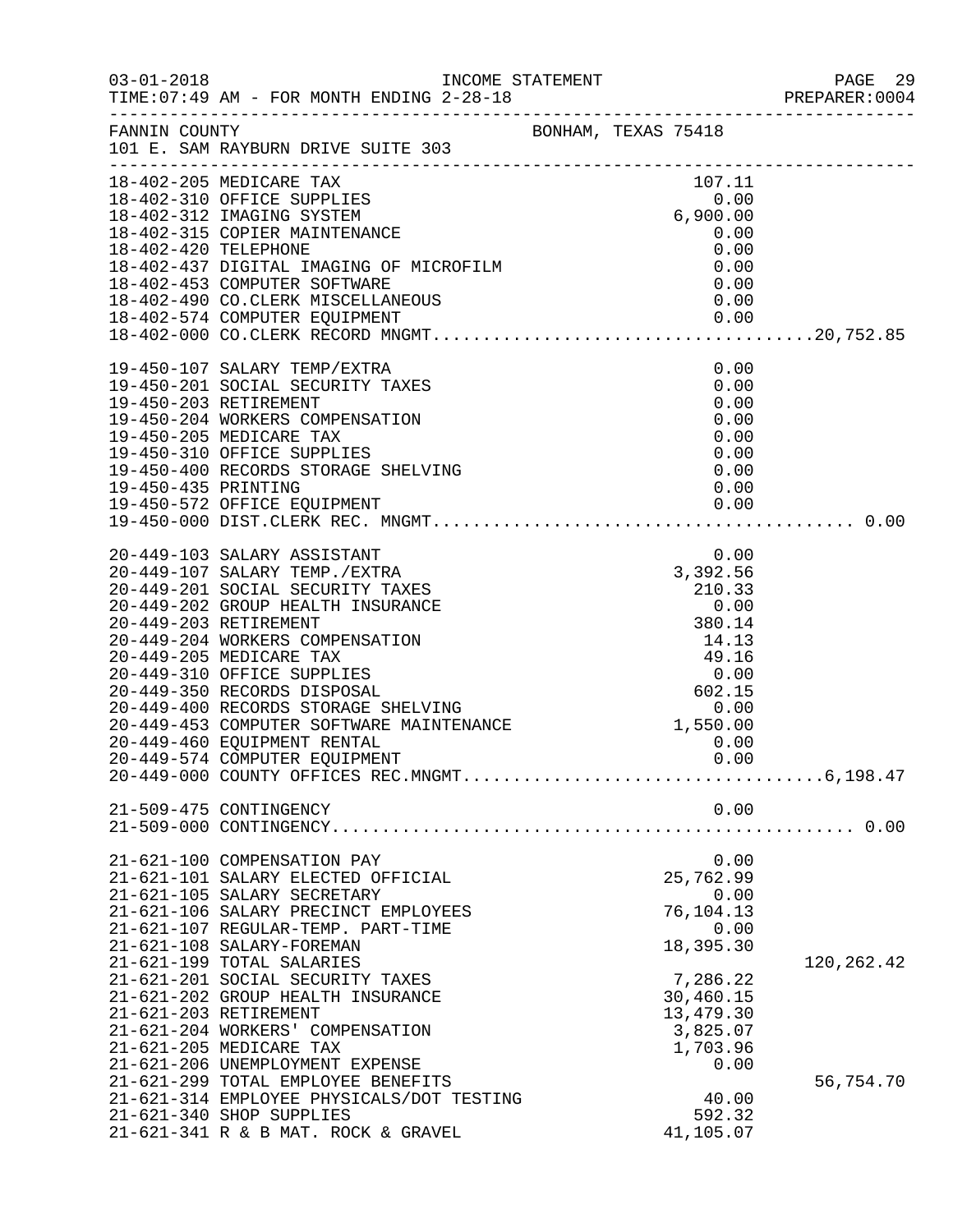|                      |                                                                                                                                     |               | PREPARER: 0004 |
|----------------------|-------------------------------------------------------------------------------------------------------------------------------------|---------------|----------------|
|                      | EXAS 75418<br>101 E. SAM RAYBURN DRIVE SUITE 303<br>-------                                                                         |               |                |
|                      | 21-621-342 R & B MAT. CULVERTS<br>21-621-343 R & B MAT. HARDWRE & LUMB (179.52)<br>21-621-344 R & B MAT ASPHALT /RD OIL (10,850.72) |               |                |
|                      |                                                                                                                                     |               |                |
| 21-621-345 CHEMICALS |                                                                                                                                     |               |                |
|                      | 21-621-346 CETRZ EXPENDITURES                                                                                                       | 0.00<br>0.00  |                |
|                      | 21-621-350 DEBRIS REMOVAL                                                                                                           | 0.00          |                |
|                      | 21-621-399 TOTAL R&B MATERIAL                                                                                                       |               | 64,632.85      |
|                      |                                                                                                                                     | 0.00          |                |
|                      |                                                                                                                                     |               |                |
|                      |                                                                                                                                     |               |                |
|                      |                                                                                                                                     |               |                |
|                      |                                                                                                                                     |               |                |
|                      |                                                                                                                                     |               |                |
|                      |                                                                                                                                     |               |                |
|                      |                                                                                                                                     |               |                |
|                      |                                                                                                                                     |               |                |
|                      |                                                                                                                                     |               |                |
|                      |                                                                                                                                     |               |                |
|                      |                                                                                                                                     |               |                |
|                      |                                                                                                                                     |               |                |
|                      |                                                                                                                                     |               |                |
|                      |                                                                                                                                     |               |                |
|                      |                                                                                                                                     |               |                |
|                      |                                                                                                                                     |               |                |
|                      |                                                                                                                                     |               |                |
|                      |                                                                                                                                     |               |                |
|                      |                                                                                                                                     |               |                |
|                      |                                                                                                                                     |               |                |
|                      |                                                                                                                                     |               |                |
|                      |                                                                                                                                     |               |                |
|                      |                                                                                                                                     |               |                |
|                      |                                                                                                                                     |               | 37,857.89      |
|                      | 21-621-570 COMPUTER EQUIPMENT                                                                                                       | 0.00          |                |
|                      | 21-621-571 PURCHASE OF MACH./EQUIP.                                                                                                 | 67,000.00     |                |
|                      | 21-621-573 RADIO EQUIPMENT                                                                                                          | 0.00          |                |
|                      | 21-621-575 LAND AND BUILDING                                                                                                        | 0.00          |                |
|                      | 21-621-599 CAPITAL OUTLAY                                                                                                           |               | 67,000.00      |
|                      | 21-621-630 NOTE PAYMENT                                                                                                             | 0.00          |                |
| 21-621-695 SURVEYING | 21-621-670 NOTE PAYMENT-INTEREST                                                                                                    | 0.00          |                |
|                      |                                                                                                                                     | 0.00          |                |
|                      | 21-625-105 SALARY SECRETARY                                                                                                         | 4,058.78      |                |
|                      | 21-625-201 SOCIAL SECURITY TAXES                                                                                                    | 184.97        |                |
|                      | 21-625-202 GROUP HEALTH INSURANCE                                                                                                   | 1,093.10      |                |
|                      | 21-625-203 RETIREMENT                                                                                                               | 454.80        |                |
|                      | 21-625-204 WORKERS' COMPENSATION                                                                                                    | 16.83         |                |
|                      | 21-625-205 MEDICARE TAX                                                                                                             | 43.20         |                |
|                      | 21-625-310 OFFICE SUPPLIES                                                                                                          | 20.35         |                |
|                      | 21-625-311 POSTAL EXPENSES                                                                                                          | 0.00          |                |
|                      | 21-625-353 COMPUTER EXPENSE                                                                                                         | 0.00          |                |
|                      | 21-625-427 OUT OF COUNTY TRAVEL                                                                                                     | 0.00          |                |
| 21-625-480 BOND      | 21-625-572 OFFICE EQUIPMENT                                                                                                         | 24.75<br>0.00 |                |
|                      |                                                                                                                                     |               |                |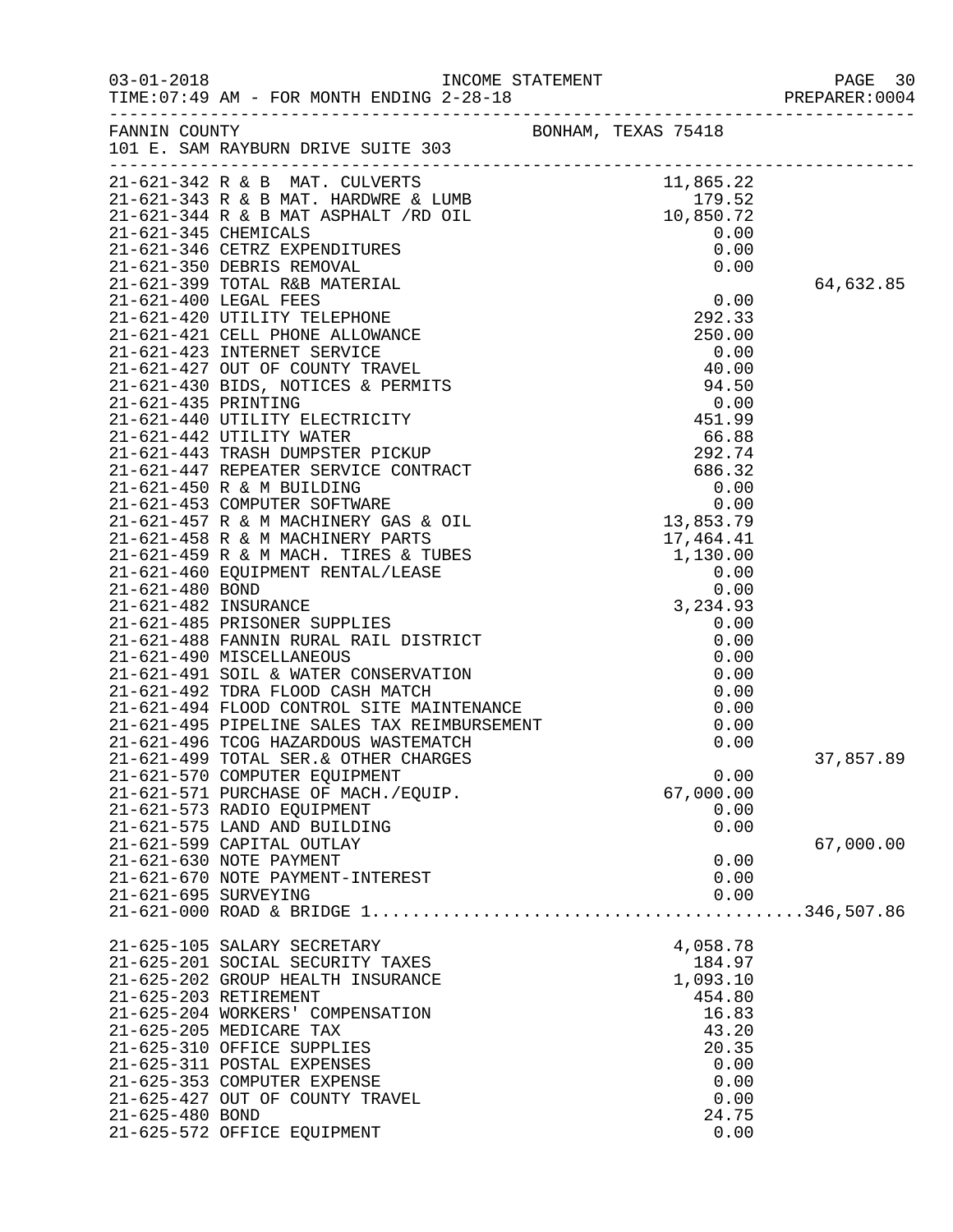| $03 - 01 - 2018$                                               | TIME: 07:49 AM - FOR MONTH ENDING 2-28-18                                                                                                                                                                                                                                                                                                                                                                                                                                                                                                                                                                                                                                                                                                                                                                                                                       | INCOME STATEMENT                                                                                                                                                                                                                              | PAGE 31<br>PREPARER: 0004 |
|----------------------------------------------------------------|-----------------------------------------------------------------------------------------------------------------------------------------------------------------------------------------------------------------------------------------------------------------------------------------------------------------------------------------------------------------------------------------------------------------------------------------------------------------------------------------------------------------------------------------------------------------------------------------------------------------------------------------------------------------------------------------------------------------------------------------------------------------------------------------------------------------------------------------------------------------|-----------------------------------------------------------------------------------------------------------------------------------------------------------------------------------------------------------------------------------------------|---------------------------|
| FANNIN COUNTY                                                  | 101 E. SAM RAYBURN DRIVE SUITE 303                                                                                                                                                                                                                                                                                                                                                                                                                                                                                                                                                                                                                                                                                                                                                                                                                              | BONHAM, TEXAS 75418                                                                                                                                                                                                                           |                           |
|                                                                |                                                                                                                                                                                                                                                                                                                                                                                                                                                                                                                                                                                                                                                                                                                                                                                                                                                                 | 21-625-574 COMPUTER EQUIPMENT 0.00<br>21-625-000 ADMINISTRATIVE OFFICE R&B $\#1$ 5,896.78                                                                                                                                                     |                           |
|                                                                | 22-509-475 CONTINGENCY                                                                                                                                                                                                                                                                                                                                                                                                                                                                                                                                                                                                                                                                                                                                                                                                                                          | 0.00                                                                                                                                                                                                                                          |                           |
|                                                                | 22-622-100 COMPENSATION PAY<br>22-622-101 SALARY ELECTED OFFICIAL<br>22-622-105 SALARY SECRETARY<br>22-622-106 SALARY PRECINCT EMPLOYEES<br>22-622-107 REGULAR-TEMP. PART-TIME<br>22-622-199 TOTAL SALARIES<br>22-622-201 SOCIAL SECURITY TAXES<br>22-622-202 GROUP HEALTH INSURANCE<br>22-622-203 RETIREMENT<br>22-622-204 WORKERS' COMPENSATION<br>22-622-205 MEDICARE TAX<br>22-622-206 UNEMPLOYMENT EXPENSE                                                                                                                                                                                                                                                                                                                                                                                                                                                 | 0.00<br>25,762.99<br>0.00<br>90, 43<br>90,434.74<br>0.00<br>6,930.17<br>34,981.60<br>13,022.53<br>3,636.32<br>1,620.70<br>0.00                                                                                                                | 116, 197. 73              |
| 22-622-345 CHEMICALS<br>22-622-395 UNIFORMS                    | 22-622-299 TOTAL EMPLOYEE BENEFITS<br>22-622-312 CONTRACT LABOR<br>22-622-314 EMPLOYEE PHYSICALS/DOT TESTING<br>22-622-340 SHOP SUPPLIES<br>22-622-341 R & B MAT. ROCK & GRAVEL<br>22-622-342 R & B MAT. CULVERTS<br>22-622-343 R & B MAT. HARDWRE & LUMB<br>22-622-344 R & B MAT. ASPHALT/RD OIL<br>22-622-346 CETRZ EXPENDITURES<br>22-622-350 DEBRIS REMOVAL                                                                                                                                                                                                                                                                                                                                                                                                                                                                                                 | 0.00<br>60.00<br>833.16<br>41,247.55<br>8,147.00<br>0.00<br>1,811.20<br>0.00<br>0.00<br>0.00<br>1,021.12                                                                                                                                      | 60,191.32                 |
| 22-622-435 PRINTING<br>22-622-480 BOND<br>22-622-482 INSURANCE | 22-622-399 TOTAL R&B MATERIALS<br>22-622-400 LEGAL FEES<br>22-622-420 UTILITY TELEPHONE<br>22-622-421 CELL PHONE ALLOWANCE<br>22-622-427 OUT OF COUNTY TRAVEL<br>22-622-430 BIDS, NOTICES & PERMITS<br>22-622-440 UTILITY ELECTRICITY<br>22-622-441 UTILITY GAS<br>22-622-442 UTILITY WATER<br>22-622-443 TRASH PICKUP<br>22-622-447 REPEATER SERVICE CONTRACT<br>22-622-450 R&M BUILDING<br>22-622-453 COMPUTER SOFTWARE<br>22-622-457 R & M MACHINERY GAS & OIL<br>22-622-458 R & M MACHINERY PARTS<br>22-622-459 R & M MACH. TIRES & TUBES<br>22-622-460 EQUIPMENT RENTAL/LEASE<br>22-622-485 PRISONER SUPPLIES<br>22-622-488 FANNIN RURAL RAIL DISTRICT<br>22-622-490 MISCELLANEOUS<br>22-622-491 SOIL & WATER CONSERVATION<br>22-622-492 TDRA FLOOD CASH MATCH<br>22-622-493 TRENTON HIGH MEADOWS SUBDIVISION<br>22-622-494 FLOOD CONTROL SITE MAINTENANCE | 0.00<br>698.78<br>250.00<br>40.00<br>0.00<br>0.00<br>505.89<br>397.32<br>307.32<br>630.00<br>686.32<br>0.00<br>0.00<br>18,864.31<br>17,793.14<br>1,831.84<br>0.00<br>0.00<br>5,291.93<br>0.00<br>0.00<br>0.00<br>0.00<br>0.00<br>0.00<br>0.00 | 53,120.03                 |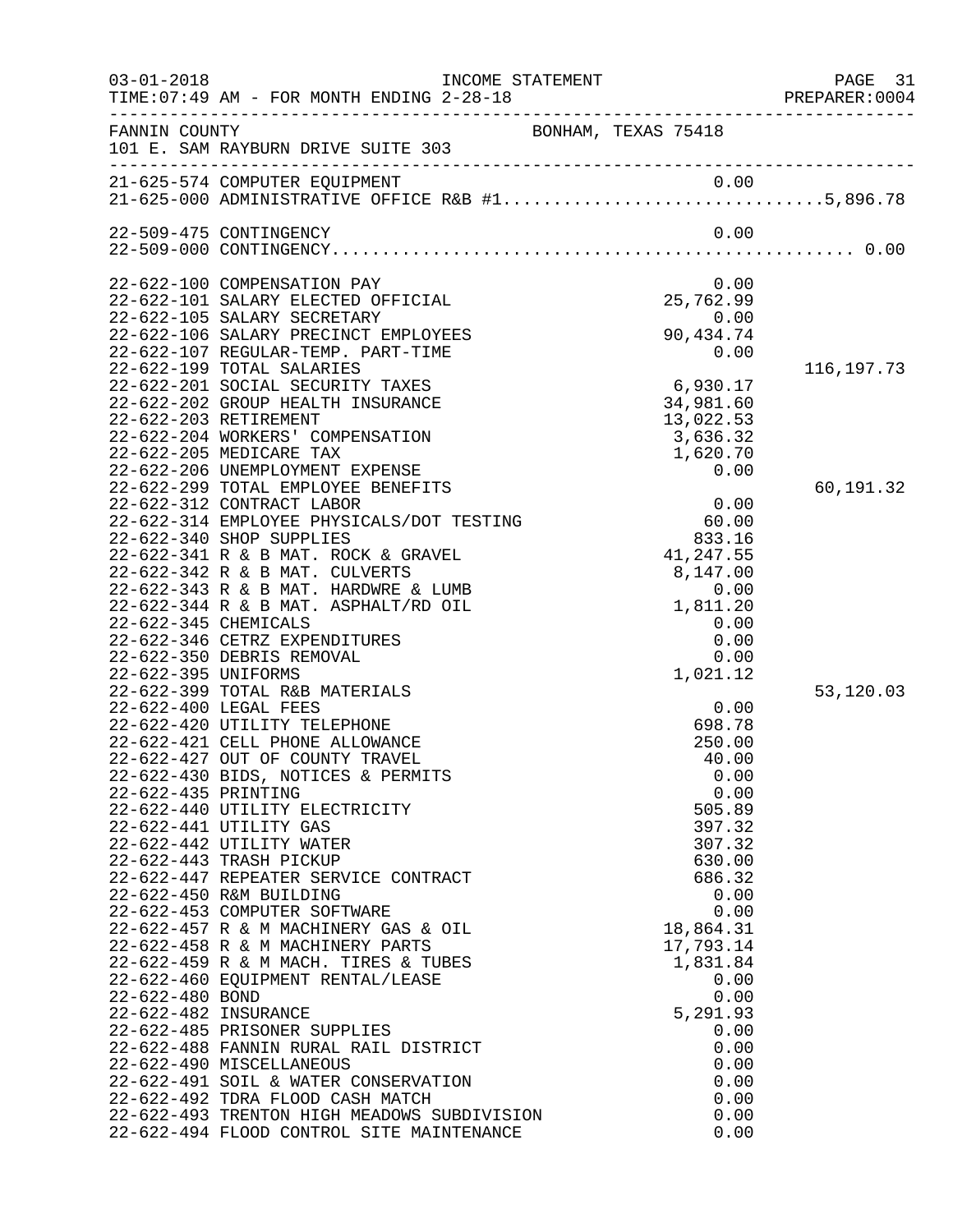| $03 - 01 - 2018$                            | INCOME STATEMENT<br>TIME: 07:49 AM - FOR MONTH ENDING 2-28-18                                                                                                                                                                                                                                                                                             | PREPARER<br>----------------------------------                                                                | PAGE 32<br>PREPARER:0004 |
|---------------------------------------------|-----------------------------------------------------------------------------------------------------------------------------------------------------------------------------------------------------------------------------------------------------------------------------------------------------------------------------------------------------------|---------------------------------------------------------------------------------------------------------------|--------------------------|
| FANNIN COUNTY                               | 101 E. SAM RAYBURN DRIVE SUITE 303                                                                                                                                                                                                                                                                                                                        | BONHAM, TEXAS 75418                                                                                           |                          |
|                                             | 22-622-495 PIPELINE SALES TAX REIMBURSEMENT<br>22-622-496 TCOG HAZARDOUS WASTEMATCH<br>22-622-499 TOTAL SER. & OTHER CHARGES<br>22-622-562 LAND/BUILDING<br>22-622-570 COMPUTER EQUIPMENT<br>22-622-571 PURCHASE OF MACH./EQUIP.<br>22-622-573 RADIO EQUIPMENT<br>22-622-580 PRECINCT BRIDGE<br>22-622-599 CAPITAL OUTLAY                                 | 0.00<br>0.00<br>0.00<br>$0.00$<br>91,229.23<br>0.00<br>0.00                                                   | 47,296.85<br>91,229.23   |
| 22-625-480 BOND                             | 22-625-105 SALARY SECRETARY<br>22-625-201 SOCIAL SECURITY TAXES<br>22-625-202 GROUP HEALTH INSURANCE<br>22-625-203 RETIREMENT<br>22-625-204 WORKERS' COMPENSATION<br>22-625-205 MEDICARE TAX<br>22-625-310 OFFICE SUPPLIES<br>22-625-311 POSTAL EXPENSES<br>22-625-353 COMPUTER EXPENSE<br>22-625-427 OUT OF COUNTY TRAVEL<br>22-625-572 OFFICE EQUIPMENT | 4,058.78<br>185.17<br>1,093.20<br>454.90<br>16.83<br>43.31<br>100.00<br>0.00<br>0.00<br>0.00<br>24.75<br>0.00 |                          |
|                                             |                                                                                                                                                                                                                                                                                                                                                           |                                                                                                               |                          |
|                                             | 23-509-475 CONTINGENCY                                                                                                                                                                                                                                                                                                                                    | 0.00                                                                                                          |                          |
|                                             | 23-623-100 COMPENSATION PAY<br>23-623-101 SALARY ELECTED OFFICIAL<br>23-623-105 SALARY SECRETARY<br>23-623-106 SALARY PRECINCT EMPLOYEES<br>23-623-107 REGULAR-TEMP. PART-TIME<br>23-623-199 TOTAL SALARIES                                                                                                                                               | 0.00<br>25,762.99<br>3,701.09<br>97,503.78<br>0.00                                                            |                          |
|                                             | 23-623-201 SOCIAL SECURITY TAXES<br>23-623-202 GROUP HEALTH INSURANCE<br>23-623-203 RETIREMENT<br>23-623-204 WORKERS' COMPENSATION<br>23-623-205 MEDICARE TAX<br>23-623-206 UNEMPLOYMENT EXPENSE<br>23-623-299 TOTAL EMPLOYEE BENEFITS<br>23-623-310 OFFICE SUPPLIES                                                                                      | 7,835.23<br>45,038.19<br>14,235.61<br>4,675.70<br>1,832.44<br>0.00<br>128.79                                  | 126,967.86<br>73,617.17  |
| 23-623-345 CHEMICALS<br>23-623-395 UNIFORMS | 23-623-314 EMPLOYEE PHYSICALS/DOT TESTING<br>23-623-315 COPIER EXPENSE<br>23-623-340 SHOP SUPPLIES<br>23-623-341 R & B MAT. ROCK & GRAVEL<br>23-623-342 R & B MAT. CULVERTS<br>23-623-343 R & B MAT. HARDWRE & LUMB<br>23-623-344 R & B MAT. ASPHALT/RD OIL<br>23-623-346 CETRZ EXPENDITURES<br>23-623-350 DEBRIS REMOVAL                                 | 60.00<br>0.00<br>1,594.92<br>59, 313. 15<br>4,088.80<br>58.00<br>6,081.92<br>0.00<br>0.00<br>738.00<br>509.05 |                          |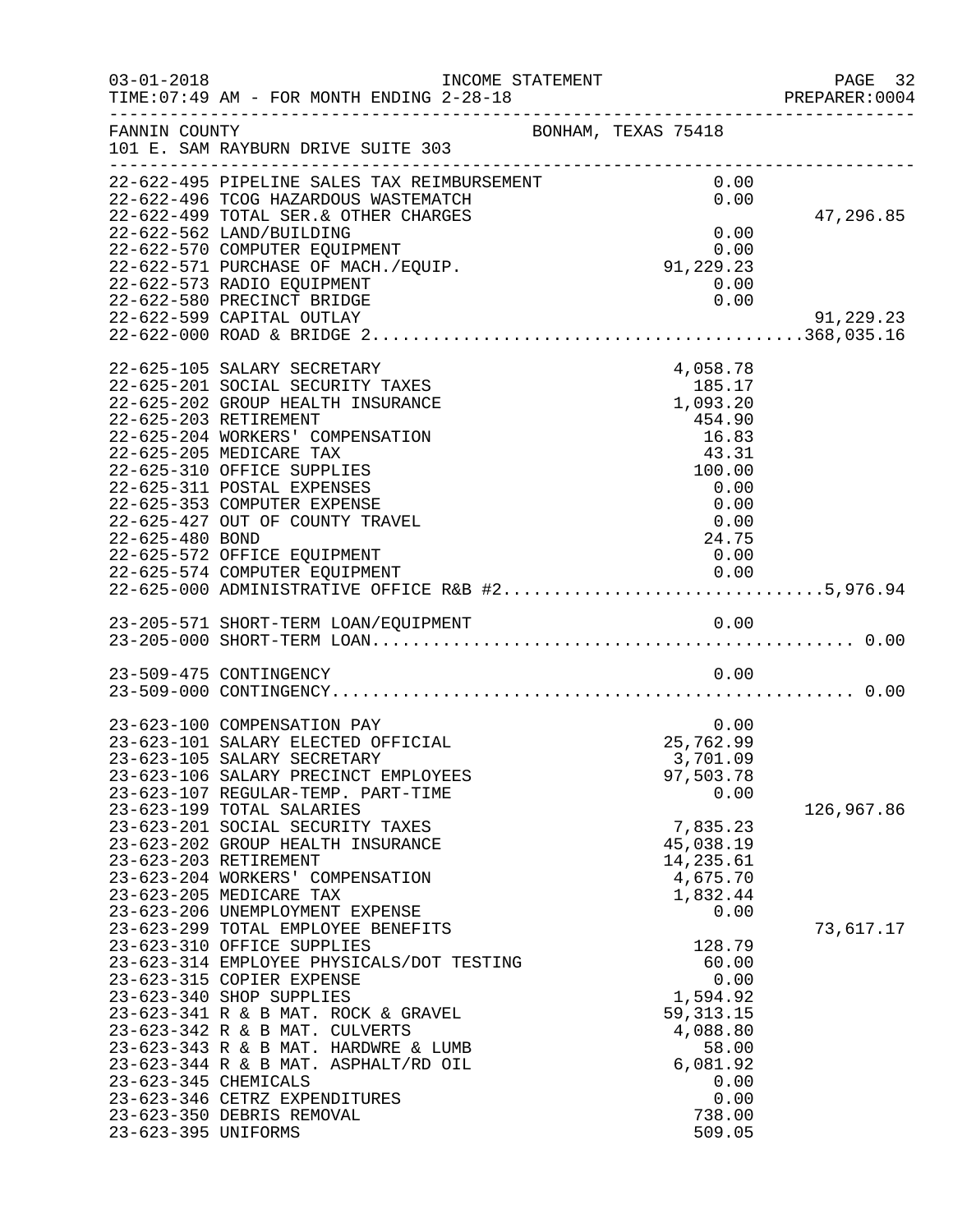|                 |                                                                                                                                                                                                                                            |  |          |      | PAGE 33<br>PREPARER: 0004 |
|-----------------|--------------------------------------------------------------------------------------------------------------------------------------------------------------------------------------------------------------------------------------------|--|----------|------|---------------------------|
|                 | --------------<br>BONHAM, TEXAS 75418<br>---------------------                                                                                                                                                                             |  |          |      |                           |
|                 |                                                                                                                                                                                                                                            |  |          |      | 72,572.63                 |
|                 |                                                                                                                                                                                                                                            |  |          |      |                           |
|                 |                                                                                                                                                                                                                                            |  |          |      |                           |
|                 |                                                                                                                                                                                                                                            |  |          |      |                           |
|                 |                                                                                                                                                                                                                                            |  |          |      |                           |
|                 |                                                                                                                                                                                                                                            |  |          |      |                           |
|                 |                                                                                                                                                                                                                                            |  |          |      |                           |
|                 |                                                                                                                                                                                                                                            |  |          |      |                           |
|                 |                                                                                                                                                                                                                                            |  |          |      |                           |
|                 |                                                                                                                                                                                                                                            |  |          |      |                           |
|                 |                                                                                                                                                                                                                                            |  |          |      |                           |
|                 |                                                                                                                                                                                                                                            |  |          |      |                           |
|                 |                                                                                                                                                                                                                                            |  |          |      |                           |
|                 |                                                                                                                                                                                                                                            |  |          |      |                           |
|                 |                                                                                                                                                                                                                                            |  |          |      |                           |
|                 |                                                                                                                                                                                                                                            |  |          |      |                           |
|                 |                                                                                                                                                                                                                                            |  |          |      |                           |
|                 |                                                                                                                                                                                                                                            |  |          |      |                           |
|                 |                                                                                                                                                                                                                                            |  |          |      |                           |
|                 |                                                                                                                                                                                                                                            |  |          |      |                           |
|                 |                                                                                                                                                                                                                                            |  |          |      |                           |
|                 |                                                                                                                                                                                                                                            |  |          |      |                           |
|                 |                                                                                                                                                                                                                                            |  |          |      |                           |
|                 |                                                                                                                                                                                                                                            |  |          |      |                           |
|                 |                                                                                                                                                                                                                                            |  |          |      |                           |
|                 |                                                                                                                                                                                                                                            |  |          |      |                           |
|                 |                                                                                                                                                                                                                                            |  |          |      |                           |
|                 | 23-623-499 TOTAL SER. & OTHER CHARGES<br>23-623-499 TOTAL SER. & OTHER CHARGES<br>23-623-570 COMPUTER EQUIPMENT<br>23-623-571 PURCHASE OF MACH./EQUIP. 139,265.62<br>23-623-572 OFFICE EQUIPMENT<br>23-623-573 RADIO EQUIPMENT<br>23-623-5 |  |          |      | 82,655.25                 |
|                 |                                                                                                                                                                                                                                            |  |          |      |                           |
|                 |                                                                                                                                                                                                                                            |  |          |      |                           |
|                 |                                                                                                                                                                                                                                            |  |          |      |                           |
|                 |                                                                                                                                                                                                                                            |  |          |      |                           |
|                 | 23-623-575 LAND/BUILDING                                                                                                                                                                                                                   |  |          | 0.00 |                           |
|                 | 23-623-580 PRECINCT BRIDGE                                                                                                                                                                                                                 |  |          | 0.00 |                           |
|                 | 23-623-599 CAPITAL OUTLAY                                                                                                                                                                                                                  |  |          |      | 139,265.62                |
|                 | 23-623-630 NOTE PAYMENT-PRINCIPAL                                                                                                                                                                                                          |  |          | 0.00 |                           |
|                 | 23-623-670 NOTE PAYMENT-INTEREST                                                                                                                                                                                                           |  |          | 0.00 |                           |
|                 |                                                                                                                                                                                                                                            |  |          |      |                           |
|                 | 23-625-105 SALARY SECRETARY                                                                                                                                                                                                                |  | 4,058.78 |      |                           |
|                 | 23-625-201 SOCIAL SECURITY TAXES                                                                                                                                                                                                           |  | 185.17   |      |                           |
|                 | 23-625-202 GROUP HEALTH INSURANCE                                                                                                                                                                                                          |  | 1,093.20 |      |                           |
|                 | 23-625-203 RETIREMENT                                                                                                                                                                                                                      |  | 454.90   |      |                           |
|                 | 23-625-204 WORKERS' COMPENSATION                                                                                                                                                                                                           |  | 16.83    |      |                           |
|                 | 23-625-205 MEDICARE TAX                                                                                                                                                                                                                    |  | 43.31    |      |                           |
|                 | 23-625-310 OFFICE SUPPLIES                                                                                                                                                                                                                 |  | 71.60    |      |                           |
|                 | 23-625-311 POSTAL EXPENSES<br>23-625-353 COMPUTER EXPENSE                                                                                                                                                                                  |  | 0.00     | 0.00 |                           |
|                 | 23-625-427 OUT OF COUNTY TRAVEL                                                                                                                                                                                                            |  |          | 0.00 |                           |
| 23-625-480 BOND |                                                                                                                                                                                                                                            |  | 24.75    |      |                           |
|                 | 23-625-572 OFFICE EQUIPMENT                                                                                                                                                                                                                |  | 0.00     |      |                           |
|                 | 23-625-574 COMPUTER EQUIPMENT                                                                                                                                                                                                              |  |          | 0.00 |                           |
|                 | 23-625-000 ADMINISTRATIVE OFFICE R&B #35,948.54                                                                                                                                                                                            |  |          |      |                           |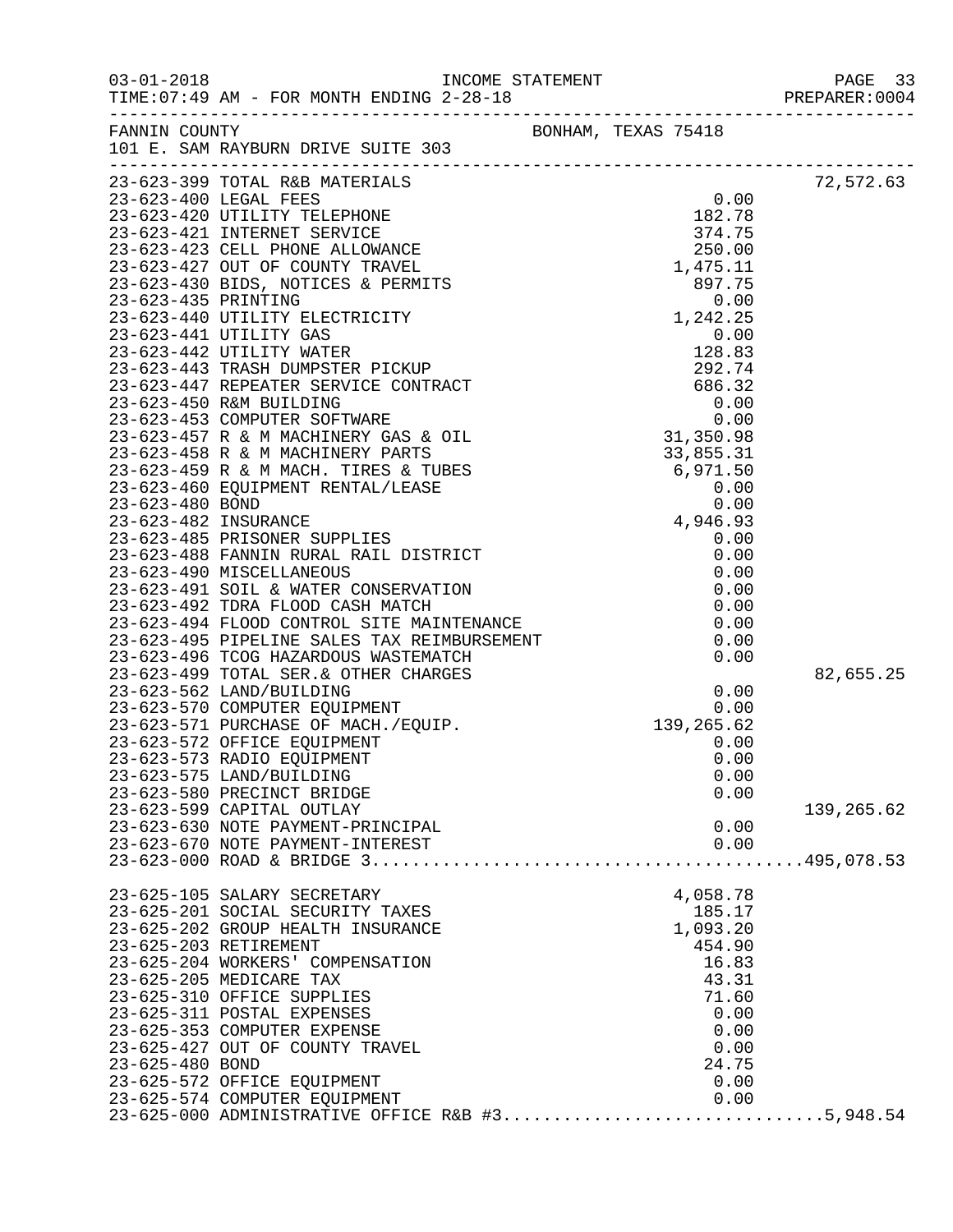| $03 - 01 - 2018$     | TIME: 07:49 AM - FOR MONTH ENDING 2-28-18                                     | INCOME STATEMENT    |                      | PAGE 34<br>PREPARER: 0004 |
|----------------------|-------------------------------------------------------------------------------|---------------------|----------------------|---------------------------|
| FANNIN COUNTY        | 101 E. SAM RAYBURN DRIVE SUITE 303                                            | BONHAM, TEXAS 75418 |                      |                           |
|                      | 24-509-475 CONTINGENCY                                                        |                     | 0.00                 |                           |
|                      |                                                                               |                     |                      |                           |
|                      | 24-624-100 COMPENSATION PAY                                                   |                     | 0.00                 |                           |
|                      | 24-624-101 SALARY ELECTED OFFICIAL                                            |                     | 25,762.99            |                           |
|                      | 24-624-105 SALARY SECRETARY                                                   |                     | 11,311.30            |                           |
|                      | 24-624-106 SALARY PRECINCT EMPLOYEES                                          |                     | 55,168.29            |                           |
|                      | 24-624-107 REGULAR-TEMP. PART-TIME                                            |                     | 6,094.08             |                           |
|                      | 24-624-108 LABOR REIMBURSEMENT                                                |                     | 0.00                 |                           |
|                      | 24-624-199 TOTAL SALARIES<br>24-624-201 SOCIAL SECURITY TAXES                 |                     | 6,072.23             | 98,336.66                 |
|                      | 24-624-202 GROUP HEALTH INSURANCE                                             |                     | 28,859.83            |                           |
|                      | 24-624-203 RETIREMENT                                                         |                     | 11,026.77            |                           |
|                      | 24-624-204 WORKERS' COMPENSATION                                              |                     | 3,138.29             |                           |
|                      | 24-624-205 MEDICARE TAX                                                       |                     | 1,420.06             |                           |
|                      | 24-624-206 UNEMPLOYMENT EXPENSE                                               |                     | 1,133.65             |                           |
|                      | 24-624-299 TOTAL EMPLOYEE BENEFITS                                            |                     |                      | 51,650.83                 |
|                      | 24-624-310 OFFICE SUPPLIES<br>24-624-314 EMPLOYEE PHYSICALS/DOT TESTING       |                     | 49.00<br>60.00       |                           |
|                      | 24-624-340 SHOP SUPPLIES                                                      |                     | 1,102.11             |                           |
|                      | 24-624-341 R & B MAT. ROCK & GRAVEL                                           |                     | 34,079.56            |                           |
|                      | 24-624-342 R & B MAT. CULVERTS                                                |                     | 4,037.66             |                           |
|                      | 24-624-343 R & B MAT. HARDWRE & LUMB                                          |                     | $20.99$<br>4, 218.42 |                           |
|                      | 24-624-344 R & B MAT. ASPHALT/RD OIL                                          |                     |                      |                           |
| 24-624-345 CHEMICALS | 24-624-346 CETRZ EXPENDITURES                                                 |                     | 0.00<br>0.00         |                           |
|                      | 24-624-350 DEBRIS REMOVAL                                                     |                     | 0.00                 |                           |
|                      | 24-624-395 EMPLOYEE UNIFORMS                                                  |                     | 758.61               |                           |
|                      | 24-624-399 TOTAL R&B MATERIALS                                                |                     |                      | 44, 326. 35               |
|                      | 24-624-400 LEGAL FEES                                                         |                     | 0.00                 |                           |
|                      | 24-624-420 UTILITY TELEPHONE                                                  |                     | 824.43               |                           |
|                      | 24-624-421 DSL INTERNET<br>24-624-423 CELL PHONE ALLOWANCE                    |                     | 315.58               |                           |
|                      | 24-624-427 OUT OF COUNTY TRAVEL                                               |                     | 0.00<br>867.04       |                           |
|                      | 24-624-430 BIDS, NOTICES & PERMITS                                            |                     | 0.00                 |                           |
| 24-624-435 PRINTING  |                                                                               |                     | 0.00                 |                           |
|                      | 24-624-440 UTILITY ELECTRICITY                                                |                     | 1,399.29             |                           |
|                      | 24-624-441 UTILITY GAS                                                        |                     | 332.57               |                           |
|                      | 24-624-442 UTILITY WATER                                                      |                     | 670.82               |                           |
|                      | 24-624-443 TRASH PICKUP<br>24-624-447 REPEATER SERVICE CONTRACT               |                     | 658.86<br>686.32     |                           |
|                      | 24-624-450 R&M BUILDING                                                       |                     | 187.50               |                           |
|                      | 24-624-453 COMPUTER SOFTWARE                                                  |                     | 0.00                 |                           |
|                      | 24-624-457 R & M MACHINERY GAS & OIL                                          |                     | 13,758.20            |                           |
|                      | 24-624-458 R & M MACHINERY PARTS                                              |                     | 13,753.47            |                           |
|                      | 24-624-459 R & M MACH. TIRES & TUBES                                          |                     | 1,107.00             |                           |
| 24-624-480 BOND      | 24-624-460 EQUIPMENT RENTAL/LEASE                                             |                     | 0.00<br>0.00         |                           |
| 24-624-482 INSURANCE |                                                                               |                     | 2,853.93             |                           |
|                      | 24-624-485 PRISONER'S SUPPLIES                                                |                     | 0.00                 |                           |
|                      | 24-624-488 FANNIN RURAL RAIL DISTRICT                                         |                     | 0.00                 |                           |
|                      | 24-624-490 MISCELLANEOUS                                                      |                     | 0.00                 |                           |
|                      | 24-624-491 SOIL & WATER CONSERVATION                                          |                     | 0.00                 |                           |
|                      | 24-624-492 TDRA FLOOD CASH MATCH<br>24-624-494 FLOOD CONTROL SITE MAINTENANCE |                     | 0.00<br>0.00         |                           |
|                      | 24-624-495 PIPELINE SALES TAX REIMBURSEMENT                                   |                     | 0.00                 |                           |
|                      | 24-624-496 TCOG HAZARDOUS WASTEMATCH                                          |                     | 0.00                 |                           |
|                      |                                                                               |                     |                      |                           |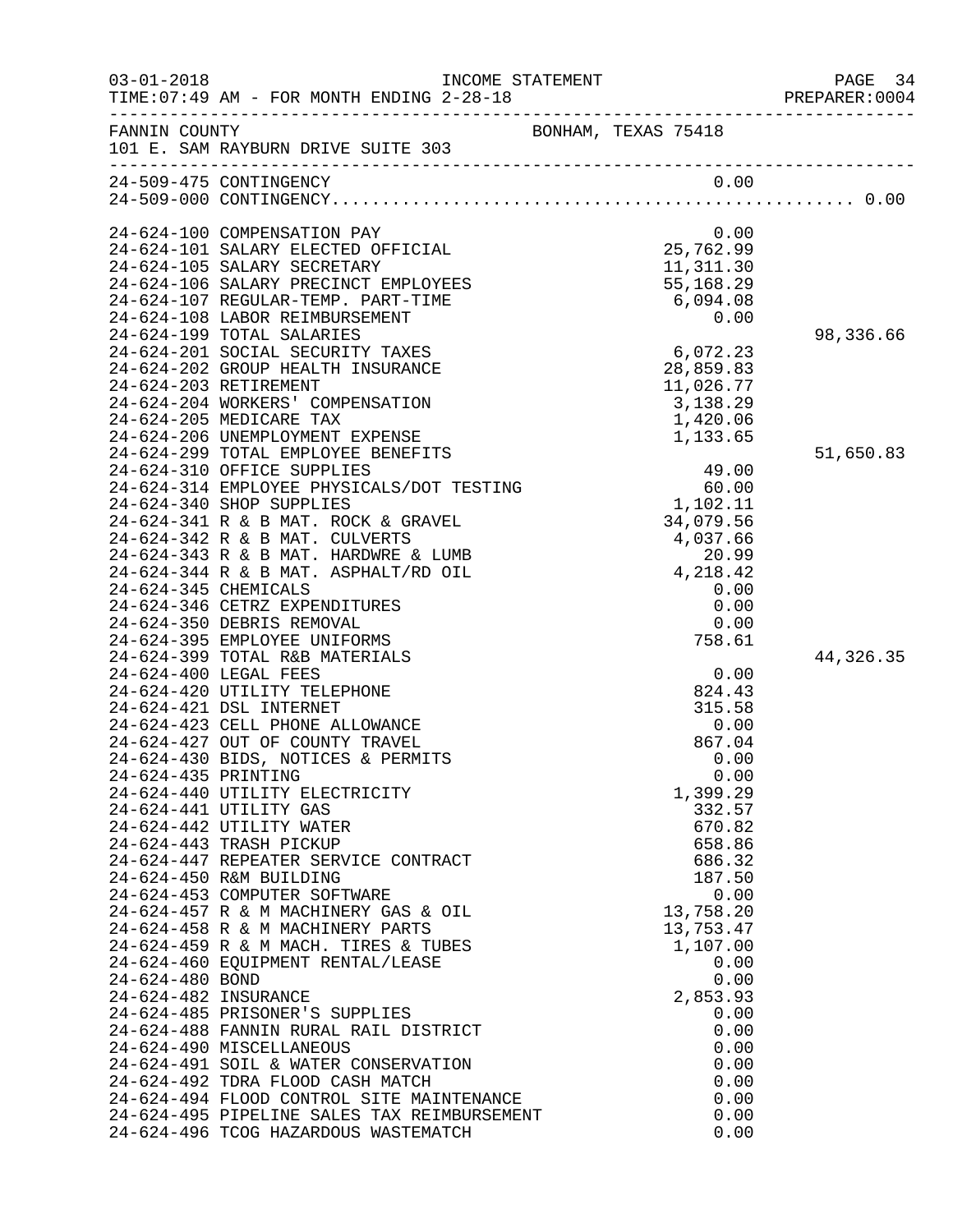| $03 - 01 - 2018$                         | INCOME STATEMENT<br>TIME: 07:49 AM - FOR MONTH ENDING 2-28-18                                                                                                                                                                                                                                                                    |                                                                                                                                                                                                   | PAGE 35<br>PREPARER:0004 |
|------------------------------------------|----------------------------------------------------------------------------------------------------------------------------------------------------------------------------------------------------------------------------------------------------------------------------------------------------------------------------------|---------------------------------------------------------------------------------------------------------------------------------------------------------------------------------------------------|--------------------------|
| FANNIN COUNTY                            | --------------------------------------<br>101 E. SAM RAYBURN DRIVE SUITE 303                                                                                                                                                                                                                                                     | BONHAM, TEXAS 75418                                                                                                                                                                               |                          |
| 24-624-575 BUILDING                      | 24-624-499 TOTAL SER. & OTHER CHARGES<br>24-624-570 COMPUTER EQUIPMENT<br>24-624-570 COMPUTER EQUIPMENT<br>24-624-571 PURCHASE OF MACH./EQUIP.<br>24-624-573 RADIO EQUIPMENT<br>24-624-599 CAPITAL OUTLAY                                                                                                                        | 0.00<br>145,945.00<br>0.00<br>0.00                                                                                                                                                                | 37,415.01<br>145,945.00  |
| 24-625-203 RETIREMENT<br>24-625-480 BOND | 24-625-105 SALARY SECRETARY<br>24-625-201 SOCIAL SECURITY TAXES<br>24-625-202 GROUP HEALTH INSURANCE<br>24-625-204 WORKERS' COMPENSATION<br>24-625-205 MEDICARE TAX<br>24-625-310 OFFICE SUPPLIES<br>24-625-311 POSTAL EXPENSES<br>24-625-353 COMPUTER EXPENSE<br>24-625-427 OUT OF COUNTY TRAVEL<br>24-625-572 OFFICE EQUIPMENT | 4,058.78<br>$185.17$<br>1,093.20<br>454.90<br>16.83<br>43.31<br>0.00<br>0.00<br>0.00<br>0.00<br>24.75<br>0.00<br>24-625-574 COMPUTER EQUIPMENT<br>24-625-000 ADMINISTRATIVE OFFICE R&B #45,876.94 |                          |
| 25-625-343 ROAD SIGNS                    | 25-625-310 OFFICE SUPPLIES<br>25-625-353 COMPUTER EXPENSE<br>25-625-427 TRAVEL EXPENSE<br>25-625-572 OFFICE EQUIPMENT                                                                                                                                                                                                            | 0.00<br>0.00<br>0.00<br>0.00<br>0.00                                                                                                                                                              |                          |
|                                          | 26-455-420 OMNIBASE TELEPHONE LINE<br>26-455-572 OFFICE EQUIPMENT                                                                                                                                                                                                                                                                | 0.00<br>1,396.22                                                                                                                                                                                  |                          |
|                                          | 27-456-572 OFFICE EQUIPMENT                                                                                                                                                                                                                                                                                                      | 1,362.90                                                                                                                                                                                          |                          |
|                                          | 28-457-572 OFFICE EQUIPMENT                                                                                                                                                                                                                                                                                                      | 0.00                                                                                                                                                                                              |                          |
| 30-569-571 EQUIPMENT                     | 30-569-310 OFFICE SUPPLIES<br>30-569-421 ONLINE RESEARCH                                                                                                                                                                                                                                                                         | 0.00<br>0.00<br>0.00                                                                                                                                                                              |                          |
|                                          | 31-510-490 MISCELLANEOUS                                                                                                                                                                                                                                                                                                         | 0.00                                                                                                                                                                                              |                          |
|                                          | 33-498-310 OFFICE SUPPLIES<br>33-498-427 OUT OF COUNTY TRAVEL                                                                                                                                                                                                                                                                    | 0.00<br>0.00                                                                                                                                                                                      |                          |
| 34-450-203 RETIREMENT                    | 34-450-107 SALARYTEMP/EXTRA<br>34-450-201 SOCIAL SECURITY TAXES<br>34-450-204 WORKERS COMPENSATION<br>34-450-205 MEDICARE TAX                                                                                                                                                                                                    | 0.00<br>0.00<br>0.00<br>0.00<br>0.00                                                                                                                                                              |                          |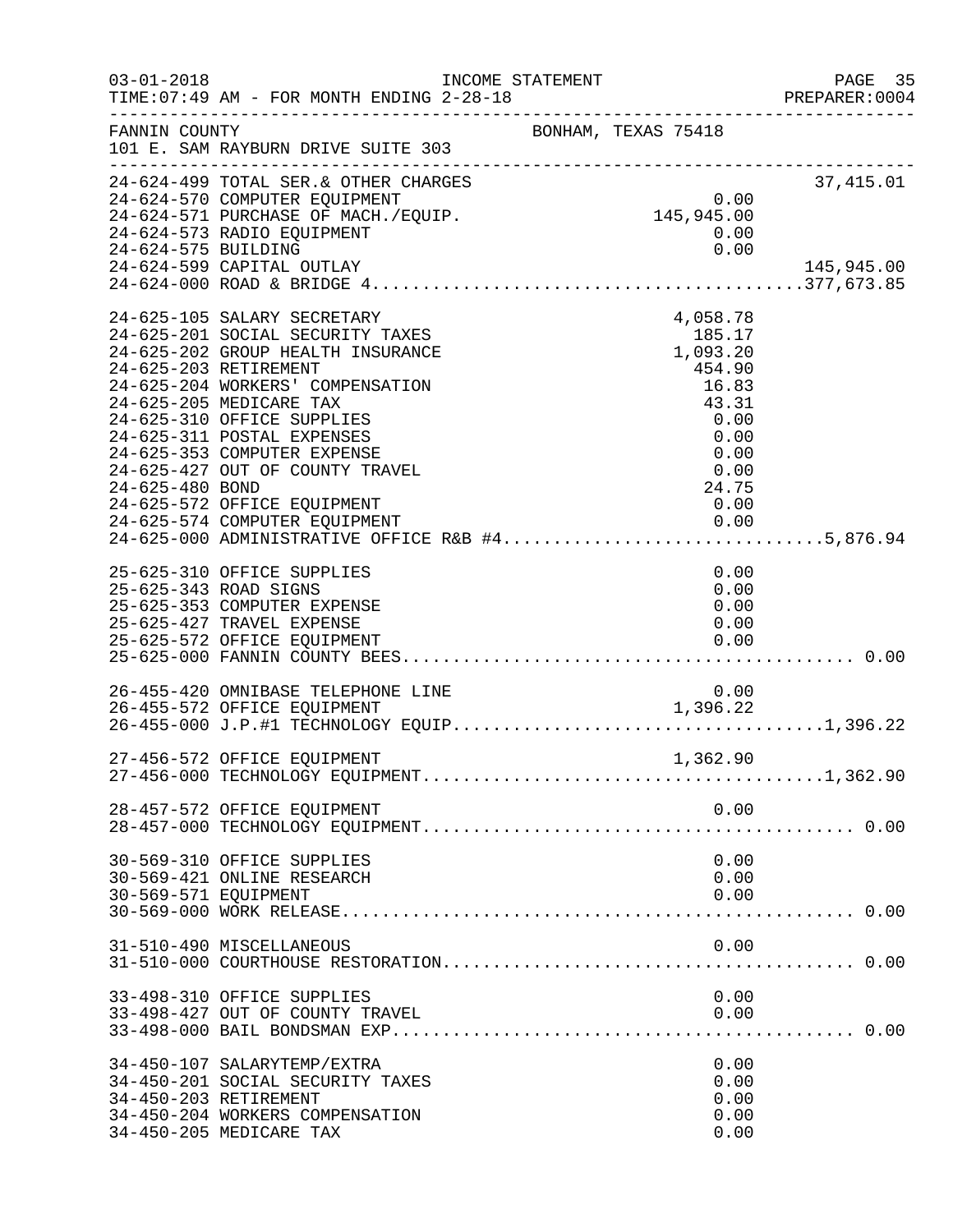| $03 - 01 - 2018$                         | TIME: 07:49 AM - FOR MONTH ENDING 2-28-18                                                                                                                                                                                                                                                                                                                                                                      |                                                                                                        | PAGE 36<br>PREPARER:0004 |
|------------------------------------------|----------------------------------------------------------------------------------------------------------------------------------------------------------------------------------------------------------------------------------------------------------------------------------------------------------------------------------------------------------------------------------------------------------------|--------------------------------------------------------------------------------------------------------|--------------------------|
|                                          | FANNIN COUNTY BONHAM, TEXAS 75418<br>101 E. SAM RAYBURN DRIVE SUITE 303                                                                                                                                                                                                                                                                                                                                        |                                                                                                        |                          |
|                                          | 0.00 0.00 A4-450-572 OFFICE EQUIPMENT<br>34-450-000 DISTRICT CT.RECORDS ARCHIVE EQUIPME0.00                                                                                                                                                                                                                                                                                                                    |                                                                                                        |                          |
|                                          | 35-475-310 OFFICE SUPPLIES<br>0.00 0.00<br>35-475-421 LEXIS NEXIS ONLINE LEGAL RESEARCH 1,200.00<br>35-475-453 R&M COMPUTER<br>35-475-574 TECHNOLOGY                                                                                                                                                                                                                                                           | 0.00<br>0.00<br>0.00                                                                                   |                          |
|                                          | 36-475-107 SALARY SUPPLEMENT<br>36-475-201 SOCIAL SECURITY TAXES<br>36-475-203 RETIREMENT<br>36-475-204 WORKERS COMPENSATION<br>36-475-205 MEDICARE TAX<br>36-475-310 OFFICE SUPPLIES<br>36-475-321 CONTINUING EDUCATION<br>36-475-353 COMPUTER EXPENSE<br>$0.00$<br>0.00<br>36-475-421 INVESTIGATOR/HOT CK. ONLINE<br>36-475-490 MISCELLANEOUS<br>36-475-499 BANK SERVICE FEES<br>36-475-572 OFFICE EQUIPMENT | 0.00<br>0.00<br>0.00<br>0.00<br>0.00<br>129.99<br>0.00<br>0.00<br>72.12<br>0.00<br>0.00                |                          |
| 36-477-321 TRAINING<br>36-477-480 TOWING | 36-477-107 SALARY SUPPLEMENT<br>36-477-201 SOCIAL SECURITY TAXES<br>36-477-203 RETIREMENT<br>36-477-204 WORKERS COMPENSATION<br>36-477-205 MEDICARE TAX<br>36-477-310 OFFICE SUPPLIES<br>36-477-470 CIVIL PROCESS<br>36-477-490 MISCELLANEOUS<br>36-477-499 BANK SERVICE FEES<br>36-477-572 OFFICE EQUIPMENT<br>36-477-574 COMPUTER EQUIPMENT                                                                  | 0.00<br>0.00<br>0.00<br>0.00<br>0.00<br>0.00<br>0.00<br>0.00<br>0.00<br>915.00<br>0.00<br>0.00<br>0.00 |                          |
|                                          | 38-645-412 PRESCRIPTIONS                                                                                                                                                                                                                                                                                                                                                                                       | 0.00                                                                                                   |                          |
|                                          | 39-645-404 COBRA/INSURANCE<br>39-645-410 CERT. REG. NURSE ANES.<br>39-645-411 PHYSICIAN, NON-EMERGENCY<br>39-645-412 PRESCRIPTIONS, DRUGS<br>39-645-413 HOSPITAL-INPATIENT<br>39-645-414 HOSPITAL, OUTPATIENT<br>39-645-415 LABORATORY/X-RAY<br>39-645-418 FED. QUALIFIED HEALTH CENTER<br>39-645-422 AMBULATORY SURGICAL CENTER                                                                               | 0.00<br>0.00<br>0.00<br>0.00<br>0.00<br>0.00<br>0.00<br>0.00<br>0.00                                   |                          |
|                                          | 40-411-310 OFFICE SUPPLIES<br>40-411-427 OUT OF COUNTY TRAVEL<br>40-411-574 COMPUTER EQUIPMENT                                                                                                                                                                                                                                                                                                                 | 189.95<br>0.00<br>0.00                                                                                 |                          |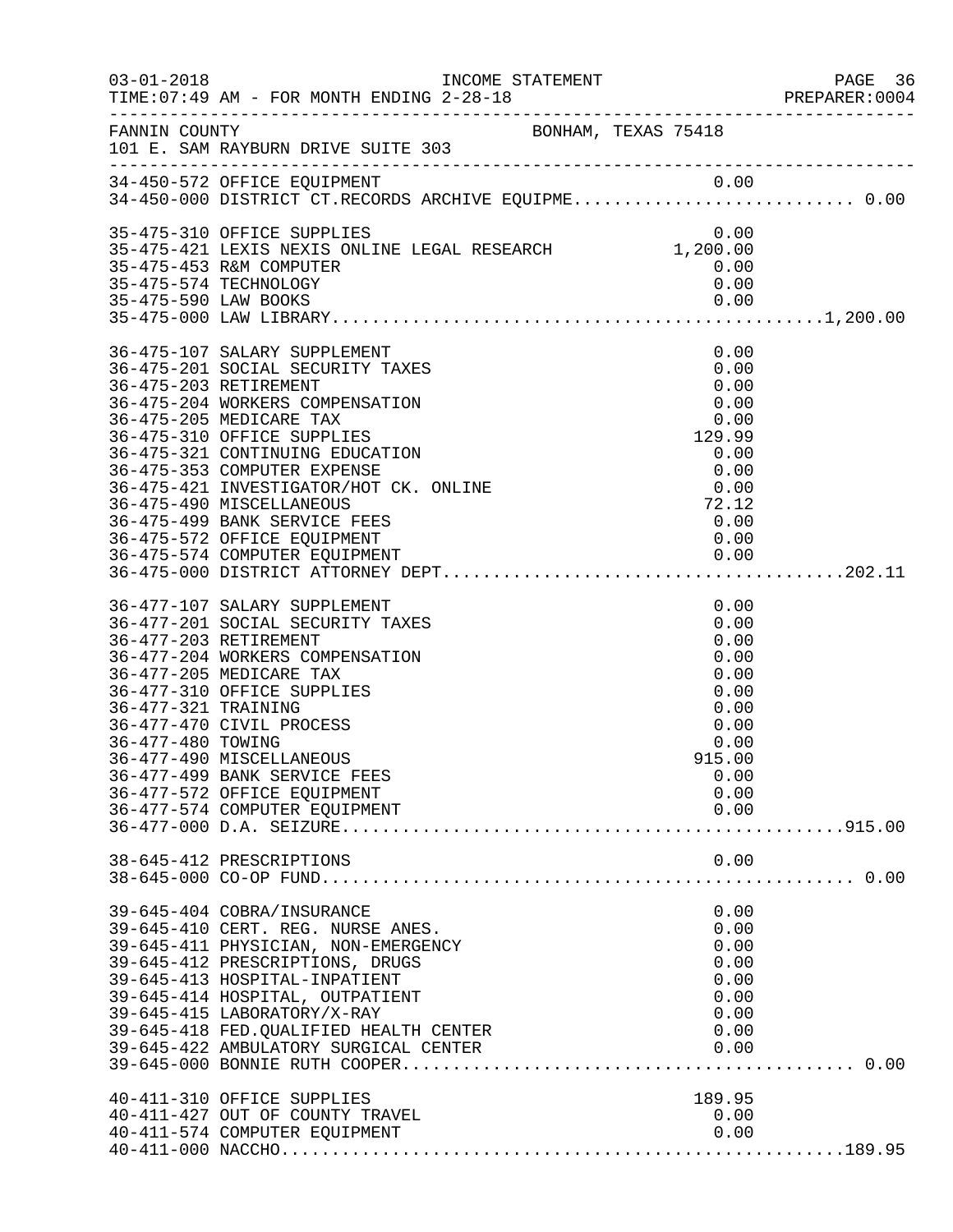| $03 - 01 - 2018$                            | INCOME STATEMENT<br>TIME: 07:49 AM - FOR MONTH ENDING 2-28-18                                                                                                                                                                                                                                      |                                                                                | PAGE 37<br>PREPARER:0004 |
|---------------------------------------------|----------------------------------------------------------------------------------------------------------------------------------------------------------------------------------------------------------------------------------------------------------------------------------------------------|--------------------------------------------------------------------------------|--------------------------|
| FANNIN COUNTY                               | BONHAM, TEXAS 75418<br>101 E. SAM RAYBURN DRIVE SUITE 303                                                                                                                                                                                                                                          |                                                                                |                          |
| 41-406-310 SUPPLIES<br>41-406-330 GAS & OIL | 41-406-427 TRAINING EXPENSE                                                                                                                                                                                                                                                                        | 0.00<br>0.00<br>0.00                                                           |                          |
|                                             | 42-477-310 OFFICE SUPPLIES<br>42-477-415 CONSULTANT<br>42-477-427 TRAVEL AND TRAINING                                                                                                                                                                                                              | 0.00<br>0.00<br>0.00<br>0.00                                                   |                          |
|                                             | 44-412-578 2011 EQUIPMENT<br>44-412-579 2012 EQUIPMENT<br>44-412-580 2013 EQUIPMENT<br>44-412-581 2014 EQUIPMENT<br>44-412-582 2015 EQUIPMENT<br>44-412-583 2016 EQUIPMENT                                                                                                                         | 0.00<br>0.00<br>0.00<br>0.00<br>0.00<br>0.00                                   |                          |
| 45-403-103 SALARY                           | 45-403-201 SOCIAL SECURITY<br>45-403-204 WORKERS COMPENSATION<br>45-403-205 MEDICARE TAX<br>45-403-310 OFFICE SUPPLIES<br>45-403-427 OUT OF COUNTY TRAVEL<br>45-403-572 OFFICE EQUIPMENT<br>45-403-573 ELECTION EQUIPMENT                                                                          | 0.00<br>0.00<br>0.00<br>0.00<br>655.50<br>0.00<br>0.00<br>0.00                 |                          |
| 46-475-330 GAS/OIL<br>46-475-454 R&M AUTO   | 46-475-310 OFFICE SUPPLIES<br>46-475-314 SAFE ROOM REIMBURSEMENT<br>46-475-427 OUT OF COUNTY TRAVEL<br>46-475-573 RADIO EQUIPMENT<br>46-475-574 COMPUTER EQUIPMENT<br>46-475-574 COMPUTER EQUIPMENT<br>46-475-000 SAFE ROOM REIMBURSEMENT PROGRAM36,335.73<br>48-403-485 LICENSE/SUPPORT           | 473.15<br>35, 234. 76<br>6.07<br>26.75<br>595.00<br>0.00<br>0.00<br>0.00       |                          |
| 49-475-103 SALARY                           | 49-475-201 SOCIAL SECURITY<br>49-475-202 GROUP HEALTH INSURANCE<br>49-475-203 RETIREMENT<br>49-475-204 WORKER'S COMPENSATION<br>49-475-205 MEDICARE TAX<br>49-475-310 OFFICE SUPPLIES<br>49-475-427 TRAINING/TUITION/OUT OF COUNTY<br>49-475-572 OFFICE EQUIPMENT<br>49-475-574 COMPUTER EQUIPMENT | 0.00<br>0.00<br>0.00<br>0.00<br>0.00<br>0.00<br>0.00<br>682.59<br>0.00<br>0.00 |                          |
|                                             | 51-440-572 OFFICE EQUIPMENT                                                                                                                                                                                                                                                                        | 0.00                                                                           |                          |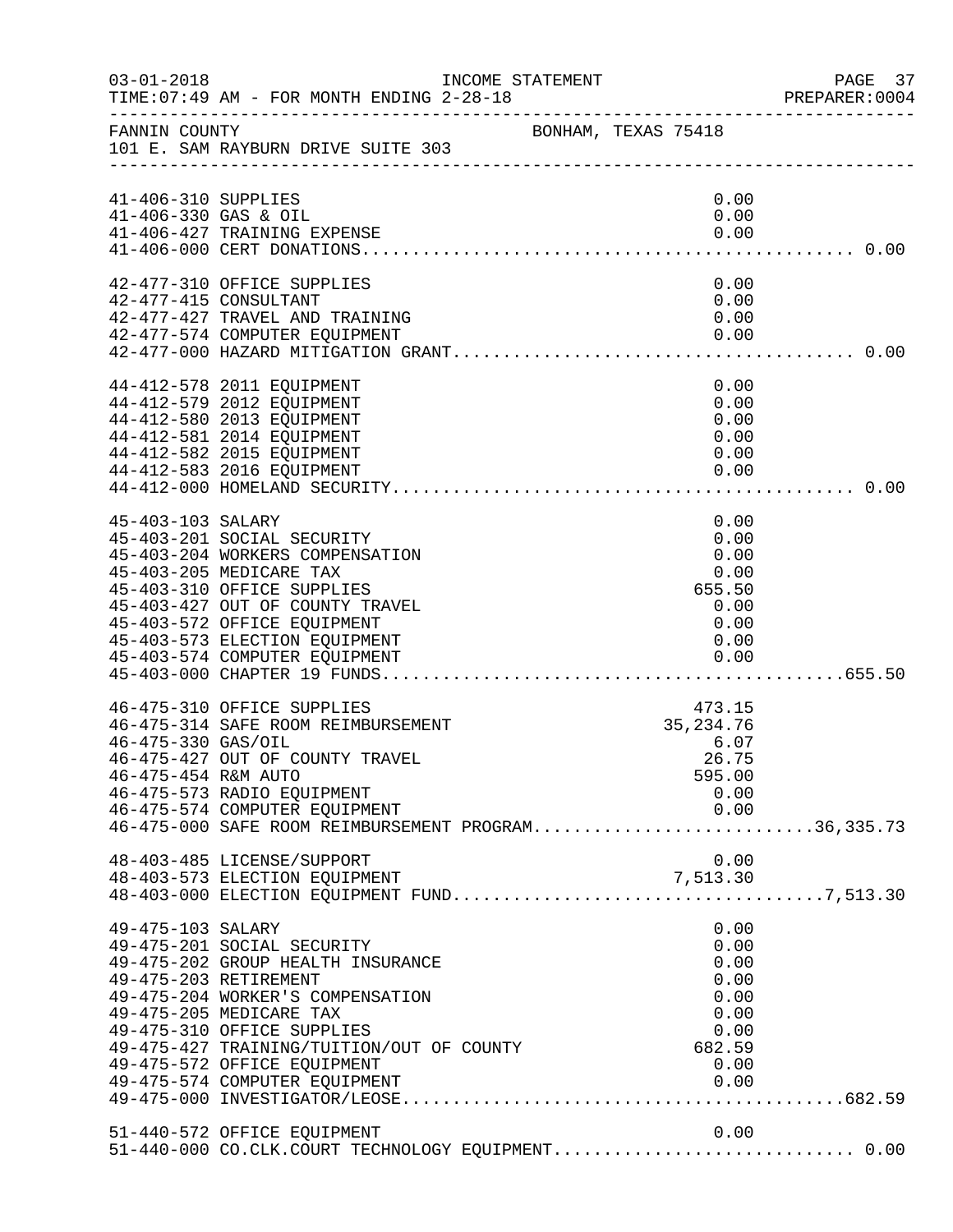|                                                                    |                                                                                                                                                                                                                                                                                                                                                                                                                                                                                                                                                                                                                              |                                                                                                                                                                                                                                                       | PREPARER: 0004 |
|--------------------------------------------------------------------|------------------------------------------------------------------------------------------------------------------------------------------------------------------------------------------------------------------------------------------------------------------------------------------------------------------------------------------------------------------------------------------------------------------------------------------------------------------------------------------------------------------------------------------------------------------------------------------------------------------------------|-------------------------------------------------------------------------------------------------------------------------------------------------------------------------------------------------------------------------------------------------------|----------------|
|                                                                    | FANNIN COUNTY<br>101 E. SAM RAYBURN DRIVE SUITE 303                                                                                                                                                                                                                                                                                                                                                                                                                                                                                                                                                                          |                                                                                                                                                                                                                                                       |                |
|                                                                    | 52-449-572 OFFICE EQUIPMENT<br>52-449-000 CO.CLK.COURT RECORDS PRES.EQUIPMENT0.00                                                                                                                                                                                                                                                                                                                                                                                                                                                                                                                                            |                                                                                                                                                                                                                                                       |                |
|                                                                    | 53-403-437 DIGITAL IMAGING                                                                                                                                                                                                                                                                                                                                                                                                                                                                                                                                                                                                   | 0.00                                                                                                                                                                                                                                                  |                |
| 55-560-435 PRINTING                                                | 55-560-427 OUT OF COUNTY TRAVEL<br>55-560-428 TRAINING & TUITION                                                                                                                                                                                                                                                                                                                                                                                                                                                                                                                                                             | 0.00<br>0.00<br>0.00                                                                                                                                                                                                                                  |                |
| 56-560-108 SALARY<br>56-560-310 SUPPLIES<br>56-560-454 R&M AUTO    | 56-560-201 SOCIAL SECURITY TAXES<br>56-560-202 GROUP HEALTH INSURANCE<br>56-560-203 RETIREMENT<br>56-560-204 WORKERS COMPENSATION<br>56-560-205 MEDICARE TAX<br>56-560-316 EMPLOYEE AWARDS BANQUET<br>56-560-395 UNIFORMS/PROT.VESTS<br>56-560-423 INTERNET SERVICE<br>56-560-427 OUT OF COUNTY TRAVEL<br>56-560-428 TRAINING & TUITION<br>56-560-452 R & M EQUIPMENT<br>56-560-460 EQUIPMENT RENTAL/LEASE<br>56-560-490 MISCELLANEOUS<br>56-560-495 NARCOTICS AND/OR OTHER INVESTIGATIO 2,500.00<br>56-560-499 BANK SERVICE FEES<br>56-560-571 AUTOMOBILES<br>56-560-572 OFFICE EQUIPMENT<br>56-560-573 TELEPHONE EQUIPMENT | 0.00<br>0.00<br>0.00<br>0.00<br>$\begin{array}{r} 63.79 \\ 0.00 \\ 782.36 \\ 0.00 \\ 435.05 \end{array}$<br>$911.76$<br>0.00<br>288.45<br>0.00<br>$\begin{array}{c} 0.00\ 0.00\ 142.03\ 734.00 \end{array}$<br>734.00<br>0.00<br>0.00<br>0.00<br>0.00 |                |
| 56-565-108 SALARY                                                  | 56-565-201 SOCIAL SECURITY TAXES<br>56-565-202 GROUP HEALTH INSURANCE<br>56-565-203 RETIREMENT<br>56-565-204 WORKERS COMPENSATION<br>56-565-205 MEDICARE TAX<br>56-565-000 INVESTIGATOR CRIMES AGAINST CHILDRE3,234.29                                                                                                                                                                                                                                                                                                                                                                                                       | 2,173.41<br>134.73<br>650.32<br>244.33<br>0.00<br>31.50                                                                                                                                                                                               |                |
|                                                                    | 56-570-310 OFFICE & MISC. SUPPLIES<br>56-570-395 UNIFORMS/PROT. VESTS/BADGES<br>56-570-571 AUTOMOBILES<br>56-570-574 TECHNOLOGY                                                                                                                                                                                                                                                                                                                                                                                                                                                                                              | 0.00<br>0.00<br>70,813.63                                                                                                                                                                                                                             |                |
| 57-560-310 SUPPLIES<br>57-560-395 UNIFORMS<br>57-560-571 EQUIPMENT | 57-560-427 OUT OF COUNTY TRAVEL<br>57-560-428 TRAINING/TUITION                                                                                                                                                                                                                                                                                                                                                                                                                                                                                                                                                               | 0.00<br>0.00<br>0.00<br>0.00<br>0.00                                                                                                                                                                                                                  |                |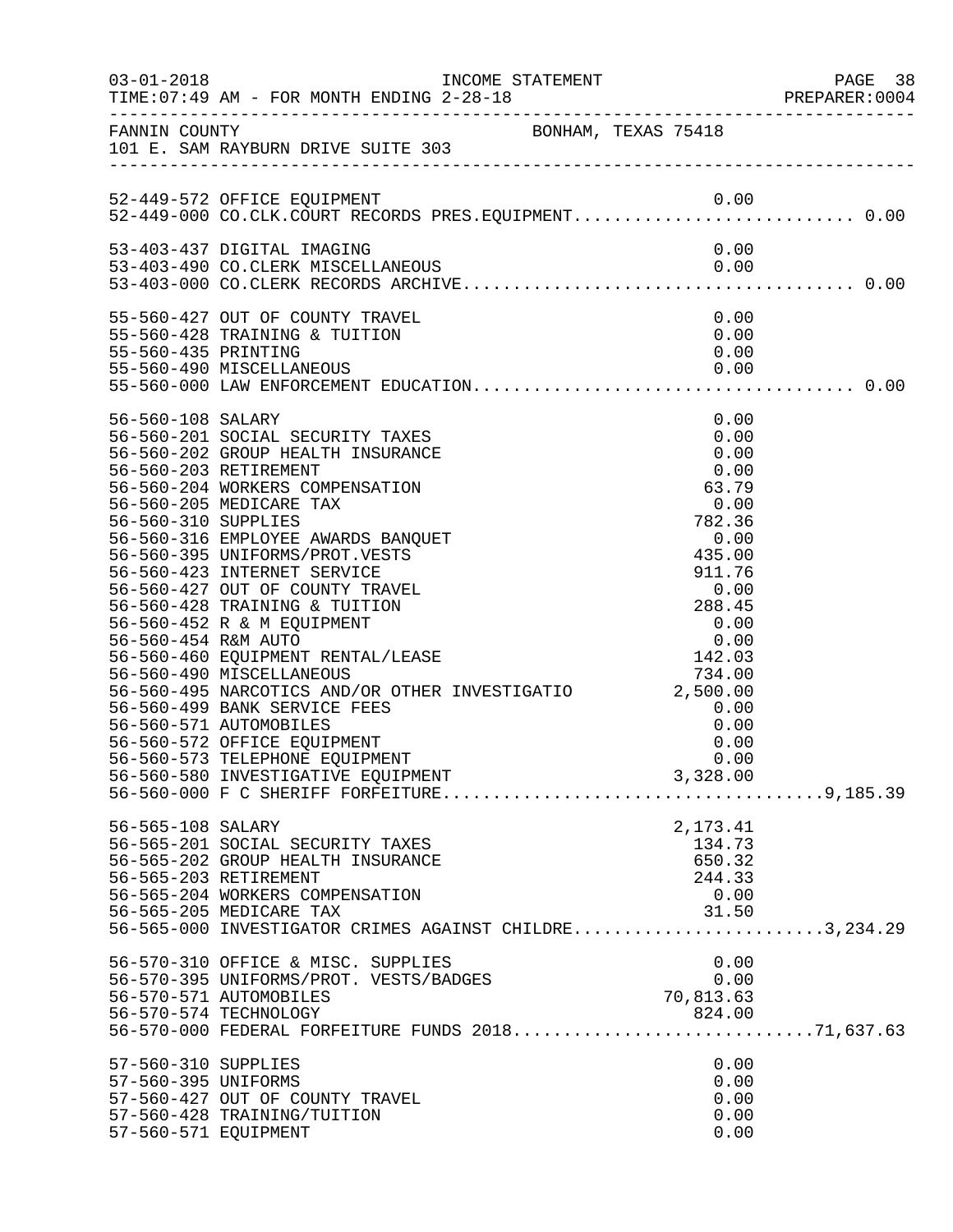| $03 - 01 - 2018$                            | INCOME STATEMENT<br>TIME: 07:49 AM - FOR MONTH ENDING 2-28-18                                                                                                                                                                                                                                                           |                                                             | PAGE 39                                      |
|---------------------------------------------|-------------------------------------------------------------------------------------------------------------------------------------------------------------------------------------------------------------------------------------------------------------------------------------------------------------------------|-------------------------------------------------------------|----------------------------------------------|
|                                             |                                                                                                                                                                                                                                                                                                                         |                                                             | PREPARER:0004                                |
| FANNIN COUNTY                               | BONHAM, TEXAS 75418<br>101 E. SAM RAYBURN DRIVE SUITE 303                                                                                                                                                                                                                                                               |                                                             |                                              |
|                                             |                                                                                                                                                                                                                                                                                                                         |                                                             |                                              |
|                                             | 59-425-433 DRUG COURT PROGRAMS<br>59-425-437 ATTORNEY FEES DRUG COURT                                                                                                                                                                                                                                                   | 240.00<br>1,732.50                                          |                                              |
|                                             | 60-620-309 ANNUAL PAYING AGENT REGISTRAR FEES<br>60-620-400 BOND LEGAL FEES<br>60-620-401 CONTINUING DISCLOSURE FEES<br>60-620-490 MISCELLANEOUS<br>60-620-627 PRINCIPAL, 2017 GO BONDS<br>55 525 526 FRINCIPAL, JAIL '98 BONDS<br>60-620-629 PRINCIPAL, SERIAL BONDS 1992<br>60-620-000 DEBT SERVICE                   | 117.26<br>0.00<br>0.00<br>0.00<br>60,000.00<br>0.00<br>0.00 |                                              |
|                                             | 60-660-667 INTEREST, 2017 GO BONDS<br>60-660-668 INTEREST JAIL'98 BONDS<br>60-660-669 INTEREST, SERIAL BONDS                                                                                                                                                                                                            | 197,335.42<br>0.00<br>0.00                                  |                                              |
|                                             | 61-440-572 OFFICE EQUIPMENT<br>61-440-000 DIST.CLK.COURT TECHNOLOGY EQUIPMENT910.60                                                                                                                                                                                                                                     | 910.60                                                      |                                              |
|                                             | 62-449-572 OFFICE EQUIPMENT<br>62-449-000 DIST.CLK.RECORDS PRES.EQUIPMENT0.00                                                                                                                                                                                                                                           |                                                             |                                              |
|                                             | 63-551-427 OUT OF COUNTY TRAVEL<br>63-551-428 TRAINING & TUITION                                                                                                                                                                                                                                                        |                                                             | 0.00<br>0.00                                 |
|                                             | 64-552-427 OUT OF COUNTY TRAVEL<br>64-552-428 TRAINING & TUITION                                                                                                                                                                                                                                                        |                                                             | 0.00<br>0.00                                 |
|                                             | 65-553-427 OUT OF COUNTY TRAVEL<br>65-553-428 TRAINING & TUITION                                                                                                                                                                                                                                                        |                                                             | 0.00<br>0.00                                 |
| 66-666-535 BUILDING<br>66-666-695 SURVEYING | 66-666-165 CONSTRUCTION<br>66-666-400 ATTORNEY FEES<br>66-666-402 ENGINEERING<br>66-666-403 ARCHITECTURAL FEES<br>66-666-430 BIDS & NOTICES<br>66-666-450 R & M BUILDINGS<br>66-666-451 ASBESTOS ABATEMENT<br>66-666-482 DEMOLITION<br>66-666-490 MISCELLANEOUS<br>66-666-000 COURTHOUSE CONSTRUCTION EXPENSE213,648.00 | 4,556.00<br>48,750.00<br>151,842.00<br>0.00<br>8,500.00     | 0.00<br>0.00<br>0.00<br>0.00<br>0.00<br>0.00 |
|                                             | 67-560-428 TRAINING & TUITION<br>67-560-580 INVESTIGATIVE EQUIPMENT<br>67-560-000 F.C. SHERIFF ANNUAL PAYMENT4,780.95                                                                                                                                                                                                   | 4,780.95<br>0.00                                            |                                              |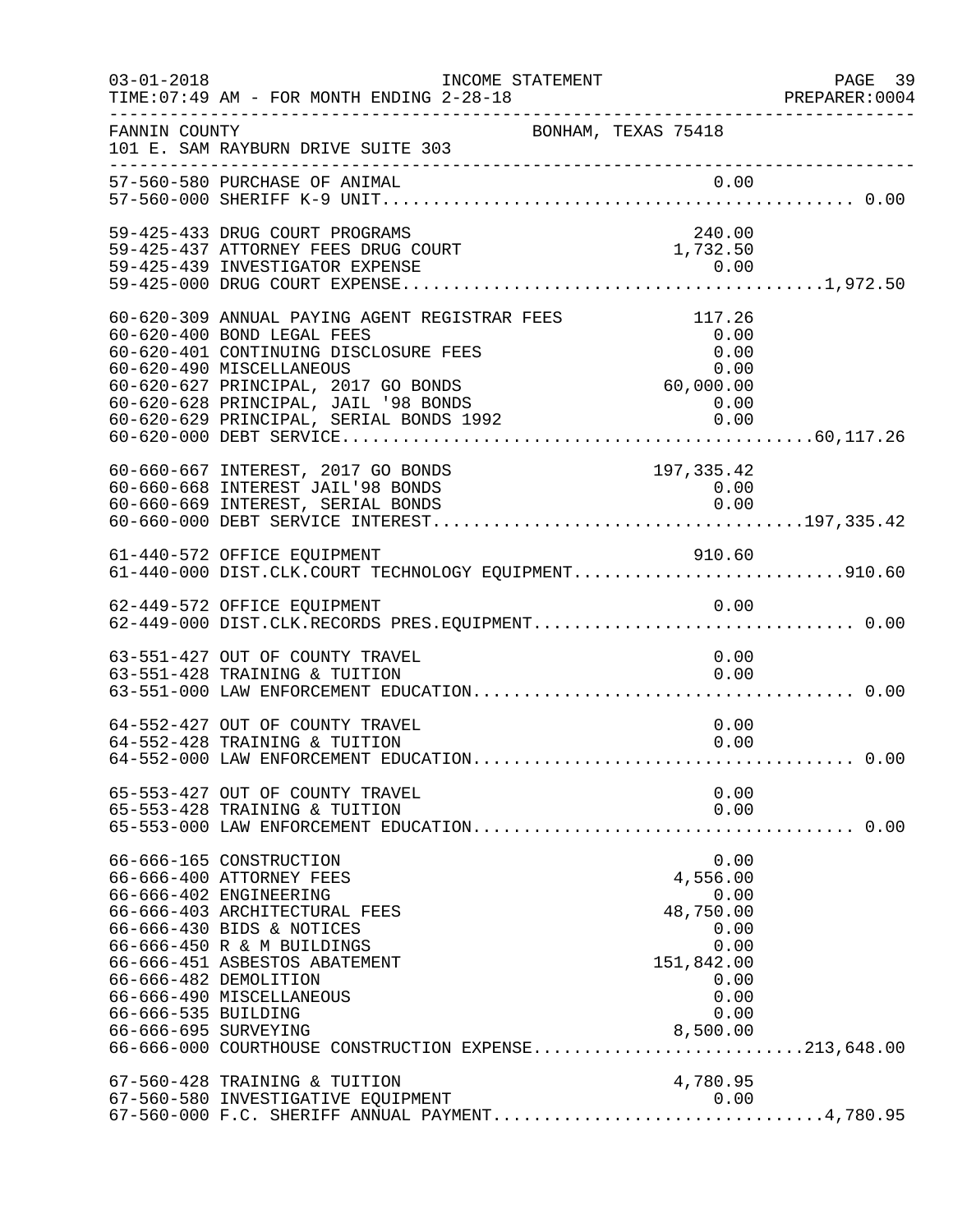| $03 - 01 - 2018$  | TIME: 07:49 AM - FOR MONTH ENDING 2-28-18                                                                                                                                                                                                                                                                                                                             |                                                                              | PAGE 40<br>PREPARER:0004 |
|-------------------|-----------------------------------------------------------------------------------------------------------------------------------------------------------------------------------------------------------------------------------------------------------------------------------------------------------------------------------------------------------------------|------------------------------------------------------------------------------|--------------------------|
| FANNIN COUNTY     | BONHAM, TEXAS 75418<br>101 E. SAM RAYBURN DRIVE SUITE 303                                                                                                                                                                                                                                                                                                             |                                                                              |                          |
|                   | 70-622-399 CLAIM SETTLEMENTS<br>70-622-426 APPRAISAL FEES                                                                                                                                                                                                                                                                                                             | 0.00<br>0.00                                                                 |                          |
|                   | 70-629-500 RIGHT OF WAY PUR HWY #82<br>70-629-501 RIGHT OF WAY PURCHASE FM #87<br>70-629-502 RIGHT OF WAY PURCHASE HWY #121 0.00<br>70-629-503 RIGHT OF WAY PURCHASE HWY .78 0.00<br>70-629-000 RIGHT OF WAY                                                                                                                                                          |                                                                              |                          |
| 71-475-108 SALARY | 71-475-201 SOCIAL SECURITY TAXES<br>71-475-202 GROUP HEALTH INSURANCE<br>71-475-203 RETIREMENT<br>71-475-204 WORKERS COMPENSATION<br>71-475-205 MEDICARE TAX<br>71-475-000 INVESTIGATOR CRIMES AGAINST WOMEN 0.00                                                                                                                                                     | 0.00<br>0.00<br>0.00<br>0.00<br>0.00<br>0.00                                 |                          |
| 72-560-108 SALARY | 72-560-108 SALARY<br>72-560-201 SOCIAL SECURITY TAXES<br>72-560-202 GROUP HEALTH INSURANCE<br>72-560-203 RETIREMENT<br>72-560-204 WORKERS COMPENSATION<br>72-560-205 MEDICARE TAX<br>72-560-000 INVESTIGATOR CRIMES AGAINST CHILDRE                                                                                                                                   | 9,515.25                                                                     |                          |
|                   | 87-575-310 OFFICE SUPP./MISC.<br>87-575-319 RESTITUTION<br>87-575-320 COURT COSTS<br>87-575-321 REIMBURSEMENT OF FEES FOR OTHER COU $0.00$<br>87-575-353 COMPUTER EXPENSE<br>87 FTE 116 STELLER<br>87-575-416 STRUCTURAL FAMILY THERAPY<br>87-575-427 TRAVEL AND TRAINING                                                                                             | 714.56<br>1,914.00<br>40.00<br>0.00<br>0.00                                  |                          |
|                   | 88-645-409 DIABETIC SUPPLIES<br>88-645-410 CERT. REG. NURSE ANES.<br>88-645-411 PHYSICIAN, NON-EMERGENCY<br>88-645-412 PRESCRIPTIONS, DRUGS<br>88-645-413 HOSPITAL, INPATIENT<br>88-645-414 HOSPITAL, OUTPATIENT<br>88-645-415 LABORATORY/X-RAY<br>88-645-418 FED. QUALIFIED HEALTH CENTER<br>88-645-420 RURAL HEALTH CLINIC<br>88-645-422 AMBULATORY SURGICAL CENTER | 0.00<br>0.00<br>0.00<br>0.00<br>0.00<br>0.00<br>0.00<br>0.00<br>0.00<br>0.00 |                          |
|                   | 89-581-416 STRUCTURAL FAMILY THERAPY 25,000.00<br>89-581-000 STRUCTURAL FAMILY THERAPY OOG25,000.00                                                                                                                                                                                                                                                                   |                                                                              |                          |
|                   | 89-588-103 SALARY COMM.CORR.OFFICERS<br>89-588-201 SOCIAL SECURITY TAX<br>89-588-202 GROUP HEALTH INSURANCE<br>89-588-203 RETIREMENT                                                                                                                                                                                                                                  | 0.00<br>0.00<br>0.00<br>0.00                                                 |                          |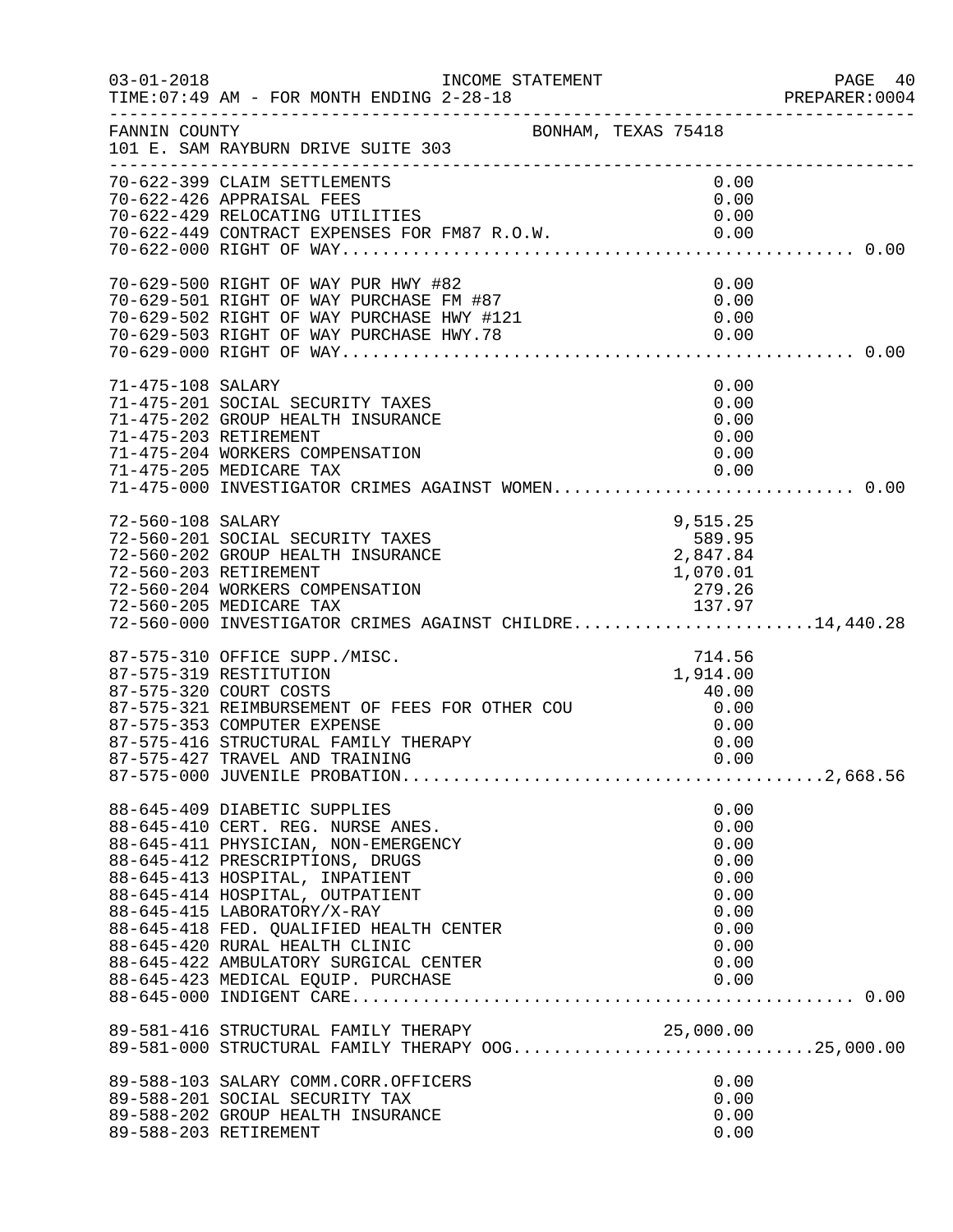| $03 - 01 - 2018$      | TIME: 07:49 AM - FOR MONTH ENDING 2-28-18                                                                                                                                                                                                                                                                                                                                        |                                                                                                        | PAGE 41<br>PREPARER:0004 |
|-----------------------|----------------------------------------------------------------------------------------------------------------------------------------------------------------------------------------------------------------------------------------------------------------------------------------------------------------------------------------------------------------------------------|--------------------------------------------------------------------------------------------------------|--------------------------|
| FANNIN COUNTY         | 101 E. SAM RAYBURN DRIVE SUITE 303<br>_______________________                                                                                                                                                                                                                                                                                                                    | BONHAM, TEXAS 75418                                                                                    |                          |
|                       | 89-588-204 WORKERS COMPENSATION<br>89-588-205 MEDICARE TAX<br>89-588-310 OFFICE SUPPLIES                                                                                                                                                                                                                                                                                         | 0.00<br>0.00<br>0.00                                                                                   |                          |
|                       | 89-589-416 STRUCTURAL FAMILY THERAPY<br>89-589-000 REGIONAL DIVERSIONS ALTERNATIVES 0.00                                                                                                                                                                                                                                                                                         | 0.00                                                                                                   |                          |
|                       |                                                                                                                                                                                                                                                                                                                                                                                  |                                                                                                        |                          |
|                       | 89-591-102 SALARY APPOINTED OFFICIAL<br>89-591-103 SALARY COMM.CORR.OFFICERS<br>89-591-201 SOCIAL SECURITY TAX<br>89-591-202 GROUP HEALTH INSURANCE<br>89-591-203 RETIREMENT<br>89-591-204 WORKERS COMPENSATION<br>89-591-205 MEDICARE TAX                                                                                                                                       | CIAL<br>CERS<br>11,038.28<br>12,941.17<br>1,450.85<br>5,030.70<br>2,687.38<br>280.06<br>339.40<br>0.00 |                          |
| 89-592-408 DETENTION  | 89-592-102 SALARY APPOINTED OFFICIAL<br>89-592-103 SALARY COMM.CORR.OFFICERS 1,941.17<br>89-592-201 SOCIAL SECURITY TAX 217.42<br>89-592-202 GROUP HEALTH INSURANCE 754.20<br>89-592-202 BETIDEMENT<br>89-592-203 RETIREMENT<br>89-592-204 WORKERS COMPENSATION<br>89-592-205 MEDICARE TAX<br>89-592-469 UNEXPENDED FUNDS<br>89-592-000 PRE/POST ADJUDICATION FACILITIES5,064.42 | 402.99<br>42.01<br>50.91<br>0.00<br>0.00                                                               |                          |
| 89-593-203 RETIREMENT | 89-593-102 SALARY APPOINTED OFFICIAL<br>89-593-103 SALARY COMM.CORR.OFFICERS<br>89-593-201 SOCIAL SECURITY TAX<br>89-593-202 GROUP HEALTH INSURANCE<br>89-593-204 WORKERS COMPENSATION<br>89-593-205 MEDICARE TAX                                                                                                                                                                | 1,655.72<br>1,941.17<br>217.42<br>754.20<br>402.99<br>42.01<br>50.91                                   |                          |
|                       | 89-594-102 SALARY APPOINTED OFFICIAL<br>89-594-103 SALARY COMM.CORR.OFFICERS<br>89-594-201 SOCIAL SECURITY TAX<br>89-594-202 GROUP HEALTH INSURANCE<br>89-594-203 RETIREMENT<br>89-594-204 WORKERS COMPENSATION                                                                                                                                                                  | 827.86<br>970.53<br>108.98<br>377.70<br>201.88<br>21.00                                                |                          |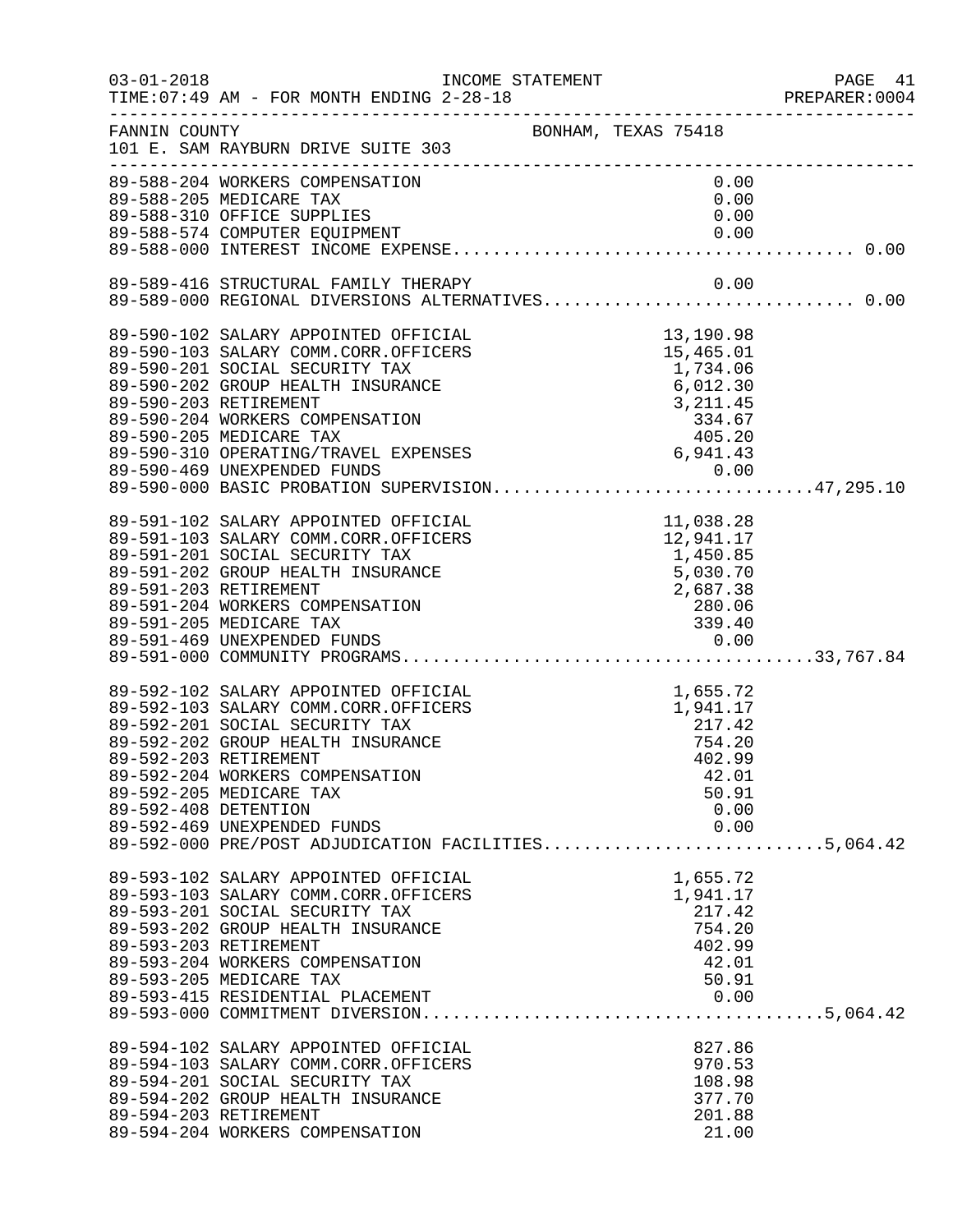| $03 - 01 - 2018$ | INCOME STATEMENT<br>TIME: 07:49 AM - FOR MONTH ENDING 2-28-18                                                                                                                                                                                                                                                                                                                                                                                                                                    |                                                                | PAGE 42              |
|------------------|--------------------------------------------------------------------------------------------------------------------------------------------------------------------------------------------------------------------------------------------------------------------------------------------------------------------------------------------------------------------------------------------------------------------------------------------------------------------------------------------------|----------------------------------------------------------------|----------------------|
| FANNIN COUNTY    | 101 E. SAM RAYBURN DRIVE SUITE 303                                                                                                                                                                                                                                                                                                                                                                                                                                                               | BONHAM, TEXAS 75418                                            |                      |
|                  | 89-594-205 MEDICARE TAX<br>89-594-414 COUNSELING/PSYCHOLOGICAL<br>89-594-415 RESIDENTIAL PLACEMENT<br>89-594-000 MENTRAL URALITY CERTIFIC                                                                                                                                                                                                                                                                                                                                                        | 25.56                                                          |                      |
|                  |                                                                                                                                                                                                                                                                                                                                                                                                                                                                                                  |                                                                |                      |
|                  |                                                                                                                                                                                                                                                                                                                                                                                                                                                                                                  |                                                                |                      |
|                  | 89-995-102 SALARY APPOINTED OFFICIAL<br>89-995-103 SALARY COMM.CORR.OFFICERS<br>89-995-105 OFFICE MANAGER<br>89-995-201 SOCIAL SECURITY TAX<br>89-995-202 GROUP HEALTH INSURANCE<br>89-995-203 RETIREMENT<br>89-995-204 WORKERS COMPENSATION<br>10.50<br>12.79<br>0.00<br>89-995-415 RESIDENTIAL PLACEMENT<br>89-995-416 STRUCTURAL FAMILY THERAPY<br>89-995-427 TRAVEL AND TRAINING<br>89-995-427 TRAVEL AND TRAINING<br>89-995-427 TRAVEL AND TRAINING<br>89-995-453 COMPUTER SOFTWARE<br>89-9 | 413.93<br>485.32<br>0.00<br>54.44<br>189.00<br>100.85<br>10.50 |                      |
|                  | 92-700-430 BIDS AND NOTICES<br>92-700-484 APPRAISALS<br>92-700-490 LITERACY COUNCIL DONATION                                                                                                                                                                                                                                                                                                                                                                                                     | 0.00                                                           | 0.00<br>0.00         |
|                  | 93-909-414 GRANT ADMINISTRATION<br>93-909-415 CONSTRUCTION EXPENSE<br>93-909-416 ENGINEERING                                                                                                                                                                                                                                                                                                                                                                                                     |                                                                | 0.00<br>0.00<br>0.00 |
|                  |                                                                                                                                                                                                                                                                                                                                                                                                                                                                                                  |                                                                |                      |
|                  |                                                                                                                                                                                                                                                                                                                                                                                                                                                                                                  |                                                                |                      |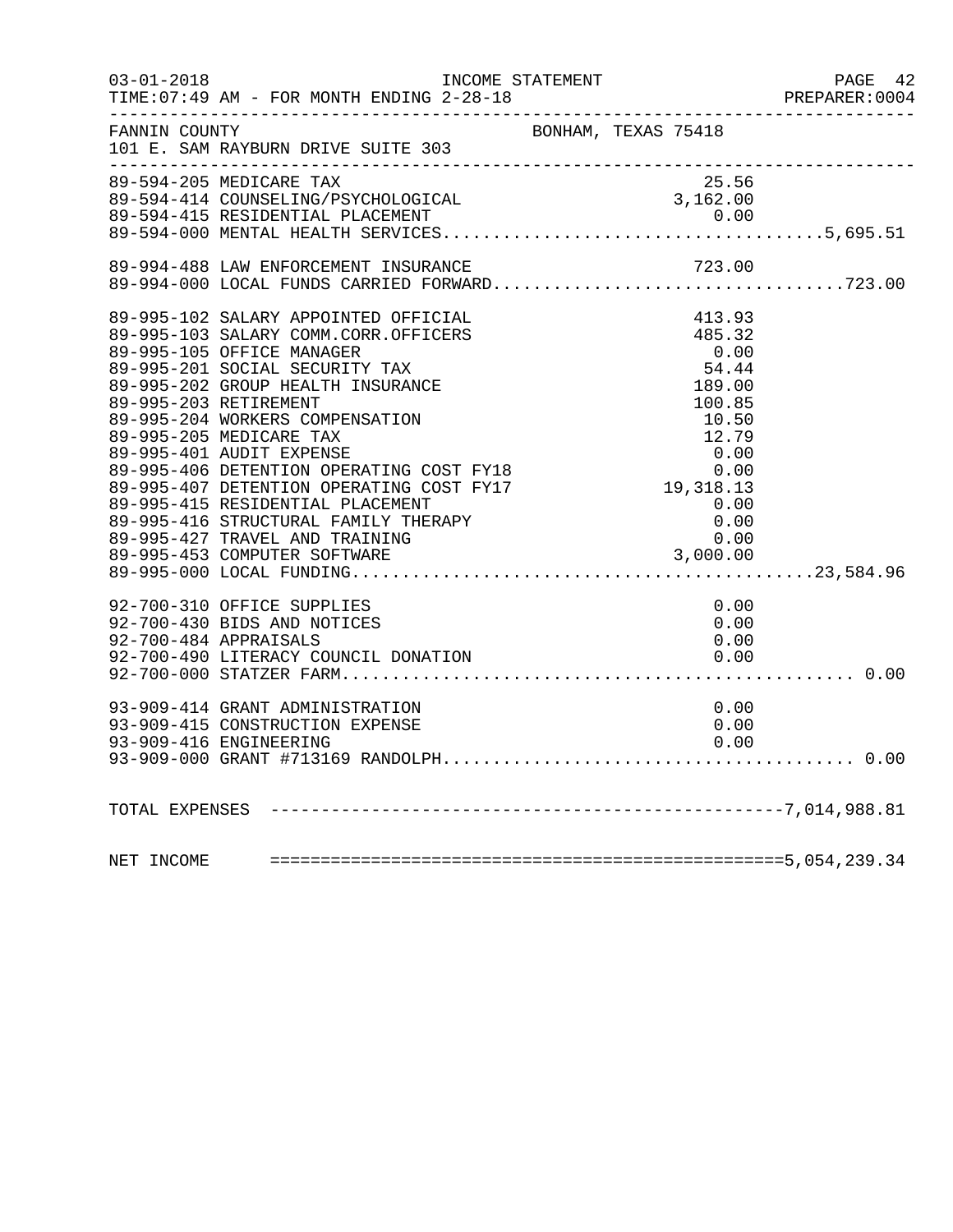| $03 - 01 - 2018$    | TIME: 07:49 AM - FOR MONTH ENDING 2-28-18<br>-----------------------------                                                                                                                                                                                                                           | BALANCE SHEET       | ____________________________________                                                                   | PAGE<br>$\blacksquare$<br>PREPARER: 0004 |
|---------------------|------------------------------------------------------------------------------------------------------------------------------------------------------------------------------------------------------------------------------------------------------------------------------------------------------|---------------------|--------------------------------------------------------------------------------------------------------|------------------------------------------|
| FANNIN COUNTY       | 101 E. SAM RAYBURN DRIVE SUITE 303                                                                                                                                                                                                                                                                   | BONHAM, TEXAS 75418 |                                                                                                        |                                          |
|                     | ***** ASSETS *****                                                                                                                                                                                                                                                                                   |                     |                                                                                                        |                                          |
| 10-100-100 PAYROLL  |                                                                                                                                                                                                                                                                                                      |                     | $93.32 -$                                                                                              |                                          |
|                     | 10-103-100 GENERAL-COMBINED FUNDS CHECKING 5,261,276.14                                                                                                                                                                                                                                              |                     |                                                                                                        |                                          |
|                     | 10-104-560 SHERIFF PETTY CASH                                                                                                                                                                                                                                                                        |                     | 130.00                                                                                                 |                                          |
|                     | 10-105-003 COUNTY CLERK CHANGE FUND<br>10-105-075 CO.ATTORNEY CHANGE FUND<br>10-105-115 JURY CASH ON HAND<br>10-105-450 DISTRICT CLK.CHANGE FUND<br>10-105-455 JP#1 CASH ON HAND<br>10-105-457 JP#3 CASH ON HAND<br>10-105-499 TAX ASSESSOR CHANGE FUND                                              |                     | 100.00<br>0.00<br>1,000.00<br>50.00<br>100.00<br>100.00<br>1,300.00                                    |                                          |
|                     | 10-120-305 FINES RECEIVABLE<br>10-120-303 FINES RECEIVABLE<br>10-120-306 ALLOWANCE FOR UNCOLLECTIBLES<br>10-120-307 ALOWANCE FOR UNCOLLECTIBLES HOSPITA<br>10-120-311 TAXES RECEIVABLE<br>10-120-312 DUE FROM OTHER GOVERNMENTS<br>10-120-313 DUE FROM OTHER FUNDS<br>10-120-314 ACCOUNTS RECEIVABLE |                     | 6,024,016.44<br>1,710,769.53-<br>$100,000.00-$<br>567,943.62<br>115,461.01<br>185,152.01<br>180,459.03 |                                          |
|                     | 10-133-089 DUE FROM T.J.P.C.                                                                                                                                                                                                                                                                         |                     | 0.00                                                                                                   |                                          |
|                     | 10-330-396 RIFLE RESISTANT BODY ARMOR 3439801                                                                                                                                                                                                                                                        |                     | 0.00                                                                                                   |                                          |
| 10-513-162 BUILDING |                                                                                                                                                                                                                                                                                                      |                     | 0.00                                                                                                   |                                          |
|                     | 10-999-100 A/P CLEARING ACCOUNT                                                                                                                                                                                                                                                                      |                     | 0.00                                                                                                   |                                          |
| 11-100-100 PAYROLL  |                                                                                                                                                                                                                                                                                                      |                     | 0.00                                                                                                   |                                          |
|                     | 11-102-100 A/P CLEARING                                                                                                                                                                                                                                                                              |                     | 0.00                                                                                                   |                                          |
|                     | 11-103-100 C.H. SECURITY-COMBINED FUNDS CKING 119,948.02                                                                                                                                                                                                                                             |                     |                                                                                                        |                                          |
|                     | 11-120-313 DUE FROM OTHER FUNDS                                                                                                                                                                                                                                                                      |                     | 4,119.57                                                                                               |                                          |
|                     | 12-102-100 A/P CLEARING                                                                                                                                                                                                                                                                              |                     | 0.00                                                                                                   |                                          |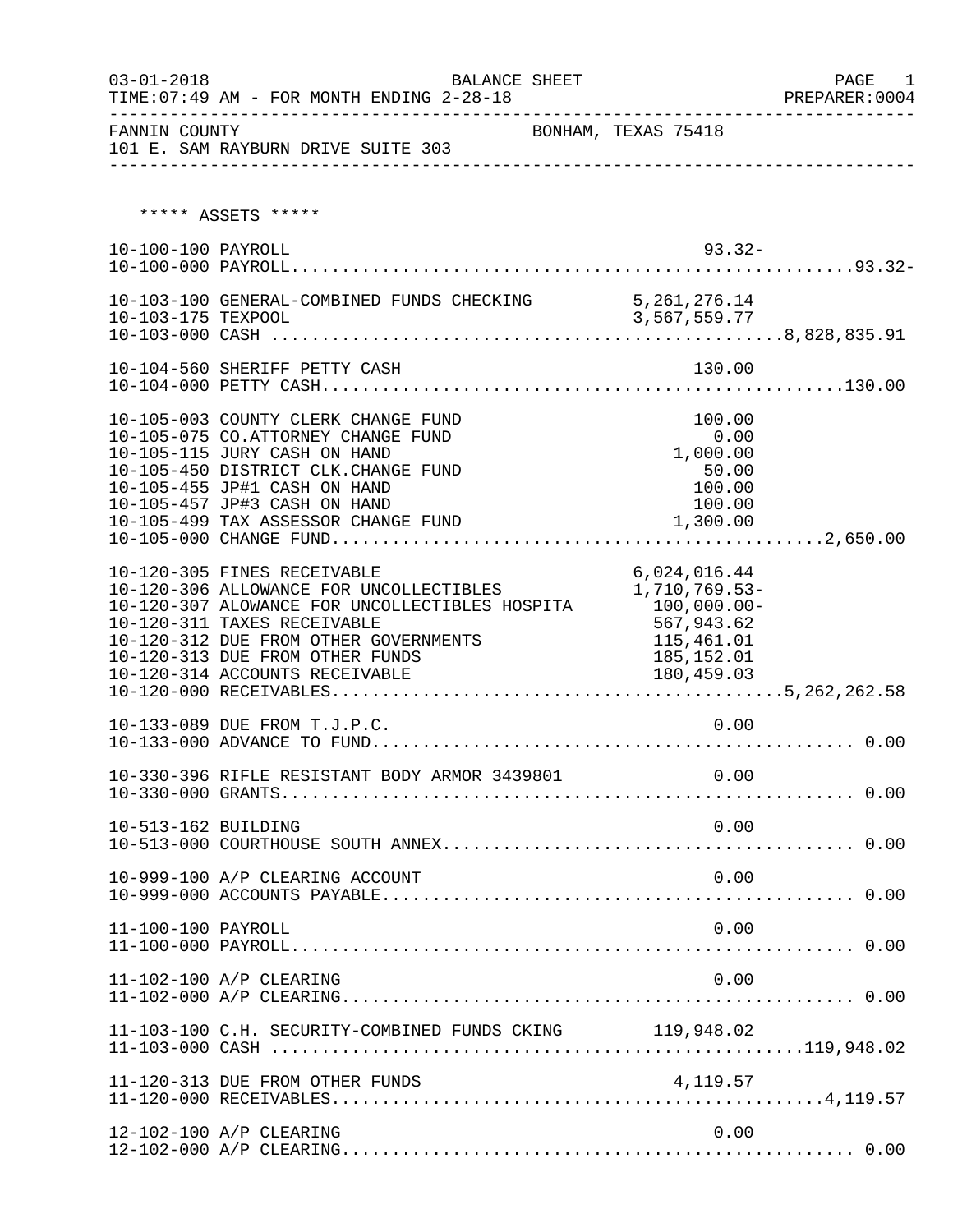| $03 - 01 - 2018$   | BALANCE SHEET<br>TIME: 07:49 AM - FOR MONTH ENDING 2-28-18 |                     | PAGE 2<br>PREPARER: 0004 |
|--------------------|------------------------------------------------------------|---------------------|--------------------------|
| FANNIN COUNTY      | 101 E. SAM RAYBURN DRIVE SUITE 303                         | BONHAM, TEXAS 75418 |                          |
|                    | 12-103-100 CO.CLK.VITAL STAT.-COMB.FUNDS CKING 5,663.51    |                     |                          |
|                    | 12-120-313 DUE FROM OTHER FUNDS                            | 319.00              |                          |
|                    | 13-102-100 A/P CLEARING                                    | 0.00                |                          |
|                    | 13-103-113 SURETY BAIL BOND FEE                            | 4,245.00            |                          |
|                    | 14-102-100 A/P CLEARING                                    | 0.00                |                          |
|                    | 14-103-100 JUST.CT.BLDG.SEC.-COMB.FUNDS CKING 16,470.62    |                     |                          |
|                    | 14-120-313 DUE FROM OTHER FUNDS                            | 180.10              |                          |
|                    | 16-102-100 A/P CLEARING                                    | 0.00                |                          |
|                    | 16-103-100 CO.JUDGE EXCESS SUPP.-COMB.FUND CK 17,624.67    |                     |                          |
|                    | 17-102-100 A/P CLEARING                                    | 0.00                |                          |
|                    | 17-103-100 PROB.JUDGES ED.-COMB. FUNDS CKING 4,872.39      |                     |                          |
|                    | 17-120-313 DUE FROM OTHER FUNDS                            | 310.26              |                          |
| 18-100-100 PAYROLL |                                                            | 102.87              |                          |
|                    | 18-102-100 A/P CLEARING                                    | 0.00                |                          |
|                    | 18-103-100 CO.CLK.REC.MNGMT.-COMB.FUNDS CKING 57,498.06    |                     |                          |
|                    | 18-120-313 DUE FROM OTHER FUNDS                            | 23,815.17           |                          |
| 19-100-100 PAYROLL |                                                            | 0.00                |                          |
|                    | 19-102-100 A/P CLEARING                                    | 0.00                |                          |
|                    | 19-103-100 DIST.CLK.REC.MNGMT-COMB.FUNDS CKING             | 9,497.17            |                          |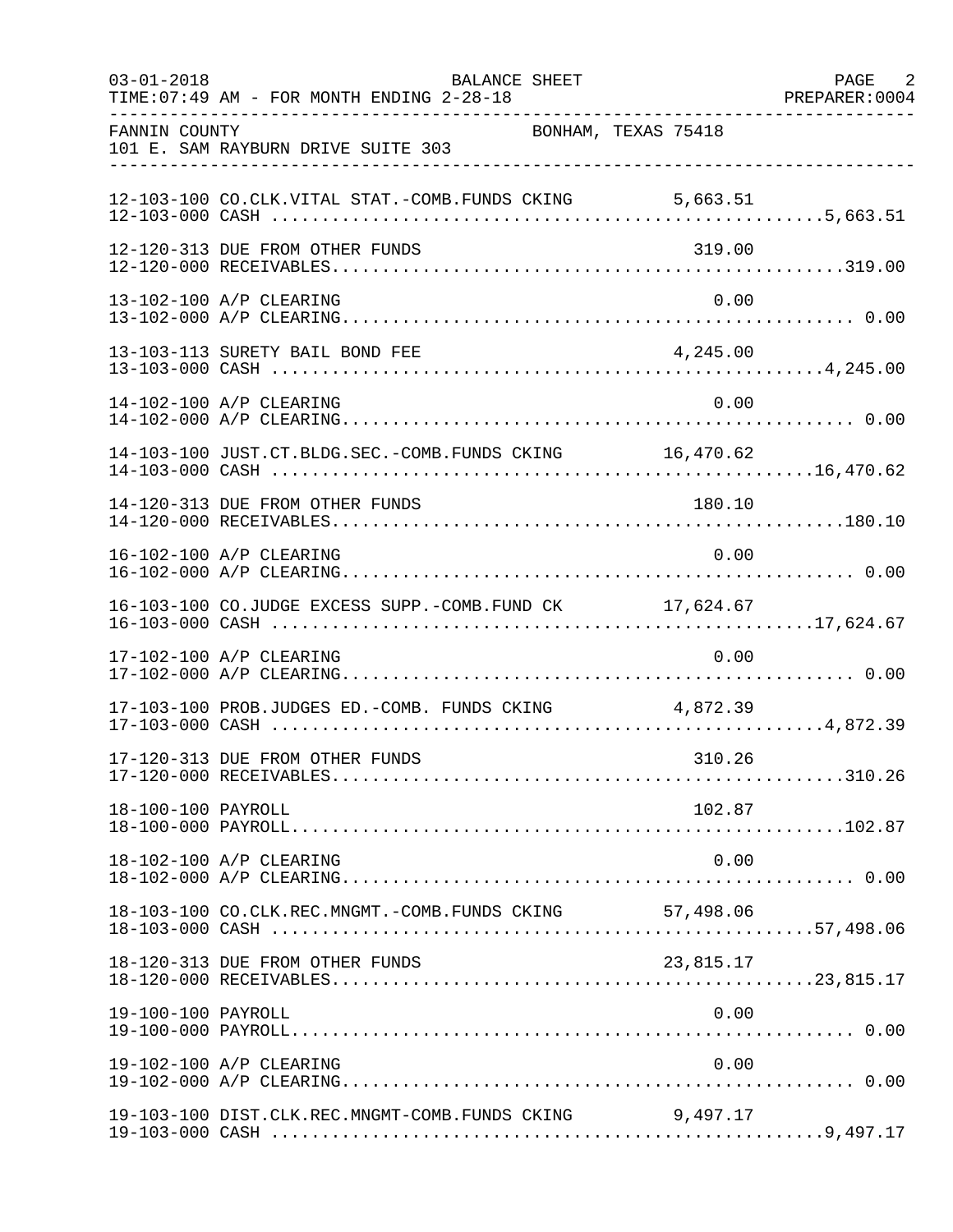| $03 - 01 - 2018$                       | <b>BALANCE SHEET</b><br>TIME: 07:49 AM - FOR MONTH ENDING 2-28-18                                                                     |                                                 | PAGE 3<br>PREPARER:0004 |
|----------------------------------------|---------------------------------------------------------------------------------------------------------------------------------------|-------------------------------------------------|-------------------------|
| FANNIN COUNTY                          | BONHAM, TEXAS 75418<br>101 E. SAM RAYBURN DRIVE SUITE 303                                                                             |                                                 |                         |
|                                        | 19-120-313 DUE FROM OTHER FUNDS                                                                                                       | 436.56                                          |                         |
| 20-100-100 PAYROLL                     |                                                                                                                                       | 0.00                                            |                         |
|                                        | 20-102-100 A/P CLEARING                                                                                                               | 0.00                                            |                         |
|                                        | 20-103-100 CO.OFF.REC.MNGMT-COMB. FUNDS CKING 40,945.64                                                                               |                                                 |                         |
|                                        | 20-120-313 DUE FROM OTHER FUNDS                                                                                                       |                                                 |                         |
| 21-100-100 PAYROLL                     |                                                                                                                                       | 0.00                                            |                         |
|                                        | 21-102-100 A/P CLEARING                                                                                                               | 0.00                                            |                         |
| 21-103-175 TEXPOOL                     | 21-103-100 R&B#1-COMBINED FUNDS CHECKING                                                                                              | 333, 792.17<br>17,547.79                        |                         |
|                                        | 21-120-311 TAXES RECEIVABLE<br>21-120-312 DUE FROM OTHER GOVERNMENTS<br>21-120-313 DUE FROM OTHER FUNDS<br>21-120-315 INVENTORY ASSET | 29,558.47<br>6,633.14<br>8,927.99<br>3,473.88   |                         |
| 21-621-500 LAND<br>21-621-535 BUILDING | 21-621-599 CAPITAL OUTLAY                                                                                                             | 0.00<br>0.00                                    | 0.00                    |
| 22-100-100 PAYROLL                     |                                                                                                                                       | 0.00                                            |                         |
|                                        | 22-102-100 A/P CLEARING                                                                                                               | 0.00                                            |                         |
| 22-103-175 TEXPOOL                     | 22-103-100 R&B#2- COMBINED FUNDS CHECKING                                                                                             | 328,899.66<br>500, 202. 74                      |                         |
|                                        | 22-120-311 TAXES RECEIVABLE<br>22-120-312 DUE FROM OTHER GOVERNMENT<br>22-120-313 DUE FROM OTHER FUNDS<br>22-120-315 INVENTORY ASSET  | 32,900.60<br>7,258.43<br>10,399.94<br>41,975.72 |                         |
| 22-622-500 LAND<br>22-622-535 BUILDING | 22-622-575 LAND/BUILDING<br>22-622-599 CAPITAL OUTLAY                                                                                 | 0.00<br>0.00<br>0.00                            | 0.00<br>0.00            |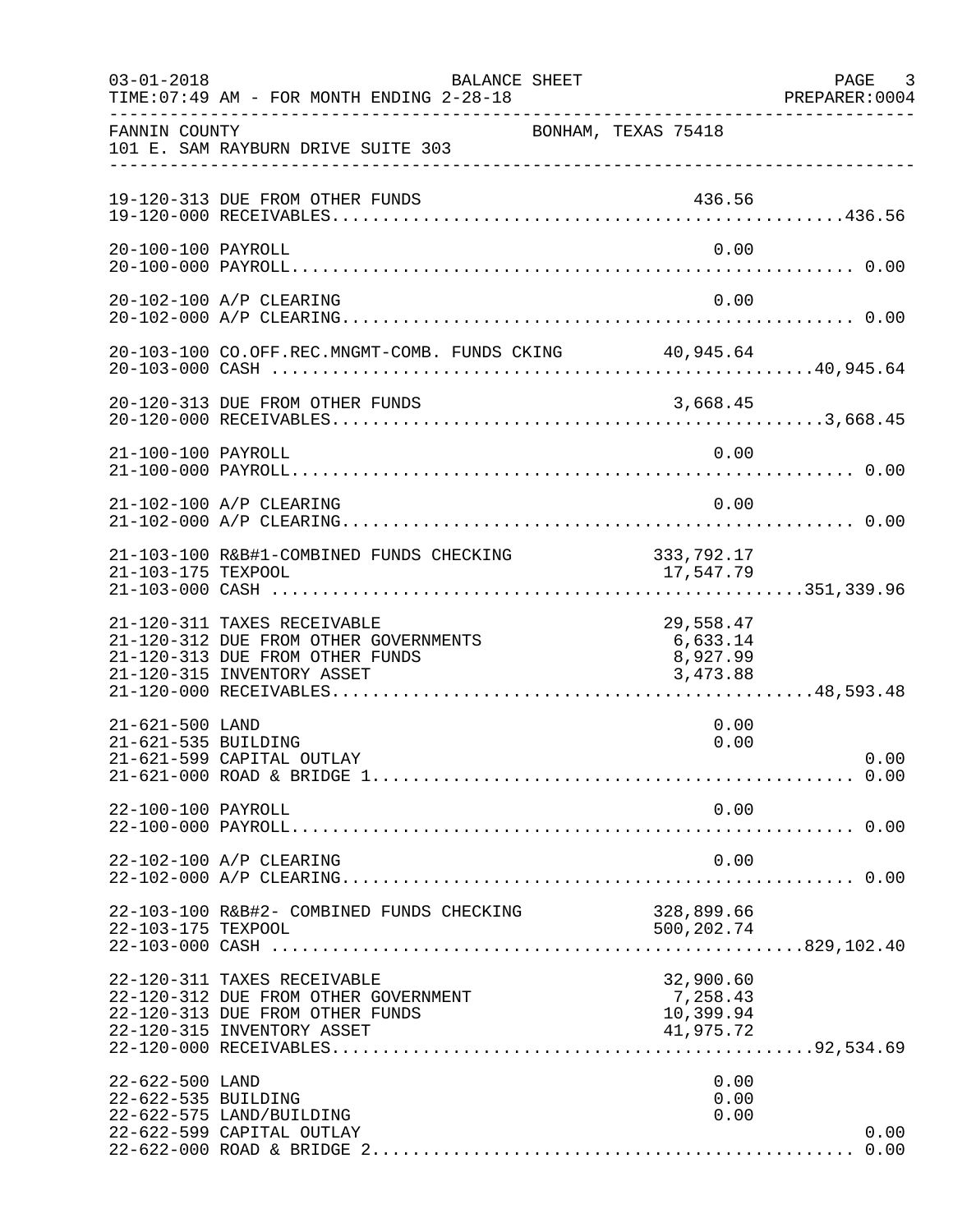| $03 - 01 - 2018$                       | BALANCE SHEET<br>TIME: 07:49 AM - FOR MONTH ENDING 2-28-18                                              |                                                  | PAGE 4<br>PREPARER:0004 |
|----------------------------------------|---------------------------------------------------------------------------------------------------------|--------------------------------------------------|-------------------------|
| FANNIN COUNTY                          | 101 E. SAM RAYBURN DRIVE SUITE 303                                                                      | BONHAM, TEXAS 75418                              |                         |
| 23-100-100 PAYROLL                     |                                                                                                         | 2,347.42                                         |                         |
|                                        | 23-102-100 A/P CLEARING                                                                                 | 0.00                                             |                         |
|                                        |                                                                                                         |                                                  |                         |
| 23-120-315 INVENTORY                   | 23-120-311 TAXES RECEIVABLE<br>23-120-312 DUE FROM OTHER GOVERNMENTS<br>23-120-313 DUE FROM OTHER FUNDS | 49,363.23<br>11,590.67<br>15,599.90<br>33,404.57 |                         |
| 23-623-500 LAND<br>23-623-535 BUILDING | 23-623-599 CAPITAL OUTLAY                                                                               | 0.00<br>0.00                                     | 0.00                    |
| 24-100-100 PAYROLL                     |                                                                                                         | 1,117.12                                         |                         |
|                                        | 24-102-100 A/P CLEARING                                                                                 | 0.00                                             |                         |
| 24-103-175 TEXPOOL                     | 24-103-100 R&B#4- COMBINED FUNDS CHECKING                                                               | 364,719.26<br>101,993.23                         |                         |
| 24-120-315 INVENTORY                   | 24-120-311 TAXES RECEIVABLE<br>24-120-312 DUE FROM OTHER GOVERNMENTS<br>24-120-313 DUE FROM OTHER FUNDS | 27,083.12<br>6,597.33<br>8,879.84<br>6,291.25    |                         |
| 24-624-500 LAND<br>24-624-535 BUILDING | 24-624-599 CAPITAL OUTLAY                                                                               | 0.00<br>0.00                                     | 0.00                    |
|                                        | 25-103-100 BEES-COMBINED FUNDS CHECKING                                                                 | 2,177.67                                         |                         |
|                                        | 26-102-100 A/P CLEARING                                                                                 | 0.00                                             |                         |
|                                        | 26-103-100 J.P.#1 JUST.CT.TECH-COMB.FUND CKING 45,711.10                                                |                                                  |                         |
|                                        | 26-120-313 DUE FROM OTHER FUNDS                                                                         | 487.74                                           |                         |
|                                        | 27-102-100 A/P CLEARING                                                                                 | 0.00                                             |                         |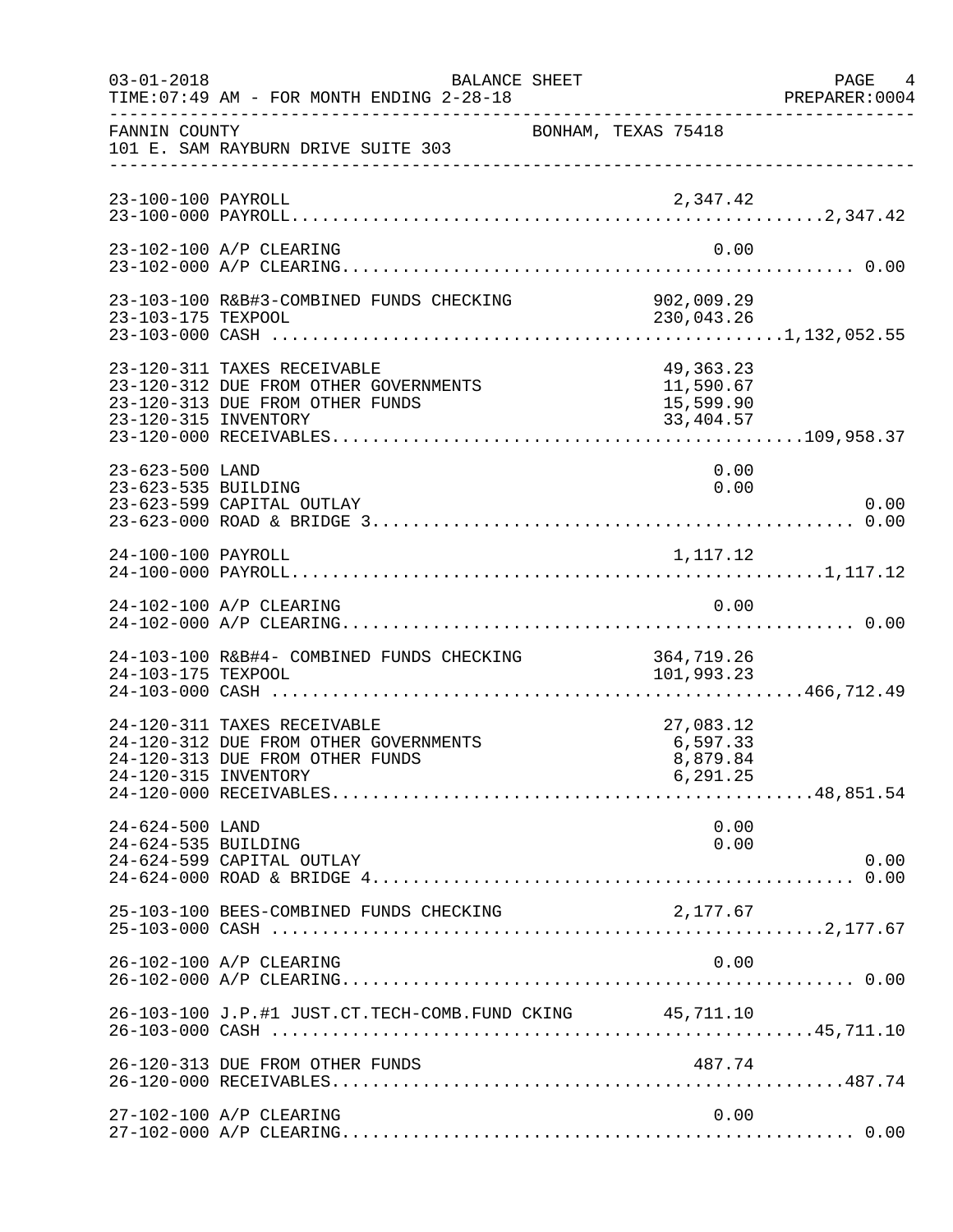| $03 - 01 - 2018$   | <b>BALANCE SHEET</b><br>TIME: 07:49 AM - FOR MONTH ENDING 2-28-18                                       |                       | 5<br>PAGE<br>PREPARER: 0004 |
|--------------------|---------------------------------------------------------------------------------------------------------|-----------------------|-----------------------------|
| FANNIN COUNTY      | BONHAM, TEXAS 75418<br>101 E. SAM RAYBURN DRIVE SUITE 303                                               |                       |                             |
|                    | 27-103-100 J.P.#2 JUST.CT.TECH-COMB.FUND CKING 10,047.19                                                |                       |                             |
|                    | 27-120-313 DUE FROM OTHER FUNDS                                                                         | 84.20                 |                             |
|                    | 28-102-100 A/P CLEARING                                                                                 | 0.00                  |                             |
|                    | 28-103-100 J.P.#3 JUST.CT.TECH-COMB.FUND CKING 4,974.64                                                 |                       |                             |
|                    | 28-120-313 DUE FROM OTHER FUNDS                                                                         | 156.60                |                             |
|                    | 30-103-100 SHERIFF WORK RELEASE-COMB FUND CKIN 983.14                                                   |                       |                             |
| 31-103-175 TEXPOOL | 31-103-100 COURTHOUSE RESTORATION-COMB.FUND                                                             | 115.00<br>0.00        |                             |
|                    | 33-102-100 A/P CLEARING                                                                                 | 0.00                  |                             |
|                    | 33-103-100 BAIL BONDSMAN APP.-COMB FUND CKING 8,596.74<br>33-103-000 BAIL BONDSMAN AP. FEE CASH8,596.74 |                       |                             |
| 34-100-100 PAYROLL |                                                                                                         | 0.00                  |                             |
|                    | 34-103-100 DISTRICT CT.REC.ARCHIVE COMB.FUND C 24,588.40                                                |                       |                             |
|                    | 34-120-313 DUE FROM OTHER FUNDS                                                                         | 817.02                |                             |
|                    | 35-103-100 LAW LIBRARY-COMBINED FUND CHECKING 147,964.88                                                |                       |                             |
|                    | 35-120-313 DUE FROM OTHER FUNDS                                                                         | 4,553.07              |                             |
| 36-100-100 PAYROLL |                                                                                                         | 0.00                  |                             |
|                    | 36-102-100 A/P CLEARING                                                                                 | 0.00                  |                             |
|                    | 36-103-136 D. A. FEE CASH ACCT.<br>36-103-236 D.A. FEE SEIZURE FUND                                     | 8,805.50<br>14,546.82 |                             |
|                    | 36-999-100 A/P CLEARING ACCOUNT                                                                         | 0.00                  |                             |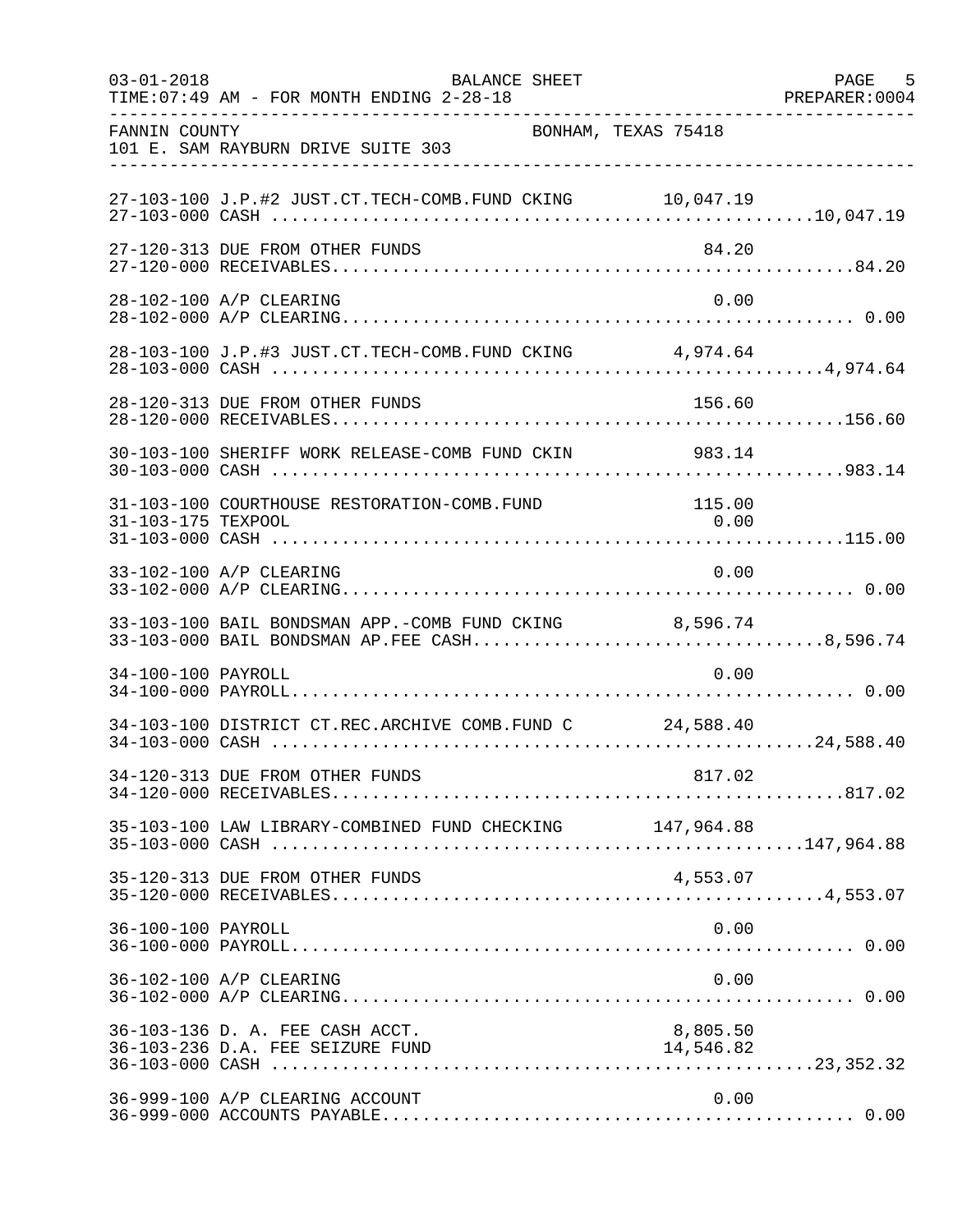| $03 - 01 - 2018$   | BALANCE SHEET<br>TIME: 07:49 AM - FOR MONTH ENDING 2-28-18<br>. _ _ _ _ _ _ _ _ _ _ _ _ _ _ _ |                       | PAGE 6 |
|--------------------|-----------------------------------------------------------------------------------------------|-----------------------|--------|
| FANNIN COUNTY      | BONHAM, TEXAS 75418<br>101 E. SAM RAYBURN DRIVE SUITE 303                                     |                       |        |
|                    |                                                                                               |                       |        |
|                    | 38-102-100 A/P CLEARING                                                                       | 0.00                  |        |
|                    | 38-103-100 IHC CO-OP GIN-COMBINED FUND CKING<br>38-103-175 IHC CO-OP GIN TEXPOOL              | 518.80<br>18, 392. 79 |        |
|                    | 39-102-100 A/P CLEARING                                                                       | 0.00                  |        |
|                    | 39-103-100 IHC B.R. COOPER-COMB. FUND CHECKING 11,967.61                                      |                       |        |
|                    |                                                                                               |                       |        |
|                    | 41-102-100 A/P CLEARING                                                                       | 0.00                  |        |
|                    | 41-103-100 CITIZEN CORPS(CERT)-COMB. FUND CKING 300.00<br>41-103-406 CERT DONATIONS           | 0.00                  |        |
|                    | 41-120-312 DUE FROM OTHER GOVERNMENTS                                                         | 0.00                  |        |
|                    | 42-103-100 HAZARD MITIGATION-COMB. FUND CKING. 428.64-                                        |                       |        |
|                    | 44-102-100 A/P CLEARING                                                                       | 0.00                  |        |
|                    | 44-103-100 HOMELAND SECURITY-COMB.FUND CHKING                                                 | 0.00                  |        |
|                    | 44-120-312 DUE FROM OTHER GOVERNMENT                                                          | 0.00                  |        |
| 45-100-100 PAYROLL |                                                                                               | 0.00                  |        |
|                    | 45-103-100 CHAPTER 19-COMBINED FUNDS CHECKING                                                 | 0.00                  |        |
|                    | 45-120-312 DUE FROM OTHER GOVERNMENT                                                          | 0.00                  |        |
|                    | 46-103-100 SAFE ROOM REIMB. PROG. - COMB. FUNDS 5,038.25                                      |                       |        |
|                    | 46-120-312 DUE FROM OTHER GOVERNMENTS                                                         | 0.00                  |        |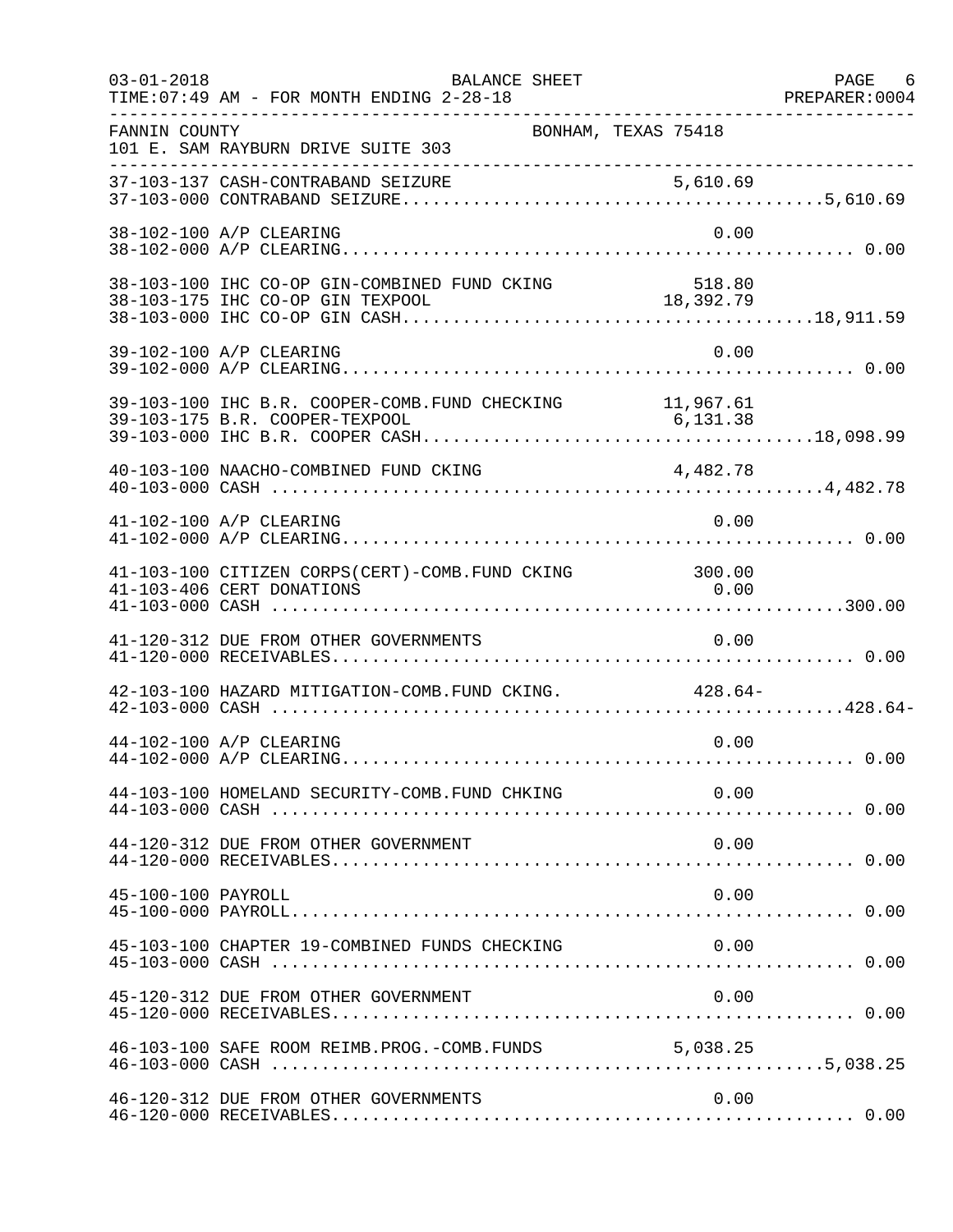| $03 - 01 - 2018$   | BALANCE SHEET<br>TIME: 07:49 AM - FOR MONTH ENDING 2-28-18                                   |                     | PAGE 7<br>PREPARER: 0004 |
|--------------------|----------------------------------------------------------------------------------------------|---------------------|--------------------------|
| FANNIN COUNTY      | 101 E. SAM RAYBURN DRIVE SUITE 303                                                           | BONHAM, TEXAS 75418 |                          |
|                    | 48-103-100 ELECTION EQUIP.FUND-COMBINED FUNDS 28,190.18                                      |                     |                          |
| 49-100-100 PAYROLL |                                                                                              | 0.00                |                          |
|                    | 49-103-100 INVESTIGATOR/LEOSE-COMB.FUNDS                                                     | 619.89              |                          |
|                    | 51-103-100 CO.CLK.CO.& DIST.CT.TECHNOLOGY-COMB 7,254.48                                      |                     |                          |
|                    | 51-120-313 DUE FROM OTHER FUNDS                                                              | 356.83              |                          |
|                    | 52-103-100 CO.CLK.COURT RECORDS PRESERVATION-C 12,544.95                                     |                     |                          |
|                    | 52-120-313 DUE FROM OTHER FUNDS                                                              | 900.00              |                          |
|                    | 53-103-100 CO.CLK.REC.ARCHIVE -COMB.FUNDS CKIN 282,963.30                                    |                     |                          |
|                    | 53-120-313 DUE FROM OTHER FUNDS                                                              | 24,590.00           |                          |
|                    | 55-102-100 A/P CLEARING                                                                      | 0.00                |                          |
|                    |                                                                                              |                     |                          |
|                    | 55-999-100 A/P CLEARING ACCOUNT                                                              | 0.00                |                          |
| 56-100-100 PAYROLL |                                                                                              | 0.00                |                          |
|                    | 56-102-100 A/P CLEARING                                                                      | 0.00                |                          |
|                    | 56-103-156 CASH-F C SHERIFF FORFEITURE<br>56-103-159 CASH-FEDERAL FORFEITURE 2018 356,700.34 | 35,453.02           |                          |
|                    | 56-999-100 A/P CLEARING ACCOUNT                                                              | 0.00                |                          |
|                    | 57-103-100 SHERIFF K-9 UNIT-COMB.FUND CHECKING 595.29                                        |                     |                          |
|                    | 59-103-100 DRUG COURT-COMBINED FUNDS                                                         | 33,083.89           |                          |
|                    | 59-120-313 DUE FROM OTHER FUNDS                                                              | 1,650.01            |                          |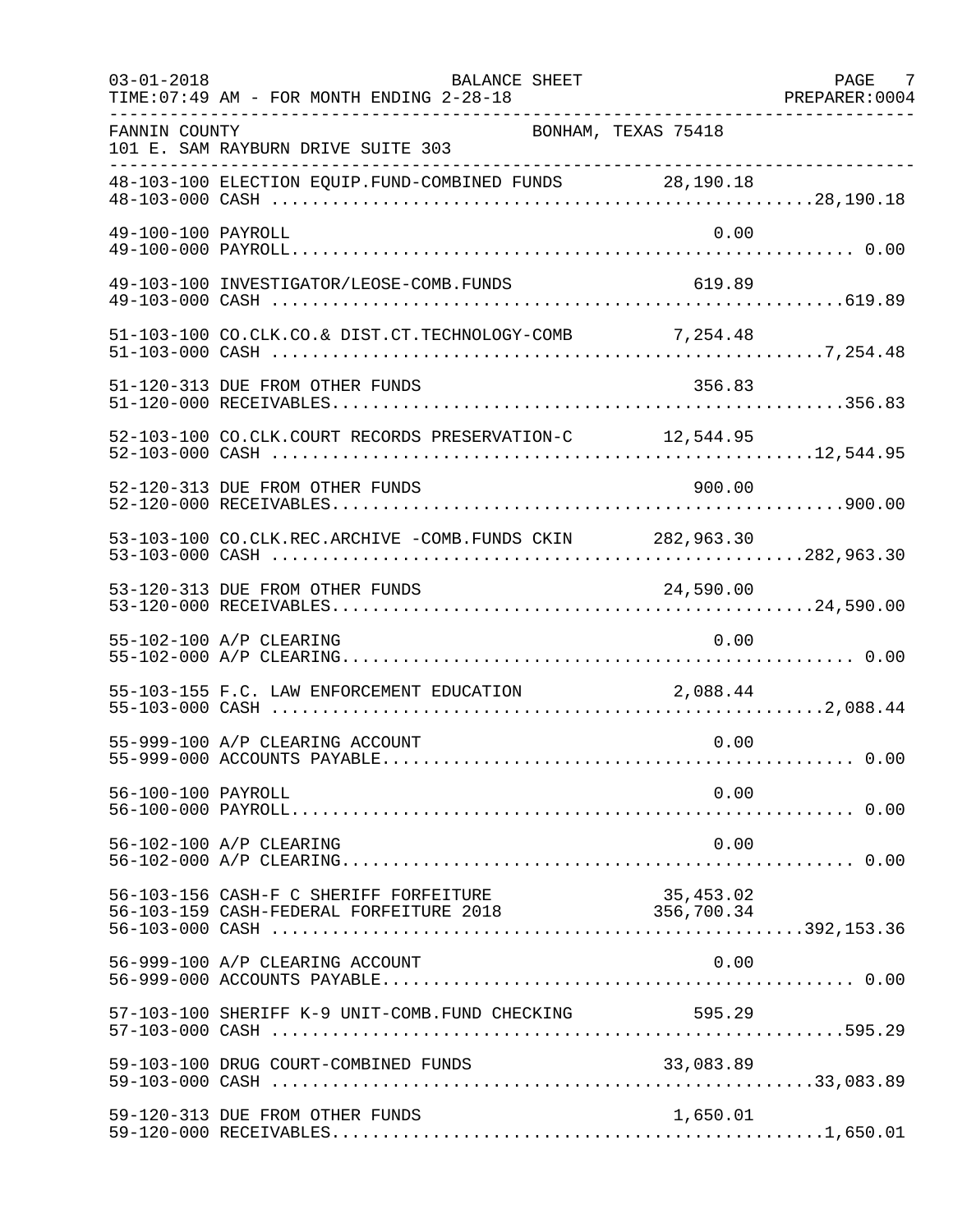| $03 - 01 - 2018$   | <b>BALANCE SHEET</b><br>TIME: 07:49 AM - FOR MONTH ENDING 2-28-18                                         |                                     | PAGE 8<br>PREPARER:0004 |
|--------------------|-----------------------------------------------------------------------------------------------------------|-------------------------------------|-------------------------|
| FANNIN COUNTY      | BONHAM, TEXAS 75418<br>101 E. SAM RAYBURN DRIVE SUITE 303                                                 |                                     |                         |
| 60-103-175 TEXPOOL | 60-103-100 SINKING-COMBINED FUND CHECKING<br>60-103-260 SINKING-CASH 1998<br>60-103-275 TEXPOOL-1998 JAIL | 150,112.39<br>0.00<br>0.00<br>0.00  |                         |
|                    | 60-120-311 TAXES RECEIVABLE<br>60-120-312 DUE FROM OTHER GOVERNMENT<br>60-120-313 DUE FROM OTHER FUNDS    | 0.00<br>0.00<br>0.00                |                         |
|                    | 61-103-100 DIST.CLK.CO.& DIST.CT.TECH.-COMBINE 2,483.20                                                   |                                     |                         |
|                    | 61-120-313 DUE FROM OTHER FUNDS                                                                           | 68.65                               |                         |
|                    | 62-103-100 DIST.CLK.COURT RECORDS PRESERVATION 28,204.36                                                  |                                     |                         |
|                    |                                                                                                           |                                     |                         |
|                    |                                                                                                           |                                     |                         |
|                    | 64-103-100 LEOSE CONST.#2-COMBINED FUNDS CHECK 678.48                                                     |                                     |                         |
|                    | 65-103-100 LEOSE CONST.#3-COMBINED FUNDS CHECK 2,010.11                                                   |                                     |                         |
| 66-103-175 TEXPOOL | 66-103-100 GO BONDS CONST.-COMBINED FUNDS CHEC 213,648.00-<br>66-103-166 ICS DEPOSIT                      | 6,264,835.63<br>0.00                |                         |
|                    | 67-103-100 ANNUAL PAYMENT-COMBINED FUND CKING 4,780.95-                                                   |                                     |                         |
|                    | 70-102-100 A/P CLEARING                                                                                   | 0.00                                |                         |
| 70-103-175 TEXPOOL | 70-103-100 RIGHT OF WAY-COMBINED FUND CHECKING<br>70-103-170 RIGHT OF WAY CASH ACCT.                      | 16,039.64<br>$64$ , $60.00$<br>0.00 |                         |
|                    | 70-133-010 ADVANCE TO GENERAL<br>70-133-021 ADVANCE TO R&B #1<br>70-133-022 ADVANCE TO R&B #2             | 0.00<br>0.00<br>0.00                |                         |
|                    | 70-999-100 A/P CLEARING ACCOUNT                                                                           | 0.00                                |                         |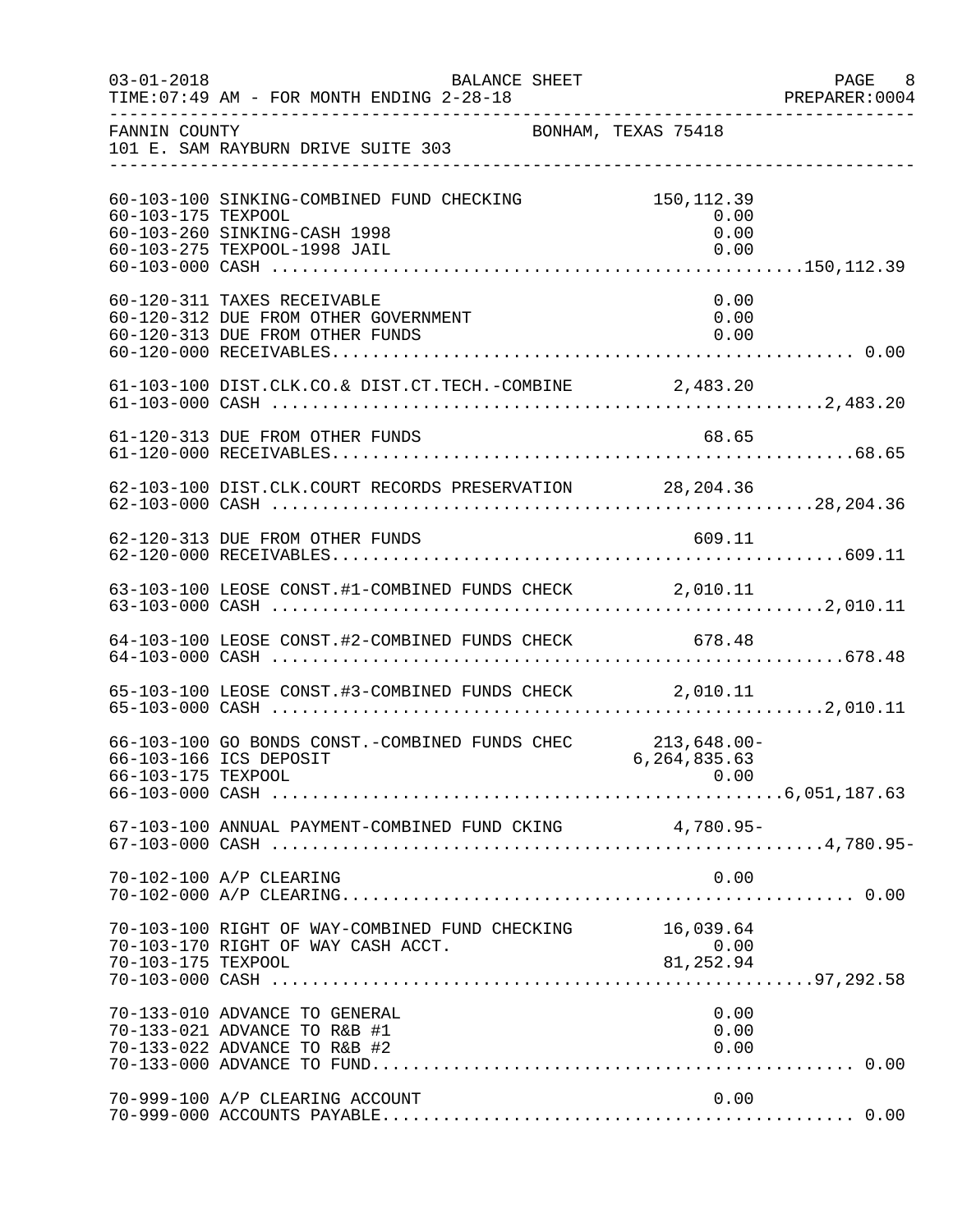| $03 - 01 - 2018$                        | BALANCE SHEET<br>TIME: 07:49 AM - FOR MONTH ENDING 2-28-18                                                                                                                                                                                                                                                                                                                                                                                                                              |                                        | PAGE 9<br>PREPARER: 0004 |
|-----------------------------------------|-----------------------------------------------------------------------------------------------------------------------------------------------------------------------------------------------------------------------------------------------------------------------------------------------------------------------------------------------------------------------------------------------------------------------------------------------------------------------------------------|----------------------------------------|--------------------------|
| FANNIN COUNTY                           | 101 E. SAM RAYBURN DRIVE SUITE 303                                                                                                                                                                                                                                                                                                                                                                                                                                                      | BONHAM, TEXAS 75418                    |                          |
|                                         |                                                                                                                                                                                                                                                                                                                                                                                                                                                                                         |                                        |                          |
|                                         | 71-103-100 INV.CRIMES AGAINST WOMEN-COMB.FUNDS 0.00                                                                                                                                                                                                                                                                                                                                                                                                                                     |                                        |                          |
|                                         | 71-120-312 DUE FROM OTHER GOVERNMENTS                                                                                                                                                                                                                                                                                                                                                                                                                                                   | 0.00                                   |                          |
| 72-100-100 PAYROLL                      |                                                                                                                                                                                                                                                                                                                                                                                                                                                                                         | 0.00                                   |                          |
|                                         | 72-103-100 INV. CRIMES AGAINST CHILDREN-COMB. FU 6,462.80-                                                                                                                                                                                                                                                                                                                                                                                                                              |                                        |                          |
|                                         |                                                                                                                                                                                                                                                                                                                                                                                                                                                                                         |                                        |                          |
|                                         |                                                                                                                                                                                                                                                                                                                                                                                                                                                                                         |                                        |                          |
|                                         | 88-103-100 IHC - COMBINED FUNDS CHECKING                                                                                                                                                                                                                                                                                                                                                                                                                                                | 0.00                                   |                          |
| 89-100-100 PAYROLL                      |                                                                                                                                                                                                                                                                                                                                                                                                                                                                                         | 0.00                                   |                          |
|                                         | 89-103-689 CASH-STRUCTURAL FAM.THER.GRANT OOG 12,500.00-<br>89-103-988 CASH-LOCAL FUNDS CARRIED FORWARD 28,991.83<br>89-103-992 CASH-INTEREST INCOME<br>89-103-993 CASH-BASIC PROBATION SUPERVISION 3,267.43<br>89-103-994 CASH-COMMUNITY PROGRAMS 59.88<br>89-103-995 CASH-LOCAL FUNDING FY 2018<br>89-103-996 CASH-PRE/POST ADJUDICATION<br>89-103-997 CASH-COMMITMENT DIVERSION<br>89-103-998 CASH-MENTAL HEALTH SERVICES<br>89-103-999 CASH-REGIONALS DIVERSIONS ALTERNATI 9,286.00 | 140,733.17<br>9.88<br>9.88<br>1,357.39 |                          |
| 92-103-175 TEXPOOL                      | 92-103-100 STATZER-COMBINED FUNDS CHECKING                                                                                                                                                                                                                                                                                                                                                                                                                                              | 3,982.08<br>39,632.96                  |                          |
|                                         | 92-999-100 A/P CLEARING ACCOUNT                                                                                                                                                                                                                                                                                                                                                                                                                                                         | 0.00                                   |                          |
|                                         | 93-103-909 CASH- #713169 RANDOLPH                                                                                                                                                                                                                                                                                                                                                                                                                                                       | 100.00                                 |                          |
|                                         | 93-120-312 DUE FROM OTHER GOVERNMENT                                                                                                                                                                                                                                                                                                                                                                                                                                                    | 0.00                                   |                          |
|                                         | 95-100-100 PAYROLL CASH                                                                                                                                                                                                                                                                                                                                                                                                                                                                 | 24.36                                  |                          |
| 98-160-100 LAND<br>98-160-200 BUILDINGS |                                                                                                                                                                                                                                                                                                                                                                                                                                                                                         | 341,561.30<br>4,737,000.00             |                          |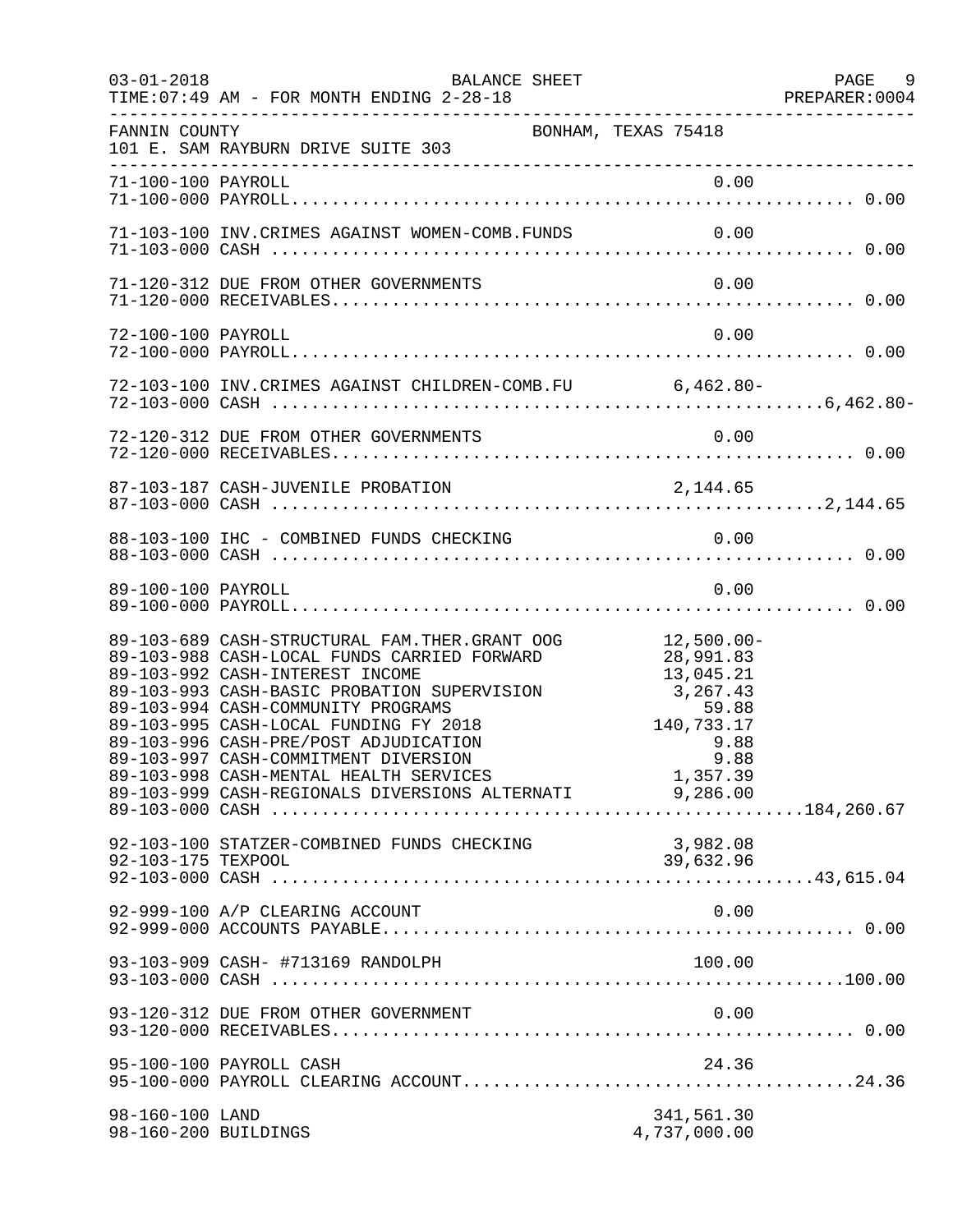| $03 - 01 - 2018$   | TIME: 07:49 AM - FOR MONTH ENDING 2-28-18                                                                                                                                                                                                              |                                                       | PAGE 10<br>PREPARER: 0004 |
|--------------------|--------------------------------------------------------------------------------------------------------------------------------------------------------------------------------------------------------------------------------------------------------|-------------------------------------------------------|---------------------------|
| FANNIN COUNTY      | 101 E. SAM RAYBURN DRIVE SUITE 303                                                                                                                                                                                                                     | BONHAM, TEXAS 75418                                   | _____________________     |
|                    |                                                                                                                                                                                                                                                        |                                                       |                           |
| 98-160-235 BRIDGES | 98-160-231 ACCUM. DEPRECIATION-ROADS<br>98-160-236 ACCUM. DEPRECIATION-BRIDGES                                                                                                                                                                         | 14, 263, 594. 24-<br>9,726,252.91<br>3, 125, 306. 71- |                           |
|                    |                                                                                                                                                                                                                                                        |                                                       |                           |
|                    | 99-170-200 DEFERRED PENSION OUTFLOW 2,147,956.00<br>99-170-000 DEFERRED PENSION OUTFLOW2,147,956.00                                                                                                                                                    |                                                       |                           |
|                    |                                                                                                                                                                                                                                                        |                                                       |                           |
|                    | ***** LIABILITIES *****                                                                                                                                                                                                                                |                                                       |                           |
|                    | 10-200-097 DUE TO OTHER GOVERNMENTS-FINES 687,325.47<br>10-200-099 DUE TO OTHERS-FINES 2,362,259.68<br>10-200-150 ACCRUED SALARY PAYABLE 143,544.58<br>143,544.58<br>160,521.29<br>10-200-200 DEFERRED TAX REVENUE<br>10-200-205 DEFERRED FINE REVENUE | 523,638.82<br>1,263,661.78                            |                           |
|                    | 10-207-070 DUE TO R.O.W.<br>10-207-089 DUE TO T.J.P.C.<br>10-207-090 DUE TO CJD<br>10-207-970 DUE TO OTHER GOVERNMENTS<br>10-207-990 DUE TO OTHERS                                                                                                     | 0.00<br>0.00<br>1,794.00<br>0.00<br>344.79            |                           |
|                    | 10-225-510 TIME PYMT. WARRANTS ON COMPUTERS                                                                                                                                                                                                            | 0.00                                                  |                           |
|                    | 10-271-200 EQUITY ACCOUNT                                                                                                                                                                                                                              | 5,918,298.02                                          |                           |
|                    | 11-200-910 SYSTEM ADDED LIABILITY LINE-ITEM<br>11-200-000 SYSTEM ADDED LIABILITY DEPARTMENT 0.00                                                                                                                                                       | 0.00                                                  |                           |
|                    | 11-271-200 EQUITY ACCOUNT                                                                                                                                                                                                                              | 121,322.30                                            |                           |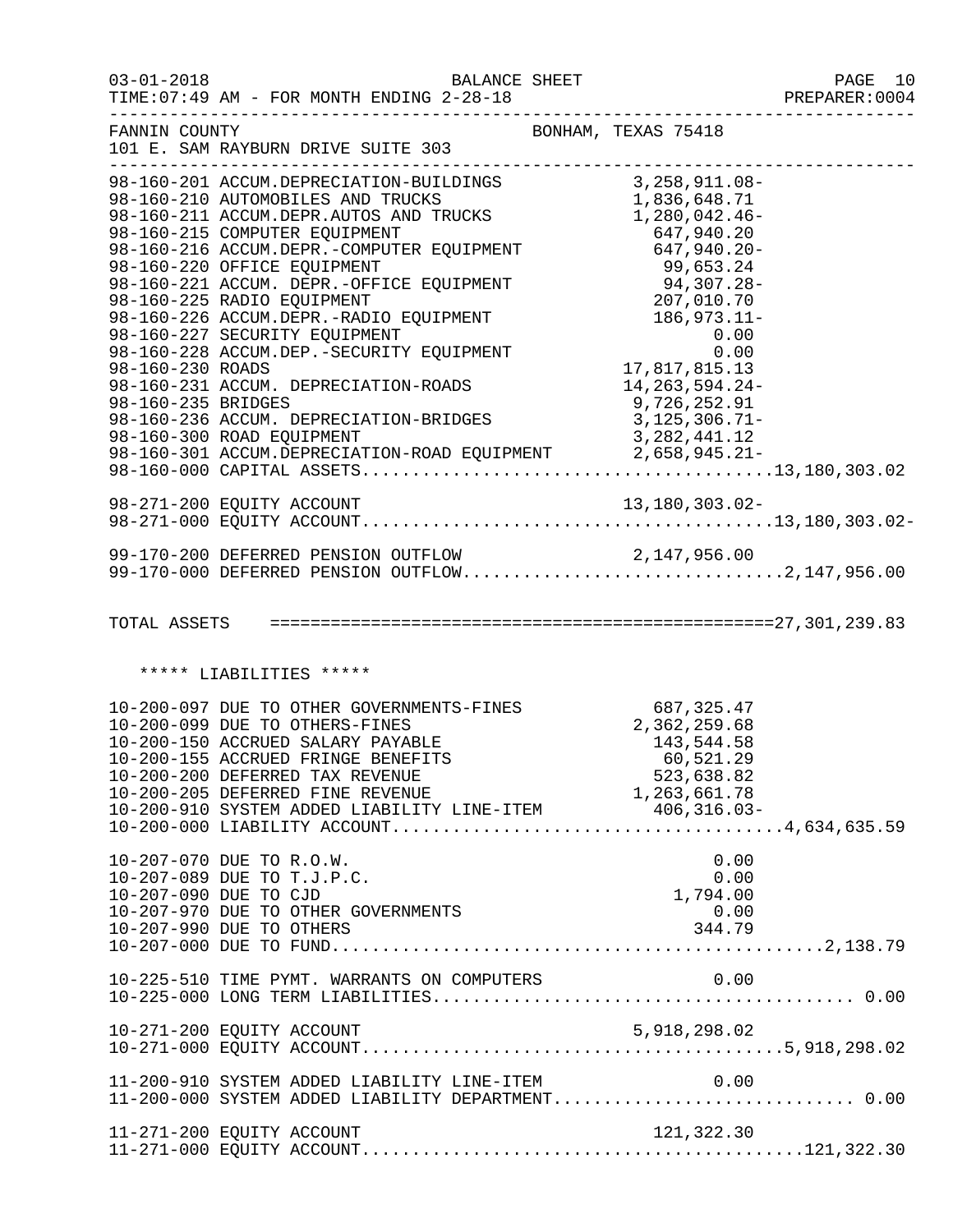| $03 - 01 - 2018$ | BALANCE SHEET<br>TIME: 07:49 AM - FOR MONTH ENDING 2-28-18                                                                                                                                                                                   | PAGE 11 |
|------------------|----------------------------------------------------------------------------------------------------------------------------------------------------------------------------------------------------------------------------------------------|---------|
| FANNIN COUNTY    | BONHAM, TEXAS 75418<br>101 E. SAM RAYBURN DRIVE SUITE 303                                                                                                                                                                                    |         |
|                  | 12-200-910 SYSTEM ADDED LIABILITY LINE-ITEM<br>12-200-910 SYSTEM ADDED LIABILITY LINE-ITEM 0.00<br>12-200-000 SYSTEM ADDED LIABILITY DEPARTMENT 0.00                                                                                         |         |
|                  | 12-271-200 EQUITY ACCOUNT<br>7,619.28                                                                                                                                                                                                        |         |
|                  | 13-207-097 DUE TO OTHER GOVERNMENTS<br>5,100.00                                                                                                                                                                                              |         |
|                  | 210.00<br>13-271-200 EQUITY ACCOUNT                                                                                                                                                                                                          |         |
|                  |                                                                                                                                                                                                                                              |         |
|                  |                                                                                                                                                                                                                                              |         |
|                  | 16-200-910 SYSTEM ADDED LIABILITY LINE-ITEM<br>0.00<br>16-200-000 SYSTEM ADDED LIABILITY DEPARTMENT 0.00                                                                                                                                     |         |
|                  | 16-271-200 EQUITY ACCOUNT<br>17,491.38                                                                                                                                                                                                       |         |
|                  | 17-271-200 EQUITY ACCOUNT<br>5,052.40                                                                                                                                                                                                        |         |
|                  | 18-200-150 ACCRUED SALARY PAYABLE<br>1,090.97 18-200-150 ACCRUED SALARY PAYABLE<br>18-200-155 ACCRUED FRINGE BENEFITS 584.39<br>18-200-910 SYSTEM ADDED LIABILITY LINE-ITEM 1,867.20-<br>18-200-000 SYSTEM ADDED LIABILITY DEPARTMENT191.84- |         |
|                  | 18-271-200 EQUITY ACCOUNT<br>77,616.96                                                                                                                                                                                                       |         |
|                  | 19-200-150 ACCRUED SALARY PAYABLE<br>0.01<br>19-200-155 ACCRUED FRINGE BENEFITS<br>0.00                                                                                                                                                      |         |
|                  |                                                                                                                                                                                                                                              |         |
|                  | 20-200-150 ACCRUED SALARY PAYABLE<br>283.09<br>20-200-155 ACCRUED FRINGE BENEFITS<br>52.13<br>20-200-155 ACCRUED FRINGE BENEFITS<br>20-200-910 SYSTEM ADDED LIABILITY LINE-ITEM 6.00<br>20-200-000 SYSTEM ADDED LIABILITY DEPARTMENT335.22   |         |
|                  | 20-271-200 EQUITY ACCOUNT<br>46,095.85                                                                                                                                                                                                       |         |
|                  | 21-200-150 ACCRUED SALARY PAYABLE<br>11,068.97<br>21-200-155 ACCRUED FRINGE BENEFITS<br>4,896.71<br>21-200-200 DEFERRED TAX REVENUE<br>27, 352.33<br>21-200-910 SYSTEM ADDED LIABILITY LINE-ITEM 12,796.59-                                  |         |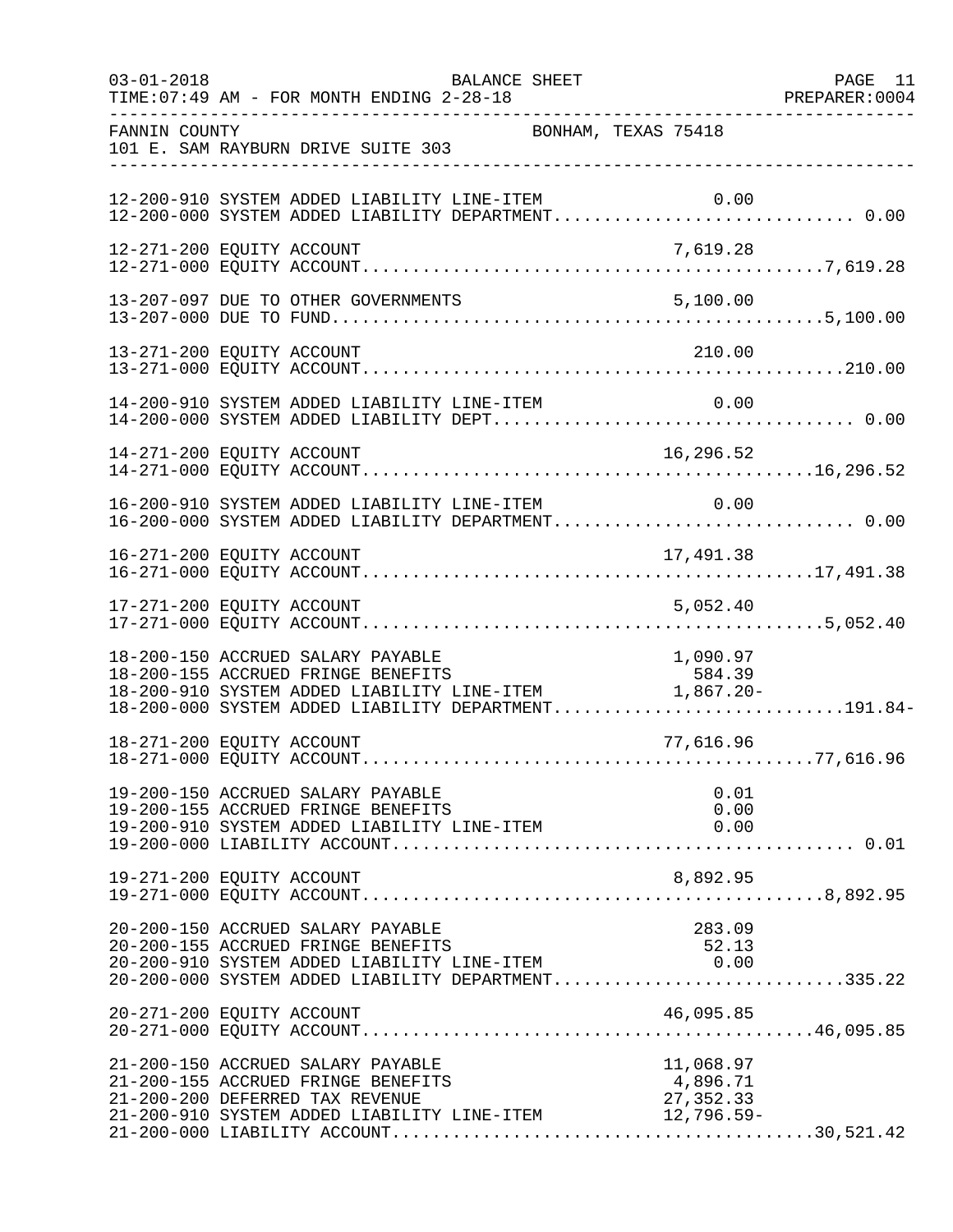| $03 - 01 - 2018$ | BALANCE SHEET<br>TIME: 07:49 AM - FOR MONTH ENDING 2-28-18                                                                                                                                                  |                                    | PAGE 12<br>PREPARER: 0004 |
|------------------|-------------------------------------------------------------------------------------------------------------------------------------------------------------------------------------------------------------|------------------------------------|---------------------------|
| FANNIN COUNTY    | 101 E. SAM RAYBURN DRIVE SUITE 303                                                                                                                                                                          | BONHAM, TEXAS 75418                |                           |
|                  | 21-207-070 DUE TO RIGHT OF WAY<br>21-207-131 DUE TO RD. DIST. 17A                                                                                                                                           | 0.00<br>0.00                       |                           |
|                  | 21-231-100 LOAN BSB EQUIPMENT                                                                                                                                                                               | 0.00                               |                           |
|                  | 21-271-200 EQUITY ACCOUNTY                                                                                                                                                                                  | 187,556.03                         |                           |
|                  | 22-200-150 ACCRUED SALARY PAYABLE<br>22-200-155 ACCRUED FRINGE BENEFITS<br>22-200-200 DEFERRED TAX REVENUE<br>22-200-910 SYSTEM ADDED LIABILITY LINE-ITEM 9,878.53-                                         | 10,638.97<br>5,217.20              |                           |
|                  | 22-207-070 DUE TO RIGHT OF WAY                                                                                                                                                                              | 0.00                               |                           |
|                  | 22-271-200 EQUITY ACCOUNT                                                                                                                                                                                   | 604,970.06                         |                           |
|                  | 23-200-150 ACCRUED SALARY PAYABLE<br>23-200-155 ACCRUED FRINGE BENEFITS<br>23-200-200 DEFERRED TAX REVENUE<br>23-200-200 DEFERRED TAX REVENUE<br>23-200-910 SYSTEM ADDED LIABILITY LINE-ITEM 21,436.11-     | 12,205.75<br>5,919.66<br>44,999.39 |                           |
|                  | 23-231-571 LOAN OF CAPITAL EQUIP. PURCHASE 0.00                                                                                                                                                             |                                    |                           |
|                  | 23-271-200 EQUITY ACCOUNT                                                                                                                                                                                   | 768,250.71                         |                           |
|                  | 24-200-150 ACCRUED SALARY PAYABLE<br>24-200-155 ACCRUED FRINGE BENEFITS<br>24-200-200 DEFERRED TAX REVENUE<br>$24-200-200$ DEFERRED TAA REVENUE<br>24-200-910 SYSTEM ADDED LIABILITY LINE-ITEM $10,901.61-$ | 10,235.35<br>5,173.21<br>24,598.77 |                           |
|                  | 24-271-200 EQUITY ACCOUNT                                                                                                                                                                                   | 332,767.56                         |                           |
|                  | 25-271-200 EQUITY ACCOUNT                                                                                                                                                                                   | 2,177.67                           |                           |
|                  | 26-200-910 SYSTEM ADDED LIABILITY LINE-ITEM 0.00<br>26-200-000 SYSTEM ADDED LIABILITY DEPARTMENT 0.00                                                                                                       |                                    |                           |
|                  | 26-271-200 EQUITY ACCOUNT                                                                                                                                                                                   | 46,936.97                          |                           |
|                  | 27-271-200 EQUITY ACCOUNT                                                                                                                                                                                   | 11,108.44                          |                           |
|                  | 28-200-910 SYSTEM ADDED LIABILITY LINE-ITEM<br>28-200-000 SYSTEM ADDED LIABILITY DEPARTMENT 0.00                                                                                                            | 0.00                               |                           |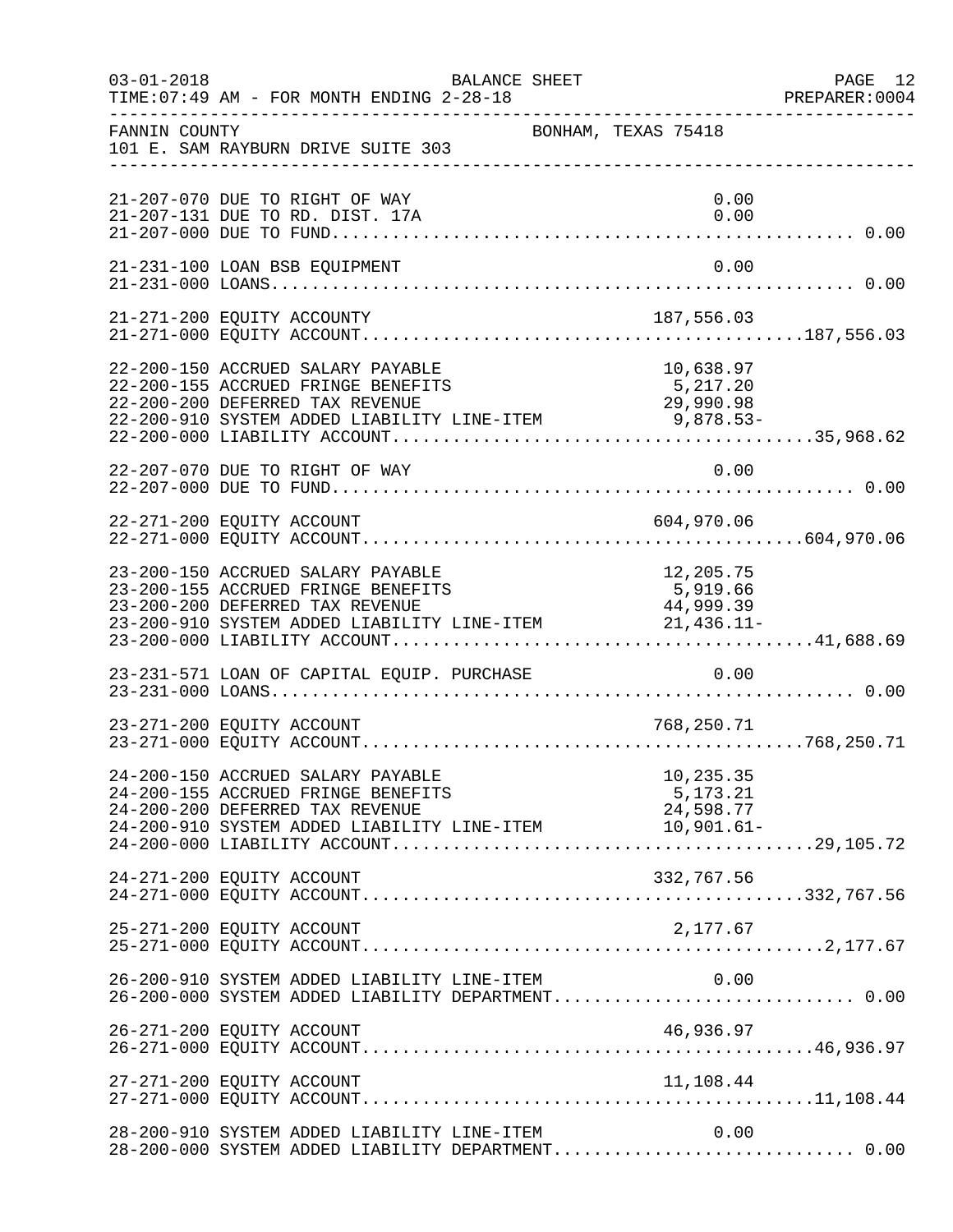| $03 - 01 - 2018$ | BALANCE SHEET<br>TIME: 07:49 AM - FOR MONTH ENDING 2-28-18                                                             | ------------------------------------ | PAGE 13<br>PREPARER: 0004 |
|------------------|------------------------------------------------------------------------------------------------------------------------|--------------------------------------|---------------------------|
| FANNIN COUNTY    | 101 E. SAM RAYBURN DRIVE SUITE 303                                                                                     | BONHAM, TEXAS 75418                  |                           |
|                  | 28-271-200 EQUITY ACCOUNT                                                                                              | 4,719.24                             |                           |
|                  | 30-271-200 EQUITY ACCOUNT                                                                                              | 983.14                               |                           |
|                  | 31-271-200 EQUITY ACCOUNT                                                                                              | 115.00                               |                           |
|                  | 33-271-200 EQUITY ACCOUNT                                                                                              | 8,596.74                             |                           |
|                  | 34-271-200 EQUITY ACCOUNT                                                                                              | 23,623.29                            |                           |
|                  | 35-200-910 SYSTEM ADDED LIABILITY LI                                                                                   | 0.00                                 |                           |
|                  | 35-271-200 EQUITY ACCOUNT                                                                                              | 148,183.56                           |                           |
|                  | 36-200-150 ACCRUED SALARY PAYABLE<br>36-200-155 ACCRUED FRINGE BENEFITS<br>36-200-910 SYSTEM ADDED LIABILITY LINE-ITEM | 0.00<br>0.01<br>0.00                 |                           |
|                  | 36-271-200 EQUITY ACCOUNT                                                                                              | 22,840.34                            |                           |
|                  | 37-200-910 SYSTEM ADDED LIABILITY LINE-ITEM                                                                            | 0.00                                 |                           |
|                  | 37-207-099 HELD IN TRUST                                                                                               | 3,209.46                             |                           |
|                  | 37-271-200 EQUITY ACCOUNT                                                                                              | 2,401.00                             |                           |
|                  | 38-271-200 EQUITY ACCOUNT                                                                                              | 18,825.59                            |                           |
|                  | 39-271-200 EQUITY ACCOUNT                                                                                              | 18,067.34                            |                           |
|                  | 40-200-910 SYSTEM ADDED LIABILITY LINE-ITEM<br>40-200-000 SYSTEM ADDED LIABILITY DEPARTMENT 0.00                       | 0.00                                 |                           |
|                  | 40-271-200 EQUITY ACCOUNT                                                                                              | 4,672.73                             |                           |
|                  | 41-200-910 SYSTEM ADDED LIABILITY LINE-ITEM $0.00$<br>41-200-000 SYSTEM ADDED LIABILITY DEPARTMENT0.00                 |                                      |                           |
|                  | 41-207-095 DUE TO OTHER FUNDS                                                                                          | 0.00                                 |                           |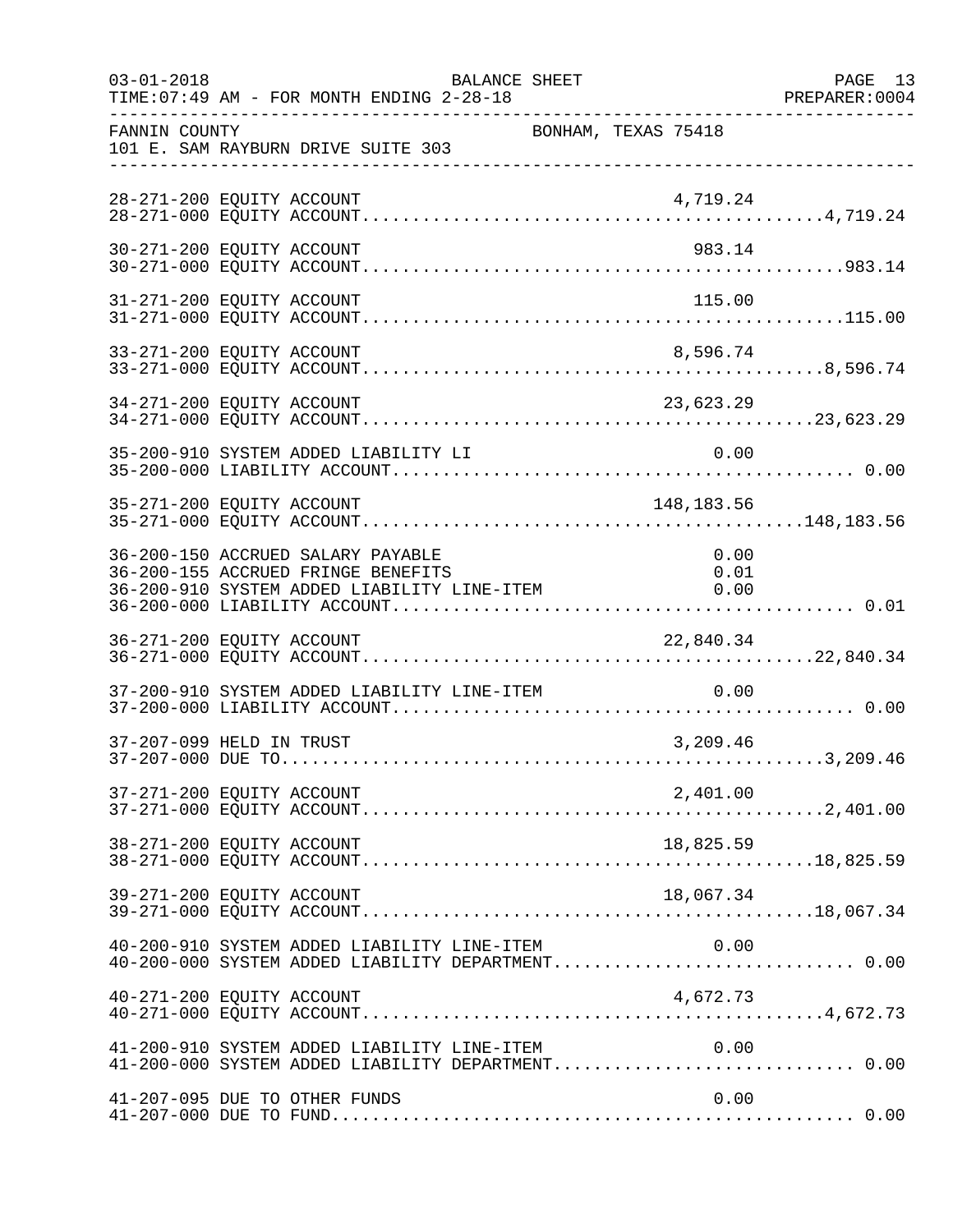| $03 - 01 - 2018$ | BALANCE SHEET<br>TIME: 07:49 AM - FOR MONTH ENDING 2-28-18                                                                                                                                                                                        | PAGE 14 |
|------------------|---------------------------------------------------------------------------------------------------------------------------------------------------------------------------------------------------------------------------------------------------|---------|
| FANNIN COUNTY    | BONHAM, TEXAS 75418<br>101 E. SAM RAYBURN DRIVE SUITE 303<br>___________________________________                                                                                                                                                  |         |
|                  |                                                                                                                                                                                                                                                   |         |
|                  | 42-200-910 SYSTEM ADDED LIABILITY LINE-ITEM<br>0.00                                                                                                                                                                                               |         |
|                  | 42-271-200 EQUITY ACCOUNT<br>$428.64-$                                                                                                                                                                                                            |         |
|                  | 44-200-910 SYSTEM ADDED LIABILITY LINE-ITEM<br>0.00<br>44-200-000 SYSTEM ADDED LIABILITY DEPARTMENT 0.00                                                                                                                                          |         |
|                  | 0.00<br>44-207-095 DUE TO OTHER FUNDS                                                                                                                                                                                                             |         |
|                  | 44-271-200 EQUITY ACCOUNT<br>0.00                                                                                                                                                                                                                 |         |
|                  | 45-200-150 ACCRUED SALARY PAYABLE<br>302.00<br>45-200-155 ACCRUED FRINGE BENEFITS<br>0.00<br>95-200-155 ACCROLD PRINGE BENEFITS<br>45-200-910 SYSTEM ADDED LIABILITY LINE-ITEM 3,975.00-<br>45-200-000 SYSTEM ADDED LIABILITY DEPARTMENT3,673.00- |         |
|                  | 0.00<br>45-207-095 DUE TO OTHER FUNDS                                                                                                                                                                                                             |         |
|                  | 45-271-200 EQUITY ACCOUNT<br>$302.00 -$                                                                                                                                                                                                           |         |
|                  | 46-200-910 SYSTEM ADDED LIABILITY LINE-ITEM<br>$634.95-$<br>46-200-000 SYSTEM ADDED LIABILITY DEPARTMENT634.95-                                                                                                                                   |         |
|                  | 46-271-200 EQUITY ACCOUNT<br>5,574.20                                                                                                                                                                                                             |         |
|                  | 48-200-910 SYSTEM ADDED LIABILITY LINE-ITEM<br>392.75-<br>48-200-000 SYSTEM ADDED LIABILITY DEPARTMENT392.75-                                                                                                                                     |         |
|                  | 35, 128. 73<br>48-271-200 EQUITY ACCOUNT                                                                                                                                                                                                          |         |
|                  | 49-271-200 EQUITY ACCOUNT<br>682.59                                                                                                                                                                                                               |         |
|                  | 51-271-200 EQUITY ACCOUNT<br>7,332.75                                                                                                                                                                                                             |         |
|                  | 52-271-200 EQUITY ACCOUNT<br>13,001.07                                                                                                                                                                                                            |         |
|                  | 53-200-910 SYSTEM ADDED LIABILITY LINE-ITEM 0.00<br>53-200-000 SYSTEM ADDED LIABILITY DEPARTMENT 0.00                                                                                                                                             |         |
|                  | 53-271-200 EQUITY ACCOUNT<br>282,603.30                                                                                                                                                                                                           |         |
|                  | 55-200-910 SYSTEM ADDED LIABILITY LINE-ITEM<br>0.00                                                                                                                                                                                               |         |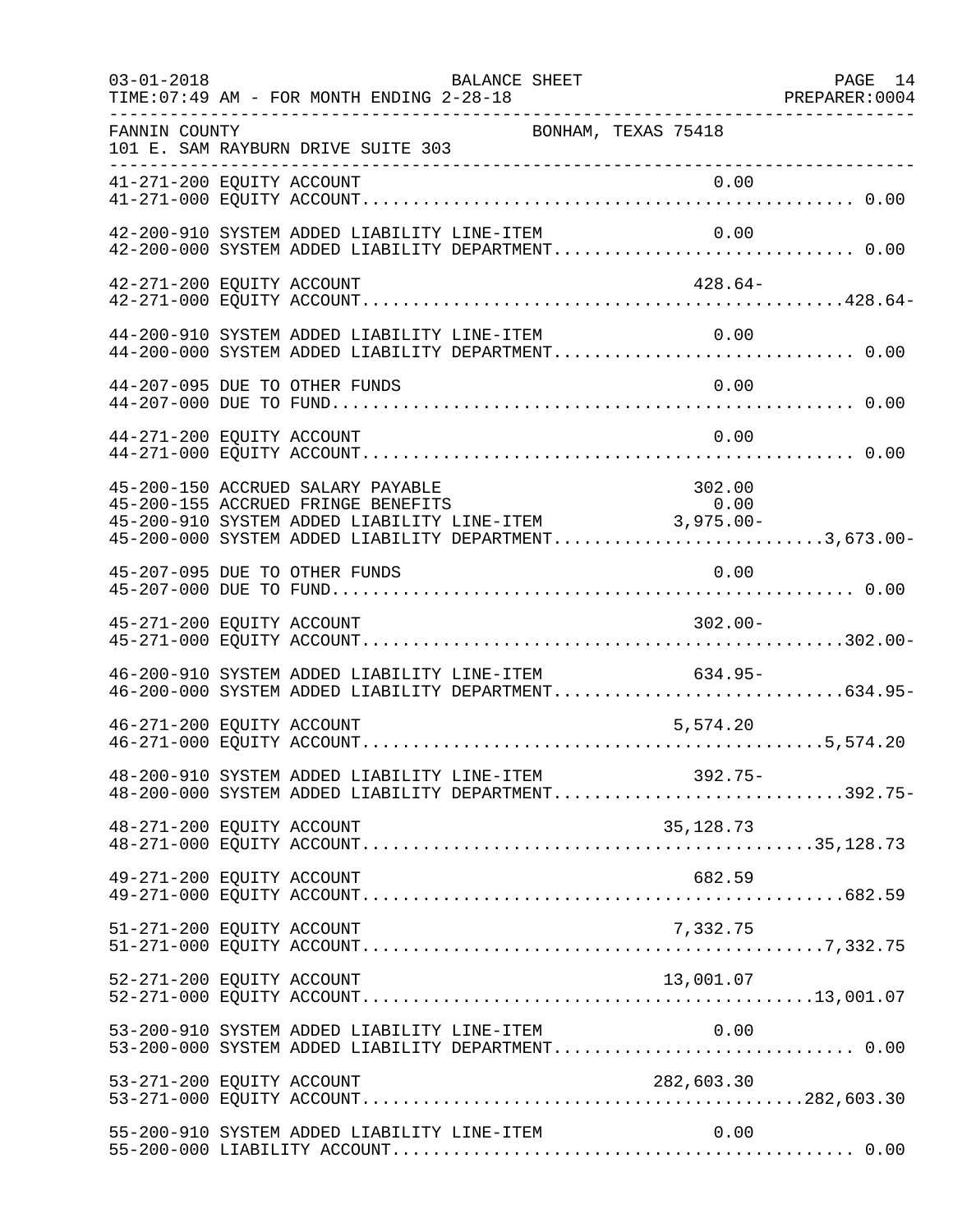| $03 - 01 - 2018$<br>___________________ | TIME: 07:49 AM - FOR MONTH ENDING 2-28-18                                                                      | BALANCE SHEET |                     | PAGE 15<br>PREPARER: 0004 |
|-----------------------------------------|----------------------------------------------------------------------------------------------------------------|---------------|---------------------|---------------------------|
| FANNIN COUNTY                           | 101 E. SAM RAYBURN DRIVE SUITE 303<br>____________________________________                                     |               | BONHAM, TEXAS 75418 |                           |
|                                         | 55-271-200 EQUITY ACCOUNT                                                                                      |               | 246.50              |                           |
|                                         | 56-200-910 SYSTEM ADDED LIABILITY LINE-ITEM                                                                    |               | 0.00                |                           |
|                                         | 56-271-200 EQUITY ACCOUNT                                                                                      |               | 17,860.19           |                           |
|                                         | 57-200-910 SYSTEM ADDED LIABILITY LINE-ITEM 0.00<br>57-200-000 SYSTEM ADDED LIABILITY DEPARTMENT 0.00          |               |                     |                           |
|                                         | 57-271-200 EQUITY ACCOUNT                                                                                      |               | 595.29              |                           |
|                                         | 59-200-910 SYSTEM ADDED LIABILITY LINE-ITEM 1,350.00-<br>59-200-000 SYSTEM ADDED LIABILITY DEPARTMENT1,350.00- |               |                     |                           |
|                                         | 59-271-200 EQUITY ACCOUNT                                                                                      |               | 36,079.67           |                           |
|                                         | 60-200-200 DEFERRED REVENUE                                                                                    |               | 0.00                |                           |
|                                         |                                                                                                                |               |                     |                           |
|                                         | 61-271-200 EQUITY ACCOUNT                                                                                      |               | 3,194.36            |                           |
|                                         | 62-271-200 EQUITY ACCOUNT                                                                                      |               | 27,517.43           |                           |
|                                         | 63-200-910 SYSTEM ADDED LIABILITY LINE ITEM 0.00                                                               |               |                     |                           |
|                                         | 63-271-200 EQUITY ACCOUNT                                                                                      |               | 1,331.81            |                           |
|                                         | 64-200-910 SYSTEM ADDED LIABILITY LINE ITEM                                                                    |               | 0.00                |                           |
|                                         | 64-271-200 EQUITY ACCOUNT                                                                                      |               | 0.00                |                           |
|                                         |                                                                                                                |               | 0.00                |                           |
|                                         | 65-271-200 EQUITY ACCOUNT                                                                                      |               | 1,331.81            |                           |
|                                         | 66-200-910 SYSTEM ADDED LIABILITY LINE-ITEM                                                                    |               | 0.00                |                           |
|                                         | 66-231-200 2017 GO BONDS PAYABLE                                                                               |               | 6, 250, 000.00      |                           |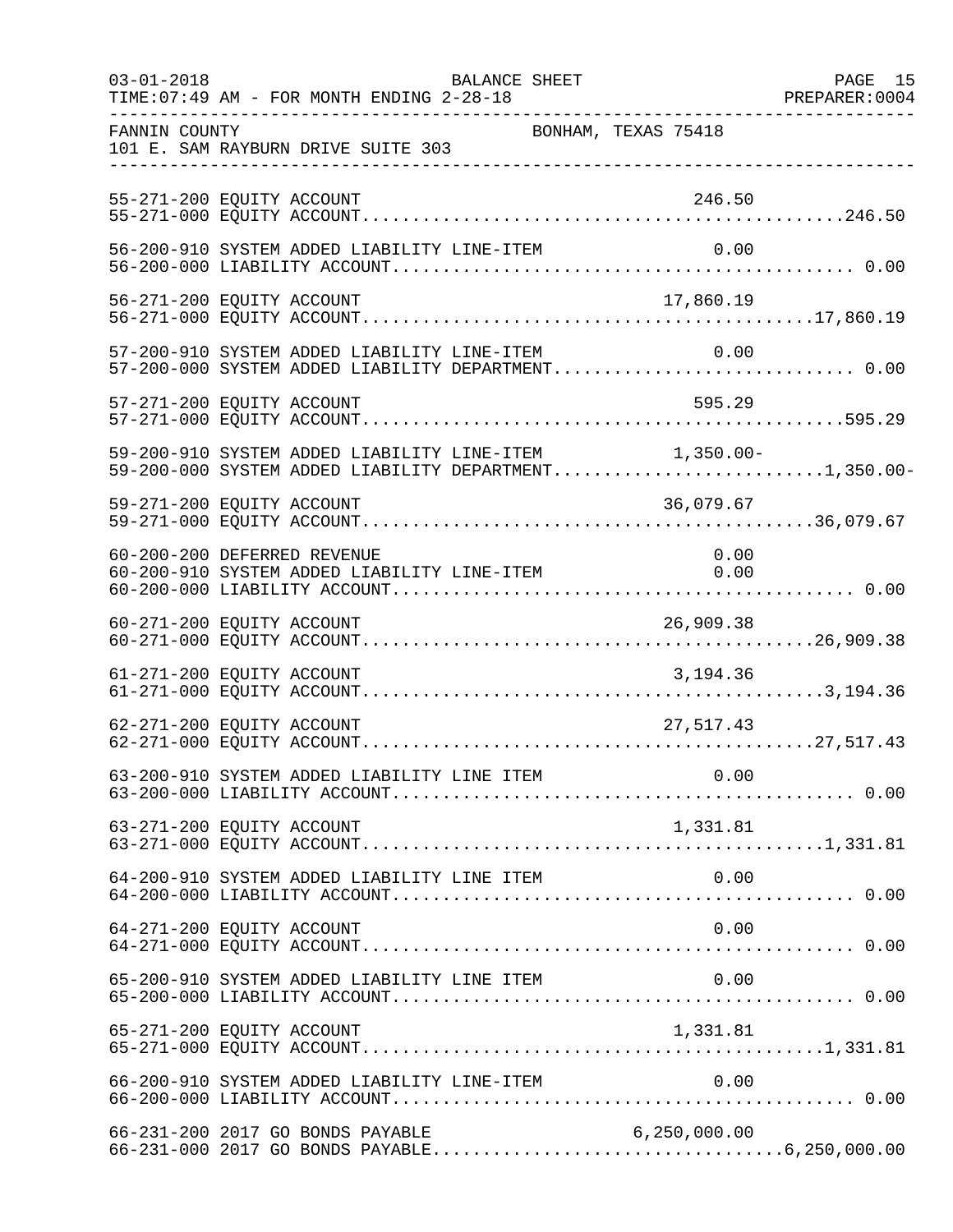| $03 - 01 - 2018$ | BALANCE SHEET<br>TIME: 07:49 AM - FOR MONTH ENDING 2-28-18                                                 | PAGE 16 |
|------------------|------------------------------------------------------------------------------------------------------------|---------|
| FANNIN COUNTY    | BONHAM, TEXAS 75418<br>101 E. SAM RAYBURN DRIVE SUITE 303                                                  |         |
|                  | 66-271-200 EQUITY ACCOUNT<br>0.00                                                                          |         |
|                  | 67-200-910 SYSTEM ADDED LIABILITY LINE-ITEM<br>0.00<br>67-200-000 SYSTEM ADDED LIABILITY DEPARTMENT 0.00   |         |
|                  | 0.00<br>67-271-200 EQUITY ACCOUNT                                                                          |         |
|                  | 70-200-910 SYSTEM ADDED LIABILITY LINE-ITEM<br>0.00                                                        |         |
|                  |                                                                                                            |         |
|                  | 71-200-910 SYSTEM ADDED LIABILITY LINE-ITEM<br>0.00<br>71-200-000 SYSTEM ADDED LIABILITY DEPARTMENT 0.00   |         |
|                  | 0.00<br>71-271-200 EQUITY ACCOUNT                                                                          |         |
|                  | 0.00 T2-200-910 SYSTEM ADDEND LIABILITY LINE-ITEM 0.00<br>72-200-000 SYSTEM ADDED LIABILITY DEPARTMENT0.00 |         |
|                  | 72-271-200 EQUITY ACCOUNT<br>0.00                                                                          |         |
|                  | 87-200-910 SYSTEM ADDED LIABILITY LINE-ITEM<br>0.00<br>87-200-000 SYSTEM ADDED LIABILITY DEPARTMENT 0.00   |         |
|                  | 87-202-319 A/P RESTITUTION-JUVENILE PROBATION<br>0.00                                                      |         |
|                  | 87-271-200 EQUITY ACCOUNT<br>1,849.21                                                                      |         |
|                  | 0.00<br>88-271-200 EQUITY ACCOUNT                                                                          |         |
|                  | 89-220-189 DEFERRED REVENUE<br>0.00                                                                        |         |
|                  | 89-271-200 EQUITY ACCOUNT<br>45,922.93                                                                     |         |
|                  | 92-200-910 SYSTEM ADDED LIABILITY LINE-ITEM<br>0.00<br>92-200-000 SYSTEM ADDED LIABILITY DEPARTMENT 0.00   |         |
|                  | 43, 428.93<br>92-271-200 EQUITY ACCOUNT                                                                    |         |
|                  | 93-200-910 SYSTEM ADDED LIABILITY<br>0.00                                                                  |         |
|                  | 93-271-200 EQUITY ACCOUNT<br>100.00                                                                        |         |